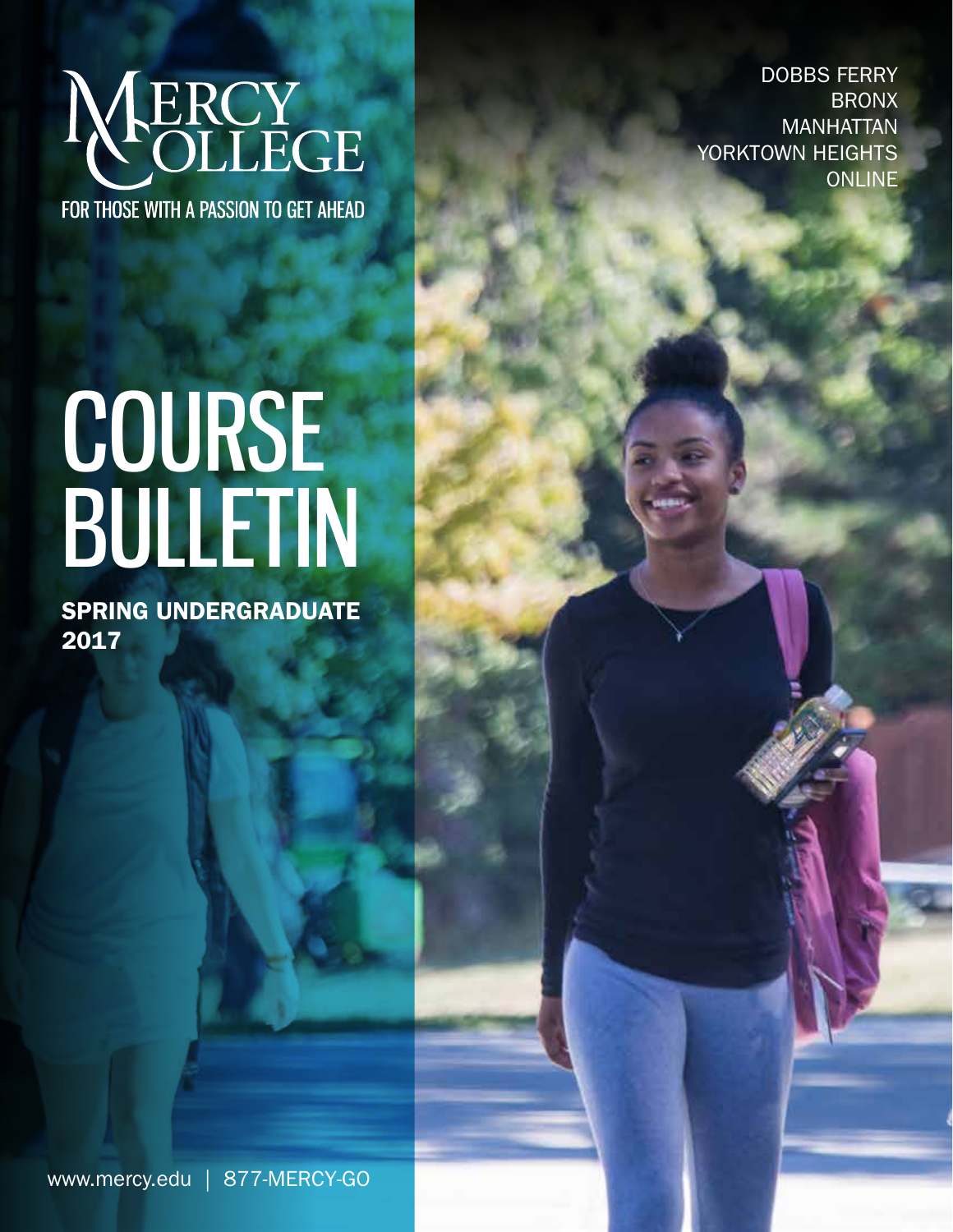# **Spring 2017 Undergraduate Course Bulletin**

# **Table of Contents**

| Registration/Payment Procedures. 2                              |
|-----------------------------------------------------------------|
| <b>Mercy Connect Guide For Payment</b><br>And Financial Aid  4  |
| <b>Spring 2017 Undergraduate Academic</b><br>Calendar  5        |
| Hours Of Operation 6                                            |
| General Information  7                                          |
| Financial Assistance 7                                          |
| Withdrawal and Refund  7                                        |
| <b>Refund Schedule with Official</b><br>Withdrawal  8           |
| <b>Payment Policy and Procedures</b><br>for All Students. 8     |
| Payment Arrangements  8                                         |
| Tuition And Fees For Spring 2017 9                              |
| <b>Immunization Requirements  10</b>                            |
| Meningococcal Information  11                                   |
| <b>Meningococcal Meningitis</b><br>Vaccination Response Form 12 |
| <b>Mercy College Immunization Record. 13</b>                    |
| How To Use This Course Schedule 14                              |
| <b>Spring 2017 Undergraduate Semester</b>                       |
|                                                                 |
| American Sign Language  15                                      |
| 16                                                              |
| 16                                                              |
| Behavioral Science<br>17                                        |
| 19                                                              |
| 23                                                              |
| Chemistry<br>23                                                 |
| Clinical Lab Science<br>25                                      |
| Communication Disorders 25                                      |
| Communication Studies. 26                                       |

| Computer Arts and Technology           | 26 |
|----------------------------------------|----|
| Computer Science                       | 26 |
| Corporate and Homeland Security        | 28 |
|                                        | 28 |
|                                        |    |
|                                        | 30 |
| Economics                              | 30 |
|                                        | 31 |
| Entrepreneurship 35                    |    |
| Exercise Science 35                    |    |
|                                        |    |
| Foreign Language                       | 36 |
|                                        | 36 |
| Health Science                         | 36 |
|                                        | 37 |
|                                        | 38 |
| International Business                 | 38 |
| International Relations and Diplomacy. | 39 |
|                                        | 39 |
| Junior Seminar                         | 39 |
|                                        | 40 |
|                                        | 41 |
| Marketing                              | 42 |
|                                        | 42 |
|                                        | 45 |
|                                        | 46 |
| Music Industry and Technology.         | 46 |
|                                        | 47 |
| Occupational Therapy                   | 47 |
| Organizational Management              | 48 |
| Paralegal Studies                      | 48 |
| $Philosophy \ldots  \ldots  \ldots $   | 48 |
|                                        |    |
| Political Science  49                  |    |
| Psychology                             | 50 |
|                                        | 55 |
|                                        | 55 |
| Social Work                            | 55 |
| Sociology                              | 56 |
|                                        | 60 |
|                                        | 62 |
| Sports Management                      | 63 |
| Veterinary Technology.                 | 63 |
|                                        |    |



**This bulletin is current as of the print date of October 28, 2016. For the most up to date class schedule, registration, payment and refund policies please check online at www.mercy.edu**

Mercy College reserves the right to revise or change its academic calendar, rules, charges, fees, schedules, courses, requirements for degrees and any other regulations, policies or practices affecting students whenever considered necessary or desirable. The foregoing changes may include, without limitation, the elimination of courses, and programs.



555 Broadway Dobbs Ferry NY, 10522

1-877-MERCY-GO www.mercy.edu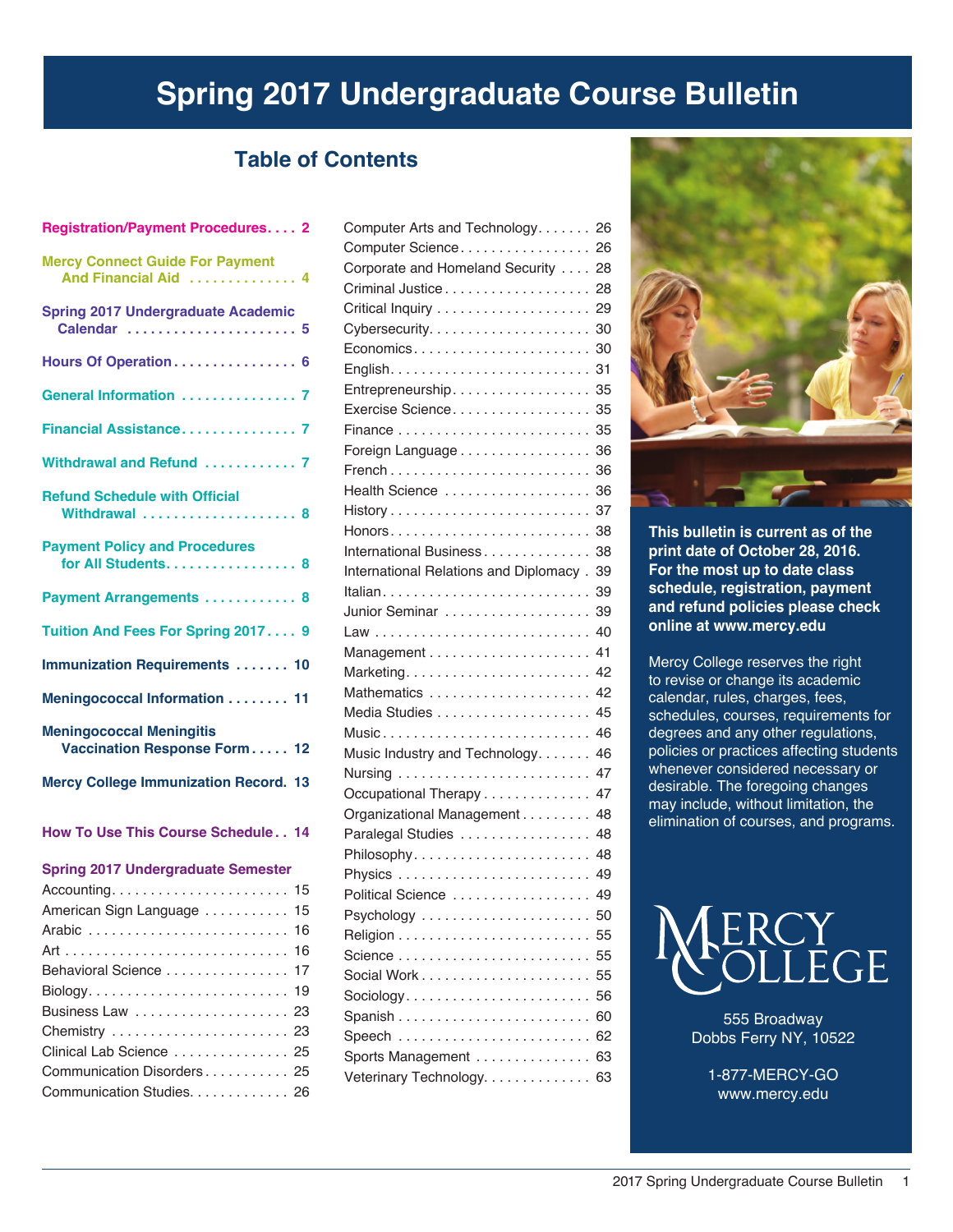# *In-person and Web registration begins on Wednesday, November 2, 2016*

- **You must be in FULL compliance with the New York State Immunization Law. Submit immunization documents to the Office of Student Services.**
- Make and keep an appointment with your mentor or program director to go over your degree requirements and review your transcript on Mercy Connect. If you have transfer credits, pay particular attention to your transfer work, and make sure that you do not enroll in a course for which you have already received credit.
- Review available courses through Mercy Connect.
- Check **prerequisites and registration restrictions** for each course in which you plan to register by clicking on the CRN and then clicking on the course title. This will tell you the prerequisite.
- Make a list of the courses in which you plan to enroll using a Registration/Schedule Worksheet.
- Clear any holds that prevent registration. Your holds status is available via Mercy Connect by selecting the student tab, then selecting "view holds." If you have any questions about your holds, contact the Student Services at **1-888-464-6737**.
- If you intend to use Financial Aid (grants and loans), you **MUST file the 2016-17 Free Application for Federal Student Aid (FAFSA)**. The Office of Student Services will give priority to those who filed by **February 15, 2016**. If you have not received an award notification prior to the beginning of the semester, please visit the Office of Student Services at your home campus **IMMEDIATELY**.
- All payment arrangements must be completed by **December 28, 2016**

# **For questions on your holds, call 1-888-464-6737. We are here to help You!**

## **To proceed with registration:**

- Either process your registration online (see procedures below) or take your registration form, signed by an advisor, to the Office of Student Services to complete your registration.
- You will be required to complete a Student Acknowledgement Statement and Method of Payment Information Form. This will be used to assist you in completing your payment arrangements for the spring term.
- If you have changed your address, submit your change of address request form at the Office of Student Services at your local campus or fax it to 914-674-7516.

## **After you have registered:**

- Print your schedule via Mercy Connect.
- Follow through with your payment/financial aid procedures. You may pay online via Mercy Connect. After you have registered:

# **Web Registration**

## **Registration Instructions for Mercy Connect**

Online students who live in the Tri State area must follow the New York State Immunization Law. You can fax your proof of immunization to the Office of Student Services at 914-674-7516

- After logging into Mercy Connect select the **Administrative Services** tab at the top of the page. (If you have trouble logging into Mercy Connect, please contact the Helpdesk at helpdesk@mercy.edu or 914-674-7526.)
- To register for classes, choose **Student and Financial Aid.**
- On the **Student and Financial Aid** page, choose **Registration** to view the **Registration Menu**.
- You must **select a term** before you can access the options on the Registration Menu. Click **Select Term** on the **Registration Menu.**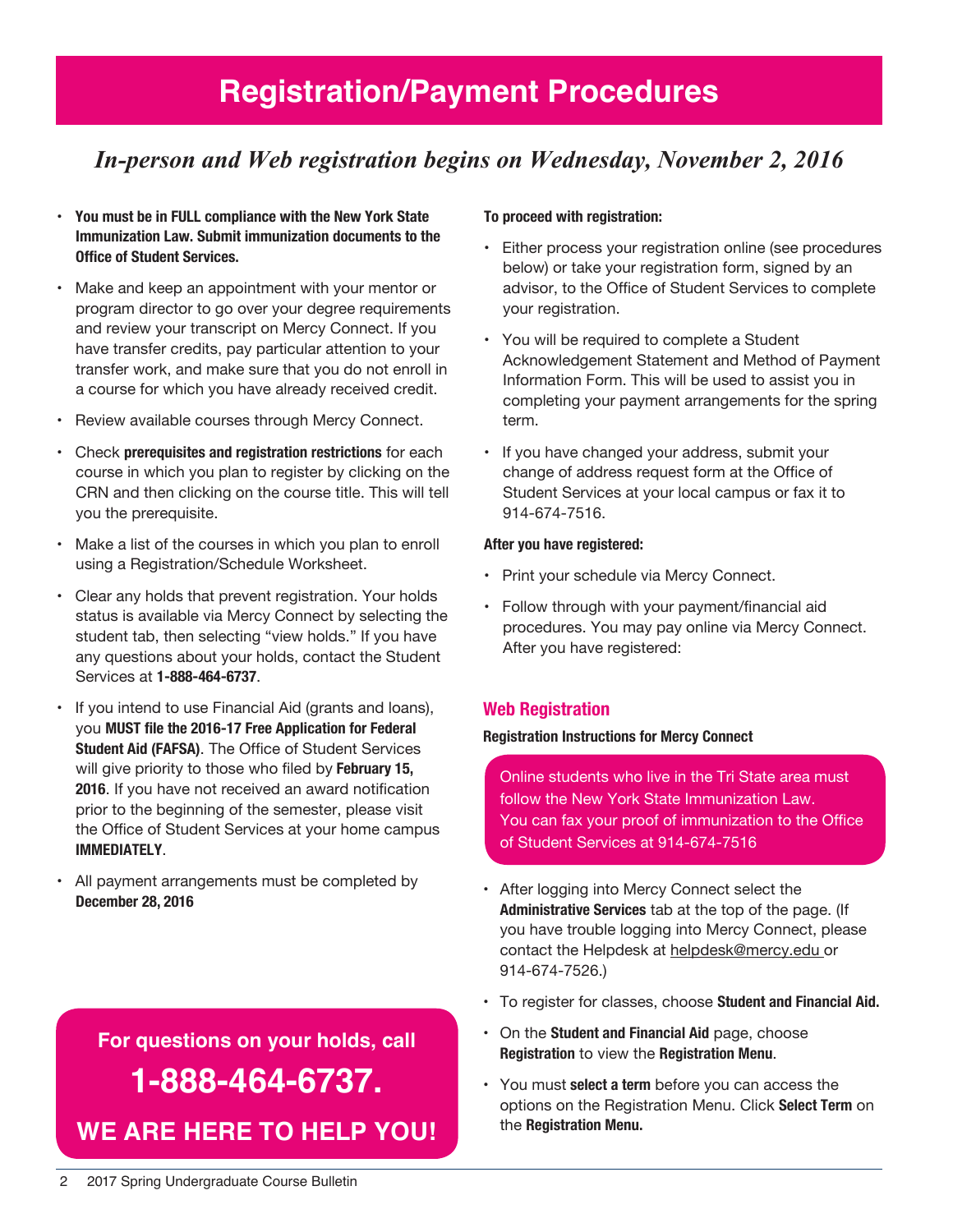- Spring 2017 Trimester (OT & PT)
- Spring 2017 Quarter (Accounting, Health Service Management, Human Resources, MBA, Organizational Leadership)
- Spring 2017 Semester for all other programs Highlight the term, and click the Submit Term button. This will return you to the Registration Menu.
- The first time you select add or drop classes for a term you will be required to complete a Student Acknowledgement Statement and Method of Payment Information Form. This information will be used to assist you in completing your payment arrangements for the spring term.
- If you want to search for classes, click the Class Search button at the bottom of the page. This brings you to the Look Up Classes page. On this page, you can search for classes using specific criteria. You must select the subject name and any other criteria you wish to specify (course number, campus, etc.) however only the subject name is required. After selecting the criteria, click Class Search.
- On the Look Up Classes page, a listing of classes fitting the criteria you specified will appear. Class information, such as dates, days, time, campus, and seats available will appear for each class listing. If you wish to register for a class, check the box in front of the CRN and click Register. If there is a C in the box, the class is closed. If there is an X in the box it has been cancelled. If you are on hold you will not be able to check any boxes.
- If you do not have to look up classes because you already know the Course Reference Number (CRN) choose Add or Drop Classes from the Registration Menu. Then enter the CRNs in the boxes (one CRN per box). After entering the CRNs click the Submit Changes button. (If you receive an error message on the Add/Drop Classes page, check your schedule of classes or contact your advisor.)
- To Drop a Class In the second column, 'Action' there is a window with a down arrow. Click on the arrow and a message should appear indicating 'Web Drop'. Click this and then at the bottom of the form click on 'Submit Changes'. If the message (web drop) does not appear in the window the period for dropping through the web is over and you should contact your advisor. Please see Withdrawals and Refunds.
- You can view your schedule by clicking Detail Schedule on the Registration Menu. To get to the Registration Menu, click the menu icon on the toolbar located in the top right corner of the page. If you want to print your class schedule, click the printer icon on your web browser's toolbar. Before you logout, click on Account Summary from the Student Account menu under Student and Financial Aid. Make sure you have made the necessary arrangements to cover your tuition using grants, loans, payment plan, etc.

# **We are here to help you:**

**Undergraduate Advising: contact your mentor or program director**

**Registration Holds: Student Services Support Center at 1-888-464-6737**

**Financial Aid: Student Services Support Center at 1-888-464-6737**

**Graduate Academic holds: contact your School Dean**

**Computer helpdesk: helpdesk@mercy.edu or 914-674-7526**

| Subject, Course #, Title | <b>CRN Number</b> | <b>Credit</b> | Day | <b>Time</b> |
|--------------------------|-------------------|---------------|-----|-------------|
|                          |                   |               |     |             |
|                          |                   |               |     |             |
|                          |                   |               |     |             |
|                          |                   |               |     |             |
|                          |                   |               |     |             |
|                          |                   |               |     |             |
|                          |                   |               |     |             |
|                          |                   |               |     |             |

# **Registration/Schedule Worksheet**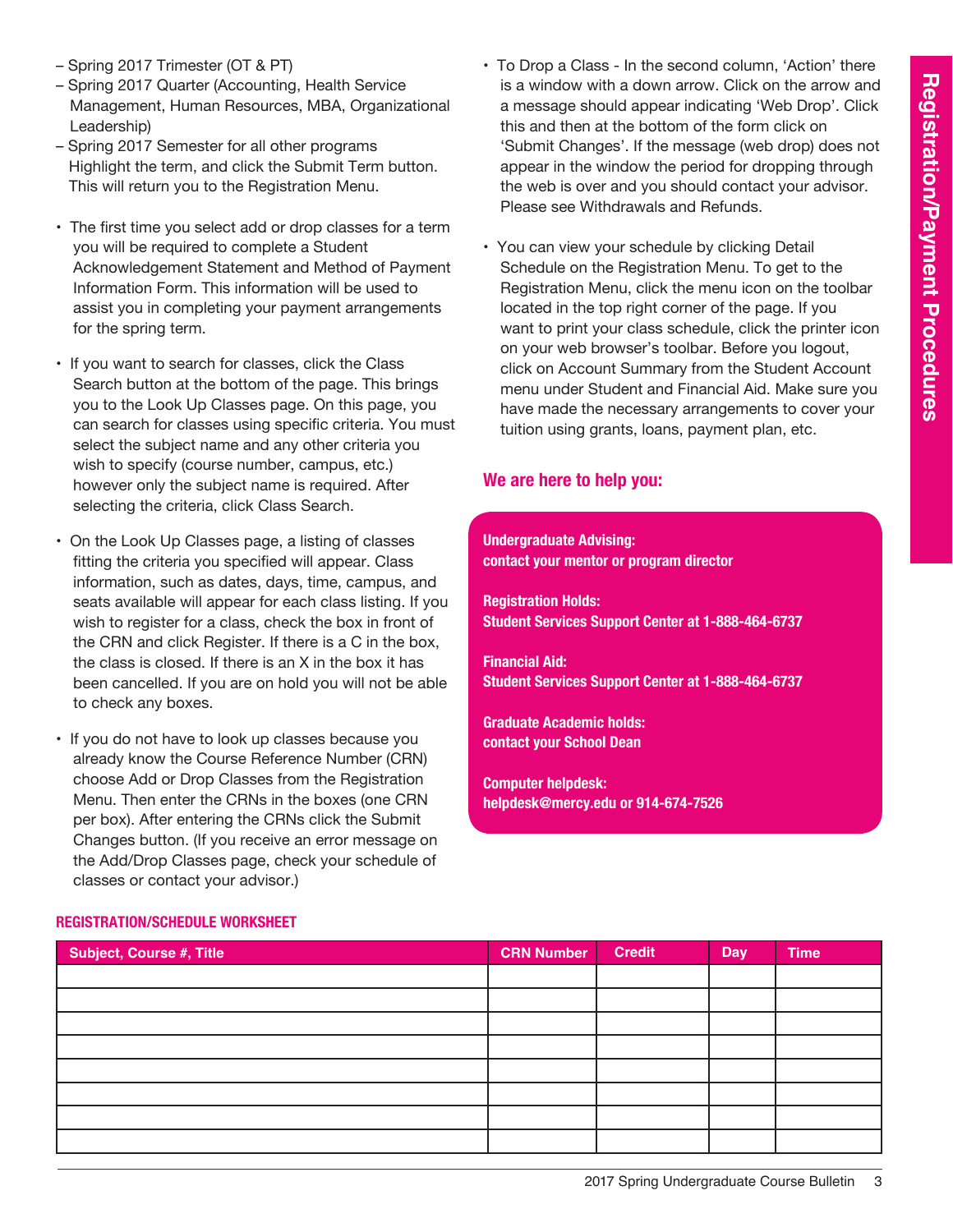# **Mercy Connect Guide for Payment and Financial Aid**



# ...your gateway to the **Mercy College community**

# **OBTAINING YOUR MERCY COLLEGE CONNECT ACCOUNT**

- **1.** Navigate to http://connect.mercy.edu
- **2. Click on "Get your Username and Password" on the left**
- **3.** Enter the required information, and click SUBMIT.
- **4.** This will provide you with your Username and PIN number for Mercy Connect and Blackboard, the College's online course system

# **ACCESSING YOUR STUDENT ACCOUNT**

- **1.** Go to http://connect.mercy.edu
- **2. Click on "Get your Username and Password" on the left**
- **3.** Click on the Academic Services tab at the right side of the page
- **4.** Select Administrative Services
- **5.** Select Student & Financial Aid
- **6.** Click on "Student Account"
- **7.** Select Term to review current charges and financial aid package

# **Mercy College homepage to obtain entrance/exit counseling:**

- **1.** Go to Mercy College Homepage at www.mercy.edu
- **2.** Go to Admissions
- **3.** Go to Financial Aid, How to apply link on the right side of the page. Go to Forms and **Documentation**
- **4.** All the way to Bottom of Page are Links (URL'S) for Entrance and Exit Interviews

# **Cancellation and Schedule Change Policy**

The College reserves the right to revise, change schedule or cancel any course whenever considered necessary or desirable. Course cancellation information is posted in Mercy Connect. Students are also notified via Mercy Connect e-mail.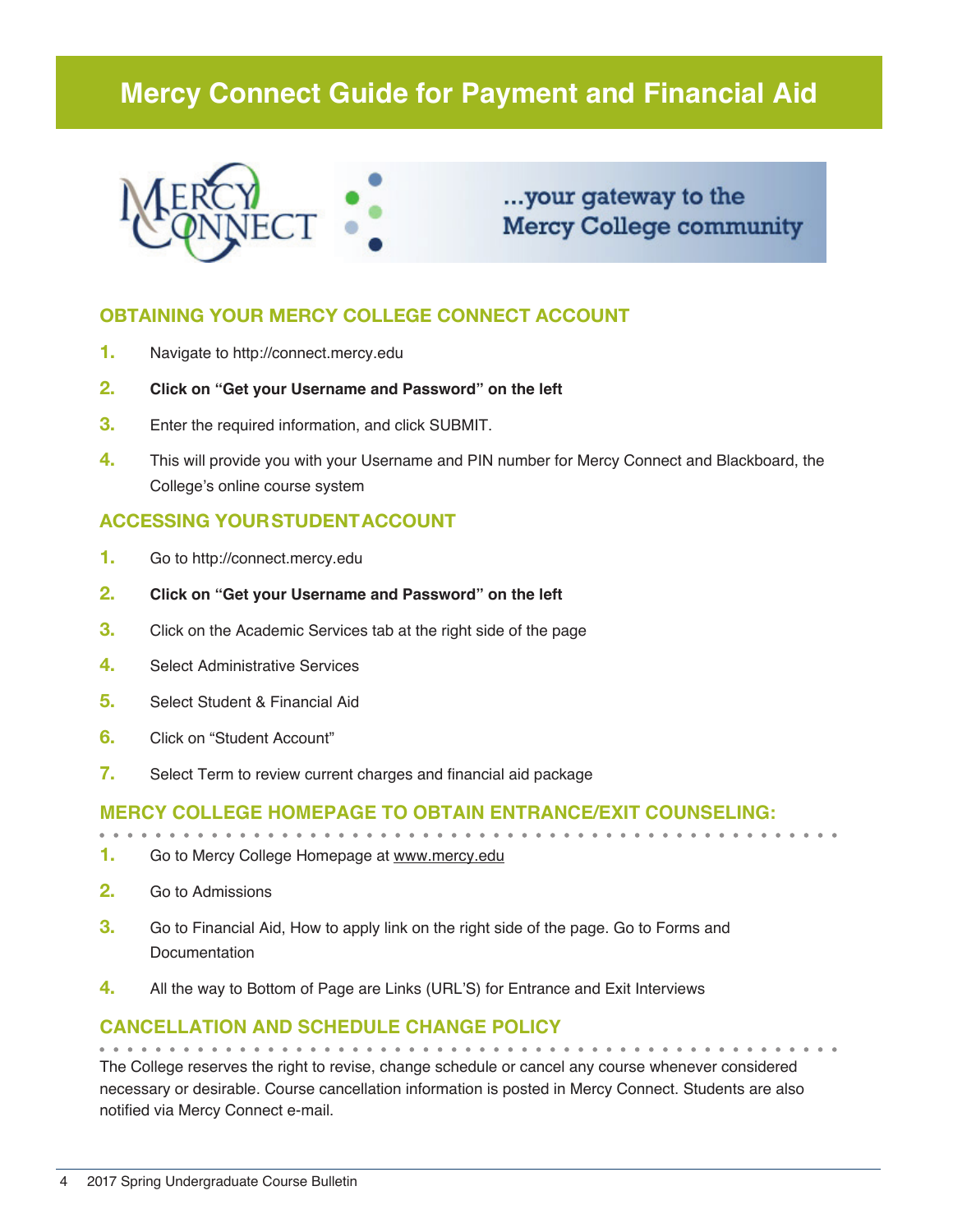# **Spring 2017 Undergraduate Academic Calendar**

All terms follow the schedule for observed Federal holidays, as outlined in the term A schedule.

#### **TERM A – 15 Weeks – Wednesday, January 18 – Tuesday, May 9**

| Monday, January 16    | Martin Luther King, Jr. Day: College Holiday                      |
|-----------------------|-------------------------------------------------------------------|
| Wednesday, January 18 | Spring Term A Begins                                              |
| Tuesday, January 24   | Last Date for Registration and Change of Program                  |
| Monday, February 20   | Presidents' Day: College Holiday                                  |
| Tuesday, March 14     | Faculty Seminar Day: only classes beginning at or after 4 PM meet |
| Wednesday, March 15   | Last Day for Course Withdrawal with a "W"                         |
| Monday, March 27      | <b>Spring Recess Begins</b>                                       |
| Monday, April 3       | <b>Classes Resume</b>                                             |
| Tuesday, May 9        | Spring Term A ends                                                |
| Wednesday, May 10     | Baccalaureate                                                     |
| Wednesday, May 17     | Commencement                                                      |
| Friday, May 26        | College Holiday                                                   |
| Monday, May 29        | Memorial Day: College Holiday                                     |
|                       |                                                                   |

#### **TERM B – 8 Weeks – Wednesday, January 18 – Monday, March 13**

| Wednesday, January 18  | Spring Term B Begins                             |
|------------------------|--------------------------------------------------|
| Tuesday, January 24    | Last Date for Registration and Change of Program |
| Wednesday, February 15 | Last Day for Course Withdrawal with a "W"        |
| Monday, February 20    | Presidents' Day: College Holiday                 |
| Monday, March 13       | Spring Term B Ends                               |

#### **TERM C – 8 Weeks – Tuesday, March 14 – Friday, May 12**

| Tuesday, March 14 | Spring Term C Begins                             |
|-------------------|--------------------------------------------------|
| Monday, March 20  | Last Date for Registration and Change of Program |
| Monday, March 27  | <b>Spring Recess Begins</b>                      |
| Monday, April 3   | <b>Classes Resume</b>                            |
| Monday, April 10  | Last Day for Course Withdrawal with a "W"        |
| Friday, May 12    | Spring Term C Ends                               |
|                   |                                                  |

### **TERM E – Organizational Management (EDGE) – Tuesday, January 17 – Friday, May 12**

| E1 | Tuesday, January 17 through Monday, February 13                         |
|----|-------------------------------------------------------------------------|
|    | Saturday, January 21 - Last Day for Registration and Change of Program  |
| E2 | Tuesday, February 14 through Monday, March 13                           |
|    | Saturday, February 18 - Last Day for Registration and Change of Program |
|    | Monday, February 20 - Presidents' Day: College Holiday                  |
| E3 | Tuesday, March 14 through Monday, April 17                              |
|    | Saturday, March 18 - Last Day for Registration and Change of Program    |
|    | Monday, March 27 - Spring Recess Begins                                 |
|    | Monday, April 3 - Classes Resume                                        |
| E4 | Tuesday, April 18 through Friday, May 12                                |

Saturday, April 22 - Last Day for Registration and Change of Program

\*See refund table on page 8 for financial liability.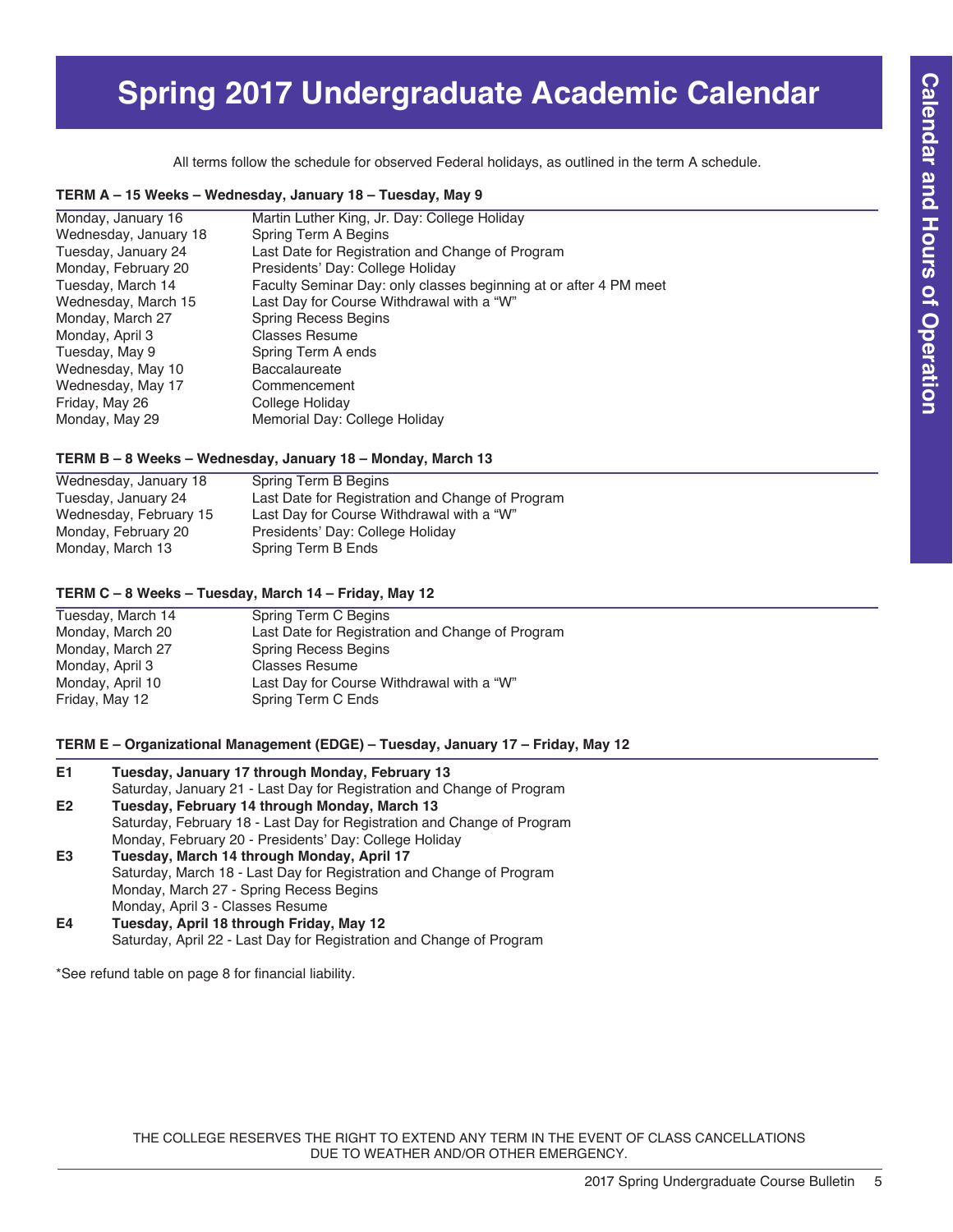|                    | <b>Admissions</b> | <b>PACT</b>             | <b>Enrollment Services</b> |
|--------------------|-------------------|-------------------------|----------------------------|
| <b>Dobbs Ferry</b> |                   |                         |                            |
| Monday             | 9:00 am - 7:00 pm | 8:30 am - 7:00 pm       | 9:00 am - 7:00 pm          |
| Tuesday            | 9:00 am - 7:00 pm | 8:30 am - 7:00 pm       | 9:00 am - 7:00 pm          |
| Wednesday          | 9:00 am - 7:00 pm | 8:30 am - 7:00 pm       | 9:00 am - 7:00 pm          |
| Thursday           | 9:00 am - 7:00 pm | 8:30 am - 7:00 pm       | 9:00 am - 7:00 pm          |
| Friday             | 9:00 am - 5:00 pm | 9:00 am - 5:00 pm       | 9:00 am - 5:00 pm          |
| Saturday           | 9:00 am - 2:00 pm | 9:00 am - 2:00 pm       | 9:00 am - 2:00 pm*         |
|                    |                   |                         |                            |
| <b>Bronx</b>       |                   |                         |                            |
| Monday             | 9:00 am - 7:00 pm | 9:00 am - 7:00 pm       | 9:00 am - 7:00 pm          |
| Tuesday            | 9:00 am - 7:00 pm | 9:00 am - 7:00 pm       | 9:00 am - 7:00 pm          |
| Wednesday          | 9:00 am - 7:00 pm | 9:00 am - 7:00 pm       | 9:00 am - 7:00 pm          |
| Thursday           | 9:00 am - 7:00 pm | 9:00 am - 7:00 pm       | 9:00 am - 7:00 pm          |
| Friday             | 9:00 am - 5:00 pm | 9:00 am - 5:00 pm       | 9:00 am - 5:00 pm          |
| Saturday           | 9:00 am - 2:00 pm | 9:00 am - 2:00 pm       | 9:00 am - 2:00 pm*         |
|                    |                   |                         |                            |
| <b>Manhattan</b>   |                   |                         |                            |
| Monday             | 9:00 am - 7:00 pm | 9:00 am - 7:00 pm       | 9:00 am - 7:00 pm          |
| Tuesday            | 9:00 am - 7:00 pm | 9:00 am - 7:00 pm       | 9:00 am - 7:00 pm          |
| Wednesday          | 9:00 am - 7:00 pm | 9:00 am - 7:00 pm       | 9:00 am - 7:00 pm          |
| Thursday           | 9:00 am - 7:00 pm | 9:00 am - 7:00 pm       | 9:00 am - 7:00 pm          |
| Friday             | 9:00 am - 5:00 pm | 9:00 am - 5:00 pm       | 9:00 am - 5:00 pm          |
| Saturday           | 9:00 am - 2:00 pm | 9:00 am - 2:00 pm       | 9:00 am - 2:00 pm*         |
|                    |                   |                         |                            |
| <b>Yorktown</b>    |                   |                         |                            |
| Monday             | 9:00 am - 7:00 pm |                         | 9:00 am - 7:00 pm          |
| Tuesday            | 9:00 am - 7:00 pm | SEE ENROLLMENT SERVICES | 9:00 am - 7:00 pm          |
| Wednesday          | 9:00 am - 7:00 pm | <b>HOURS</b>            | 9:00 am - 7:00 pm          |
| Thursday           | 9:00 am - 7:00 pm |                         | 9:00 am - 7:00 pm          |
| Friday             | 9:00 am - 5:00 pm |                         | 9:00 am - 5:00 pm          |
| Saturday           | 9:00 am - 2:00 pm |                         | 9:00 am - 2:00 pm*         |
|                    |                   |                         |                            |

# \*Please note: CHANGE OF SATURDAY HOURS AS OF MAY 2015 The office will be open the 2<sup>nd</sup> and 4<sup>th</sup> Saturday of the month.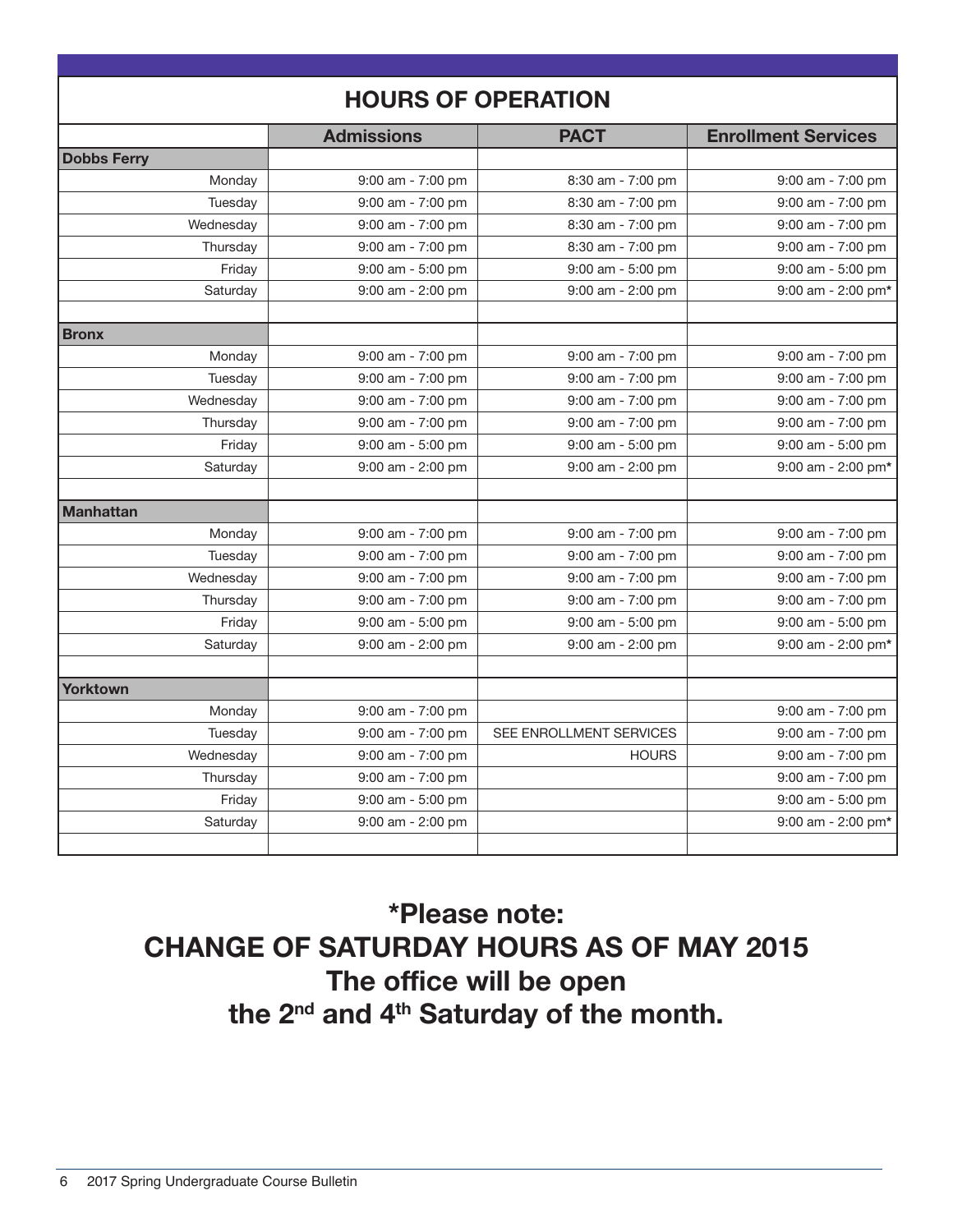# **General Information**

# **Non-Degree Seeking Students**

Non-Degree Seeking Students (Non-Matriculating) Students who wish to enroll in courses for college credit on a non-matriculating (non-degree) basis may register for those courses without making a formal application for admission to Mercy College. However, all nonmatriculating students must meet with an admissions counselor to complete a non-degree form and to have the desired courses approved.

**Non-matriculated students are not eligible for Federal,** 

**State or Institutional Financial Aid.** For payment options or assistance with financial aid requirements, an appointment with a Student Services Staff member is recommended. You are welcome to the Office of Student Services at any of our four campus locations or may phone the Office of Admissions to become a matriculated student at 877-MERCY-GO.

# **Financial Assistance**

. . . . . . . . . . . . . . . . . . .

The Office of Student Services communicates with students both via Mercy Connect and via US Mail. Requests for required documentation and financial aid award package notifications are sent as both a targeted email message, and via US Mail. To expedite processes, students are encouraged to login to Mercy Connect weekly to check for these messages. Directions for using Mercy Connect are available in the Mercy Connect Section of this bulletin. Additionally, you are welcome to visit one of our campus Office of Student Services if you need personalized assistance. Finally, you may also contact us by telephone:

| <b>Athletic Scholarships</b>              | 914-674-7566 |                |
|-------------------------------------------|--------------|----------------|
|                                           |              |                |
| <b>Academic Scholarships 888-464-6737</b> |              |                |
|                                           |              |                |
| <b>Account or Financial Aid status</b>    |              | 1-888-464-6737 |

## **Withdrawals and Refunds**

Students wishing to withdraw from courses for which they have registered MUST file an official withdrawal. Ceasing to attend classes does not constitute an official withdrawal. If you do not officially withdraw it will result in the issuance of a grade of "FW" which will be calculated into the student's GPA as an "F" and may result in dismissal. In addition this status will be reported to the Office of Student Services and may result in a reevaluation and possibly a reduction of financial aid funds. Notification to the instructor or to any other office does not constitute an official withdrawal. An official withdrawal may be processed in person at any Student Services Office, or via Mercy Connect.

Withdrawal from class(es) does not necessarily entitle a student to a refund of tuition and fees paid, or to a reversal of tuition charged. Refunds will be made in accordance with the refund schedule. The date of withdrawal will be the date the official withdrawal form is entered into the computer, not the last date of class attendance. Students who receive financial aid should contact a Student Services counselor.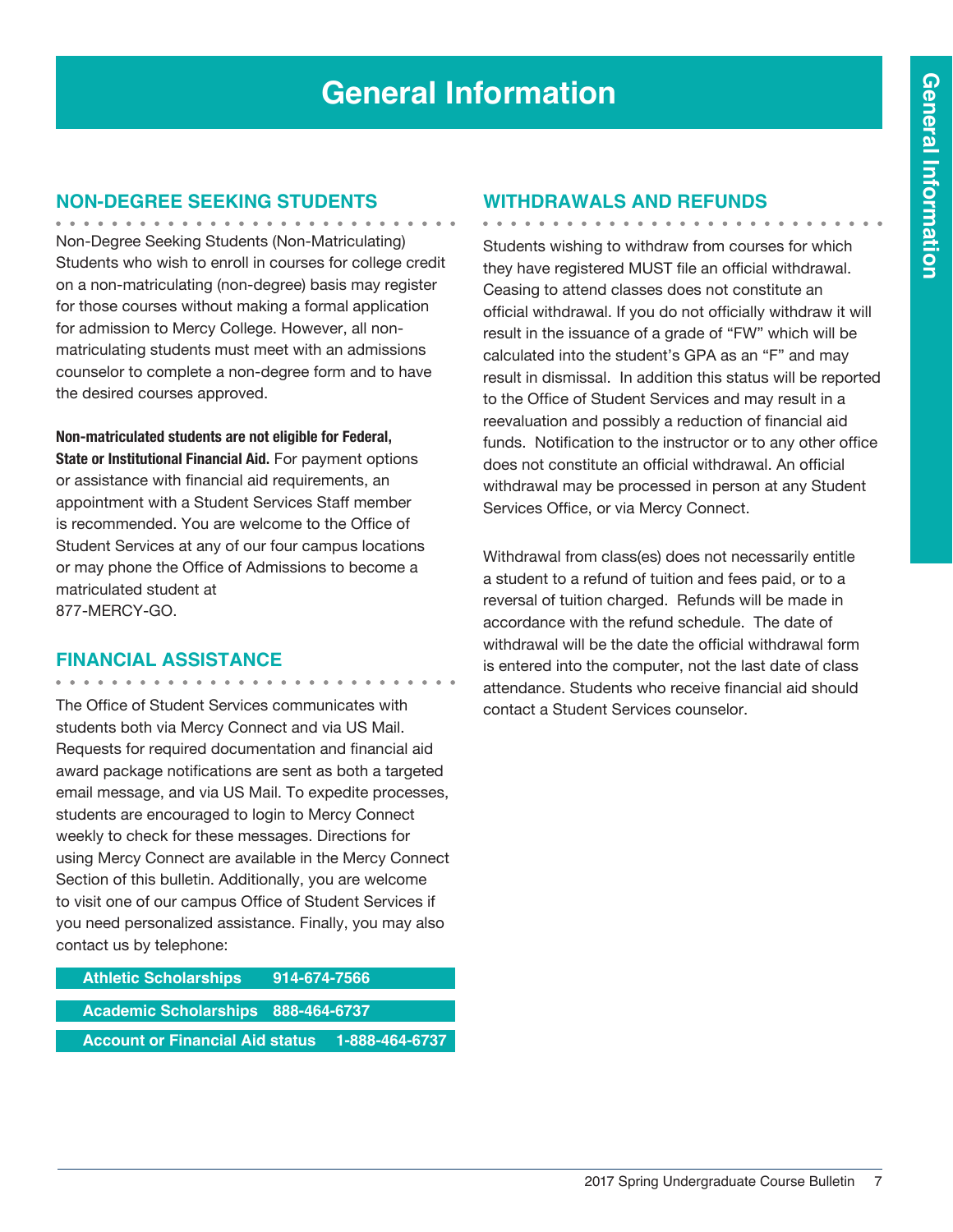# **Refund Schedule with Official Withdrawal**

(Dates indicate the last day on which the official withdrawal may

be processed)

## **UNDERGRADUATE PROGRAMS**

|               | 100%   | 80%               | 50%              | 0%                |
|---------------|--------|-------------------|------------------|-------------------|
| <b>TERM A</b> | Jan 24 | Jan 31            | Feb <sub>7</sub> | Feb 8             |
| <b>TERM B</b> | Jan 24 | Jan 31            |                  | Feb <sub>1</sub>  |
| <b>TERM C</b> | Mar 20 | <b>Mar 27</b>     |                  | <b>Mar 28</b>     |
| Term E1       | Jan 21 | Jan 24            |                  | Jan 25            |
| Term E2       | Feb 18 | Feb <sub>21</sub> |                  | Feb <sub>22</sub> |
| Term E3       | Mar 18 | <b>Mar 21</b>     |                  | <b>Mar 22</b>     |
| Term E4       | Apr 22 | Apr 25            | ----             | <b>Apr 26</b>     |

Students that withdraw during any part of the refund period and have deferred payment via third party (whether financial aid, employer, etc) arrangements will be responsible for all tuition and related fees regardless if eligibility of such arrangements for disbursement and/or payment have been established prior to withdrawal.

Credit granted for tuition charged to American Express, Discover, MasterCard or VISA will be credited to the student's Mercy College account.

Refunds will be granted only for credit that appears on the student's account. The processing of refunds from loans, financial aid award, or other third party reimbursement cannot begin prior to the time the College certifies eligibility and/or receives and posts the funds to the student's account. Refund checks are made payable to the student and mailed to the student's home address.

Refunds resulting from a Parent Plus Loan will be made payable to the parent and mail to the parent's address on record.

# **Payment Policy and Procedures for all Students**

To best serve your financial needs as a student at Mercy College, it is important to familiarize yourself with the College's payment policy. The following is a brief summary of those policies, for further information please refer to our web site or call 1-888-464-6737.

Acceptable payment arrangements must be made three weeks before the first day of each term. Acceptable payment arrangements include payment in full or approved financial aid and a payment plan covering the balance in full. Students who have not made satisfactory payment arrangements will incur monthly late fees, and will have registration/transcript holds placed on their accounts. Prior balances must be paid in full.

# **Acceptable Payment Arrangements include:**

- 
- Checks and credit cards (American Express, Discover, MasterCard, VISA)
- Official Scholarship Notification
- Company Reimbursement Written authorization on company letterhead, signed by a supervisor, specifying that payment will be made directly to Mercy College
- Employee Reimbursement Tuition Reimbursement Agreement must be signed
- Approved Financial Aid grants and loans
- Payment Plan Agreements Interest-Free Monthly Payment Option Plan
- Tuition Management Systems apply at www.afford. com or 1-800-722-4867
- Mercy College Payment Plan apply at https://www. mercy.edu/services/paymentplanform.pdf
- *Note: Students eligible for the maximum amount of financial aid and grants are still responsible for the difference between tuition and fee charges and full grant eligibility.*

*A payment plan or supplemental private loan may be required to cover the balance due.*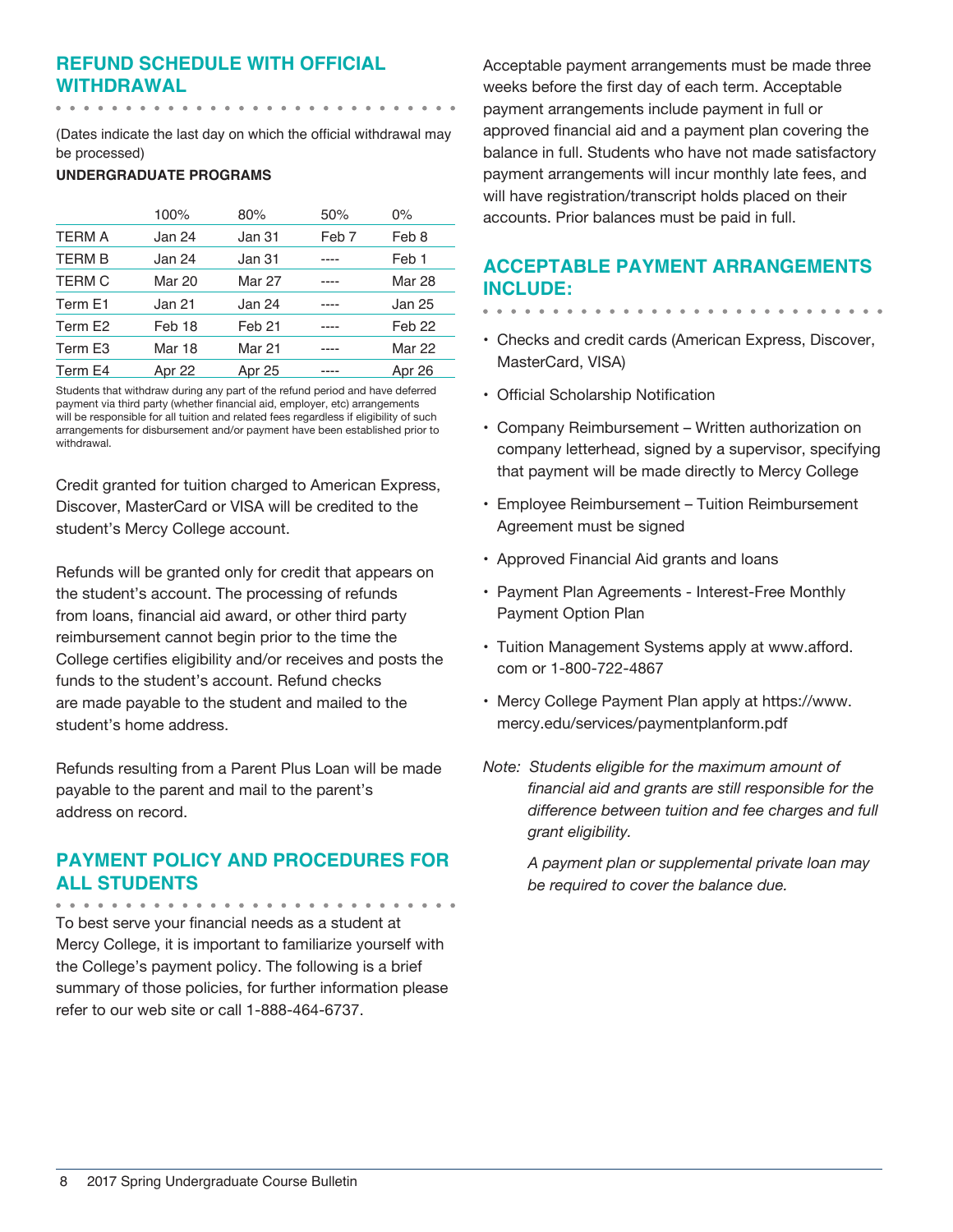# **Tuition and Fees for Spring 2017**

| All fees are non-refundable and subject to change without prior notice. |                                                                    |                                            |  |  |
|-------------------------------------------------------------------------|--------------------------------------------------------------------|--------------------------------------------|--|--|
| <b>Undergraduate Tuition</b>                                            | Full time (12 credits or more)<br>Part time (less than 12 credits) | \$8,886.00 per term<br>\$748.00 per credit |  |  |
| <b>Undergraduate Registration Fee</b>                                   | 12 credits or more                                                 | \$310.00 per term                          |  |  |
|                                                                         | Less than 12 credits                                               | \$155.00 per term                          |  |  |
| <b>Undergraduate Program Fees</b>                                       | Computer Arts & Technology: greater than 6 credits                 | \$800.00 per term                          |  |  |
| (Fall and Spring Terms Only)                                            | Computer Arts & Technology: 6 credits or less                      | \$400.00 per term                          |  |  |
|                                                                         | Music Industry & Technology: greater than 6 credits                | \$800.00 per term                          |  |  |
|                                                                         | Music Industry & Technology: 6 credits or less                     | \$400.00 per term                          |  |  |
|                                                                         | Occupational Therapy Assistant: 2nd year students                  | \$100.00 per term                          |  |  |
|                                                                         | Nursing Program: 1st year students                                 | \$375.00 per term                          |  |  |
|                                                                         | Nursing Program: Upper level students                              | \$300.00 per term                          |  |  |
|                                                                         | Clinical Lab Science: 4th year students                            | \$250.00 per term                          |  |  |
| <b>Graduate Tuition</b>                                                 | <b>Communication Disorders</b>                                     | \$926.00 per credit                        |  |  |
|                                                                         | Counseling                                                         | \$842.00 per credit                        |  |  |
|                                                                         | Cybersecurity                                                      | \$861.00 per credit                        |  |  |
|                                                                         | Education                                                          | \$842.00 per credit                        |  |  |
|                                                                         | English Literature                                                 | \$842.00 per credit                        |  |  |
|                                                                         | Health Services Management                                         | \$842.00 per credit                        |  |  |
|                                                                         | Human Resource Management                                          | \$861.00 per credit                        |  |  |
|                                                                         | <b>MBA - Business Administration</b>                               | \$861.00 per credit                        |  |  |
|                                                                         | Nursing                                                            | \$842.00 per credit                        |  |  |
|                                                                         | Occupational Therapy                                               | \$926.00 per credit                        |  |  |
|                                                                         | Organizational Leadership                                          | \$861.00 per credit                        |  |  |
|                                                                         | Physical Therapy                                                   | \$926.00 per credit                        |  |  |
|                                                                         | <b>Physician Assistant Studies</b>                                 | \$967.00 per credit                        |  |  |
|                                                                         | Psychology                                                         | \$842.00 per credit                        |  |  |
|                                                                         | <b>Public Accounting</b>                                           | \$861.00 per credit                        |  |  |
|                                                                         | School Building Leadership                                         | \$842.00 per credit                        |  |  |
|                                                                         | School Psychology                                                  | \$842.00 per credit                        |  |  |
|                                                                         | Web Strategy and Design                                            | \$861.00 per credit                        |  |  |
| <b>Graduate Registration Fee</b>                                        | 12 credits or more                                                 | \$310.00 per term                          |  |  |
|                                                                         | Less than 12 credits                                               | \$155.00 per term                          |  |  |
| <b>Graduate Fees</b>                                                    | Physician Assistant - Final program year                           | \$275.00 per term                          |  |  |
|                                                                         | Physical Therapy - 2nd year students                               | \$130.00 per term                          |  |  |
|                                                                         | Physical Therapy - 3rd year students                               | \$130.00 per term                          |  |  |
|                                                                         | Occupational Therapy - 1st year students                           | \$330.00 per term                          |  |  |
|                                                                         | Occupational Therapy - 2nd year students                           | \$200.00 per term                          |  |  |
|                                                                         | Communication Disorders - 1st year students                        | \$225.00 per term                          |  |  |
| <b>Transcript Fee</b>                                                   | <b>Official Transcript</b>                                         | Free                                       |  |  |
|                                                                         | <b>Unofficial Transcript</b>                                       | \$5.00 per copy                            |  |  |
| <b>International Student Fee</b>                                        | <b>First Time Enrolled Fee</b>                                     | \$450.00                                   |  |  |
| <b>Student Accident Insurance</b>                                       | Full-time Undergraduate and Graduate Students                      | \$17.90                                    |  |  |
| <b>Application Fee</b>                                                  | Undergraduate                                                      | \$40.00                                    |  |  |
|                                                                         | Graduate                                                           | \$40.00                                    |  |  |
|                                                                         | Graduate-OT/PT/OM Programs                                         | \$62.00                                    |  |  |
| <b>Audit Fee</b>                                                        |                                                                    | 50% of tuition                             |  |  |
|                                                                         |                                                                    |                                            |  |  |
| <b>Late Payment Fee</b>                                                 | For each late payment                                              | \$100.00 each                              |  |  |
| <b>Late Registration Fee</b>                                            |                                                                    | \$100.00 each                              |  |  |
| <b>Returned Check Fee</b>                                               |                                                                    | \$20.00 each                               |  |  |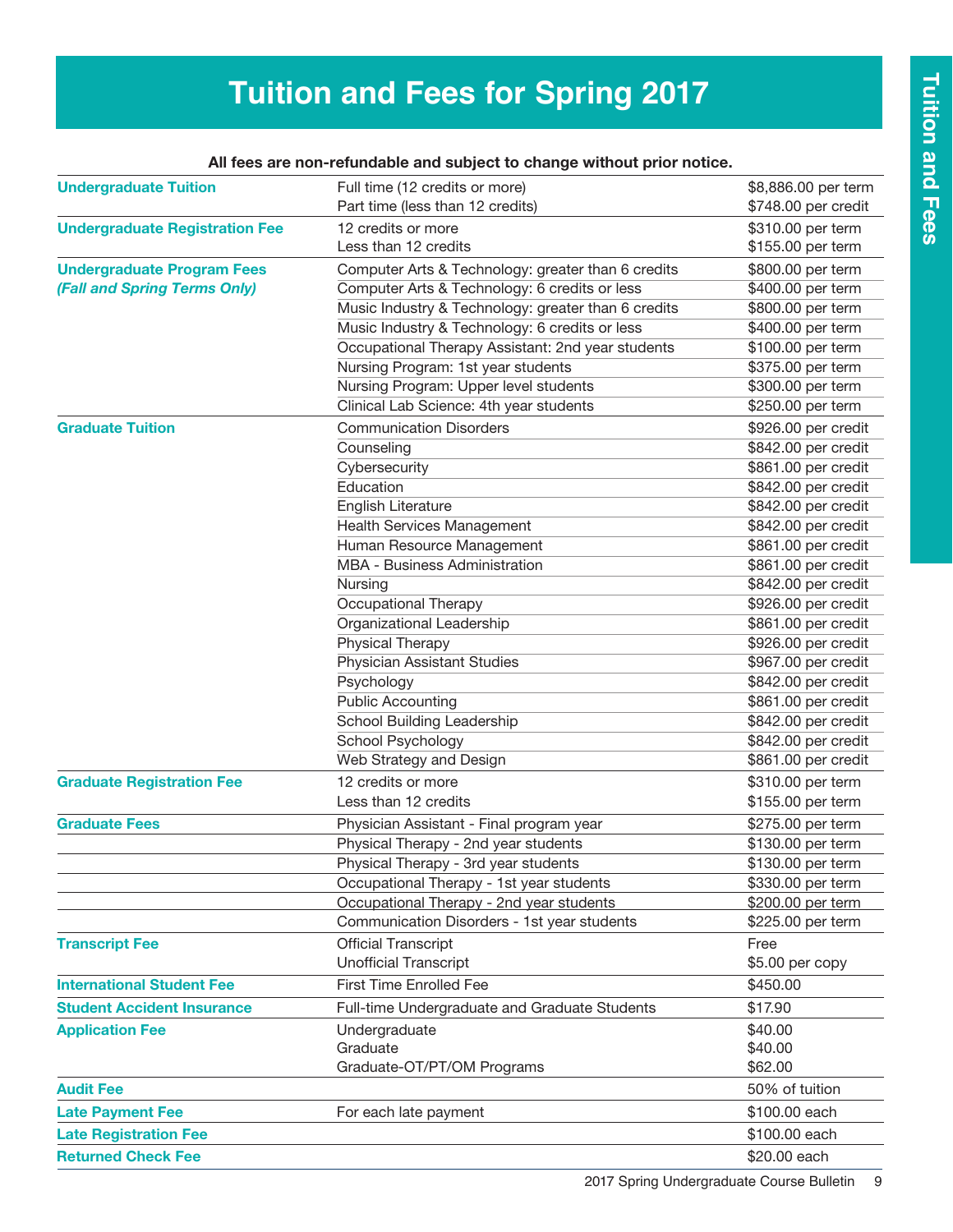# **Immunization Requirements**

**All students enrolling for six or more credits must be in full compliance with the New York State Immunization law, and will not be permitted to register for classes without proof of one MMR and submission of a completed meningitis form. The remaining documentation must be submitted within 30 days of the start of the semester. If the documentation is not submitted, the student will not be allowed to continue attending classes and will be dropped from his/her courses without refund (full tuition liability).**

There are several ways to comply with the immunization requirements:

# **MENINGOCOCCAL MENINGITIS**

The New York Public Health Law requires that colleges distribute information about Meningococcal Meningitis disease and vaccination to *all* students registered for six or more credits. Students are required to decide whether or not to be immunized for Meningitis and to submit a form that formally confirms their decision. A copy of the form is provided in this booklet. The completed form should be submitted to the Office of Student Services (it can be faxed to 914-674-7516) or if you prefer, submit the information electronically through Mercy Connect https://www.mercy.edu/ vaccine Electronic submission of the meningitis form through Mercy Connect will be accepted as your signature.

# **MEASLES, MUMPS, AND RUBELLA (MMR)**

The New York Public Health Law requires that all college students born after December 31, 1956 who are taking six or more credits in a semester provide a certificate documenting immunity to measles, mumps, and rubella (MMR) before their first term of study.

## **Measles: Two doses are required.**

**1st Dose** administered after the age of 12 months. **2nd Dose** administered more than 30 days after the first dose and after the age of 15 months. In the alternative, the student can present medical proof of the disease or laboratory proof of immunity (student must submit a copy of the lab report).

# **Mumps: One Dose**

One dose administered after the age of 12 months or laboratory proof of immunity (student must submit a copy of the lab report).

# **Rubella: One Dose**

One dose administered after the age of 12 months or laboratory proof of immunity (student must submit a copy of the lab report).

The MMR combined vaccination fulfills the requirement for one dose of measles, one mumps, and one rubella immunization; **however,** a second measles vaccine, administered at least 30 days after the first dose, is required. Because the combined vaccine was not available in the United States before January 1, 1972, no MMR immunizations administered before that date are acceptable for US students.

For more information about immunization, please contact your doctor or the NYS Department of Health website at www.health.state.ny.us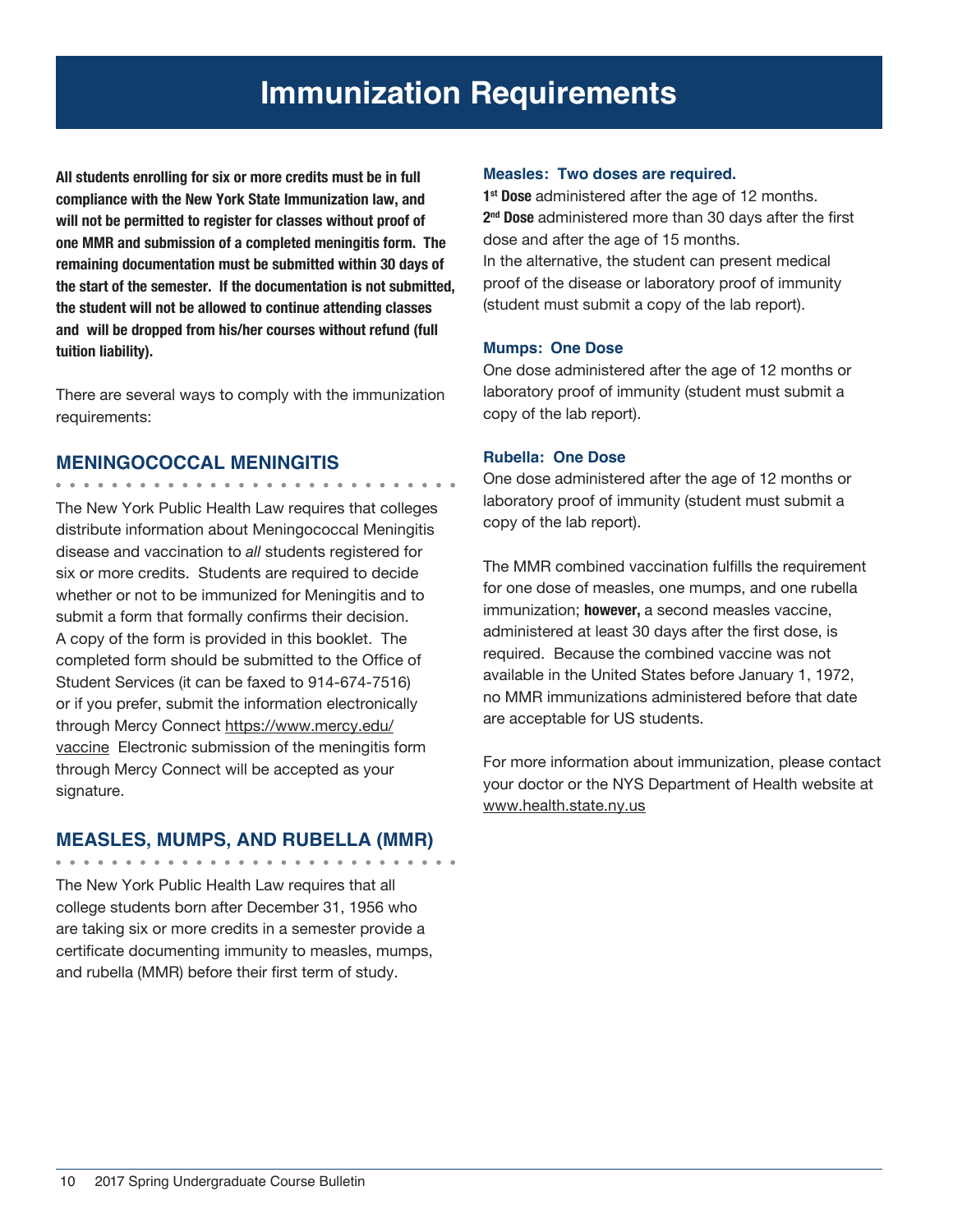# **Meningococcal Information**

On July 22, 2003, Governor Pataki signed New York State Public Health Law (NYSPHL) 2167 requiring colleges and universities to distribute information about meningococcal disease and vaccination to all students meeting the enrollment criteria, whether they live on or off campus. This law became effective on August 15, 2003.

#### **What is meningococcal disease?**

Meningococcal disease is a severe bacterial infection of the bloodstream or meninges (a thin lining covering the brain and spinal cord) caused by the meningococcus germ.

#### **Who gets meningococcal disease?**

Anyone can get meningococcal disease, but it is more common in infants and children. For some adolescents, such as first year college students living in dormitories, there is an increased risk of meningococcal disease. Every year in the United States approximately 2,500 people are infected and 300 die from the disease. Other persons at increased risk include household contacts of a person known to have had this disease, immunocompromised people, and people traveling to parts of the world where meningococcal meningitis is prevalent.

#### **How is the meningococcus germ spread?**

The meningococcus germ is spread by direct close contact with nose or throat discharges of an infected person.

#### **What are the symptoms?**

High fever, headache, vomiting, stiff neck and a rash are symptoms of meningococcal disease. The symptoms may appear 2 to 10 days after exposure, but usually within 5 days. Among people who develop meningococcal disease, 10-15% die, in spite of treatment with antibiotics. Of those who live, permanent brain damage, hearing loss, kidney failure, loss of arms or legs, or chronic nervous system problems can occur.

#### **What is the treatment for meningococcal disease?**

Antibiotics, such as penicillin G or ceftriaxone, can be used to treat people with meningococcal disease.

## **Should people who have been in contact with a diagnosed case of meningococcal meningitis be treated?**

Only people who have been in close contact (household members, intimate contacts, health care personnel performing mouth-to-mouth resuscitation,

daycare center playmates, etc.) need to be considered for preventive treatment. Such people are usually advised to obtain a prescription for a special antibiotic (either ifampin, ciprofloxacin or ceftriaxone) from their physician. Casual contact, as might occur in a regular classroom, office or factory setting, is not usually significant enough to cause concern.

#### **Is there a vaccine to prevent meningococcal meningitis?**

In February 2005 the CDC recommended a new vaccine, known as Menactra™ for use to prevent meningococcal disease in people 11-55 years of age. The previously licensed version of this vaccine, Menomune™ is available for children 2-10 years old and adults older than 55 years. Both vaccines are 85% to 100% effective in preventing the 4 kinds of the meningococcus germ (types A, C, Y, W-135). These 4 types cause about 70% of the disease in the United States. Because the vaccines do not include type B, which accounts for about one-third of cases in adolescents, they do not prevent all cases of meningococcal disease.

#### **Is the vaccine safe? Are there adverse side effects to the vaccine?**

Both vaccines are currently available and both are safe and effective vaccines. However, both vaccines may cause mild and infrequent side effects, such as redness and pain at the injection site lasting up to two days.

#### **Who should get the meningococcal vaccine?**

The vaccine is recommended for all adolescents entering middle school (11- 12 years old) and high school (15 years old), and all first year college students living in dormitories. However, the vaccine will benefit all teenagers and young adults in the United States. Also at increased risk are people with terminal complement deficiencies or asplenia, some laboratory workers and travelers to endemic areas of the world.

#### **What is the duration of protection from the vaccine?**

Menomune™, the older vaccine, requires booster doses every 3 to 5 years. Although research is still pending, the new vaccine, Menactra™, will probably not require booster doses.

#### H**ow do I get more information about meningococcal disease and vaccination?**

Contact your physician or your student health service. Additional information is also available on the websites of the New York State Department of Health, www.health.state.ny.us; the Centers for Disease

Control and Prevention www.cdc.gov/ncidod/diseases/index.htm; and the American College Health Association, www.acha.org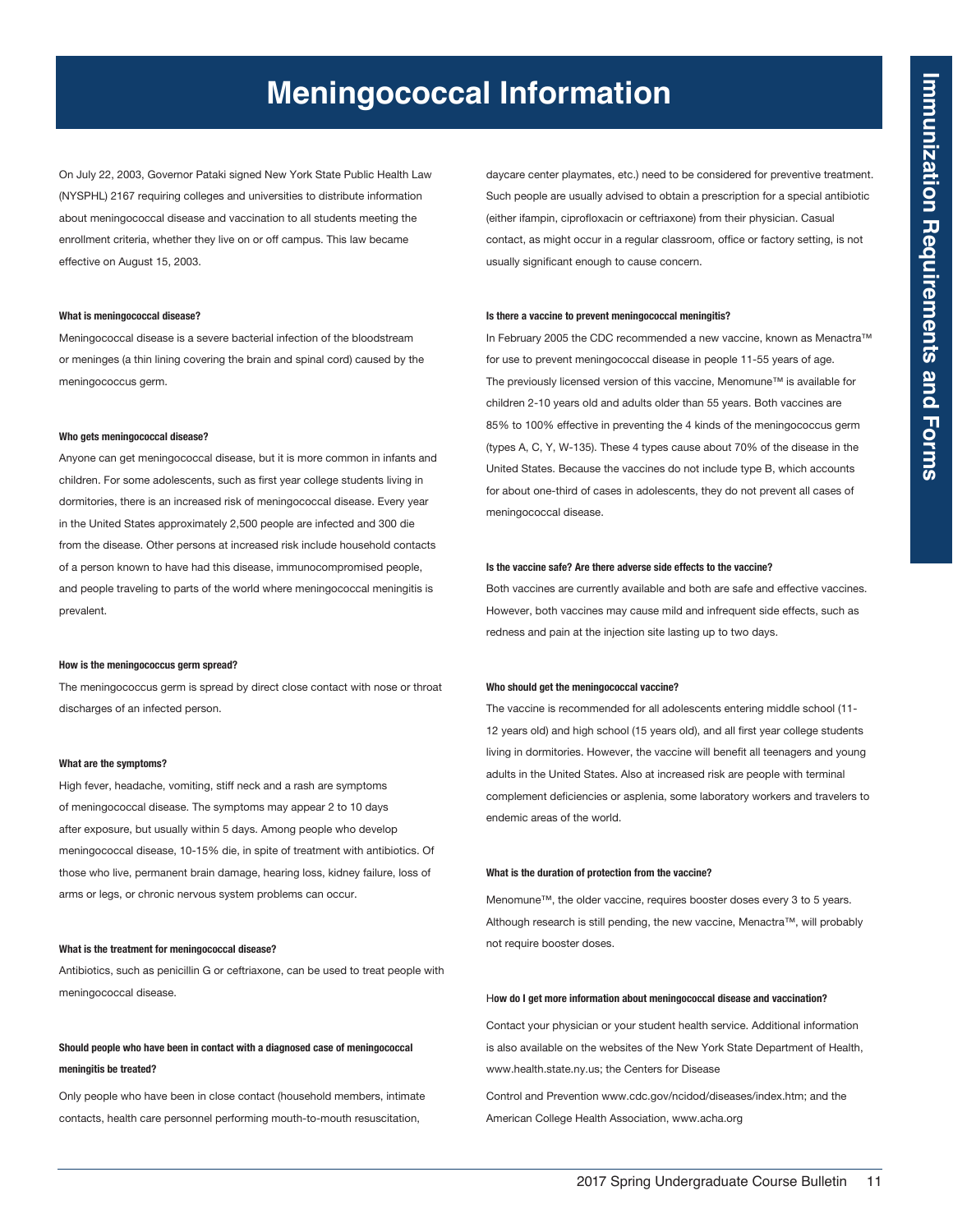| <b>MERCY COLLEGE</b>                        |
|---------------------------------------------|
| <b>MENINGOCOCCAL MENINGITIS VACCINATION</b> |
| <b>RESPONSE FORM</b>                        |

Mercy College is required to maintain a record of the following for each student:

- 1. A response to receipt of meningococcal disease and vaccine information signed by the student.
- 2. A record of meningococcal meningitis immunization within the past 10 years; or
- 3. An acknowledgement of meningococcal disease risks and refusal of the immunization signed by the student.

New York State Public Health Law requires that all college and university students enrolled for at least six (6) semester hours complete and return the following form to the Office of Student Services. Please check one:

**I have** (for students under the age of 18: **My child has**):

 $\Box$  had meningococcal meningitis immunization within the past 10 years. Date received: <br>  $\blacksquare$  (Please attach proof signed by a health care provider.)

[Note: If you (your child) received the meningococcal vaccine available before February 2005 called Menomune™, please note this vaccine's protection lasts for approximately 3 to 5 years. Revaccination with the new conjugate vaccine called Menactra™ should be considered within 3-5 years after receiving Menomune™.]

 $\Box$  read, or have had explained to me, the information regarding meningococcal meningitis disease. I understand the risks of not receiving the vaccine. I have decided that I (my child) will **not** obtain immunization against meningococcal meningitis disease.

|                                         | (Parent / Guardian if student is a minor.)                                                                                                                                               |
|-----------------------------------------|------------------------------------------------------------------------------------------------------------------------------------------------------------------------------------------|
|                                         |                                                                                                                                                                                          |
|                                         |                                                                                                                                                                                          |
|                                         |                                                                                                                                                                                          |
| <b>STUDENT SERVICES AT 914-674-7516</b> | ELECTRONIC SUBMISSION OF THIS FORM THROUGH MERCY CONNECT WILL BE ACCEPTED AS<br>YOUR SIGNATURE: https://www.mercy.edu/vaccine OR YOU CAN FAX THIS FORM TO THE OFFICE OF                  |
|                                         | On July 22, 2003, Governor Pataki signed New York State Public Health Law (NYSPHL) 2167<br>requiring colleges and universities to distribute information about meningococcal disease and |
|                                         |                                                                                                                                                                                          |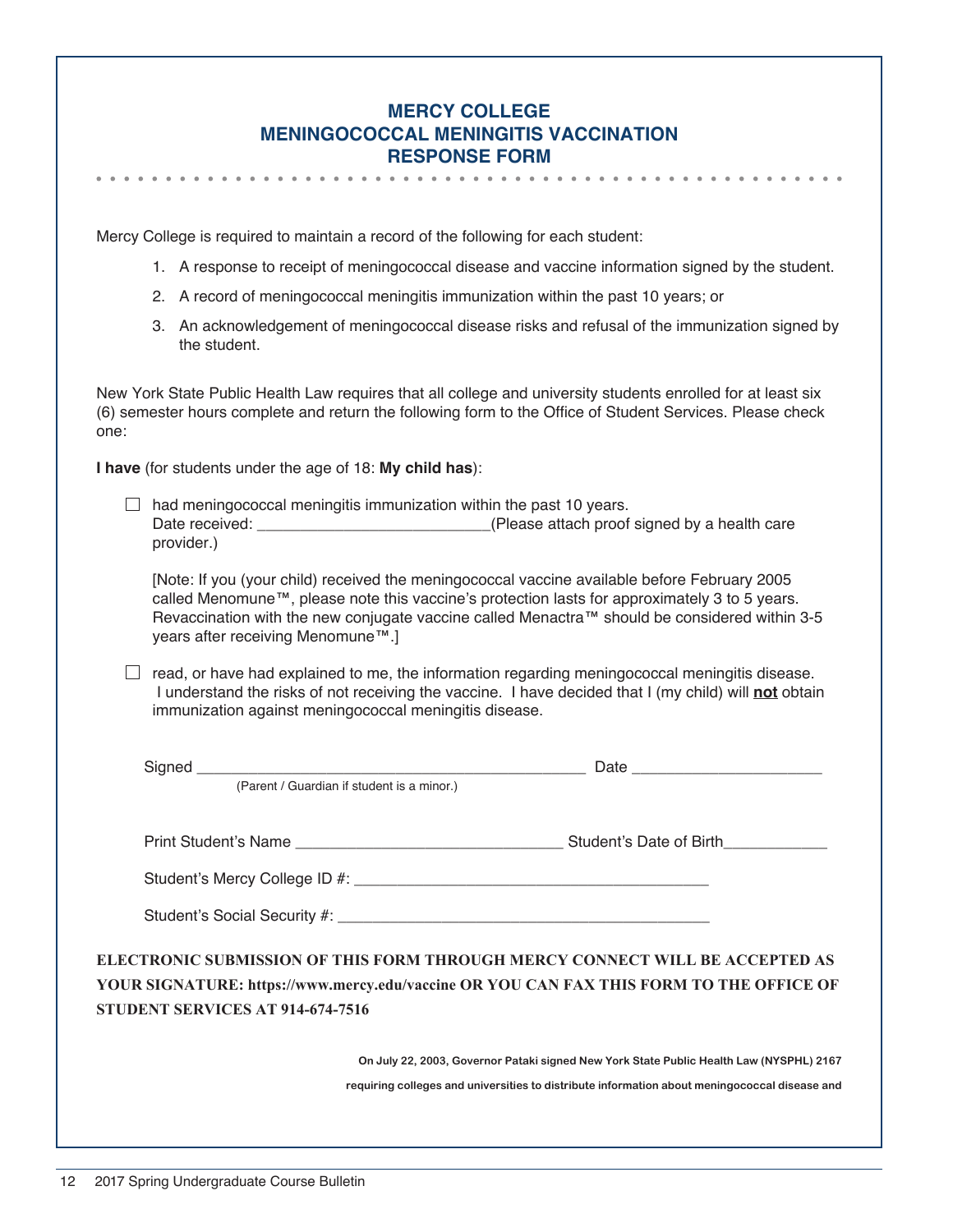$\bullet$ 

# **Mercy College Immunization Record**

|                                                                                                       | I certify that the following is the immunization record of the above-named person. This record is<br>presented in accordance with the New York State Immunization requirements for college students.                                                      |
|-------------------------------------------------------------------------------------------------------|-----------------------------------------------------------------------------------------------------------------------------------------------------------------------------------------------------------------------------------------------------------|
| <b>Measles (Rubeola):</b><br>Two doses of measles vaccine:<br>(given after 1st birthday)<br><b>OR</b> | Date: Dose 1<br>Dose 2                                                                                                                                                                                                                                    |
| Physician documented history of the disease<br>OR.                                                    |                                                                                                                                                                                                                                                           |
| Serologic evidence of immunity                                                                        | Date of positive immune titer:                                                                                                                                                                                                                            |
| Rubella:<br>One dose of rubella vaccine:<br><b>OR</b>                                                 | Date: Dose 1                                                                                                                                                                                                                                              |
| Serologic evidence of immunity                                                                        | Date of positive immune titer: __________                                                                                                                                                                                                                 |
| <b>Mumps:</b><br>One dose of mumps vaccine:<br><b>OR</b>                                              | Date: Dose 1                                                                                                                                                                                                                                              |
| Physician documented history of the disease<br>OR.                                                    | Date of Disease: ________________________                                                                                                                                                                                                                 |
| Serologic evidence of immunity                                                                        | Date of positive immune titer: __________                                                                                                                                                                                                                 |
|                                                                                                       |                                                                                                                                                                                                                                                           |
|                                                                                                       |                                                                                                                                                                                                                                                           |
| Address:                                                                                              |                                                                                                                                                                                                                                                           |
|                                                                                                       |                                                                                                                                                                                                                                                           |
|                                                                                                       |                                                                                                                                                                                                                                                           |
|                                                                                                       | Mercy College is required by law to have all students born after December 31, 1956 in compliance. Please be<br>advised that you will not be able to register unless your immunization records are submitted to your<br>campus Office of Student Services. |
|                                                                                                       | Mercy College Immunization Compliance MMR Form 10/07                                                                                                                                                                                                      |
|                                                                                                       |                                                                                                                                                                                                                                                           |
|                                                                                                       |                                                                                                                                                                                                                                                           |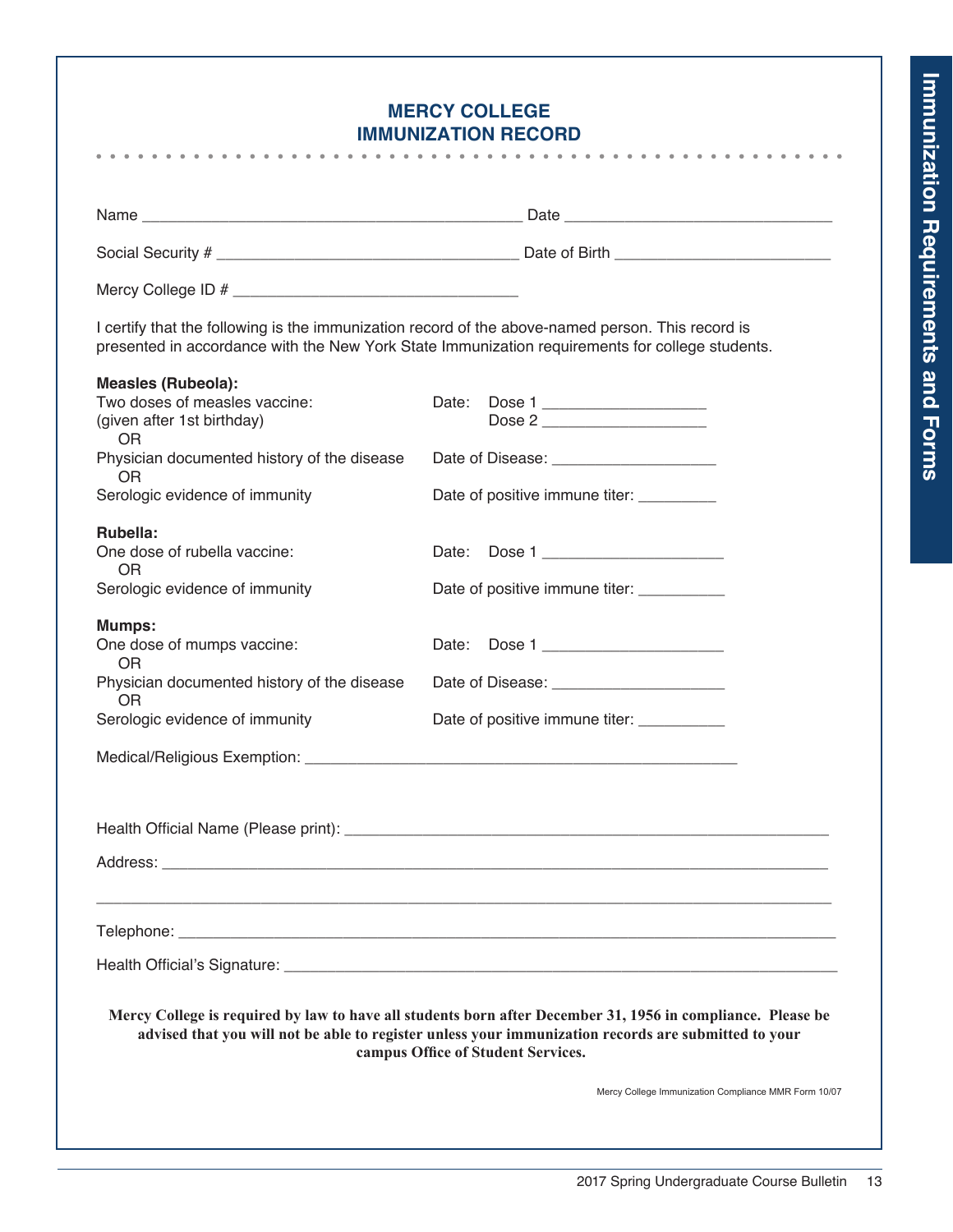# How to use this course schedule



#### Course Formats

Mercy College offers classes in three basic formats, all with high standards of academic quality:

 "Classroom" meaning in a traditional classroom, lab, or studio situation. Students can take classroom-based courses at any of one or more of our five convenient campuses in Dobbs Ferry, Bronx, Manhattan, White Plains, or Yorktown Heights. These courses form the majority of classes offered at Mercy College. A course marked as "CLA" in the course guide is a traditional classroom course.

"Online" meaning 100% delivered over the internet using web-based software and other supports. These courses are marked "ONL" in the course guide ("distance learning"). Online courses generally don't meet at a particular time, rather students and faculty post messages and have conversations with each other in secure online environments at times that meet their own schedules. The academic expectations are the same as a classroom-based course. Mercy College has developed orientation materials for talking an online course: https://www.mercy.edu/academics/mercy-online/studentresources/

 "Blended" meaning a combination of classroom-based meetings and online instruction using web-based software and other supports. These courses are marked "BLD" in the course guide ("blended"). This format brings the best benefits of being with the instructor in a classroom environment with the convenience and enhancements possible online. Courses will vary on the proportion of classroom and online components (between 20 to 80% each), but the academic expectations are the same. Mercy College has developed orientation materials for talking the online portions of a blended course: https:// www.mercy.edu/academics/mercy-online/student-resources/

| <b>LEGEND</b> |                     |                             |    |     |                           |  |  |  |  |  |
|---------------|---------------------|-----------------------------|----|-----|---------------------------|--|--|--|--|--|
|               | <b>Campus Codes</b> |                             |    |     | <b>Day Abbreviation</b>   |  |  |  |  |  |
| BX.           |                     | $=$ Bronx                   | M  |     | $=$ Monday                |  |  |  |  |  |
| DF.           |                     | $=$ Dobbs Ferry             | T. |     | $=$ Tuesday               |  |  |  |  |  |
| DL.           |                     | $=$ Online Learning (Web)   | W  |     | $=$ Wednesday             |  |  |  |  |  |
| MT            |                     | $=$ Manhattan               | R. |     | $=$ Thursday              |  |  |  |  |  |
| YH -          |                     | $=$ Yorktown                | F. |     | $=$ Friday                |  |  |  |  |  |
|               |                     |                             | S  |     | $=$ Saturday              |  |  |  |  |  |
| <b>CRN</b>    |                     | $=$ Course Reference Number | U  |     | $=$ Sunday                |  |  |  |  |  |
| TBA           |                     | $=$ To Be Announced         |    |     | $MW =$ Monday & Wednesday |  |  |  |  |  |
|               |                     |                             | TR | $=$ | Tuesday & Thursday        |  |  |  |  |  |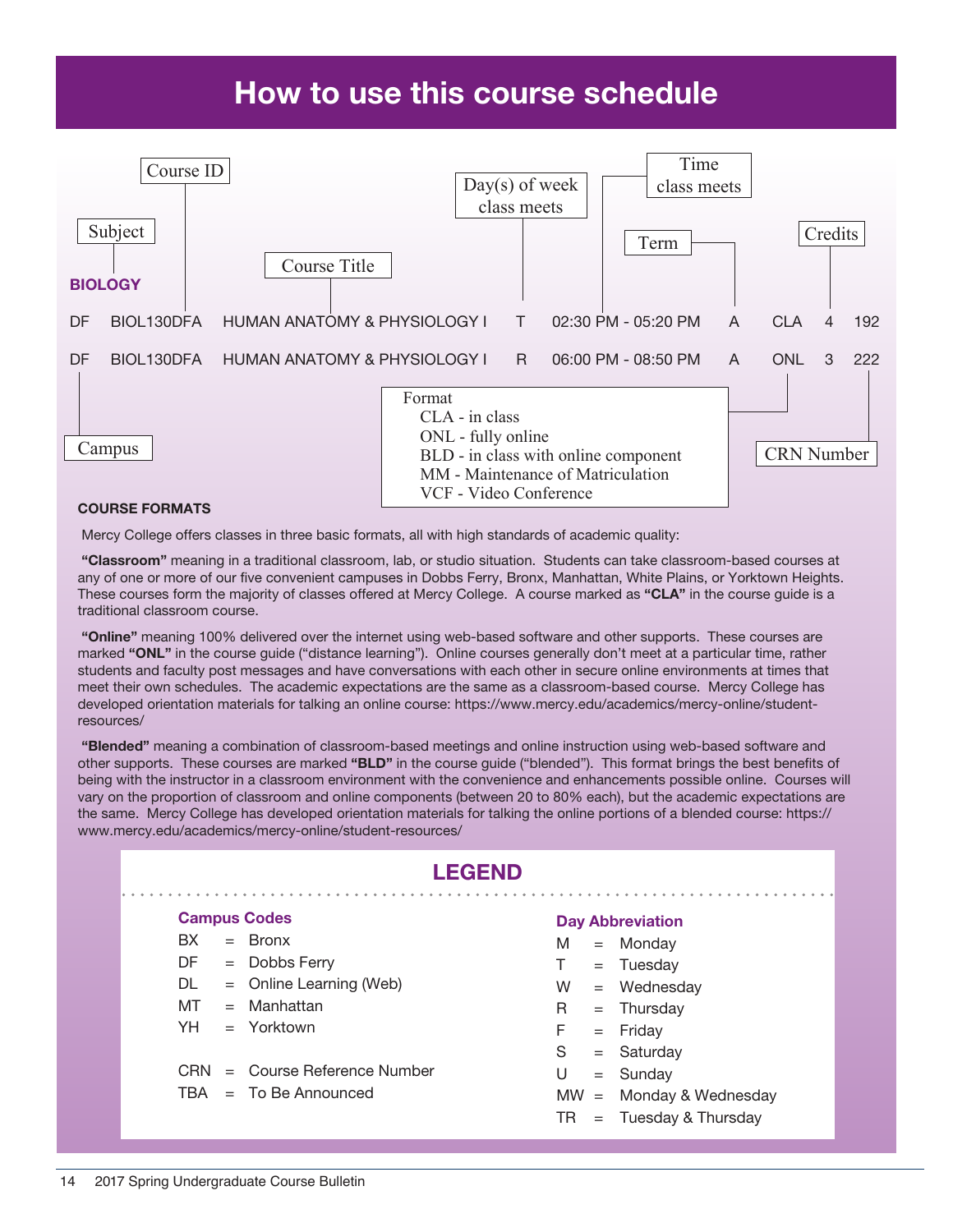|     | <b>SPRING 2017 Undergraduate Semester</b> |                                          |             |                     |             |               |               |            |  |  |  |
|-----|-------------------------------------------|------------------------------------------|-------------|---------------------|-------------|---------------|---------------|------------|--|--|--|
|     | <b>CAMPUS COURSE</b>                      | <b>TITLE</b>                             | <b>DAYS</b> | <b>TIME</b>         | <b>TERM</b> | <b>FORMAT</b> | <b>CREDIT</b> | <b>CRN</b> |  |  |  |
|     | <b>ACCOUNTING</b>                         |                                          |             |                     |             |               |               |            |  |  |  |
| BХ  | ACCT120BXA                                | Intro to Financial Accounting            | <b>TR</b>   | 08:30 pm - 11:00 pm | B           | <b>CLA</b>    | 3             | 2055       |  |  |  |
| DF  | ACCT120DFC                                | Intro to Financial Accounting            | F.          | 08:30 am - 11:20 am | A           | <b>CLA</b>    | 3             | 8946       |  |  |  |
| DF  | ACCT120DFD                                | Intro to Financial Accounting            | W           | 11:40 am - 02:30 pm | A           | <b>CLA</b>    | 3             | 8082       |  |  |  |
| DL  | ACCT120DLA                                | Intro to Financial Accounting            | <b>TBA</b>  | <b>TBA</b>          | Α           | <b>ONL</b>    | 3             | 2054       |  |  |  |
| MT  | ACCT120MTA                                | Intro to Financial Accounting            | M           | 06:15 pm - 09:05 pm | A           | <b>CLA</b>    | 3             | 6088       |  |  |  |
| BX. | ACCT121BXA                                | Intro to Management Accounting           | TR          | 05:50 pm - 08:20 pm | <b>MC</b>   | <b>CLA</b>    | 3             | 459        |  |  |  |
| DF  | ACCT121DFA                                | Intro to Management Accounting           | M           | 08:30 am - 11:20 am | A           | <b>CLA</b>    | 3             | 2048       |  |  |  |
| DF  | ACCT121DFB                                | Intro to Management Accounting           | W           | 08:30 am - 11:20 am | A           | <b>CLA</b>    | 3             | 4053       |  |  |  |
| MT  | ACCT121MTA                                | Intro to Management Accounting           | W           | 06:15 pm - 09:05 pm | A           | <b>CLA</b>    | 3             | 2059       |  |  |  |
| DF  | ACCT240DFA                                | Intermediate Accounting I                | MW.         | 05:50 pm - 08:20 pm | B           | <b>CLA</b>    | 3             | 7132       |  |  |  |
| DF  | ACCT241DFA                                | Intermediate Accounting II               | M           | 11:40 am - 02:30 pm | A           | <b>CLA</b>    | 3             | 7133       |  |  |  |
| DF  | ACCT241DFB                                | Intermediate Accounting II               | TR          | 05:50 pm - 08:20 pm | <b>MC</b>   | <b>CLA</b>    | 3             | 7134       |  |  |  |
| DF  | ACCT250DFA                                | Cost Accounting                          | T.          | 08:30 am - 11:20 am | A           | <b>CLA</b>    | 3             | 2050       |  |  |  |
| DF  | ACCT250DFB                                | Cost Accounting                          | <b>MW</b>   | 05:50 pm - 08:20 pm | <b>MC</b>   | <b>CLA</b>    | 3             | 7135       |  |  |  |
| DF  | ACCT261DFA                                | Computer App for Accountants             | TR          | 05:50 pm - 08:20 pm | B           | <b>CLA</b>    | 3             | 7136       |  |  |  |
| BX. | ACCT320BXA                                | Gov/Non-Profit/Special Topics            | S           | 11:40 am - 02:30 pm | A           | <b>CLA</b>    | 3             | 2056       |  |  |  |
| BX  | ACCT330BXB                                | <b>Advanced Accounting</b>               | M           | 06:15 pm - 09:05 pm | A           | <b>CLA</b>    | 3             | 8964       |  |  |  |
| BX. | ACCT340BXA                                | Intro Federal Income Taxation            | TR          | 05:50 pm - 08:20 pm | B           | <b>CLA</b>    | 3             | 2057       |  |  |  |
| BX  | ACCT341BXA                                | Advanced Fed Income Taxation             | TR          | 05:50 pm - 08:20 pm | MC.         | <b>CLA</b>    | 3             | 464        |  |  |  |
| BХ  | ACCT410BXA                                | <b>Accounting Information Systems</b>    | S           | 02:50 pm - 05:40 pm | A           | <b>CLA</b>    | 3             | 2058       |  |  |  |
| DF  | ACCT420DFA                                | <b>Auditing &amp; Assurance Services</b> | S           | 08:30 am - 11:20 am | Α           | <b>CLA</b>    | 3             | 7137       |  |  |  |
| DF  | ACCT430DFA                                | Topics: Prof Examinations Acct           | <b>MW</b>   | 05:50 pm - 08:20 pm | B           | <b>CLA</b>    | 3             | 7138       |  |  |  |
|     | <b>AMERICAN SIGN LANGUAGE</b>             |                                          |             |                     |             |               |               |            |  |  |  |
| BX  | AMSL115BXA                                | Intro American Sign Language             | M           | 06:15 pm - 09:05 pm | A           | <b>CLA</b>    | 3             | 8833       |  |  |  |
| DF  | AMSL115DFB                                | Intro American Sign Language             | M           | 06:15 pm - 09:05 pm | A           | <b>CLA</b>    | 3             | 8569       |  |  |  |
| МT  | AMSL115MTA                                | Intro American Sign Language             | S           | 08:30 am - 11:20 am | A           | <b>CLA</b>    | 3             | 8834       |  |  |  |
| МT  | AMSL115MTB                                | Intro American Sign Language             | Τ           | 06:15 pm - 09:05 pm | A           | <b>CLA</b>    | 3             | 9409       |  |  |  |
| YH  | AMSL115YHA                                | Intro American Sign Language             | Τ           | 06:15 pm - 09:05 pm | A           | <b>CLA</b>    | 3             | 8835       |  |  |  |
| BX  | AMSL116BXB                                | Intermediate Sign Language               | W           | 06:15 pm - 09:05 pm | A           | <b>CLA</b>    | 3             | 8572       |  |  |  |
| DF  | AMSL116DFA                                | Intermediate Sign Language               | R           | 06:15 pm - 09:05 pm | A           | <b>CLA</b>    | 3             | 9411       |  |  |  |

YH AMSL116YHA Intermediate Sign Language W 06:15 pm - 09:05 pm A CLA 3 9736

SPRING 2017 Undergraduate Semester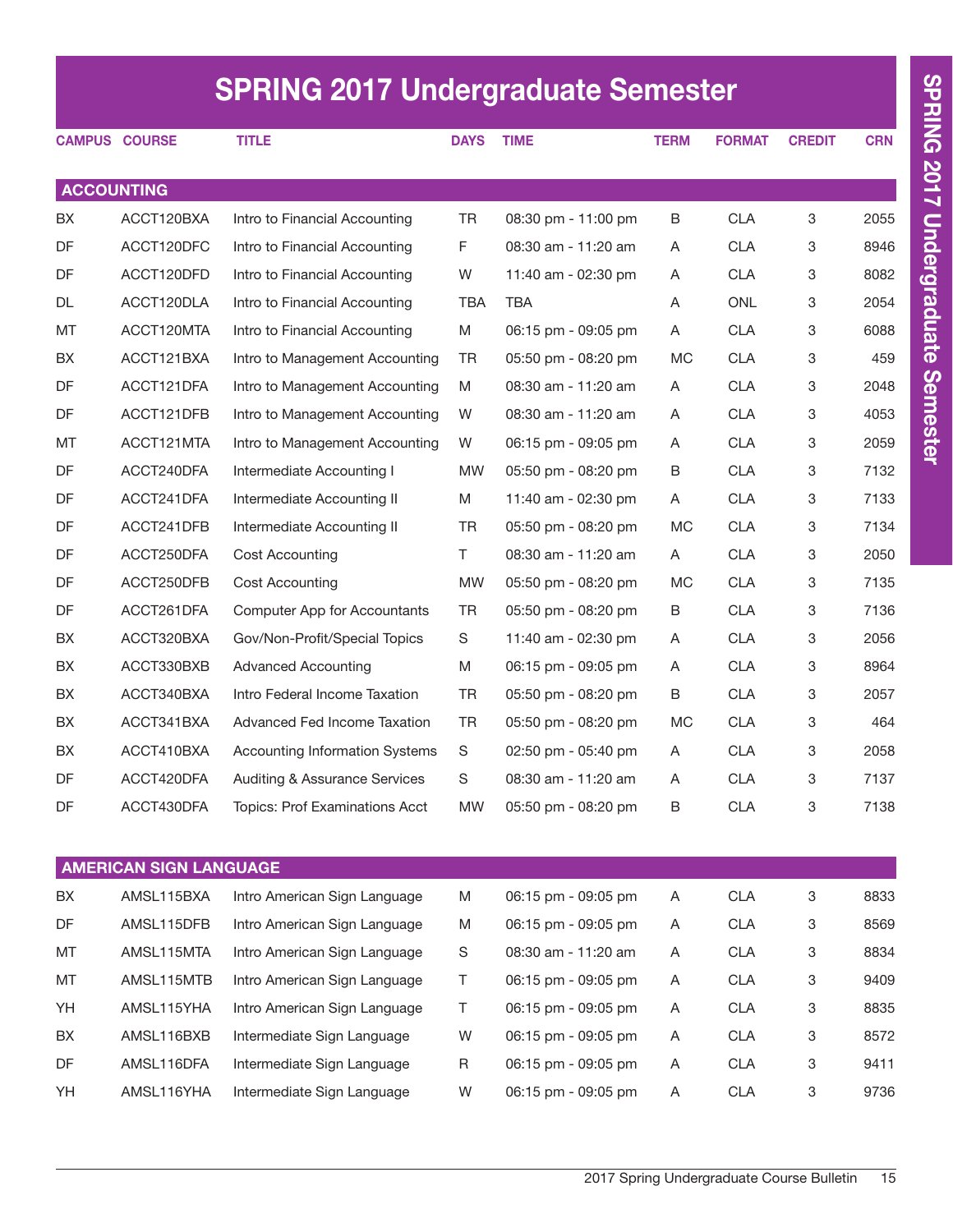|               | <b>CAMPUS COURSE</b> | <b>TITLE</b>                | <b>DAYS</b> | <b>TIME</b>         | <b>TERM</b> | <b>FORMAT</b> | <b>CREDIT</b> | <b>CRN</b> |
|---------------|----------------------|-----------------------------|-------------|---------------------|-------------|---------------|---------------|------------|
|               |                      |                             |             |                     |             |               |               |            |
| <b>ARABIC</b> |                      |                             |             |                     |             |               |               |            |
| DF            | ARAB115DFA           | Arabic for Communication    | <b>MW</b>   | 10:05 am - 11:25 am | Α           | <b>CLA</b>    | 3             | 8836       |
| MT            | ARAB115MTA           | Arabic for Communication    | <b>TR</b>   | 10:05 am - 11:25 am | Α           | <b>CLA</b>    | 3             | 9400       |
| DF            | ARAB116DFA           | Communicating in Arabic     | <b>MW</b>   | 11:40 am - 01:00 pm | A           | <b>CLA</b>    | 3             | 9401       |
| МT            | ARAB116MTA           | Communicating in Arabic     | <b>TR</b>   | 11:40 am - 01:00 pm | Α           | <b>CLA</b>    | 3             | 10365      |
|               |                      |                             |             |                     |             |               |               |            |
| <b>ART</b>    |                      |                             |             |                     |             |               |               |            |
| BX            | ARTT107BXB           | Art and Culture             | M           | 11:40 am - 02:30 pm | A           | <b>CLA</b>    | 3             | 467        |
| BX            | ARTT107BXC           | Art and Culture             | <b>MW</b>   | 08:30 pm - 11:00 pm | B           | <b>CLA</b>    | 3             | 468        |
| BX            | ARTT107BXD           | Art and Culture             | <b>MW</b>   | 05:50 pm - 08:20 pm | MC          | <b>CLA</b>    | 3             | 469        |
| DF            | ARTT107DFA           | Art and Culture             | M           | 08:30 am - 11:20 am | Α           | <b>CLA</b>    | 3             | 470        |
| DF            | ARTT107DFB           | Art and Culture             | W           | 08:30 am - 11:20 am | Α           | <b>CLA</b>    | 3             | 471        |
| DF            | ARTT107DFC           | Art and Culture             | W           | 02:50 pm - 05:40 pm | Α           | <b>CLA</b>    | 3             | 8446       |
| DF            | ARTT107DFD           | Art and Culture             | M           | 11:40 am - 02:30 pm | Α           | <b>CLA</b>    | 3             | 473        |
| DF            | ARTT107DFE           | Art and Culture             | Τ           | 11:40 am - 02:30 pm | Α           | <b>CLA</b>    | 3             | 3971       |
| DF            | ARTT107DFF           | Art and Culture             | $\mathsf F$ | 08:30 am - 11:20 am | Α           | <b>CLA</b>    | 3             | 10375      |
| DF            | ARTT107DFH           | Art and Culture             | R           | 11:40 am - 02:30 pm | Α           | <b>CLA</b>    | 3             | 6449       |
| <b>DL</b>     | ARTT107DLA           | Art and Culture             | <b>TBA</b>  | <b>TBA</b>          | Α           | <b>ONL</b>    | 3             | 474        |
| DL            | ARTT107DLB           | Art and Culture             | <b>TBA</b>  | <b>TBA</b>          | A           | <b>ONL</b>    | 3             | 475        |
| <b>DL</b>     | ARTT107DLC           | Art and Culture             | <b>TBA</b>  | <b>TBA</b>          | Α           | <b>ONL</b>    | 3             | 476        |
| DL            | ARTT107DLD           | Art and Culture             | <b>TBA</b>  | <b>TBA</b>          | Α           | <b>ONL</b>    | 3             | 3972       |
| <b>DL</b>     | ARTT107DLE           | Art and Culture             | <b>TBA</b>  | <b>TBA</b>          | Α           | <b>ONL</b>    | 3             | 5709       |
| DL            | ARTT107DLF           | Art and Culture             | TBA         | TBA                 | A           | <b>ONL</b>    | 3             | 6110       |
| MT            | ARTT107MTA           | Art and Culture             | R           | 11:40 am - 02:30 pm | A           | <b>CLA</b>    | 3             | 477        |
| МT            | ARTT107MTB           | Art and Culture             | <b>MW</b>   | 05:50 pm - 08:20 pm | МC          | <b>CLA</b>    | 3             | 478        |
| МT            | ARTT107MTD           | Art and Culture             | T.          | 02:50 pm - 05:40 pm | A           | <b>CLA</b>    | 3             | 6450       |
| BX            | ARTT144BXA           | <b>Understanding Movies</b> | <b>MW</b>   | 05:50 pm - 08:20 pm | МC          | <b>CLA</b>    | 3             | 6074       |
| DF            | ARTT144DFA           | <b>Understanding Movies</b> | M           | 11:40 am - 02:30 pm | A           | <b>CLA</b>    | 3             | 1836       |
| DF            | ARTT144DFB           | <b>Understanding Movies</b> | W           | 11:40 am - 02:30 pm | Α           | <b>CLA</b>    | 3             | 6711       |
| DF            | ARTT144DFC           | <b>Understanding Movies</b> | F           | 10:05 am - 12:55 pm | A           | <b>CLA</b>    | 3             | 6832       |
| DF            | ARTT144DFD           | <b>Understanding Movies</b> | Τ           | 06:15 pm - 09:05 pm | Α           | <b>CLA</b>    | 3             | 10377      |
| DF            | ARTT144DFE           | <b>Understanding Movies</b> | W           | 02:50 pm - 05:40 pm | A           | <b>CLA</b>    | 3             | 9088       |
| DF            | ARTT144DFF           | <b>Understanding Movies</b> | M           | 11:40 am - 02:30 pm | Α           | <b>CLA</b>    | 3             | 9731       |
| MT            | ARTT144MTA           | <b>Understanding Movies</b> | TR          | 05:50 pm - 08:20 pm | В           | <b>CLA</b>    | 3             | 6075       |
| MT            | ARTT144MTB           | <b>Understanding Movies</b> | W           | 06:15 pm - 09:05 pm | Α           | <b>CLA</b>    | 3             | 8212       |
| DF            | ARTT216DFA           | History of Art II           | T.          | 02:50 pm - 05:40 pm | Α           | <b>CLA</b>    | 3             | 8965       |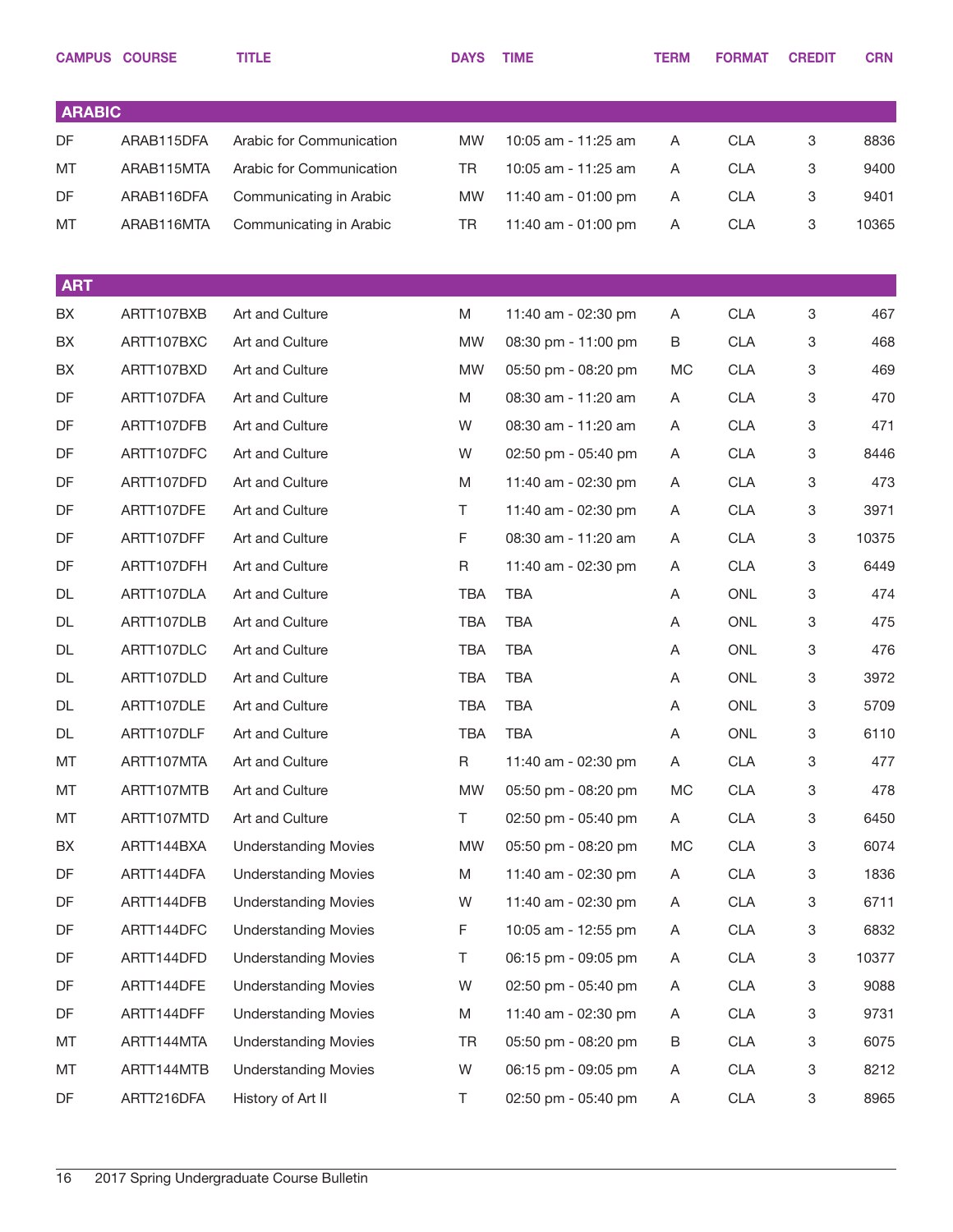|    | <b>CAMPUS COURSE</b>      | <b>TITLE</b>                       | <b>DAYS</b> | <b>TIME</b>         | <b>TERM</b> | <b>FORMAT</b> | <b>CREDIT</b> | <b>CRN</b> |  |  |  |
|----|---------------------------|------------------------------------|-------------|---------------------|-------------|---------------|---------------|------------|--|--|--|
|    |                           |                                    |             |                     |             |               |               |            |  |  |  |
|    | <b>BEHAVIORAL SCIENCE</b> |                                    |             |                     |             |               |               |            |  |  |  |
| BX | BHSC120BXC                | Career & Life Planning             | M           | 08:30 am - 11:20 am | A           | <b>CLA</b>    | 3             | 5193       |  |  |  |
| DF | BHSC120DFA                | Career & Life Planning             | M           | 11:40 am - 01:00 pm | A           | <b>BLD</b>    | 3             | 2905       |  |  |  |
| DF | BHSC120DFB                | Career & Life Planning             | TR          | 01:15 pm - 02:35 pm | A           | <b>CLA</b>    | 3             | 8744       |  |  |  |
| DL | BHSC120DLA                | Career & Life Planning             | <b>TBA</b>  | <b>TBA</b>          | A           | <b>ONL</b>    | 3             | 650        |  |  |  |
| DL | BHSC120DLB                | Career & Life Planning             | <b>TBA</b>  | <b>TBA</b>          | Α           | <b>ONL</b>    | 3             | 7518       |  |  |  |
| MT | BHSC120MTB                | Career & Life Planning             | <b>MW</b>   | 05:50 pm - 08:20 pm | МC          | <b>CLA</b>    | 3             | 5196       |  |  |  |
| BX | BHSC201BXA                | Introduction to Social Work        | TR          | 05:50 pm - 08:20 pm | В           | <b>CLA</b>    | 3             | 7259       |  |  |  |
| DF | BHSC201DFA                | Introduction to Social Work        | R           | 11:40 am - 02:30 pm | A           | <b>CLA</b>    | 3             | 7261       |  |  |  |
| YH | BHSC201YHA                | Introduction to Social Work        | TR          | 05:50 pm - 08:20 pm | B           | <b>CLA</b>    | 3             | 10117      |  |  |  |
| BX | BHSC202BXA                | Ethics & the Family                | W           | 11:40 am - 02:30 pm | A           | <b>CLA</b>    | 3             | 660        |  |  |  |
| MT | BHSC202MTA                | Ethics & the Family                | <b>MW</b>   | 05:50 pm - 08:20 pm | МC          | <b>CLA</b>    | 3             | 8819       |  |  |  |
| BX | BHSC215BXA                | Juvenile Justice System            | T.          | 08:30 am - 11:20 am | A           | <b>CLA</b>    | 3             | 666        |  |  |  |
| DF | BHSC215DFA                | Juvenile Justice System            | TR          | 11:40 am - 01:00 pm | A           | <b>CLA</b>    | 3             | 6753       |  |  |  |
| DL | BHSC215DLA                | Juvenile Justice System            | TBA         | <b>TBA</b>          | A           | <b>ONL</b>    | 3             | 9561       |  |  |  |
| MT | BHSC215MTA                | Juvenile Justice System            | W           | 08:30 am - 11:20 am | Α           | <b>CLA</b>    | 3             | 6754       |  |  |  |
| BX | BHSC222BXA                | The Family in Transition           | R           | 08:30 am - 11:20 am | A           | <b>CLA</b>    | 3             | 6389       |  |  |  |
| DF | BHSC222DFA                | The Family in Transition           | W           | 11:40 am - 01:00 pm | A           | <b>BLD</b>    | 3             | 5203       |  |  |  |
| DL | BHSC222DLA                | The Family in Transition           | TBA         | TBA                 | A           | <b>ONL</b>    | 3             | 5204       |  |  |  |
| MT | BHSC222MTA                | The Family in Transition           | T.          | 11:40 am - 02:30 pm | Α           | <b>CLA</b>    | 3             | 10187      |  |  |  |
| BX | BHSC226BXB                | <b>Computers Soc/Behv Sciences</b> | R           | 08:30 am - 11:20 am | A           | <b>CLA</b>    | 3             | 673        |  |  |  |
| BX | BHSC226BXF                | <b>Computers Soc/Behv Sciences</b> | <b>TR</b>   | 05:50 pm - 08:20 pm | МC          | <b>CLA</b>    | 3             | 685        |  |  |  |
| BX | BHSC226BXI                | <b>Computers Soc/Behv Sciences</b> | <b>MW</b>   | 05:50 pm - 08:20 pm | В           | <b>CLA</b>    | 3             | 688        |  |  |  |
| BX | BHSC226BXJ                | <b>Computers Soc/Behv Sciences</b> | Τ           | 02:50 pm - 05:40 pm | Α           | CLA           | 3             | 6289       |  |  |  |
| DF | BHSC226DFA                | <b>Computers Soc/Behv Sciences</b> | Τ           | 11:40 am - 01:00 pm | Α           | <b>BLD</b>    | 3             | 691        |  |  |  |
| DF | BHSC226DFB                | <b>Computers Soc/Behv Sciences</b> | R           | 11:40 am - 01:00 pm | Α           | <b>BLD</b>    | 3             | 694        |  |  |  |
| DF | BHSC226DFC                | <b>Computers Soc/Behv Sciences</b> | MW          | 02:50 pm - 04:10 pm | Α           | <b>CLA</b>    | 3             | 7241       |  |  |  |
| DF | BHSC226DFE                | <b>Computers Soc/Behv Sciences</b> | TR          | 01:15 pm - 02:35 pm | A           | CLA           | 3             | 7526       |  |  |  |
| DL | BHSC226DLA                | <b>Computers Soc/Behv Sciences</b> | TBA         | TBA                 | A           | ONL           | 3             | 700        |  |  |  |
| DL | BHSC226DLB                | <b>Computers Soc/Behv Sciences</b> | TBA         | <b>TBA</b>          | Α           | ONL           | 3             | 703        |  |  |  |
| MT | BHSC226MTA                | <b>Computers Soc/Behv Sciences</b> | F           | 11:40 am - 02:30 pm | Α           | <b>CLA</b>    | 3             | 7247       |  |  |  |
| MT | BHSC226MTD                | <b>Computers Soc/Behv Sciences</b> | TR          | 05:50 pm - 08:20 pm | MC          | CLA           | 3             | 709        |  |  |  |
| BX | BHSC244BXA                | Social Psychology                  | W           | 08:30 am - 11:20 am | A           | <b>CLA</b>    | 3             | 721        |  |  |  |
| BX | BHSC244BXC                | Social Psychology                  | MW          | 05:50 pm - 08:20 pm | В           | <b>CLA</b>    | 3             | 5208       |  |  |  |
| DF | BHSC244DFA                | Social Psychology                  | MW          | 01:15 pm - 02:35 pm | A           | <b>CLA</b>    | 3             | 736        |  |  |  |
| DF | BHSC244DFB                | Social Psychology                  | Μ           | 06:15 pm - 09:05 pm | A           | CLA           | 3             | 739        |  |  |  |
| DL | BHSC244DLA                | Social Psychology                  | TBA         | <b>TBA</b>          | A           | ONL           | 3             | 742        |  |  |  |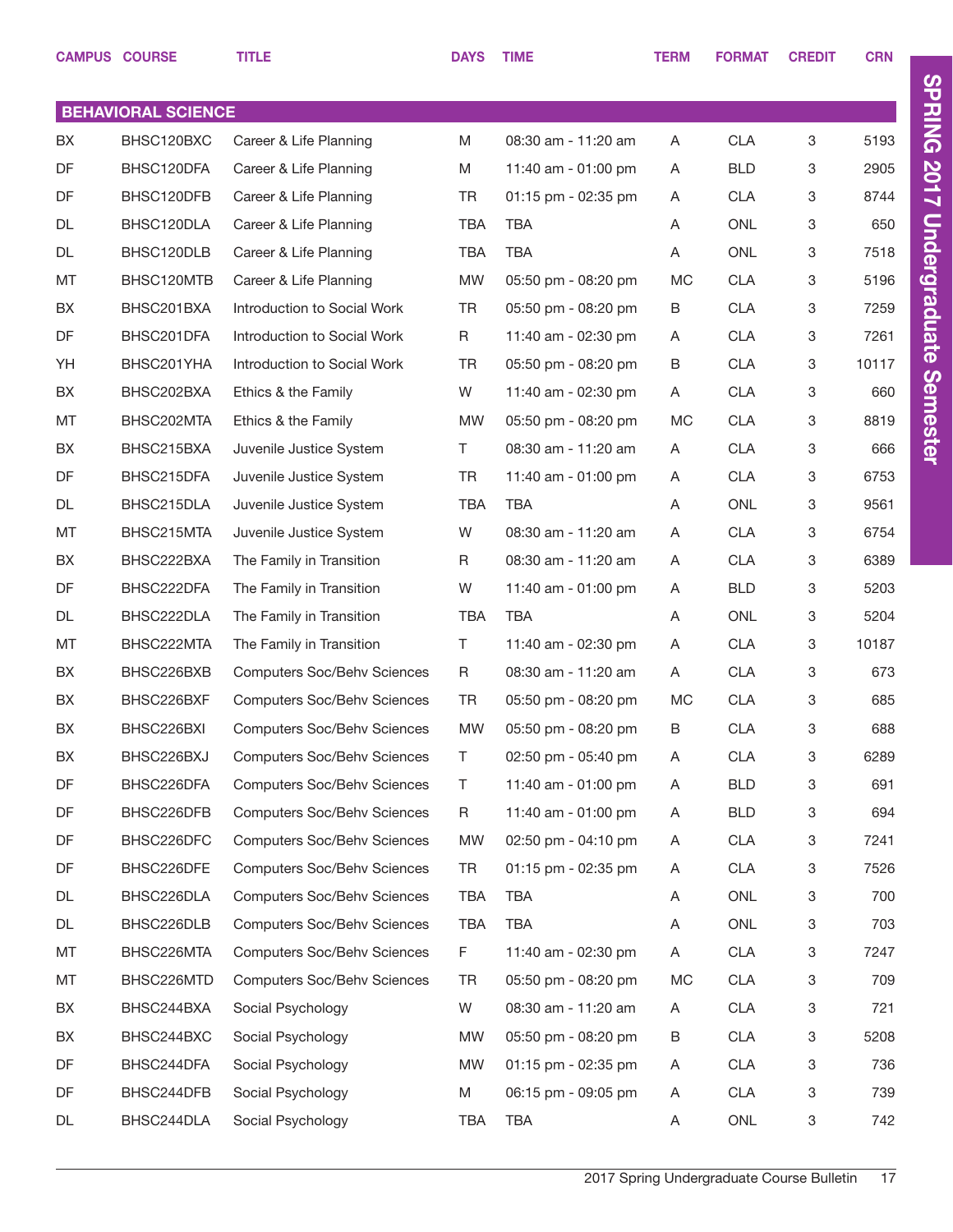|                                   | <b>CAMPUS COURSE</b> | <b>TITLE</b>                   | <b>DAYS</b> | <b>TIME</b>             | <b>TERM</b> | <b>FORMAT</b> | <b>CREDIT</b> | <b>CRN</b> |  |  |
|-----------------------------------|----------------------|--------------------------------|-------------|-------------------------|-------------|---------------|---------------|------------|--|--|
|                                   |                      |                                |             |                         |             |               |               |            |  |  |
| <b>BEHAVIORAL SCIENCE (cont.)</b> |                      |                                |             |                         |             |               |               |            |  |  |
| DL                                | BHSC244DLB           | Social Psychology              | <b>TBA</b>  | <b>TBA</b>              | Α           | <b>ONL</b>    | 3             | 7522       |  |  |
| MT                                | BHSC244MTA           | Social Psychology              | F           | 08:30 am - 11:20 am     | A           | <b>CLA</b>    | 3             | 748        |  |  |
| MT                                | BHSC244MTB           | Social Psychology              | <b>TR</b>   | 05:50 pm - 08:20 pm     | <b>MC</b>   | <b>CLA</b>    | 3             | 751        |  |  |
| YH                                | BHSC244YHA           | Social Psychology              | T.          | 08:30 am - 11:20 am     | A           | <b>CLA</b>    | 3             | 757        |  |  |
| BX                                | BHSC249BXA           | Race, Culture & Ethnicity      | <b>TR</b>   | 05:50 pm - 08:20 pm     | <b>MC</b>   | <b>CLA</b>    | 3             | 8575       |  |  |
| DF                                | BHSC249DFA           | Race, Culture & Ethnicity      | TR          | 01:15 pm - 02:35 pm     | A           | <b>CLA</b>    | 3             | 8142       |  |  |
| BX                                | BHSC262BXA           | Alcohol, Drugs & Behavior      | W           | 02:50 pm - 05:40 pm     | A           | <b>CLA</b>    | 3             | 766        |  |  |
| BX                                | BHSC262BXD           | Alcohol, Drugs & Behavior      | TR          | 05:50 pm - 08:20 pm     | MC          | <b>CLA</b>    | 3             | 778        |  |  |
| DF                                | BHSC262DFA           | Alcohol, Drugs & Behavior      | F.          | 11:40 am - 02:30 pm     | A           | <b>CLA</b>    | 3             | 7256       |  |  |
| MT                                | BHSC262MTA           | Alcohol, Drugs & Behavior      | <b>MW</b>   | 05:50 pm - 08:20 pm     | B           | <b>CLA</b>    | 3             | 4069       |  |  |
| DF                                | BHSC271DFA           | Med Sociology: Hlth Care Modrn | R           | 06:15 pm - 09:05 pm     | A           | <b>CLA</b>    | 3             | 8820       |  |  |
| DL                                | BHSC271DLA           | Med Sociology: Hlth Care Modrn | <b>TBA</b>  | <b>TBA</b>              | Α           | <b>ONL</b>    | 3             | 792        |  |  |
| DL                                | BHSC271DLB           | Med Sociology: Hlth Care Modrn | <b>TBA</b>  | <b>TBA</b>              | Α           | <b>ONL</b>    | 3             | 7758       |  |  |
| DL                                | BHSC271DLC           | Med Sociology: Hlth Care Modrn | <b>TBA</b>  | <b>TBA</b>              | Α           | <b>ONL</b>    | 3             | 6946       |  |  |
| MT                                | BHSC271MTA           | Med Sociology: Hlth Care Modrn | T           | 08:30 am - 11:20 am     | A           | <b>CLA</b>    | 3             | 10138      |  |  |
| BX                                | BHSC295BXB           | Contemporary Issues            | S           | 11:40 am - 02:30 pm     | A           | <b>CLA</b>    | 3             | 9943       |  |  |
| BX                                | BHSC295BXC           | Contemporary Issues            | TR          | 08:30 pm - 11:00 pm     | <b>MC</b>   | <b>CLA</b>    | 3             | 798        |  |  |
| BX                                | BHSC295BXD           | Contemporary Issues            | <b>MW</b>   | 05:50 pm - 08:20 pm     | MC          | <b>CLA</b>    | 3             | 1190       |  |  |
| DF                                | BHSC295DFB           | Contemporary Issues            | Τ           | 06:15 pm - 09:05 pm     | A           | <b>CLA</b>    | 3             | 9574       |  |  |
| DF                                | BHSC295DFC           | Contemporary Issues            | F           | 02:50 pm - 05:40 pm     | A           | <b>CLA</b>    | 3             | 10129      |  |  |
| DF                                | BHSC295DFD           | Contemporary Issues            | <b>MW</b>   | 08:30 am - 09:50 am     | A           | <b>CLA</b>    | 3             | 10146      |  |  |
| DF                                | BHSC295DFI           | Contemporary Issues            | T           | $02:50$ pm - $05:40$ pm | A           | <b>CLA</b>    | 3             | 8008       |  |  |
| DL                                | BHSC295DLA           | Contemporary Issues            | <b>TBA</b>  | <b>TBA</b>              | Α           | ONL           | 3             | 8454       |  |  |
| DL                                | BHSC295DLB           | Contemporary Issues            | TBA         | <b>TBA</b>              | Α           | <b>ONL</b>    | 3             | 7586       |  |  |
| DL                                | BHSC295DLC           | Contemporary Issues            | TBA         | <b>TBA</b>              | Α           | ONL           | 3             | 2918       |  |  |
| DL                                | BHSC295DLD           | Contemporary Issues            | TBA         | <b>TBA</b>              | A           | <b>ONL</b>    | 3             | 8458       |  |  |
| DL                                | BHSC295DLE           | Contemporary Issues            | <b>TBA</b>  | <b>TBA</b>              | Α           | ONL           | 3             | 9894       |  |  |
| МT                                | BHSC295MTC           | Contemporary Issues            | M           | 11:40 am - 02:30 pm     | A           | <b>CLA</b>    | 3             | 1194       |  |  |
| MT                                | BHSC295MTD           | Contemporary Issues            | <b>MW</b>   | 05:50 pm - 08:20 pm     | B           | <b>CLA</b>    | 3             | 7267       |  |  |
| YH                                | BHSC295YHA           | Contemporary Issues            | TR          | 08:30 pm - 09:45 pm     | <b>MC</b>   | <b>BLD</b>    | 3             | 3063       |  |  |
| BX                                | BHSC308BXA           | Hith Care Organizat/Management | <b>MW</b>   | 05:50 pm - 08:20 pm     | MC          | <b>CLA</b>    | 3             | 9529       |  |  |
| DL                                | BHSC308DLA           | Hith Care Organizat/Management | <b>TBA</b>  | <b>TBA</b>              | Α           | ONL           | 3             | 2966       |  |  |
| BX                                | BHSC348BXB           | Methodology Soc/Beh Sciences   | M           | 11:40 am - 02:30 pm     | A           | <b>CLA</b>    | 3             | 848        |  |  |
| BX                                | BHSC348BXC           | Methodology Soc/Beh Sciences   | R           | 06:15 pm - 09:05 pm     | A           | <b>CLA</b>    | 3             | 7548       |  |  |
| DF                                | BHSC348DFA           | Methodology Soc/Beh Sciences   | <b>MW</b>   | 10:05 am - 11:25 am     | A           | <b>CLA</b>    | 3             | 2442       |  |  |
| DF                                | BHSC348DFB           | Methodology Soc/Beh Sciences   | TR          | 01:15 pm - 02:35 pm     | A           | <b>CLA</b>    | 3             | 10133      |  |  |
| DF                                | BHSC348DFC           | Methodology Soc/Beh Sciences   | T           | 06:15 pm - 09:05 pm     | A           | <b>CLA</b>    | 3             | 8742       |  |  |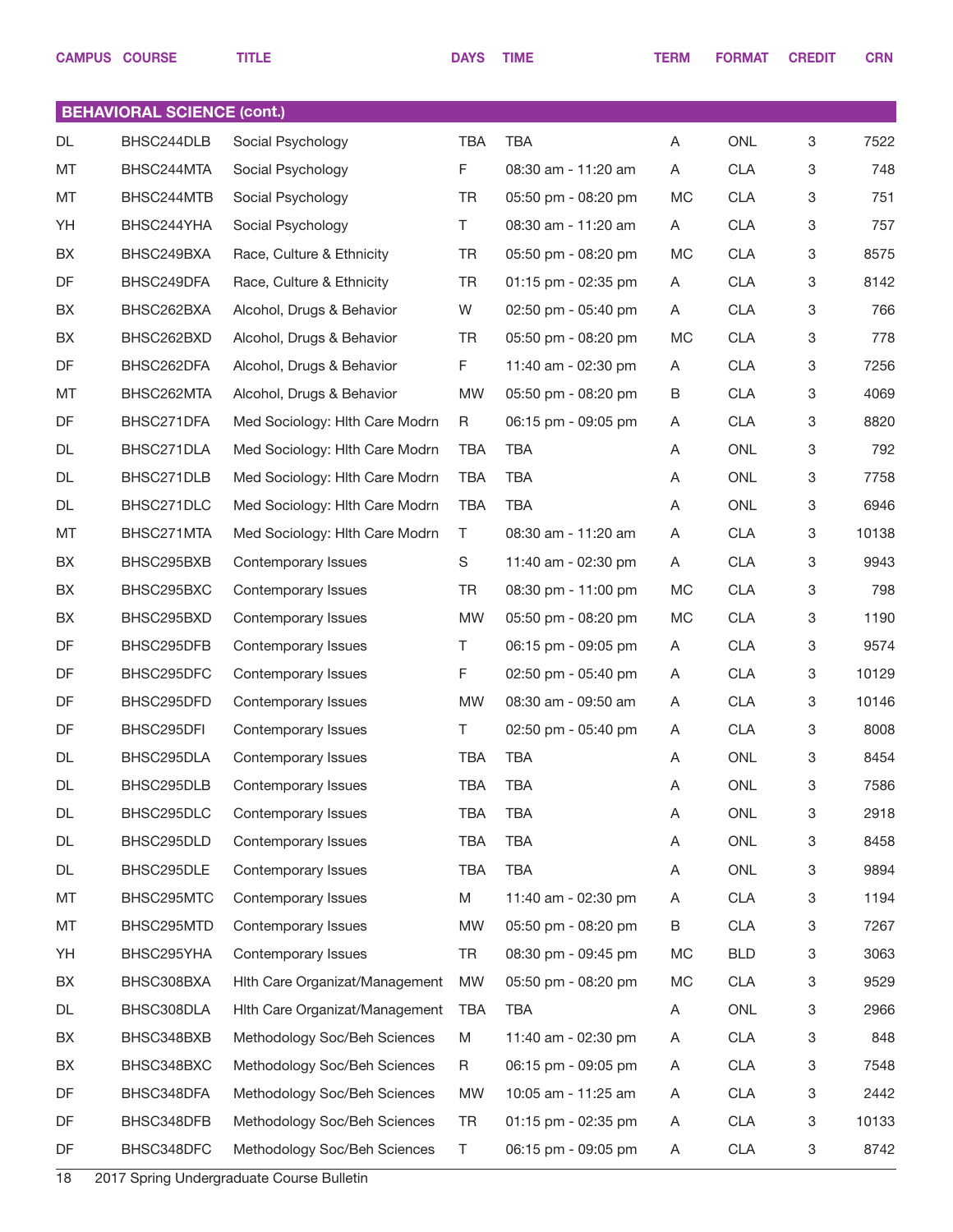|                | <b>CAMPUS COURSE</b> | <b>TITLE</b>                     | <b>DAYS</b>  | <b>TIME</b>         | <b>TERM</b> | <b>FORMAT</b>          | <b>CREDIT</b> | <b>CRN</b> |                      |
|----------------|----------------------|----------------------------------|--------------|---------------------|-------------|------------------------|---------------|------------|----------------------|
|                |                      |                                  |              |                     |             |                        |               |            |                      |
| <b>DL</b>      | BHSC348DLA           | Methodology Soc/Beh Sciences     | <b>TBA</b>   | <b>TBA</b>          | Α           | ONL                    | 3             | 856        | <b>SPRING 2017</b>   |
| <b>DL</b>      | BHSC348DLB           | Methodology Soc/Beh Sciences     | <b>TBA</b>   | <b>TBA</b>          | Α           | <b>ONL</b>             | 3             | 5690       |                      |
| MT             | BHSC348MTC           | Methodology Soc/Beh Sciences     | M            | 06:15 pm - 09:05 pm | A           | <b>CLA</b>             | 3             | 858        |                      |
| YH             | BHSC348YHA           | Methodology Soc/Beh Sciences     | W            | 11:40 am - 02:30 pm | A           | <b>CLA</b>             | 3             | 10135      |                      |
| BX             | BHSC366BXA           | <b>Medical Ethics</b>            | $\mathsf{R}$ | 11:40 am - 02:30 pm | A           | <b>CLA</b>             | 3             | 8948       |                      |
| DL             | BHSC366DLA           | <b>Medical Ethics</b>            | <b>TBA</b>   | <b>TBA</b>          | A           | ONL                    | 3             | 862        |                      |
| BX             | BHSC370BXA           | <b>Stats Socl/Behv Sciences</b>  | R            | 11:40 am - 02:30 pm | A           | <b>CLA</b>             | 3             | 7535       | <b>Undergraduate</b> |
| BX             | BHSC370BXB           | <b>Stats Socl/Behv Sciences</b>  | W            | 08:30 am - 11:20 am | A           | <b>CLA</b>             | 3             | 2929       |                      |
| BX             | BHSC370BXC           | <b>Stats Socl/Behv Sciences</b>  | T            | 06:15 pm - 09:05 pm | A           | <b>CLA</b>             | 3             | 2933       |                      |
| BX             | BHSC370BXD           | <b>Stats Socl/Behy Sciences</b>  | M            | 06:15 pm - 09:05 pm | A           | <b>CLA</b>             | 3             | 5216       |                      |
| DF             | BHSC370DFA           | <b>Stats Socl/Behv Sciences</b>  | <b>TR</b>    | 11:40 am - 01:00 pm | A           | <b>CLA</b>             | 3             | 873        |                      |
| DF             | BHSC370DFB           | <b>Stats Socl/Behv Sciences</b>  | W            | 06:15 pm - 09:05 pm | A           | <b>CLA</b>             | 3             | 876        | <b>Semester</b>      |
| DF             | BHSC370DFD           | <b>Stats Socl/Behv Sciences</b>  | TR           | 02:50 pm - 04:10 pm | A           | <b>CLA</b>             | 3             | 8149       |                      |
| DF             | BHSC370DFE           | <b>Stats Socl/Behy Sciences</b>  | M            | 02:50 pm - 05:40 pm | A           | <b>CLA</b>             | 3             | 8739       |                      |
| DL             | BHSC370DLA           | <b>Stats Socl/Behv Sciences</b>  | <b>TBA</b>   | <b>TBA</b>          | A           | ONL                    | 3             | 879        |                      |
| MT             | BHSC370MTA           | <b>Stats Socl/Behv Sciences</b>  | M            | 08:30 am - 11:20 am | A           | <b>CLA</b>             | 3             | 10123      |                      |
| MT             | BHSC370MTB           | <b>Stats Socl/Behv Sciences</b>  | $\mathsf S$  | 08:30 am - 11:20 am | A           | <b>CLA</b>             | 3             | 882        |                      |
| BX             | BHSC399BXA           | Internship Soc/Beh Sciences      | F.           | 11:40 am - 02:30 pm | A           | $\mathsf{I}\mathsf{T}$ | 3             | 10142      |                      |
| <b>DL</b>      | BHSC399DLA           | Internship Soc/Beh Sciences      | TBA          | <b>TBA</b>          | A           | ONL                    | 3             | 891        |                      |
| DL             | BHSC399DLB           | Internship Soc/Beh Sciences      | <b>TBA</b>   | <b>TBA</b>          | A           | ONL                    | 3             | 9922       |                      |
| BX             | BHSC426BXA           | <b>Classics Soc/Beh Sciences</b> | $\mathsf{R}$ | 11:40 am - 02:30 pm | A           | <b>CLA</b>             | 3             | 897        |                      |
| BX             | BHSC426BXD           | <b>Classics Soc/Beh Sciences</b> | <b>MW</b>    | 05:50 pm - 08:20 pm | МC          | <b>CLA</b>             | 3             | 906        |                      |
| DF             | BHSC426DFA           | <b>Classics Soc/Beh Sciences</b> | R            | 06:15 pm - 09:05 pm | A           | <b>CLA</b>             | 3             | 912        |                      |
| DF             | BHSC426DFB           | <b>Classics Soc/Beh Sciences</b> | TR           | 10:05 am - 11:25 am | Α           | <b>CLA</b>             | 3             | 915        |                      |
| DF             | BHSC426DFC           | <b>Classics Soc/Beh Sciences</b> | MW           | 11:40 am - 01:00 pm | A           | <b>CLA</b>             | 3             | 9180       |                      |
| DL             | BHSC426DLA           | <b>Classics Soc/Beh Sciences</b> | TBA          | TBA                 | A           | ONL                    | 3             | 918        |                      |
| DL             | BHSC426DLB           | <b>Classics Soc/Beh Sciences</b> | TBA          | <b>TBA</b>          | A           | ONL                    | 3             | 921        |                      |
| DL             | BHSC426DLC           | <b>Classics Soc/Beh Sciences</b> | TBA          | <b>TBA</b>          | A           | ONL                    | 3             | 8462       |                      |
| МT             | BHSC426MTA           | <b>Classics Soc/Beh Sciences</b> | W            | 11:40 am - 02:30 pm | A           | <b>CLA</b>             | 3             | 924        |                      |
| МT             | BHSC426MTC           | <b>Classics Soc/Beh Sciences</b> | TR           | 05:50 pm - 08:20 pm | МC          | <b>CLA</b>             | 3             | 9230       |                      |
|                |                      |                                  |              |                     |             |                        |               |            |                      |
| <b>BIOLOGY</b> |                      |                                  |              |                     |             |                        |               |            |                      |
|                |                      |                                  |              |                     |             |                        |               |            |                      |

| BX  | BIOL110BXA | Introduction to Human Biology | R         | 06:15 pm - 09:05 pm     | A | <b>CLA</b> | 3 | 162  |
|-----|------------|-------------------------------|-----------|-------------------------|---|------------|---|------|
| BX  | BIOL110BXB | Introduction to Human Biology | <b>MW</b> | $02:50$ pm - $04:10$ pm | A | <b>CLA</b> | 3 | 163  |
| DF. | BIOL110DFA | Introduction to Human Biology | F         | 11:40 am - 02:30 pm     | A | <b>CLA</b> |   | 165  |
| DF  | BIOL110DFB | Introduction to Human Biology | M         | 06:15 pm - 09:05 pm     | A | <b>CLA</b> | 3 | 166  |
| DF  | BIOL110DFD | Introduction to Human Biology | TR        | 02:50 pm - 04:10 pm     | A | <b>CLA</b> | 3 | 5098 |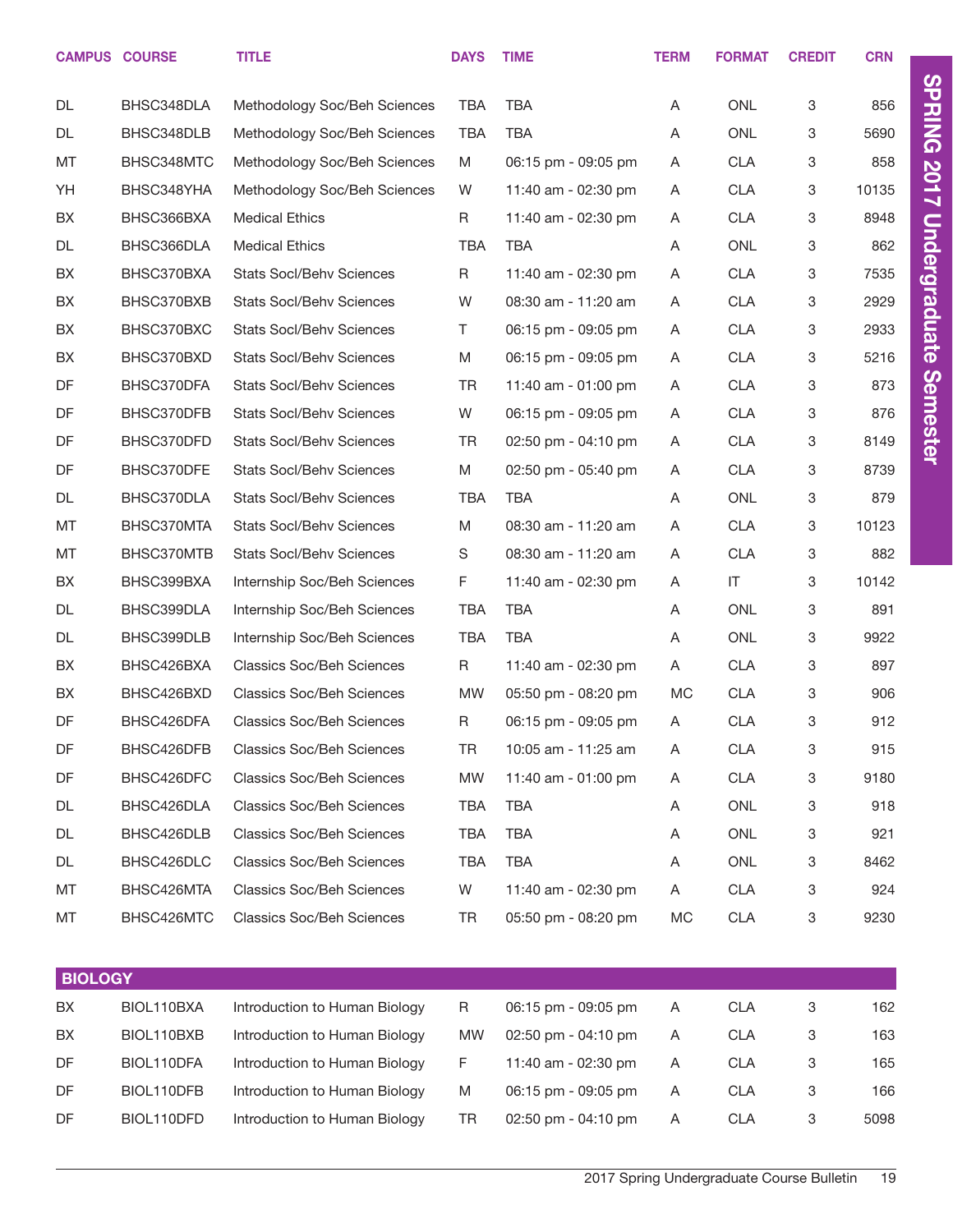|           | <b>CAMPUS COURSE</b>   | <b>TITLE</b>                   | <b>DAYS</b> | <b>TIME</b>             | <b>TERM</b> | <b>FORMAT</b> | <b>CREDIT</b> | <b>CRN</b> |
|-----------|------------------------|--------------------------------|-------------|-------------------------|-------------|---------------|---------------|------------|
|           | <b>BIOLOGY (cont.)</b> |                                |             |                         |             |               |               |            |
| <b>DL</b> | BIOL110DLA             | Introduction to Human Biology  | <b>TBA</b>  | <b>TBA</b>              | Α           | <b>ONL</b>    | 3             | 167        |
| DL        | BIOL110DLB             | Introduction to Human Biology  | <b>TBA</b>  | <b>TBA</b>              | A           | <b>ONL</b>    | 3             | 9884       |
| МT        | BIOL110MTA             | Introduction to Human Biology  | S           | 02:50 pm - 05:40 pm     | A           | <b>CLA</b>    | 3             | 3056       |
| MT        | BIOL110MTC             | Introduction to Human Biology  | W           | 11:40 am - 02:30 pm     | A           | <b>CLA</b>    | 3             | 170        |
| BX        | BIOL111BXA             | Introduction to Human Genetics | Τ           | 11:40 am - 02:30 pm     | A           | <b>CLA</b>    | 3             | 9508       |
| DF        | BIOL111DFA             | Introduction to Human Genetics | F           | 11:40 am - 02:30 pm     | A           | <b>CLA</b>    | 3             | 9507       |
| DL        | BIOL111DLA             | Introduction to Human Genetics | <b>TBA</b>  | <b>TBA</b>              | A           | <b>ONL</b>    | 3             | 172        |
| DF        | BIOL112DFA             | <b>Environmental Science</b>   | W           | $02:50$ pm - $05:40$ pm | A           | <b>CLA</b>    | 3             | 176        |
| DF        | BIOL112DFC             | <b>Environmental Science</b>   | R           | 11:40 am - 02:30 pm     | A           | <b>CLA</b>    | 3             | 177        |
| DL        | BIOL112DLA             | <b>Environmental Science</b>   | <b>TBA</b>  | <b>TBA</b>              | A           | <b>ONL</b>    | 3             | 2815       |
| BX        | BIOL117BXA             | Nutrition                      | $\mathbf S$ | 08:30 am - 11:20 am     | A           | <b>CLA</b>    | 3             | 188        |
| BX        | BIOL117BXB             | Nutrition                      | R           | 11:40 am - 02:30 pm     | A           | <b>CLA</b>    | 3             | 189        |
| DF        | BIOL117DFA             | Nutrition                      | M           | 02:50 pm - 05:40 pm     | A           | <b>CLA</b>    | 3             | 190        |
| DL        | BIOL117DLA             | Nutrition                      | <b>TBA</b>  | <b>TBA</b>              | A           | <b>ONL</b>    | 3             | 6700       |
| DL        | BIOL117DLB             | Nutrition                      | <b>TBA</b>  | <b>TBA</b>              | A           | <b>ONL</b>    | 3             | 9885       |
| MT        | BIOL117MTA             | Nutrition                      | <b>MW</b>   | 05:50 pm - 08:20 pm     | <b>MC</b>   | <b>CLA</b>    | 3             | 191        |
| DF        | BIOL122DFA             | <b>Foundations of Biology</b>  | F           | 06:15 pm - 09:05 pm     | Α           | <b>CLA</b>    | 3             | 8582       |
| BX        | BIOL130ABXA            | Hum Anatomy & Physio I Lab     | R           | 06:15 pm - 09:05 pm     | A           | LAB           | 1             | 8923       |
| BX        | BIOL130ABXB            | Hum Anatomy & Physio I Lab     | F           | 11:40 am - 02:30 pm     | A           | LAB           | 1             | 8924       |
| DF        | BIOL130ADFA            | Hum Anatomy & Physio I Lab     | Τ           | 06:15 pm - 09:05 pm     | A           | LAB           | 1             | 6577       |
| DF        | BIOL130ADFB            | Hum Anatomy & Physio I Lab     | W           | 11:40 am - 02:30 pm     | A           | LAB           | 1             | 6591       |
| DF        | BIOL130ADFC            | Hum Anatomy & Physio I Lab     | W           | 02:50 pm - 05:40 pm     | Α           | LAB           | 1             | 6592       |
| DF        | BIOL130ADFD            | Hum Anatomy & Physio I Lab     | F           | 08:30 am - 11:20 am     | A           | LAB           | 1             | 9807       |
| DF        | BIOL130ADFE            | Hum Anatomy & Physio I Lab     | TR          | 05:50 pm - 08:20 pm     | B           | LAB           | 1             | 6584       |
| MT        | BIOL130AMTA            | Hum Anatomy & Physio I Lab     | W           | 06:15 pm - 09:05 pm     | A           | LAB           | 1             | 7180       |
| МT        | BIOL130AMTB            | Hum Anatomy & Physio I Lab     | W           | 02:50 pm - 05:40 pm     | A           | LAB           | 1             | 7401       |
| BX        | BIOL130BXA             | Hum Anatomy & Physio I Lecture | TR          | 11:40 am - 01:00 pm     | A           | <b>CLA</b>    | 3             | 6573       |
| BX        | BIOL130BXB             | Hum Anatomy & Physio I Lecture | S           | 11:40 am - 02:30 pm     | A           | <b>CLA</b>    | 3             | 6703       |
| DF        | BIOL130DFA             | Hum Anatomy & Physio I Lecture | MW          | 02:50 pm - 04:10 pm     | A           | <b>CLA</b>    | 3             | 6576       |
| DF        | BIOL130DFB             | Hum Anatomy & Physio I Lecture | W           | 02:50 pm - 05:40 pm     | A           | <b>CLA</b>    | 3             | 9806       |
| DF        | BIOL130DFC             | Hum Anatomy & Physio I Lecture | MW          | 05:50 pm - 08:20 pm     | B           | <b>CLA</b>    | 3             | 6583       |
| DF        | BIOL130DFD             | Hum Anatomy & Physio I Lecture | S           | 11:40 am - 02:30 pm     | A           | <b>CLA</b>    | 3             | 9264       |
| МT        | BIOL130MTA             | Hum Anatomy & Physio I Lecture | M           | 06:15 pm - 09:05 pm     | A           | <b>CLA</b>    | 3             | 7181       |
| МT        | BIOL130MTB             | Hum Anatomy & Physio I Lecture | M           | 02:50 pm - 05:40 pm     | A           | <b>CLA</b>    | 3             | 7402       |
| BX        | BIOL131ABXA            | Hum Anatomy & Physio II Lab    | R           | 11:40 am - 02:30 pm     | A           | LAB           | 1             | 8912       |
| BX        | BIOL131ABXB            | Hum Anatomy & Physio II Lab    | F           | 02:50 pm - 05:40 pm     | A           | LAB           | 1             | 8914       |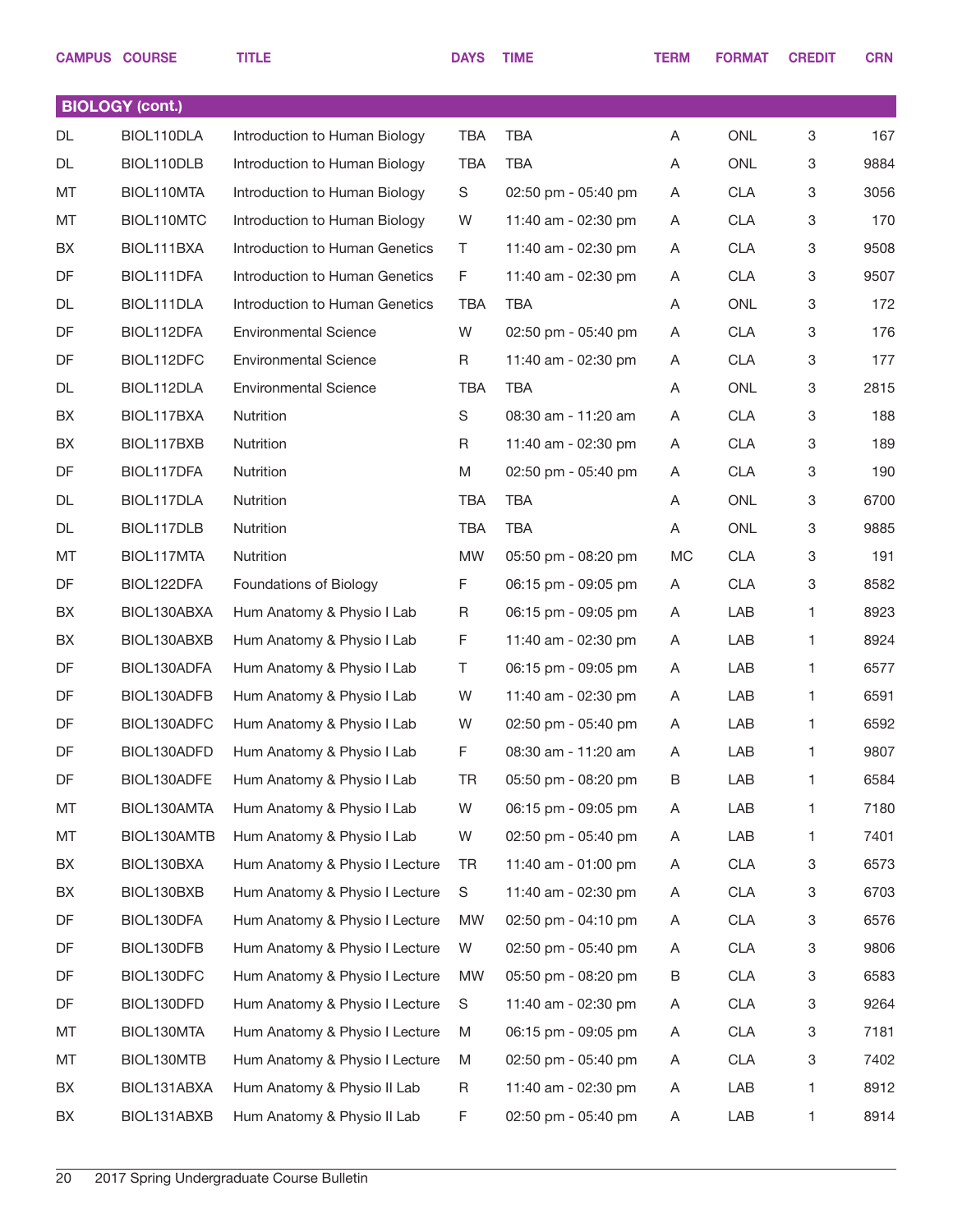|    | <b>CAMPUS COURSE</b> | <b>TITLE</b>                    | <b>DAYS</b> | <b>TIME</b>         | <b>TERM</b> | <b>FORMAT</b> | <b>CREDIT</b> | <b>CRN</b> |
|----|----------------------|---------------------------------|-------------|---------------------|-------------|---------------|---------------|------------|
| DF | BIOL131ADFA          | Hum Anatomy & Physio II Lab     | W           | 06:15 pm - 09:05 pm | A           | LAB           | 1             | 9734       |
| DF | BIOL131ADFB          | Hum Anatomy & Physio II Lab     | R           | 11:40 am - 02:30 pm | A           | LAB           | 1             | 6593       |
| DF | BIOL131ADFC          | Hum Anatomy & Physio II Lab     | R           | 02:50 pm - 05:40 pm | A           | LAB           | 1.            | 6594       |
| DF | BIOL131ADFD          | Hum Anatomy & Physio II Lab     | TR          | 05:50 pm - 08:20 pm | <b>MC</b>   | LAB           | 1             | 6596       |
| DF | BIOL131ADFE          | Hum Anatomy & Physio II Lab     | T           | 08:30 am - 11:20 am | A           | LAB           | 1.            | 6695       |
| DF | BIOL131ADFF          | Hum Anatomy & Physio II Lab     | F           | 11:40 am - 02:30 pm | A           | LAB           | 1             | 9510       |
| DF | BIOL131ADFG          | Hum Anatomy & Physio II Lab     | R           | 02:50 pm - 05:40 pm | A           | LAB           | 1.            | 9612       |
| MT | BIOL131AMTA          | Hum Anatomy & Physio II Lab     | R           | 06:15 pm - 09:05 pm | A           | LAB           | 1             | 7182       |
| MT | BIOL131AMTB          | Hum Anatomy & Physio II Lab     | R           | 02:50 pm - 05:40 pm | A           | LAB           | 1.            | 8040       |
| BX | BIOL131BXB           | Hum Anatomy & Physio II Lecture | S           | 02:50 pm - 05:40 pm | A           | <b>CLA</b>    | 3             | 6705       |
| DF | BIOL131DFA           | Hum Anatomy & Physio II Lecture | W           | 11:40 am - 02:30 pm | A           | <b>CLA</b>    | 3             | 6589       |
| DF | BIOL131DFB           | Hum Anatomy & Physio II Lecture | M           | 06:15 pm - 09:05 pm | A           | <b>CLA</b>    | 3             | 9509       |
| DF | BIOL131DFD           | Hum Anatomy & Physio II Lecture | <b>MW</b>   | 05:50 pm - 08:20 pm | <b>MC</b>   | <b>CLA</b>    | 3             | 6595       |
| DF | BIOL131DFE           | Hum Anatomy & Physio II Lecture | TR          | 11:40 am - 01:00 pm | A           | <b>CLA</b>    | 3             | 6694       |
| DF | BIOL131DFN           | Hum Anatomy & Physio II Lecture | <b>MW</b>   | 11:40 am - 01:00 pm | A           | <b>CLA</b>    | 3             | 9682       |
| MT | BIOL131MTA           | Hum Anatomy & Physio II Lecture | T           | 06:15 pm - 09:05 pm | A           | <b>CLA</b>    | 3             | 7183       |
| MT | BIOL131MTB           | Hum Anatomy & Physio II Lecture | T.          | 02:50 pm - 05:40 pm | A           | <b>CLA</b>    | 3             | 8039       |
| DF | BIOL131RDFA          | Hum Anat & Physio II Recitation | Μ           | 01:30 pm - 02:20 pm | A           | R             | 0             | 9511       |
| DF | BIOL131RDFB          | Hum Anat & Physio II Recitation | M           | 02:40 pm - 03:30 pm | A           | R             | 0             | 9512       |
| DF | BIOL131RDFC          | Hum Anat & Physio II Recitation | W           | 01:30 pm - 02:20 pm | A           | $\mathsf R$   | 0             | 9513       |
| BX | BIOL160ABXA          | General Biology I Lab           | T.          | 11:40 am - 02:30 pm | A           | LAB           | 1             | 8780       |
| BX | BIOL160ABXB          | General Biology I Lab           | W           | 11:40 am - 02:30 pm | A           | LAB           | 1             | 8781       |
| DF | BIOL160ADFA          | General Biology I Lab           | F           | 08:30 am - 11:20 am | A           | LAB           | 1             | 9808       |
| DF | BIOL160ADFB          | General Biology I Lab           | R           | 11:40 am - 02:30 pm | Α           | LAB           | 1             | 6608       |
| DF | BIOL160ADFC          | General Biology I Lab           | Μ           | 11:40 am - 02:30 pm | A           | LAB           | 1             | 6609       |
| DF | BIOL160ADFD          | General Biology I Lab           | R           | 02:50 pm - 05:40 pm | A           | LAB           | 1             | 6611       |
| DF | BIOL160ADFE          | General Biology I Lab           | Τ           | 08:30 am - 11:20 am | A           | LAB           | 1             | 6697       |
| BX | BIOL160BXA           | General Biology I Lecture       | MW          | 11:40 am - 01:00 pm | A           | <b>CLA</b>    | 3             | 6599       |
| BX | BIOL160BXB           | General Biology I Lecture       | S           | 08:30 am - 11:20 am | A           | <b>CLA</b>    | 3             | 6604       |
| DF | BIOL160DFA           | General Biology I Lecture       | TR          | 10:05 am - 11:25 am | A           | <b>CLA</b>    | 3             | 9733       |
| DF | BIOL160DFB           | General Biology I Lecture       | T.          | 06:15 pm - 09:05 pm | A           | <b>CLA</b>    | 3             | 6610       |
| DF | BIOL160DFC           | General Biology I Lecture       | MW          | 01:15 pm - 02:35 pm | A           | <b>CLA</b>    | 3             | 9515       |
| DF | BIOL160DFD           | General Biology I Lecture       | S           | 11:40 am - 02:30 pm | A           | <b>CLA</b>    | 3             | 9881       |
| BX | BIOL160RBXA          | Gen Bio I Recitation            | M           | 01:30 pm - 02:20 pm | A           | R             | 0             | 8765       |
| BX | BIOL160RBXB          | Gen Bio I Recitation            | W           | 01:30 pm - 02:20 pm | A           | R             | 0             | 8766       |
| BX | BIOL160RBXC          | Gen Bio I Recitation            | S           | 11:30 am - 12:20 pm | A           | R             | 0             | 8767       |
| DF | BIOL160RDFA          | Gen Bio I Recitation            | Τ           | 12:00 pm - 12:50 pm | A           | R             | 0             | 8768       |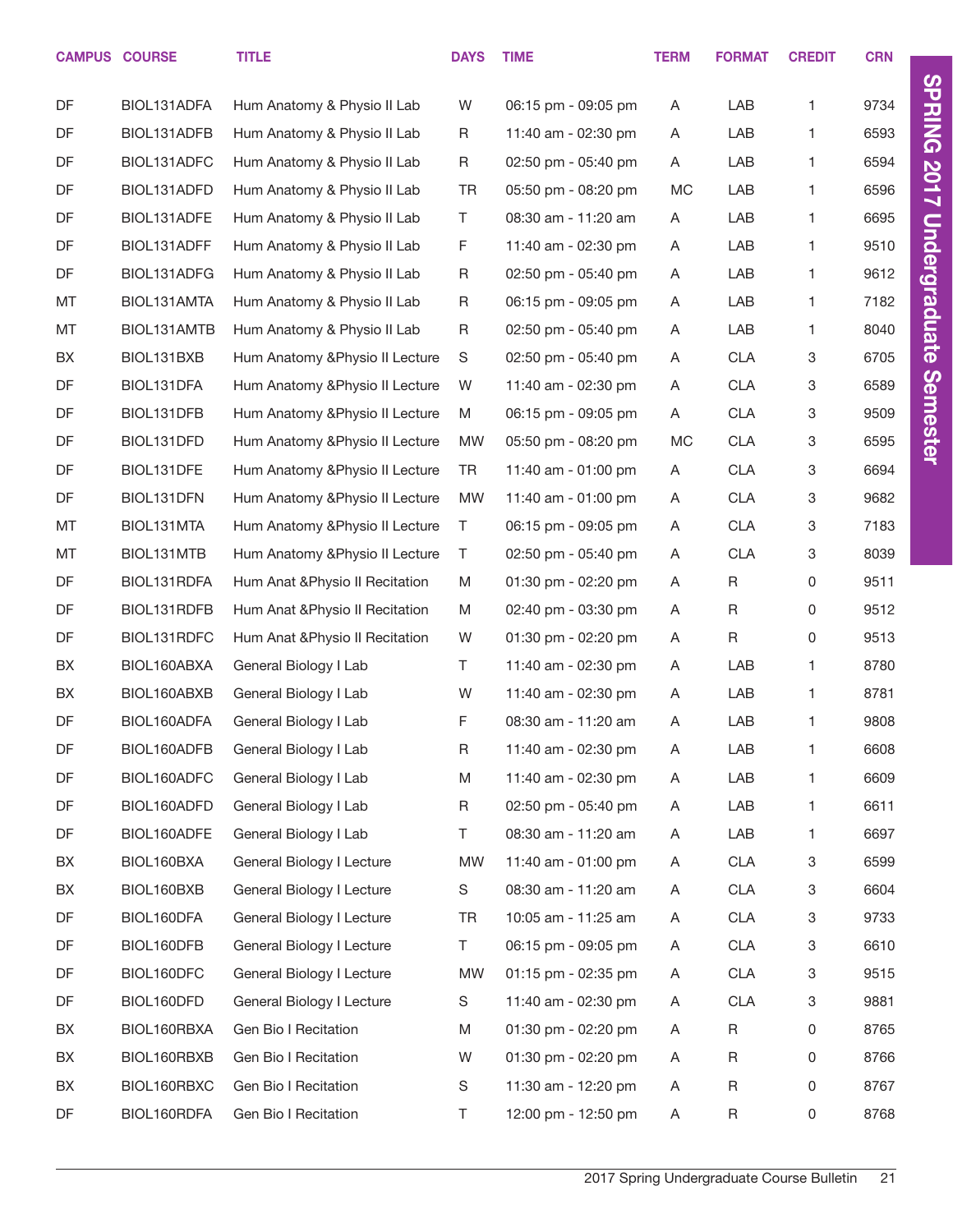|           | <b>CAMPUS COURSE</b>   | <b>TITLE</b>               | <b>DAYS</b> | <b>TIME</b>             | <b>TERM</b> | <b>FORMAT</b> | <b>CREDIT</b>  | <b>CRN</b> |
|-----------|------------------------|----------------------------|-------------|-------------------------|-------------|---------------|----------------|------------|
|           | <b>BIOLOGY (cont.)</b> |                            |             |                         |             |               |                |            |
| DF        | BIOL160RDFB            | Gen Bio I Recitation       | T.          | 01:00 pm - 01:50 pm     | A           | R             | $\mathbf 0$    | 8769       |
| <b>DF</b> | BIOL160RDFC            | Gen Bio I Recitation       | T.          | 04:00 pm - 04:50 pm     | A           | R             | $\mathbf 0$    | 8770       |
| DF        | BIOL160RDFD            | Gen Bio I Recitation       | T.          | 05:00 pm - 05:50 pm     | A           | R             | $\mathbf 0$    | 8771       |
| DF        | BIOL160RDFE            | Gen Bio I Recitation       | M           | $02:50$ pm - $03:40$ pm | A           | R             | $\mathbf 0$    | 9516       |
| DF        | BIOL160RDFF            | Gen Bio I Recitation       | S           | 02:45 pm - 03:35 pm     | A           | R             | 0              | 9883       |
| BX        | BIOL161ABXA            | General Biology II Lab     | W           | 08:30 am - 11:20 am     | A           | LAB           | 1              | 8951       |
| BX        | BIOL161ABXC            | General Biology II Lab     | S           | 11:40 am - 02:30 pm     | A           | LAB           | 1              | 8954       |
| DF        | BIOL161ADFA            | General Biology II Lab     | T.          | 02:50 pm - 05:40 pm     | A           | LAB           | 1              | 6617       |
| DF        | BIOL161ADFB            | General Biology II Lab     | W           | 11:40 am - 02:30 pm     | A           | LAB           | 1              | 6618       |
| DF        | BIOL161ADFE            | General Biology II Lab     | M           | $02:50$ pm - $05:40$ pm | A           | LAB           | $\mathbf{1}$   | 6699       |
| DF        | BIOL161ADFF            | General Biology II Lab     | W           | 02:50 pm - 05:40 pm     | A           | LAB           | 1              | 7496       |
| BX        | BIOL161BXA             | General Biology II Lecture | W           | 06:15 pm - 09:05 pm     | A           | <b>CLA</b>    | 3              | 6612       |
| BX        | BIOL161BXC             | General Biology II Lecture | U           | 11:40 am - 02:30 pm     | A           | <b>CLA</b>    | 3              | 7493       |
| DF        | BIOL161DFA             | General Biology II Lecture | T.          | 06:15 pm - 09:05 pm     | A           | <b>CLA</b>    | 3              | 6616       |
| DF        | BIOL161DFC             | General Biology II Lecture | TR          | 11:40 am - 01:00 pm     | A           | <b>CLA</b>    | 3              | 6698       |
| DF        | BIOL161DFD             | General Biology II Lecture | M           | $02:50$ pm - $05:40$ pm | A           | <b>CLA</b>    | 3              | 7495       |
| BX        | BIOL200BXA             | <b>Medical Terminology</b> | M           | 06:15 pm - 08:15 pm     | A           | <b>CLA</b>    | $\overline{2}$ | 9514       |
| DF        | BIOL200DFA             | <b>Medical Terminology</b> | W           | 06:15 pm - 08:15 pm     | A           | <b>CLA</b>    | $\overline{2}$ | 4273       |
| DL        | BIOL200DLA             | <b>Medical Terminology</b> | <b>TBA</b>  | TBA                     | A           | <b>ONL</b>    | $\overline{c}$ | 5345       |
| BX        | BIOL222BXA             | Pathophysiology            | R           | $02:50$ pm - $05:40$ pm | A           | <b>CLA</b>    | 3              | 10183      |
| DF        | BIOL222DFA             | Pathophysiology            | T.          | 11:40 am - 02:30 pm     | A           | <b>CLA</b>    | 3              | 7404       |
| DL        | BIOL222DLA             | Pathophysiology            | <b>TBA</b>  | <b>TBA</b>              | A           | <b>ONL</b>    | 3              | 6565       |
| DF        | BIOL226DFA             | Elements of Biochemistry   | M           | 11:40 am - 02:30 pm     | A           | <b>CLA</b>    | 3              | 207        |
| BX        | BIOL265ABXA            | Microbiology Lab           | R           | 06:15 pm - 09:05 pm     | Α           | LAB           | 1              | 8956       |
| BX        | BIOL265ABXB            | Microbiology Lab           | T.          | 02:50 pm - 05:40 pm     | A           | LAB           | $\mathbf{1}$   | 8994       |
| DF        | BIOL265ADFA            | Microbiology Lab           | Τ           | 02:50 pm - 05:40 pm     | A           | LAB           | 1              | 6625       |
| DF        | BIOL265ADFB            | Microbiology Lab           | M           | 06:15 pm - 09:05 pm     | A           | LAB           | $\mathbf{1}$   | 6626       |
| DF        | BIOL265ADFC            | Microbiology Lab           | T.          | 11:40 am - 02:30 pm     | A           | LAB           | 1              | 8992       |
| BX        | BIOL265BXA             | Microbiology Lecture       | <b>MW</b>   | 11:40 am - 01:00 pm     | A           | <b>CLA</b>    | 3              | 8028       |
| BX        | BIOL265BXB             | Microbiology Lecture       | T.          | 06:15 pm - 09:05 pm     | A           | <b>CLA</b>    | 3              | 9517       |
| DF        | BIOL265DFA             | Microbiology Lecture       | T.          | 06:15 pm - 09:05 pm     | A           | <b>CLA</b>    | 3              | 6623       |
| DF        | BIOL265DFB             | Microbiology Lecture       | M           | 02:50 pm - 05:40 pm     | A           | <b>CLA</b>    | 3              | 7199       |
| DF        | BIOL265DFC             | Microbiology Lecture       | W           | 11:40 am - 02:30 pm     | A           | <b>CLA</b>    | 3              | 8991       |
| DF        | BIOL275DFA             | Cell Biology               | <b>MW</b>   | 10:05 am - 12:55 pm     | A           | <b>CLA</b>    | 4              | 213        |
| DF        | BIOL303ADFA            | Hum Anatomy w/Cadaver Lab  | S           | 02:50 pm - 05:40 pm     | A           | LAB           | $\mathbf{1}$   | 6629       |
| DF        | BIOL303ADFB            | Hum Anatomy w/Cadaver Lab  | M           | 06:15 pm - 09:05 pm     | A           | LAB           | 1              | 6630       |
| DF        | BIOL303ADFD            | Hum Anatomy w/Cadaver Lab  | S           | 11:40 am - 02:30 pm     | A           | LAB           | $\mathbf{1}$   | 6633       |
|           |                        |                            |             |                         |             |               |                |            |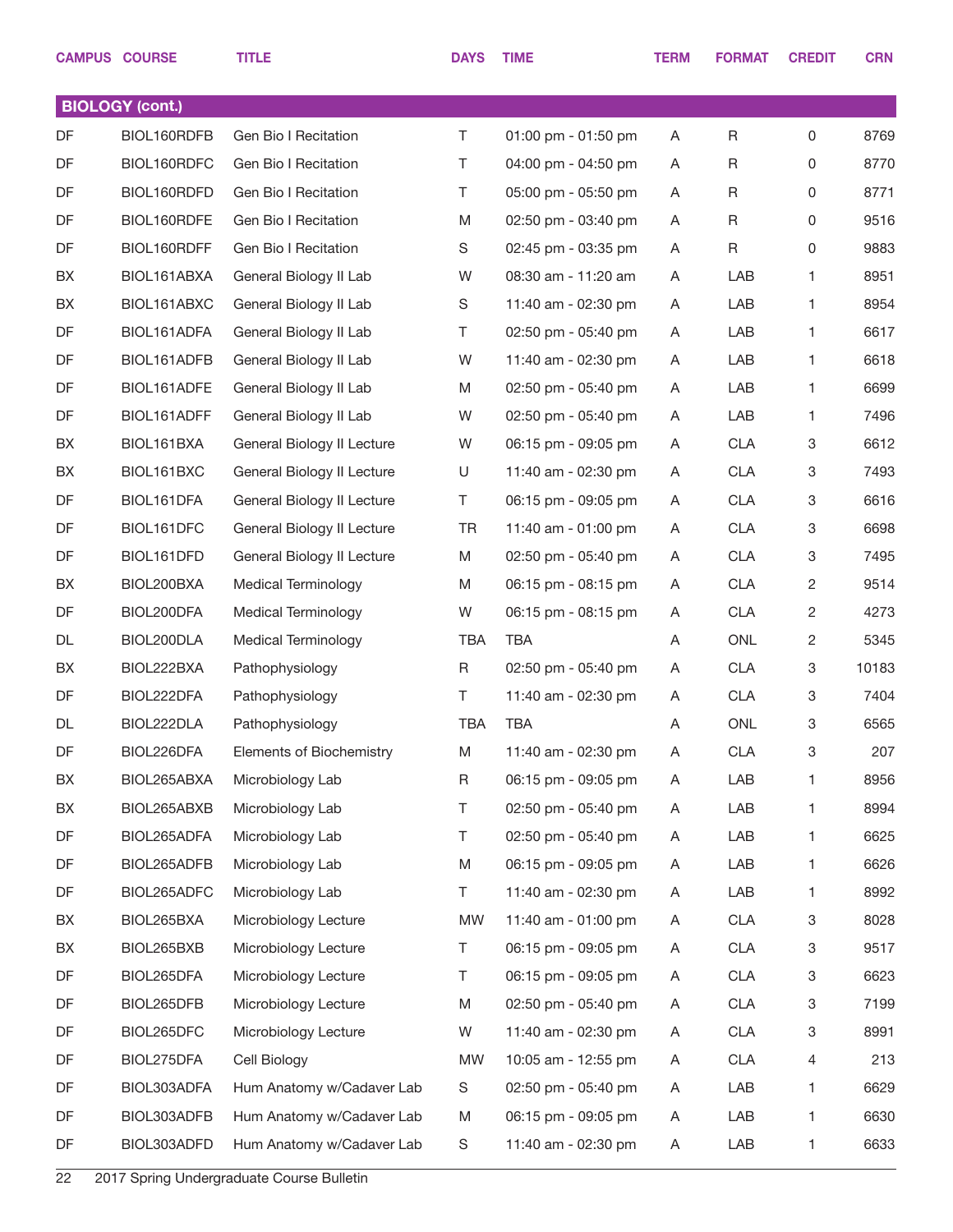|                  | <b>CAMPUS COURSE</b> | <b>TITLE</b>                        | <b>DAYS</b> | <b>TIME</b>         | <b>TERM</b> | <b>FORMAT</b>          | <b>CREDIT</b> | <b>CRN</b> |
|------------------|----------------------|-------------------------------------|-------------|---------------------|-------------|------------------------|---------------|------------|
| DF               | BIOL303DFA           | Hum Anatomy w/Cadaver Lecture       | - W         | 06:15 pm - 09:05 pm | A           | <b>CLA</b>             | 3             | 9010       |
| DF               | BIOL303DFB           | Hum Anatomy w/Cadaver Lecture       | - S         | 08:30 am - 11:20 am | A           | <b>CLA</b>             | 3             | 6632       |
| DF               | BIOL303DFC           | Hum Anatomy w/Cadaver Lecture       | - R         | 06:15 pm - 09:05 pm | A           | <b>CLA</b>             | 3             | 8583       |
| BX               | BIOL309BXA           | Human Physiology/Bio Med Scinc      | W           | 11:40 am - 02:30 pm | A           | <b>CLA</b>             | 3             | 9523       |
| DF               | BIOL309DFA           | Human Physiology/Bio Med Scinc      | W           | 06:15 pm - 09:05 pm | A           | <b>CLA</b>             | 3             | 218        |
| DF               | BIOL310DFA           | Immunology                          | W           | 06:15 pm - 09:05 pm | A           | <b>CLA</b>             | 3             | 219        |
| DF               | BIOL317DFA           | Principles of Neuroscience          | Τ           | 06:15 pm - 09:05 pm | A           | <b>CLA</b>             | 3             | 6000       |
| DF               | BIOL317DFB           | Principles of Neuroscience          | R           | 02:50 pm - 05:40 pm | A           | <b>CLA</b>             | 3             | 10184      |
| DF               | BIOL355DFB           | Molecular Biol of the Cell          | <b>MW</b>   | 01:15 pm - 04:05 pm | A           | <b>CLA</b>             | 4             | 223        |
| BX               | BIOL360BXA           | Genetics                            | <b>MW</b>   | 10:05 am - 12:55 pm | A           | <b>CLA</b>             | 4             | 9522       |
| DF               | BIOL360DFA           | Genetics                            | <b>TR</b>   | 06:15 pm - 09:05 pm | A           | <b>CLA</b>             | 4             | 224        |
| DF               | BIOL366DFA           | Developmental Biology               | <b>TR</b>   | 10:05 am - 12:55 pm | A           | <b>CLA</b>             | 4             | 225        |
| DF               | BIOL370DFA           | Biology Research I                  | Τ           | 02:50 pm - 05:40 pm | A           | <b>CLA</b>             | 3             | 10418      |
| DF               | BIOL370DFB           | Biology Research I                  | <b>MW</b>   | 01:15 pm - 02:35 pm | A           | <b>CLA</b>             | 3             | 10419      |
| DF               | BIOL370DFC           | Biology Research I                  | R           | 02:50 pm - 05:40 pm | A           | <b>CLA</b>             | 3             | 10420      |
| DF               | BIOL370DFD           | Biology Research I                  | <b>FS</b>   | 11:40 am - 01:00 pm | A           | <b>CLA</b>             | 3             | 10421      |
| DF               | BIOL433DFA           | Clinical Lab internship III         | <b>TBA</b>  | <b>TBA</b>          | Α           | IT                     | 12            | 9026       |
| DF               | BIOL433DFB           | Clinical Lab internship III         | <b>TBA</b>  | <b>TBA</b>          | Α           | $\mathsf{I}\mathsf{T}$ | 12            | 7472       |
| DF               | BIOL433DFC           | Clinical Lab internship III         | <b>TBA</b>  | <b>TBA</b>          | Α           | $\mathsf{I}\mathsf{T}$ | 12            | 9027       |
| BX               | BIOL460BXB           | <b>Coordinating Seminar Biology</b> | $\mathbb S$ | 11:40 am - 02:30 pm | Α           | <b>CLA</b>             | 3             | 7537       |
| DF               | BIOL460DFA           | <b>Coordinating Seminar Biology</b> | <b>TBA</b>  | <b>TBA</b>          | Α           | <b>CLA</b>             | 3             | 10186      |
|                  |                      |                                     |             |                     |             |                        |               |            |
|                  | <b>BUSINESS LAW</b>  |                                     |             |                     |             |                        |               |            |
| DF               | BLAW240DFA           | <b>Business Law I</b>               | F           | 08:30 am - 11:20 am | Α           | <b>CLA</b>             | 3             | 7153       |
| DL               | BLAW240DLA           | <b>Business Law I</b>               | <b>TBA</b>  | <b>TBA</b>          | Α           | ONL                    | 3             | 7151       |
| DL               | BLAW240DLB           | <b>Business Law I</b>               | <b>TBA</b>  | <b>TBA</b>          | Α           | <b>ONL</b>             | 3             | 9730       |
| DL               | BLAW240DLC           | Business Law I                      | <b>TBA</b>  | <b>TBA</b>          | Α           | ONL                    | 3             | 9848       |
| MT               | BLAW240MTA           | <b>Business Law I</b>               | TR          | 05:50 pm - 08:20 pm | <b>MC</b>   | <b>CLA</b>             | 3             | 7148       |
| DF               | BLAW340DFA           | <b>Business Law II</b>              | <b>MW</b>   | 08:30 pm - 11:00 pm | MC          | <b>CLA</b>             | 3             | 7375       |
|                  |                      |                                     |             |                     |             |                        |               |            |
| <b>CHEMISTRY</b> |                      |                                     |             |                     |             |                        |               |            |
| BX               | CHEM110BXA           | Introduction to Chemistry           | W           | 02:50 pm - 05:40 pm | A           | <b>CLA</b>             | 3             | 231        |
| DF               | CHEM110DFA           | Introduction to Chemistry           | M           | 06:15 pm - 09:05 pm | A           | <b>CLA</b>             | 3             | 232        |
| DL               | CHEM110DLA           | Introduction to Chemistry           | TBA         | TBA                 | Α           | ONL                    | 3             | 2455       |
| BX               |                      | CHEM160ABXA General Chemistry I Lab | M           | 06:15 pm - 09:05 pm | Α           | LAB                    | 1.            | 6635       |
| BX               |                      | CHEM160ABXB General Chemistry I Lab | T.          | 02:50 pm - 05:40 pm | A           | LAB                    | 1.            | 6638       |
| DF               |                      | CHEM160ADFA General Chemistry I Lab | M           | 11:40 am - 02:30 pm | Α           | LAB                    | 1             | 6642       |
|                  |                      |                                     |             |                     |             |                        |               |            |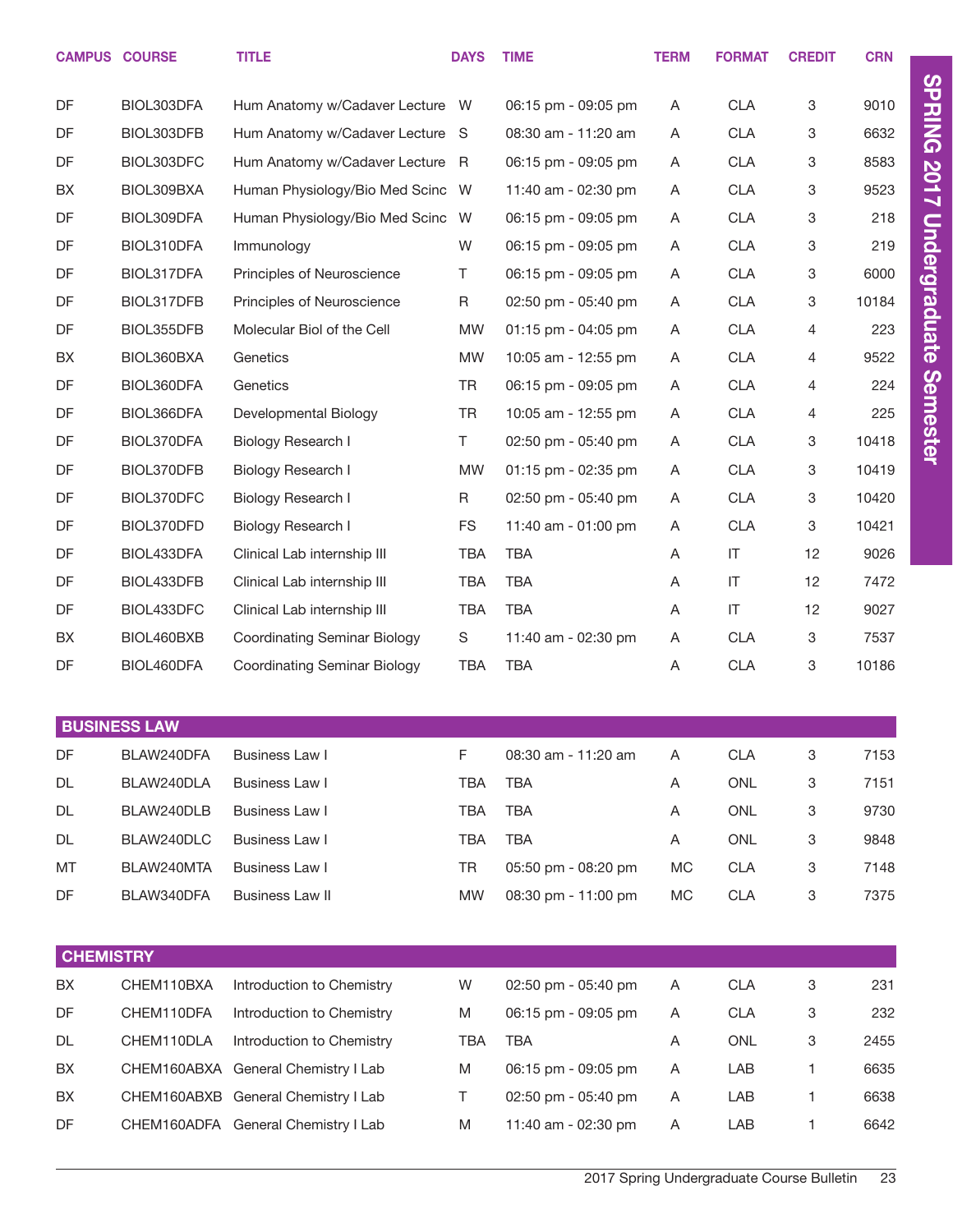|           | <b>CAMPUS COURSE</b>     | <b>TITLE</b>                           | <b>DAYS</b> | <b>TIME</b>         | <b>TERM</b> | <b>FORMAT</b> | <b>CREDIT</b>             | <b>CRN</b> |
|-----------|--------------------------|----------------------------------------|-------------|---------------------|-------------|---------------|---------------------------|------------|
|           | <b>CHEMISTRY (cont.)</b> |                                        |             |                     |             |               |                           |            |
| <b>DF</b> |                          | CHEM160ADFB General Chemistry I Lab    | M           | 06:15 pm - 09:05 pm | A           | LAB           | 1                         | 6643       |
| DF        |                          | CHEM160ADFC General Chemistry I Lab    | T           | 08:30 am - 11:20 am | A           | LAB           | 1                         | 9746       |
| DF        |                          | CHEM160ADFE General Chemistry I Lab    | M           | 02:50 pm - 05:40 pm | Α           | LAB           | 1                         | 6646       |
| DF        |                          | CHEM160ADFF General Chemistry I Lab    | T.          | 02:50 pm - 05:40 pm | A           | LAB           | 1                         | 6655       |
| DF        |                          | CHEM160ADFG General Chemistry I Lab    | T           | 11:40 am - 02:30 pm | Α           | LAB           | 1                         | 6693       |
| DF        |                          | CHEM160ADFM General Chemistry I Lab    | W           | 08:30 am - 11:20 am | A           | LAB           | 1                         | 9583       |
| DF        |                          | CHEM160ADFN General Chemistry I Lab    | M           | 08:30 am - 11:20 am | Α           | LAB           | 1                         | 9582       |
| BX        | CHEM160BXA               | General Chemistry I Lecture            | <b>MW</b>   | 11:40 am - 01:00 pm | A           | <b>CLA</b>    | 3                         | 6634       |
| BX        | CHEM160BXB               | General Chemistry I Lecture            | T.          | 06:15 pm - 09:05 pm | Α           | <b>CLA</b>    | 3                         | 9573       |
| DF        | CHEM160DFA               | General Chemistry I Lecture            | TR          | 11:40 am - 01:00 pm | A           | <b>CLA</b>    | 3                         | 6641       |
| DF        | CHEM160DFB               | General Chemistry I Lecture            | W           | 06:15 pm - 09:05 pm | Α           | <b>CLA</b>    | 3                         | 6645       |
| DF        | CHEM160DFC               | General Chemistry I Lecture            | M           | 08:30 am - 11:20 am | A           | <b>CLA</b>    | 3                         | 9745       |
| DF        | CHEM160DFN               | General Chemistry I Lecture            | TR          | 10:05 am - 11:25 am | Α           | <b>CLA</b>    | 3                         | 9577       |
| BX        |                          | CHEM160RBXC Gen Chemistry I Recitation | T.          | 05:10 pm - 06:00 pm | A           | R             | 0                         | 9575       |
| DF        |                          | CHEM160RDFA Gen Chemistry I Recitation | T           | 01:30 pm - 02:20 pm | Α           | R             | 0                         | 8775       |
| DF        |                          | CHEM160RDFE Gen Chemistry I Recitation | W           | 05:10 pm - 06:00 pm | A           | R             | 0                         | 8779       |
| DF        |                          | CHEM160RDFF Gen Chemistry I Recitation | M           | 11:30 am - 12:20 pm | Α           | R             | $\mathbf 0$               | 9753       |
| DF        |                          | CHEM160RDFN Gen Chemistry I Recitation | T           | 12:00 pm - 12:50 pm | A           | R             | 0                         | 9579       |
| BX        |                          | CHEM161ABXA General Chem II Lab        | R           | 02:50 pm - 05:40 pm | Α           | LAB           | 1                         | 8950       |
| BX        |                          | CHEM161ABXB General Chem II Lab        | R           | 06:15 pm - 09:05 pm | A           | LAB           | 1                         | 7200       |
| DF        |                          | CHEM161ADFA General Chem II Lab        | R           | 02:50 pm - 05:40 pm | Α           | LAB           | 1                         | 7203       |
| DF        |                          | CHEM161ADFB General Chem II Lab        | W           | 06:15 pm - 09:05 pm | Α           | LAB           | 1                         | 7204       |
| DF        |                          | CHEM161ADFC General Chem II Lab        | R           | 11:40 am - 02:30 pm | A           | LAB           | 1.                        | 7205       |
| DF        |                          | CHEM161ADFD General Chem II Lab        | W           | 02:50 pm - 05:40 pm | A           | LAB           | 1.                        | 9747       |
| BX        | CHEM161BXA               | General Chem II Lecture                | M           | 06:15 pm - 09:05 pm | A           | <b>CLA</b>    | $\ensuremath{\mathsf{3}}$ | 236        |
| BX        | CHEM161BXB               | General Chem II Lecture                | T.          | 11:40 am - 02:30 pm | A           | <b>CLA</b>    | 3                         | 8595       |
| DF        | CHEM161DFA               | General Chem II Lecture                | W           | 06:15 pm - 09:05 pm | A           | <b>CLA</b>    | 3                         | 8596       |
| DF        | CHEM161DFB               | General Chem II Lecture                | <b>MW</b>   | 11:40 am - 01:00 pm | A           | <b>CLA</b>    | $\ensuremath{\mathsf{3}}$ | 238        |
| BX        |                          | CHEM161RBXA General Chem II Recitation | T.          | 03:00 pm - 04:00 pm | A           | R             | 0                         | 9588       |
| BX        |                          | CHEM161RBXC General Chem II Recitation | M           | 05:00 pm - 05:50 pm | A           | R             | 0                         | 9592       |
| DF        |                          | CHEM161RDFA General Chem II Recitation | M           | 01:30 pm - 02:20 pm | A           | R             | 0                         | 9595       |
| DF        |                          | CHEM161RDFC General Chem II Recitation | W           | 05:00 pm - 05:50 pm | A           | $\mathsf R$   | 0                         | 9597       |
| DF        |                          | CHEM260ADFA Organic Chem I Lab         | W           | 06:15 pm - 09:05 pm | A           | LAB           | 1.                        | 7206       |
| DF        |                          | CHEM260ADFB Organic Chem I Lab         | W           | 02:50 pm - 05:40 pm | A           | LAB           | 1                         | 7207       |
| DF        |                          | CHEM260ADFC Organic Chem I Lab         | W           | 11:40 am - 02:30 pm | A           | LAB           | 1.                        | 8255       |
| DF        |                          | CHEM260ADFD Organic Chem I Lab         | R           | 08:30 am - 11:20 am | Α           | LAB           | 1                         | 10185      |
| DF        | CHEM260DFA               | Organic Chem I Lecture                 | W           | 06:15 pm - 09:05 pm | A           | <b>CLA</b>    | 3                         | 239        |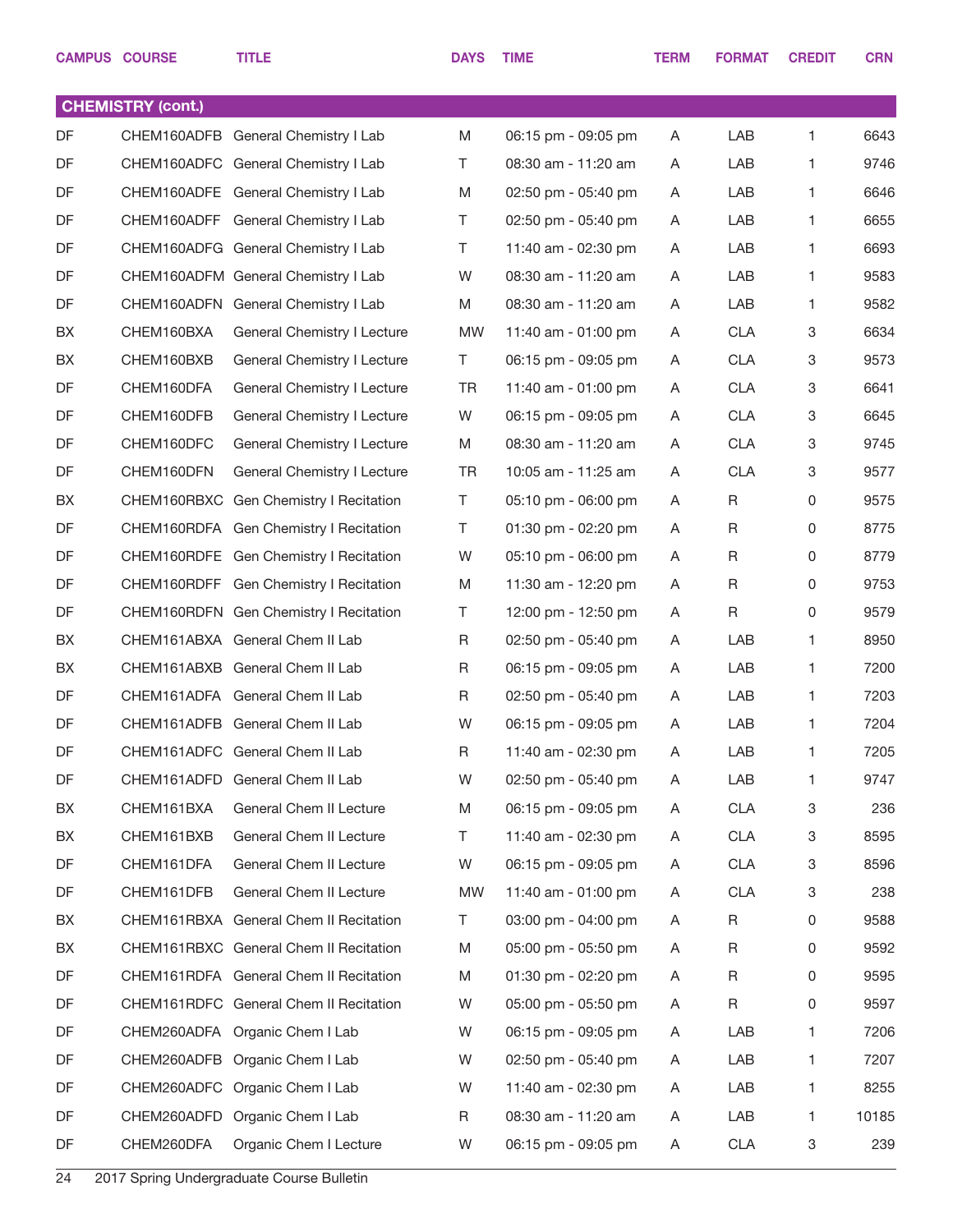|           | <b>CAMPUS COURSE</b>           | <b>TITLE</b>                          | <b>DAYS</b> | <b>TIME</b>                           | <b>TERM</b> | <b>FORMAT</b> | <b>CREDIT</b>  | <b>CRN</b> |
|-----------|--------------------------------|---------------------------------------|-------------|---------------------------------------|-------------|---------------|----------------|------------|
| DF        | CHEM260DFB                     | Organic Chem I Lecture                | <b>MW</b>   | 10:05 am - 11:25 am                   | A           | <b>CLA</b>    | 3              | 3067       |
| DF        | CHEM260RDFA                    | Organic Chem I Recitation             | W           | $05:10 \text{ pm} - 06:00 \text{ pm}$ | A           | R             | 0              | 9550       |
| <b>DF</b> |                                | CHEM260RDFC Organic Chem I Recitation | M           | 11:35 am - 12:25 pm                   | Α           | R             | 0              | 9570       |
| <b>DF</b> | CHEM261ADFA                    | Organic Chem II Lab                   | R           | 11:40 am - 02:30 pm                   | Α           | LAB           | 1              | 7451       |
| <b>DF</b> | CHEM261ADFB                    | Organic Chem II Lab                   | R           | 06:15 pm - 09:05 pm                   | Α           | LAB           | 1              | 8593       |
| DF        | CHEM261DFA                     | Organic Chem II Lecture               | <b>TR</b>   | 06:15 pm - 07:40 pm                   | A           | <b>CLA</b>    | 3              | 240        |
| DF        | CHEM261DFB                     | Organic Chem II Lecture               | TR.         | 10:05 am - 11:25 am                   | A           | <b>CLA</b>    | 3              | 8594       |
| DF        | CHEM354DFA                     | Biochemistry                          | <b>MW</b>   | 06:15 pm - 09:05 pm                   | A           | CLA           | 4              | 8170       |
| DF        | CHEM354DFB                     | Biochemistry                          | <b>TR</b>   | 10:05 am - 12:55 pm                   | Α           | <b>CLA</b>    | 4              | 9519       |
|           |                                |                                       |             |                                       |             |               |                |            |
|           | <b>CLINICAL LAB SCIENCE</b>    |                                       |             |                                       |             |               |                |            |
| DF        | CLSC402DFA                     | <b>Laboratory Operations</b>          | <b>TR</b>   | 08:30 am - 09:50 am                   | A           | CL            | 1              | 10158      |
| <b>DF</b> | CLSC406DFA                     | Urinalysis I                          | <b>TR</b>   | 10:05 am - 11:25 am                   | Α           | CL            | $\overline{c}$ | 10160      |
| DF        | CLSC407DFA                     | Urinalysis                            | <b>TBA</b>  | <b>TBA</b>                            | A           | <b>CL</b>     | 1              | 10212      |
| DF        | CLSC410DFA                     | Hematology I                          | <b>MW</b>   | 10:05 am - 11:25 am                   | A           | <b>CL</b>     | 3              | 10159      |
| DF        | CLSC411DFA                     | HematologyII Hemostasis               | F           | 11:40 am - 02:30 pm                   | A           | <b>CL</b>     | 3              | 10207      |
| DF        | CLSC412DFA                     | Hematology III                        | <b>TBA</b>  | <b>TBA</b>                            | A           | <b>CL</b>     | $\overline{2}$ | 10210      |
| DF        | CLSC415DFA                     | Diagnostic Mircrobiology I            | <b>TR</b>   | 01:15 pm - 02:35 pm                   | Α           | CL            | 3              | 10161      |
| <b>DF</b> | CLSC417DFA                     | Diag Microbiology III                 | <b>TBA</b>  | <b>TBA</b>                            | Α           | CL            | $\overline{2}$ | 10211      |
| <b>DF</b> | CLSC420DFA                     | <b>Clinical Chemistry</b>             | <b>MW</b>   | 01:15 pm - 02:35 pm                   | A           | CL            | 3              | 10162      |
| <b>DF</b> | CLSC421DFA                     | <b>Clinical Chemistry II</b>          | $\mathsf F$ | 03:10 pm - 06:00 pm                   | Α           | CL            | 3              | 10205      |
| <b>DF</b> | CLSC430DFA                     | Immunohematology                      | F           | 08:30 am - 11:20 am                   | A           | <b>CL</b>     | 3              | 10209      |
|           |                                |                                       |             |                                       |             |               |                |            |
|           | <b>COMMUNICATION DISORDERS</b> |                                       |             |                                       |             |               |                |            |
| DF        | CMDS215DFA                     | <b>Clinical Process II</b>            | M           | 11:40 am - 02:30 pm                   | A           | CL            | 3              | 1406       |

| DF        | CMDS215DFA | Clinical Process II              | M   | 11:40 am - 02:30 pm | A | <b>CL</b>  | 3 | 1406  |
|-----------|------------|----------------------------------|-----|---------------------|---|------------|---|-------|
| DF        | CMDS220DFA | Multiclt Iss Comm Disorders      | W   | 11:40 am - 02:30 pm | A | <b>CLA</b> | 3 | 1407  |
| DF        | CMDS256DFA | Anat/Phys Speech/Hear Mechnism R |     | 02:50 pm - 06:35 pm | A | <b>CLA</b> | 4 | 8014  |
| <b>DL</b> | CMDS257DLA | Introduction to Audiology        | TBA | <b>TBA</b>          | A | <b>ONL</b> | 3 | 5624  |
| DF        | CMDS270DFA | Speech & Hearing Science         |     | 11:40 am - 02:30 pm | A | <b>CLA</b> | 3 | 1410  |
| DF        | CMDS300DFA | Language Disorders               |     | 08:30 am - 11:20 am | A | <b>CLA</b> | 3 | 1100  |
| DF        | CMDS340DFA | <b>Aural Rehabilitation</b>      | W   | 05:50 pm - 08:40 pm | A | <b>CLA</b> | 3 | 1411  |
| DF        | CMDS355DFA | Language Science                 | M   | 08:30 am - 11:20 am | A | <b>CLA</b> | 3 | 1412  |
| DF        | CMDS450DFA | Diag Meth & Case Studies         | M   | 11:40 am - 02:30 pm | A | <b>CLA</b> | 3 | 10155 |
|           |            |                                  |     |                     |   |            |   |       |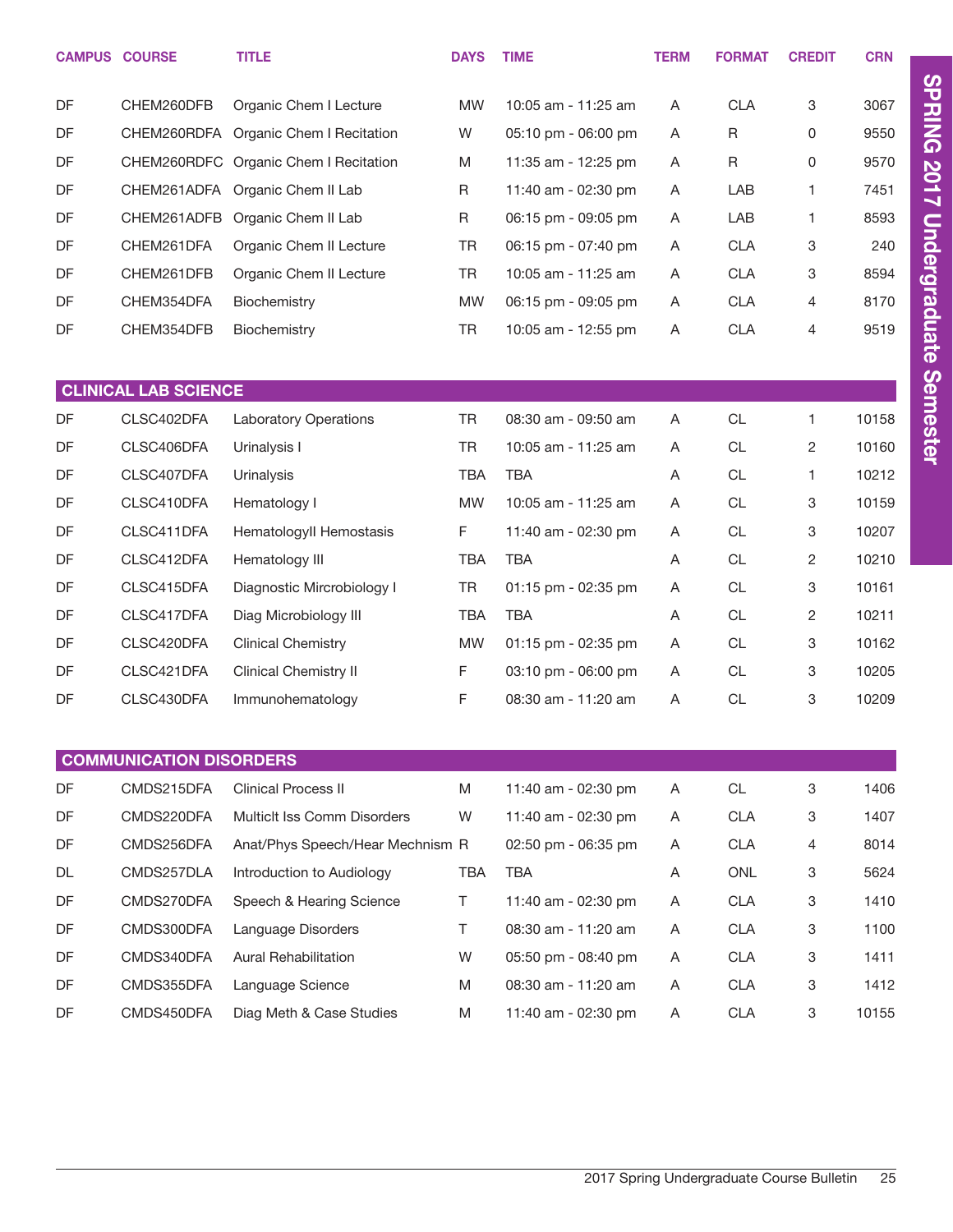|    | <b>CAMPUS COURSE</b>         | <b>TITLE</b>                        | <b>DAYS</b> | <b>TIME</b>         | <b>TERM</b> | <b>FORMAT</b> | <b>CREDIT</b> | <b>CRN</b> |
|----|------------------------------|-------------------------------------|-------------|---------------------|-------------|---------------|---------------|------------|
|    |                              |                                     |             |                     |             |               |               |            |
|    | <b>COMMUNICATION STUDIES</b> |                                     |             |                     |             |               |               |            |
| DL | COMM330DLA                   | Communication Law and Ethics        | <b>TBA</b>  | <b>TBA</b>          | Α           | <b>ONL</b>    | 3             | 8111       |
| DF | COMM398DFA                   | <b>Communication Research</b>       | R           | 02:50 pm - 05:40 pm | A           | <b>CLA</b>    | 3             | 7331       |
| DF | COMM399DFA                   | Internship in Comm Studies          | <b>TBA</b>  | <b>TBA</b>          | Α           | IT            | 3             | 8897       |
| DF | COMM450DFA                   | Advanced Practice of PR             | W           | 01:15 pm - 04:05 pm | Α           | <b>CLA</b>    | 3             | 8928       |
|    |                              |                                     |             |                     |             |               |               |            |
|    |                              | <b>COMPUTER ARTS AND TECHNOLOGY</b> |             |                     |             |               |               |            |
| DF | CART214DFA                   | Drawing II                          | W           | 08:30 am - 01:00 pm | A           | <b>CLA</b>    | 3             | 5256       |
| DF | CART214DFB                   | Drawing II                          | F           | 01:30 pm - 06:00 pm | A           | <b>CLA</b>    | 3             | 10382      |
| DF | CART216DFA                   | History of Art II                   | Τ           | 02:50 pm - 05:40 pm | A           | <b>CLA</b>    | 3             | 8803       |
| DF | CART219DFA                   | Web Design I                        | W           | 08:30 am - 01:00 pm | A           | <b>CLA</b>    | 3             | 9407       |
| DF | CART225DFA                   | Found II: Proc, Comp, Color         | M           | 08:30 am - 01:00 pm | Α           | <b>CLA</b>    | 3             | 492        |
| DF | CART245DFA                   | Sound Design                        | M           | 01:30 pm - 06:00 pm | A           | <b>CLA</b>    | 3             | 8804       |
| DF | CART255DFA                   | Modeling II                         | F           | 01:30 pm - 06:00 pm | Α           | <b>CLA</b>    | 3             | 8805       |
| DF | CART315DFA                   | <b>Animation History</b>            | Τ           | 10:05 am - 12:55 pm | A           | <b>CLA</b>    | 3             | 10381      |
| DF | CART330DFA                   | Painting I                          | R           | 08:30 am - 01:00 pm | Α           | <b>CLA</b>    | 3             | 9408       |
| DF | CART340DFA                   | Digital Animation I                 | W           | 08:30 am - 01:00 pm | A           | <b>CLA</b>    | 3             | 8809       |
| DF | CART375DFA                   | Graphic Design II                   | Τ           | 08:30 am - 01:00 pm | Α           | <b>CLA</b>    | 3             | 8810       |
| DF | CART395DFA                   | Special Topics Computer Arts        | F           | 08:30 am - 01:00 pm | A           | <b>CLA</b>    | 3             | 9414       |
| DF | CART395DFB                   | Special Topics Computer Arts        | $\mathsf R$ | 01:30 pm - 06:00 pm | Α           | <b>CLA</b>    | 3             | 9415       |
| DF | CART395DFC                   | Special Topics Computer Arts        | F           | 01:30 pm - 06:00 pm | A           | <b>CLA</b>    | 3             | 10379      |
| DF | CART395DFD                   | Special Topics Computer Arts        | W           | 06:15 pm - 10:45 pm | Α           | <b>CLA</b>    | 3             | 10380      |
| DF | CART399DFA                   | Internship in Computer Arts         | <b>TBA</b>  | <b>TBA</b>          | A           | IT            | 3             | 507        |
| DF | CART440DFA                   | <b>Digital Animation III</b>        | F           | 08:30 am - 01:00 pm | Α           | <b>CLA</b>    | 3             | 8817       |
| DF | CART496DFA                   | Senior Project II                   | W           | 01:30 pm - 06:00 pm | Α           | <b>CLA</b>    | 3             | 3962       |
| DF | CART496DFC                   | Senior Project II                   | $\mathsf R$ | 08:30 am - 01:00 pm | Α           | <b>CLA</b>    | 3             | 8811       |
|    |                              |                                     |             |                     |             |               |               |            |
|    | <b>COMPUTER SCIENCE</b>      |                                     |             |                     |             |               |               |            |
| BX | CISC120BXA                   | Intro Computers/App Software        | F           | 11:40 am - 02:30 pm | A           | <b>CLA</b>    | 3             | 1844       |
| BX | CISC120BXB                   | Intro Computers/App Software        | M           | 08:30 am - 11:20 am | Α           | <b>CLA</b>    | 3             | 1846       |
| BX | CISC120BXC                   | Intro Computers/App Software        | R           | 02:50 pm - 05:40 pm | Α           | <b>CLA</b>    | 3             | 1848       |
| BX | CISC120BXE                   | Intro Computers/App Software        | T           | 08:30 am - 11:20 am | Α           | <b>CLA</b>    | 3             | 2802       |
| BX | CISC120BXH                   | Intro Computers/App Software        | MW          | 05:50 pm - 08:20 pm | В           | <b>CLA</b>    | 3             | 1852       |
| DF | CISC120DFA                   | Intro Computers/App Software        | MW          | 10:05 am - 11:25 am | Α           | <b>CLA</b>    | 3             | 1864       |
| DF | CISC120DFB                   | Intro Computers/App Software        | MW          | 11:40 am - 01:00 pm | Α           | <b>CLA</b>    | 3             | 1866       |
| DF | CISC120DFC                   | Intro Computers/App Software        | <b>MW</b>   | 02:50 pm - 04:10 pm | Α           | <b>CLA</b>    | 3             | 1868       |
| DF | CISC120DFD                   | Intro Computers/App Software        | F           | 08:30 am - 11:20 am | Α           | <b>CLA</b>    | 3             | 1870       |
|    |                              |                                     |             |                     |             |               |               |            |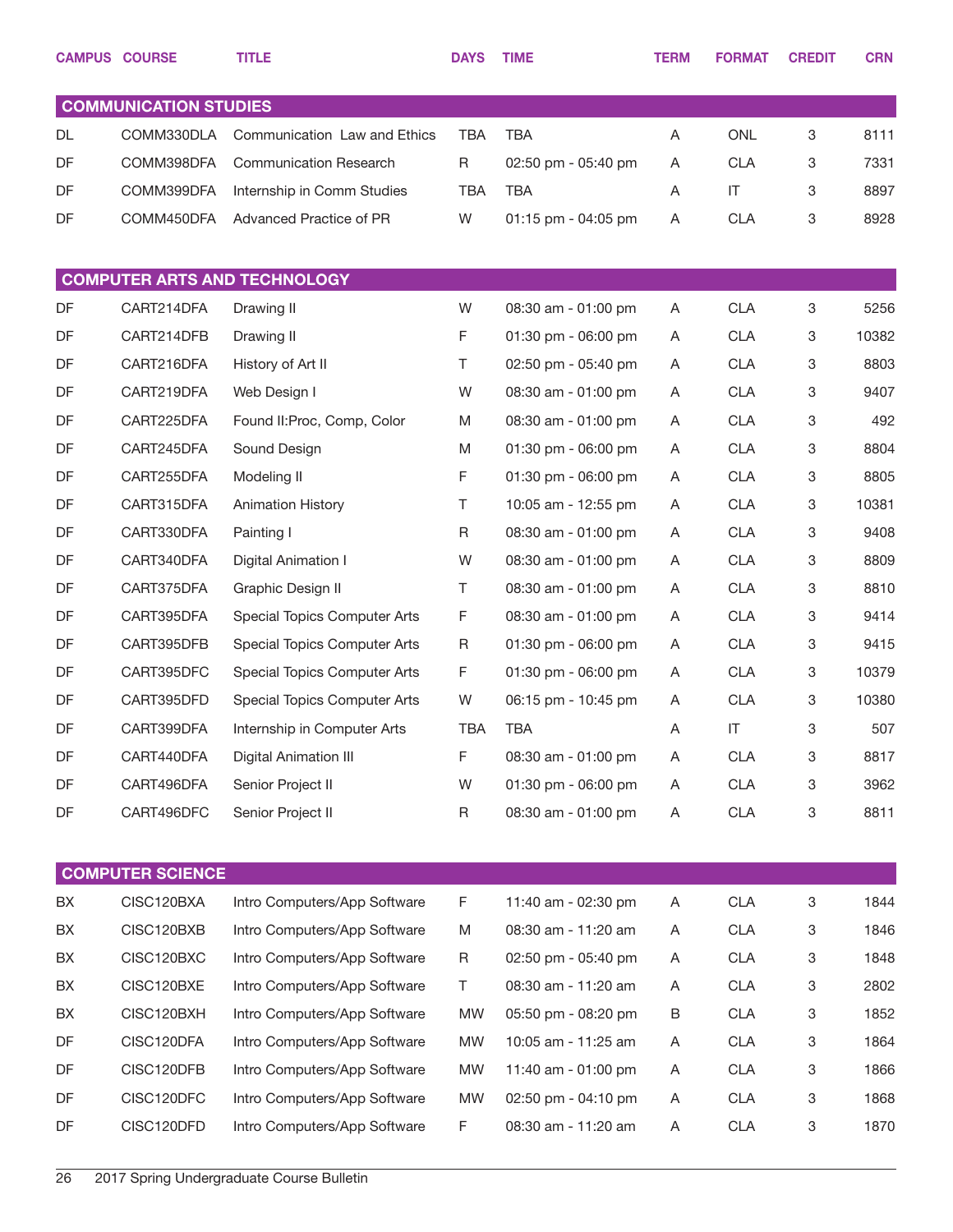|           | <b>CAMPUS COURSE</b> | <b>TITLE</b>                   | <b>DAYS</b> | <b>TIME</b>         | <b>TERM</b> | <b>FORMAT</b> | <b>CREDIT</b> | <b>CRN</b> |
|-----------|----------------------|--------------------------------|-------------|---------------------|-------------|---------------|---------------|------------|
| DF        | CISC120DFE           | Intro Computers/App Software   | R           | 11:40 am - 02:30 pm | A           | <b>CLA</b>    | 3             | 1872       |
| DF        | CISC120DFF           | Intro Computers/App Software   | F.          | 11:40 am - 02:30 pm | A           | <b>CLA</b>    | 3             | 1874       |
| DF        | CISC120DFG           | Intro Computers/App Software   | W           | 06:15 pm - 09:05 pm | A           | <b>CLA</b>    | 3             | 6775       |
| DF        | CISC120DFH           | Intro Computers/App Software   | R           | 06:15 pm - 09:05 pm | Α           | <b>CLA</b>    | 3             | 2108       |
| DF        | CISC120DFI           | Intro Computers/App Software   | R           | 08:30 am - 11:20 am | Α           | <b>CLA</b>    | 3             | 9832       |
| DF        | CISC120DFJ           | Intro Computers/App Software   | TR          | 08:30 am - 09:50 am | Α           | <b>CLA</b>    | $\mathbf 3$   | 3605       |
| DF        | CISC120DFK           | Intro Computers/App Software   | <b>MW</b>   | 08:30 am - 09:50 am | Α           | <b>CLA</b>    | 3             | 4016       |
| DF        | CISC120DFP           | Intro Computers/App Software   | W           | 11:40 am - 02:30 pm | A           | <b>CLA</b>    | 3             | 4662       |
| DF        | CISC120DFQ           | Intro Computers/App Software   | W           | 06:15 pm - 09:05 pm | A           | <b>CLA</b>    | 3             | 7617       |
| DL        | CISC120DLA           | Intro Computers/App Software   | TBA         | <b>TBA</b>          | A           | <b>ONL</b>    | 3             | 1879       |
| DL        | CISC120DLB           | Intro Computers/App Software   | TBA         | <b>TBA</b>          | Α           | <b>ONL</b>    | 3             | 1881       |
| DL        | CISC120DLC           | Intro Computers/App Software   | TBA         | <b>TBA</b>          | Α           | <b>ONL</b>    | 3             | 2806       |
| DL        | CISC120DLD           | Intro Computers/App Software   | TBA         | <b>TBA</b>          | Α           | <b>ONL</b>    | 3             | 6053       |
| <b>DL</b> | CISC120DLE           | Intro Computers/App Software   | <b>TBA</b>  | <b>TBA</b>          | Α           | <b>ONL</b>    | 3             | 6742       |
| DL        | CISC120DLF           | Intro Computers/App Software   | <b>TBA</b>  | <b>TBA</b>          | Α           | <b>ONL</b>    | 3             | 9830       |
| MT        | CISC120MTA           | Intro Computers/App Software   | M           | 08:30 am - 11:20 am | A           | <b>CLA</b>    | 3             | 1883       |
| MT        | CISC120MTB           | Intro Computers/App Software   | <b>MW</b>   | 11:40 am - 02:30 pm | MC          | <b>CLA</b>    | 3             | 1885       |
| MT        | CISC120MTD           | Intro Computers/App Software   | F.          | 08:30 am - 11:20 am | A           | <b>CLA</b>    | 3             | 1889       |
| MT        | CISC120MTE           | Intro Computers/App Software   | R           | 11:40 am - 02:30 pm | A           | <b>CLA</b>    | 3             | 4038       |
| YH        | CISC120YHA           | Intro Computers/App Software   | W           | 08:30 am - 11:20 am | Α           | <b>CLA</b>    | 3             | 1895       |
| BX        | CISC131BXA           | Foundations of Computing I     | <b>MW</b>   | 08:30 am - 10:30 am | A           | <b>CLA</b>    | 3             | 9354       |
| DF        | CISC131DFA           | Foundations of Computing I     | TR          | 08:30 am - 10:30 am | Α           | <b>CLA</b>    | 3             | 1899       |
| DL        | CISC131DLA           | Foundations of Computing I     | <b>TBA</b>  | <b>TBA</b>          | Α           | ONL           | 3             | 1901       |
| DF        | CISC219DFA           | Web Design I                   | W           | 08:30 am - 01:00 pm | A           | <b>CLA</b>    | $\mathbf 3$   | 10114      |
| DL        | CISC231DLA           | Foundations of Computing II    | <b>TBA</b>  | TBA                 | A           | ONL           | 3             | 1909       |
| DF        | CISC238DFA           | Graph User Intrfc App/Developm | F           | 08:30 am - 11:20 am | A           | <b>CLA</b>    | 3             | 8606       |
| BX        | CISC257BXA           | Computer Network I             | M           | 07:30 pm - 10:20 pm | A           | <b>CLA</b>    | 3             | 7553       |
| DF        | CISC301DFA           | Info Systems Within Organizat  | R           | 06:15 pm - 09:05 pm | A           | <b>CLA</b>    | 3             | 8963       |
| DF        | CISC335DFA           | Computer Network II            | F           | 08:30 am - 11:20 am | A           | <b>CLA</b>    | 3             | 1920       |
| DF        | CISC337DFA           | Database Mgmt Systems          | F           | 06:15 pm - 09:05 pm | A           | <b>CLA</b>    | 3             | 9356       |
| DL        | CISC337DLA           | Database Mgmt Systems          | TBA         | <b>TBA</b>          | A           | ONL           | 3             | 8492       |
| DL        | CISC341DLA           | <b>Computer Architecture</b>   | <b>TBA</b>  | TBA                 | A           | ONL           | 3             | 1923       |
| DF        | CISC359DFA           | Web Site Administration        | F           | 08:30 am - 11:20 am | A           | <b>CLA</b>    | 3             | 1924       |
| DL        | CISC359DLA           | Web Site Administration        | TBA         | <b>TBA</b>          | A           | ONL           | 3             | 9357       |
| DF        | CISC421DFA           | <b>Operating Systems</b>       | W           | 06:15 pm - 09:05 pm | Α           | <b>CLA</b>    | 3             | 8610       |
| DF        | CISC470DFA           | Info Systmns Develp/Implement  | M           | 06:15 pm - 09:05 pm | Α           | <b>CLA</b>    | 3             | 9358       |
| DF        | CISC471DFA           | Sftwr Engrg II: Snr Cpstn Prj  | W           | 06:15 pm - 09:05 pm | A           | <b>CLA</b>    | 3             | 7412       |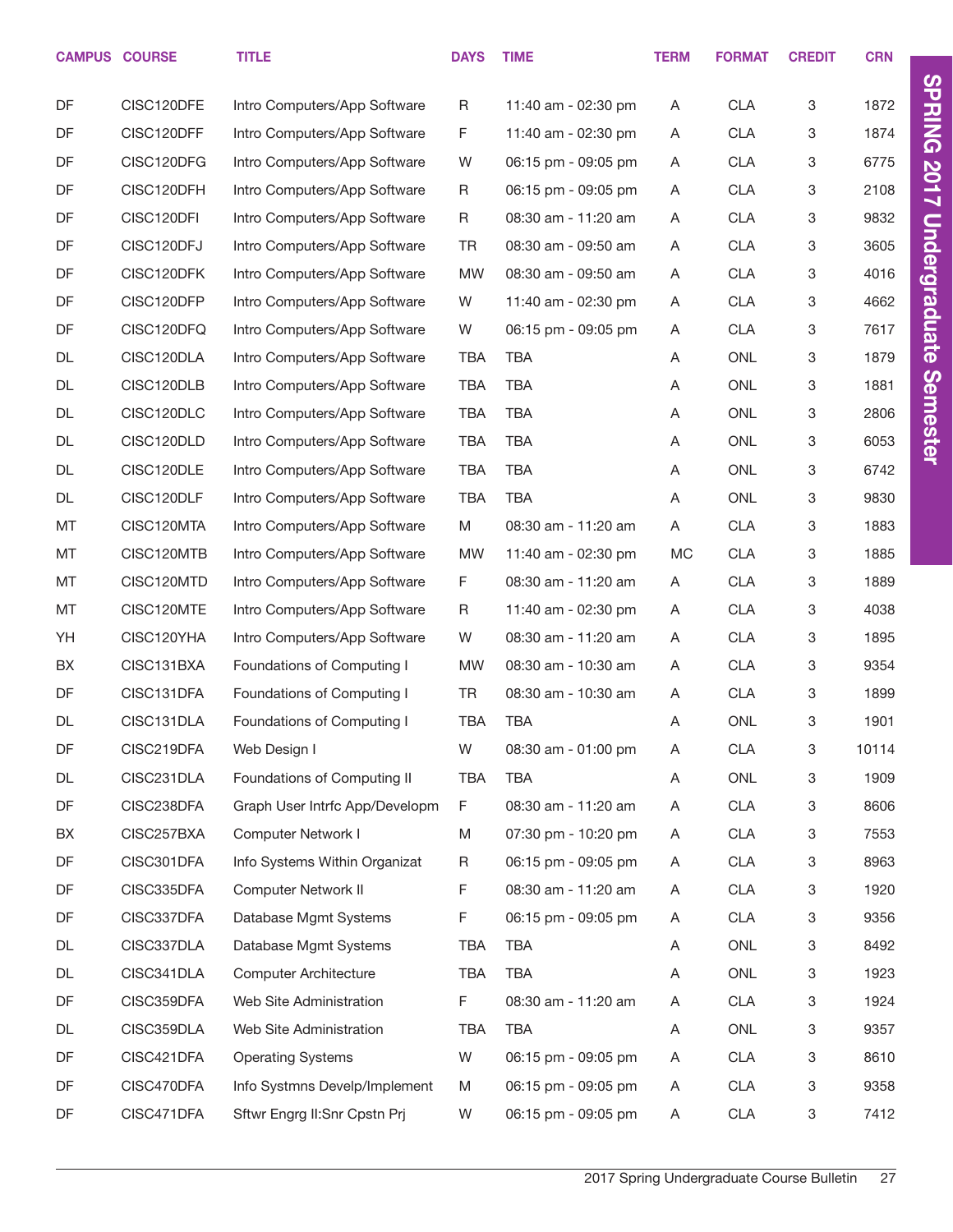|    | <b>CAMPUS COURSE</b>    | <b>TITLE</b>                           | <b>DAYS</b> | <b>TIME</b>         | <b>TERM</b> | <b>FORMAT</b> | <b>CREDIT</b> | <b>CRN</b> |
|----|-------------------------|----------------------------------------|-------------|---------------------|-------------|---------------|---------------|------------|
|    |                         |                                        |             |                     |             |               |               |            |
|    |                         | <b>CORPORATE AND HOMELAND SECURITY</b> |             |                     |             |               |               |            |
| DF | CHSC120DFA              | Investigative Tech & Reporting         | W           | 06:15 pm - 09:05 pm | A           | <b>CLA</b>    | 3             | 2087       |
| DF | CHSC140DFA              | Intro to Homeland Security             | M           | 11:40 am - 02:30 pm | A           | <b>CLA</b>    | 3             | 1204       |
| DL | CHSC140DLA              | Intro to Homeland Security             | TBA         | <b>TBA</b>          | A           | <b>ONL</b>    | 3             | 10219      |
| DL | CHSC235DLA              | Foundations Risk Management            | <b>TBA</b>  | <b>TBA</b>          | A           | <b>ONL</b>    | 3             | 8597       |
| DL | CHSC295DLA              | <b>Topics Corp HomeInd Security</b>    | <b>TBA</b>  | <b>TBA</b>          | A           | <b>ONL</b>    | 3             | 8881       |
| DL | CHSC325DLA              | Person/Physical Property Secur         | <b>TBA</b>  | <b>TBA</b>          | A           | <b>ONL</b>    | 3             | 8598       |
| DF | CHSC345DFA              | Corp Sec/National Infrastructr         | TR          | 05:50 pm - 08:20 pm | B           | <b>CLA</b>    | 3             | 5367       |
| DL | CHSC399DLA              | Internship Corp/Hmlnd Sec I            | <b>TBA</b>  | <b>TBA</b>          | A           | IT            | 3             | 10220      |
| DL | CHSC435DLA              | Advanced Risk Management               | <b>TBA</b>  | <b>TBA</b>          | A           | <b>ONL</b>    | 3             | 4061       |
| DL | CHSC445DLA              | Hmlnd Dfns Struc/Nat Incd Mgmt         | <b>TBA</b>  | <b>TBA</b>          | A           | <b>ONL</b>    | 3             | 10221      |
|    |                         |                                        |             |                     |             |               |               |            |
|    | <b>CRIMINAL JUSTICE</b> |                                        |             |                     |             |               |               |            |
| BХ | CRJU102BXA              | Intro Criminal Justice System          | M           | 11:40 am - 02:30 pm | Α           | <b>CLA</b>    | 3             | 5276       |
| BX | CRJU102BXB              | Intro Criminal Justice System          | S           | 11:40 am - 02:30 pm | Α           | <b>CLA</b>    | 3             | 9542       |
| DF | CRJU102DFA              | Intro Criminal Justice System          | <b>MW</b>   | 08:30 am - 09:50 am | A           | <b>CLA</b>    | 3             | 1198       |
| DF | CRJU102DFC              | Intro Criminal Justice System          | R           | 02:50 pm - 05:40 pm | Α           | <b>CLA</b>    | 3             | 6308       |
| DL | CRJU102DLA              | Intro Criminal Justice System          | <b>TBA</b>  | <b>TBA</b>          | A           | ONL           | 3             | 5269       |
| MT | CRJU102MTA              | Intro Criminal Justice System          | Τ           | 08:30 am - 11:20 am | Α           | <b>CLA</b>    | 3             | 6070       |
| MT | CRJU102MTB              | Intro Criminal Justice System          | <b>MW</b>   | 05:50 pm - 08:20 pm | B           | <b>CLA</b>    | 3             | 9556       |
| MT | CRJU154MTA              | Probation & Parole                     | R           | 11:40 am - 02:30 pm | Α           | <b>CLA</b>    | 3             | 6310       |
| BX | CRJU204BXA              | Introduction to Corrections            | TR          | 05:50 pm - 08:20 pm | B           | <b>CLA</b>    | 3             | 5268       |
| BX | CRJU204BXB              | Introduction to Corrections            | M           | 08:30 am - 11:20 am | Α           | <b>CLA</b>    | 3             | 9553       |
| DF | CRJU204DFA              | Introduction to Corrections            | <b>MW</b>   | 11:40 am - 01:00 pm | Α           | <b>CLA</b>    | 3             | 5283       |
| MT | CRJU204MTA              | Introduction to Corrections            | T.          | 11:40 am - 02:30 pm | A           | <b>CLA</b>    | 3             | 9558       |
| DL | CRJU207DLA              | White Collar Crime                     | <b>TBA</b>  | <b>TBA</b>          | Α           | ONL           | 3             | 9564       |
| МT | CRJU208MTA              | <b>Organized Crime Control</b>         | M           | 08:30 am - 11:20 am | Α           | <b>CLA</b>    | 3             | 9559       |
| BX | CRJU212BXA              | Criminology                            | <b>MW</b>   | 05:50 pm - 08:20 pm | B           | <b>CLA</b>    | 3             | 1161       |
| DF | CRJU212DFA              | Criminology                            | M           | 11:40 am - 01:00 pm | Α           | <b>BLD</b>    | 3             | 1163       |
| DF | CRJU212DFB              | Criminology                            | W           | 08:30 am - 11:20 am | Α           | <b>CLA</b>    | 3             | 6311       |
| DF | CRJU212DFC              | Criminology                            | R           | 06:15 pm - 09:05 pm | A           | <b>CLA</b>    | 3             | 8918       |
| МT | CRJU212MTA              | Criminology                            | W           | 11:40 am - 02:30 pm | Α           | <b>CLA</b>    | 3             | 5272       |
| DF | CRJU213DFA              | Legal Aspects/Private Security         | Τ           | 02:50 pm - 05:40 pm | A           | <b>CLA</b>    | 3             | 6315       |
| BX | CRJU215BXA              | Juvenile Justice System                | Τ           | 08:30 am - 11:20 am | Α           | <b>CLA</b>    | 3             | 668        |
| DF | CRJU215DFA              | Juvenile Justice System                | <b>TR</b>   | 11:40 am - 01:00 pm | A           | <b>CLA</b>    | 3             | 6317       |
| DL | CRJU215DLA              | Juvenile Justice System                | TBA         | TBA                 | Α           | ONL           | 3             | 9560       |
| МT | CRJU215MTA              | Juvenile Justice System                | W           | 08:30 am - 11:20 am | A           | <b>CLA</b>    | 3             | 6318       |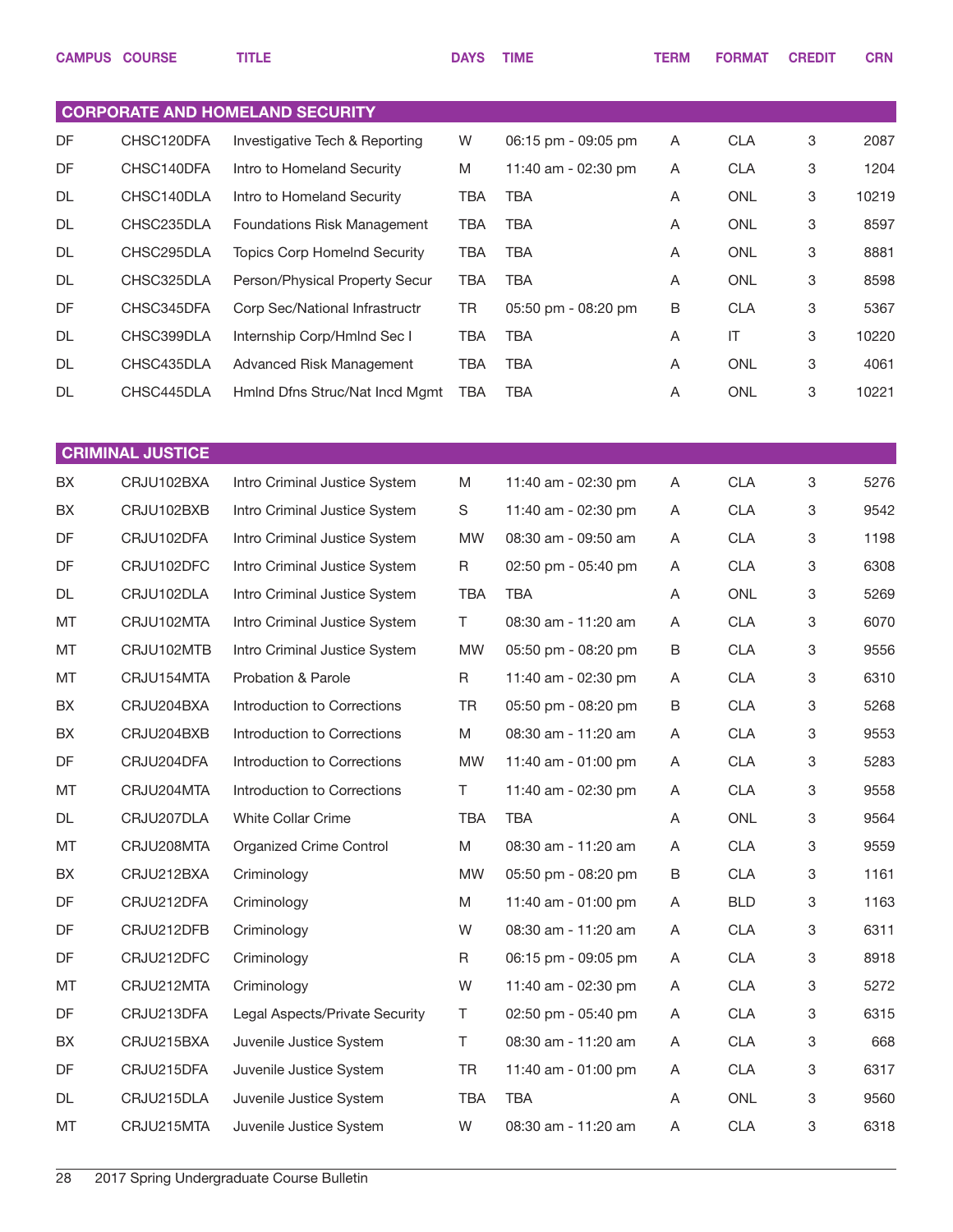|    | <b>CAMPUS COURSE</b>    | <b>TITLE</b>                         | <b>DAYS</b> | <b>TIME</b>         | <b>TERM</b> | <b>FORMAT</b> | <b>CREDIT</b> | <b>CRN</b> |                      |
|----|-------------------------|--------------------------------------|-------------|---------------------|-------------|---------------|---------------|------------|----------------------|
| DF | CRJU234DFA              | Criminal Law                         | TR.         | 10:05 am - 11:25 am | Α           | <b>CLA</b>    | 3             | 5277       | <b>SPRING</b>        |
| BX | CRJU236BXA              | <b>Criminal Court Process</b>        | W           | 08:30 am - 11:20 am | A           | <b>CLA</b>    | 3             | 5270       |                      |
| DF | CRJU236DFA              | <b>Criminal Court Process</b>        | M           | 11:40 am - 02:30 pm | Α           | <b>CLA</b>    | 3             | 6319       |                      |
| DL | CRJU236DLA              | <b>Criminal Court Process</b>        | <b>TBA</b>  | <b>TBA</b>          | A           | <b>ONL</b>    | 3             | 5282       | 2017                 |
| MT | CRJU236MTA              | <b>Criminal Court Process</b>        | R           | 08:30 am - 11:20 am | Α           | <b>CLA</b>    | 3             | 9557       |                      |
| DF | CRJU250DFA              | <b>Criminal Procedure</b>            | <b>MW</b>   | 01:15 pm - 02:35 pm | A           | <b>CLA</b>    | 3             | 1220       | <b>Undergraduate</b> |
| BX | CRJU253BXA              | Policing                             | R           | 11:40 am - 02:30 pm | Α           | <b>CLA</b>    | 3             | 9554       |                      |
| DF | CRJU253DFA              | Policing                             | <b>MW</b>   | 11:40 am - 01:00 pm | Α           | <b>BLD</b>    | 3             | 5271       |                      |
| DF | CRJU253DFB              | Policing                             | R           | 06:15 pm - 09:05 pm | Α           | <b>CLA</b>    | 3             | 9555       |                      |
| DL | CRJU253DLA              | Policing                             | <b>TBA</b>  | <b>TBA</b>          | A           | <b>ONL</b>    | 3             | 8018       |                      |
| BX | CRJU255BXA              | Crime Scene Investigation            | <b>MW</b>   | 05:50 pm - 08:20 pm | B           | <b>CLA</b>    | 3             | 6320       | Semester             |
| BX | CRJU256BXA              | Criminal Investigation               | <b>MW</b>   | 05:50 pm - 08:20 pm | MC          | <b>CLA</b>    | 3             | 5274       |                      |
| DF | CRJU256DFA              | Criminal Investigation               | <b>MW</b>   | 08:30 am - 09:50 am | A           | <b>CLA</b>    | 3             | 5275       |                      |
| BX | CRJU301BXA              | <b>Constitution Law/Crim Justice</b> | TR          | 05:50 pm - 08:20 pm | MC          | <b>CLA</b>    | 3             | 1226       |                      |
| DF | CRJU301DFA              | <b>Constitution Law/Crim Justice</b> | <b>MW</b>   | 10:05 am - 11:25 am | Α           | <b>CLA</b>    | 3             | 1224       |                      |
| DL | CRJU301DLA              | <b>Constitution Law/Crim Justice</b> | <b>TBA</b>  | <b>TBA</b>          | Α           | <b>ONL</b>    | 3             | 8957       |                      |
| MT | CRJU301MTB              | <b>Constitution Law/Crim Justice</b> | T.          | 08:30 am - 11:20 am | Α           | <b>CLA</b>    | 3             | 5285       |                      |
| DF | CRJU349DFA              | Directed Research CJ                 | Τ           | 02:50 pm - 05:40 pm | A           | <b>CLA</b>    | 3             | 10137      |                      |
| BX | CRJU401BXA              | Senior Seminar                       | R           | 08:30 am - 11:20 am | Α           | <b>CLA</b>    | 3             | 9771       |                      |
| DF | CRJU401DFA              | Senior Seminar                       | W           | 02:50 pm - 05:40 pm | A           | <b>CLA</b>    | 3             | 1231       |                      |
| DL | CRJU401DLA              | Senior Seminar                       | <b>TBA</b>  | <b>TBA</b>          | Α           | <b>ONL</b>    | 3             | 5287       |                      |
|    |                         |                                      |             |                     |             |               |               |            |                      |
|    | <b>CRITICAL INQUIRY</b> |                                      |             |                     |             |               |               |            |                      |
| BX | CINQ101BXA              | <b>Critical Inquiry</b>              | T.          | 10:05 am - 12:55 pm | Α           | <b>SEM</b>    | 3             | 10271      |                      |
| BX | CINQ101BXB              | <b>Critical Inquiry</b>              | $\mathsf R$ | 11:40 am - 02:30 pm | Α           | <b>SEM</b>    | 3             | 10272      |                      |
| DF | CINQ101DFA              | <b>Critical Inquiry</b>              | M           | 11:40 am - 02:30 pm | A           | <b>SEM</b>    | 3             | 10273      |                      |
| DF | CINQ101DFB              | <b>Critical Inquiry</b>              | <b>MW</b>   | 11:40 am - 01:00 pm | Α           | <b>SEM</b>    | 3             | 10274      |                      |
| DF | CINQ101DFC              | <b>Critical Inquiry</b>              | TR          | 11:40 am - 01:00 pm | A           | <b>SEM</b>    | 3             | 10275      |                      |
| DF | CINQ101DFD              | <b>Critical Inquiry</b>              | M           | 02:50 pm - 05:40 pm | Α           | <b>SEM</b>    | 3             | 10276      |                      |
| DF | CINQ101DFE              | <b>Critical Inquiry</b>              | <b>MW</b>   | 10:05 am - 11:25 am | A           | <b>SEM</b>    | 3             | 10277      |                      |
| DF | CINQ101DFF              | <b>Critical Inquiry</b>              | <b>TR</b>   | 11:40 am - 01:00 pm | Α           | <b>SEM</b>    | 3             | 10278      |                      |
| DL | CINQ101DLA              | <b>Critical Inquiry</b>              | <b>TBA</b>  | <b>TBA</b>          | Α           | <b>SEM</b>    | 3             | 10279      |                      |
| DL | CINQ101DLB              | <b>Critical Inquiry</b>              | <b>TBA</b>  | <b>TBA</b>          | Α           | <b>SEM</b>    | 3             | 10280      |                      |
| DL | CINQ101DLC              | <b>Critical Inquiry</b>              | <b>TBA</b>  | <b>TBA</b>          | Α           | <b>SEM</b>    | 3             | 10281      |                      |
| MT | CINQ101MTA              | <b>Critical Inquiry</b>              | $\mathsf R$ | 02:50 pm - 05:40 pm | Α           | <b>SEM</b>    | 3             | 10282      |                      |
| MT | CINQ101MTB              | <b>Critical Inquiry</b>              | $\mathsf R$ | 11:40 am - 02:30 pm | Α           | <b>SEM</b>    | 3             | 10283      |                      |
| MT | CINQ101MTC              | <b>Critical Inquiry</b>              | W           | 11:40 am - 02:30 pm | A           | <b>SEM</b>    | 3             | 10284      |                      |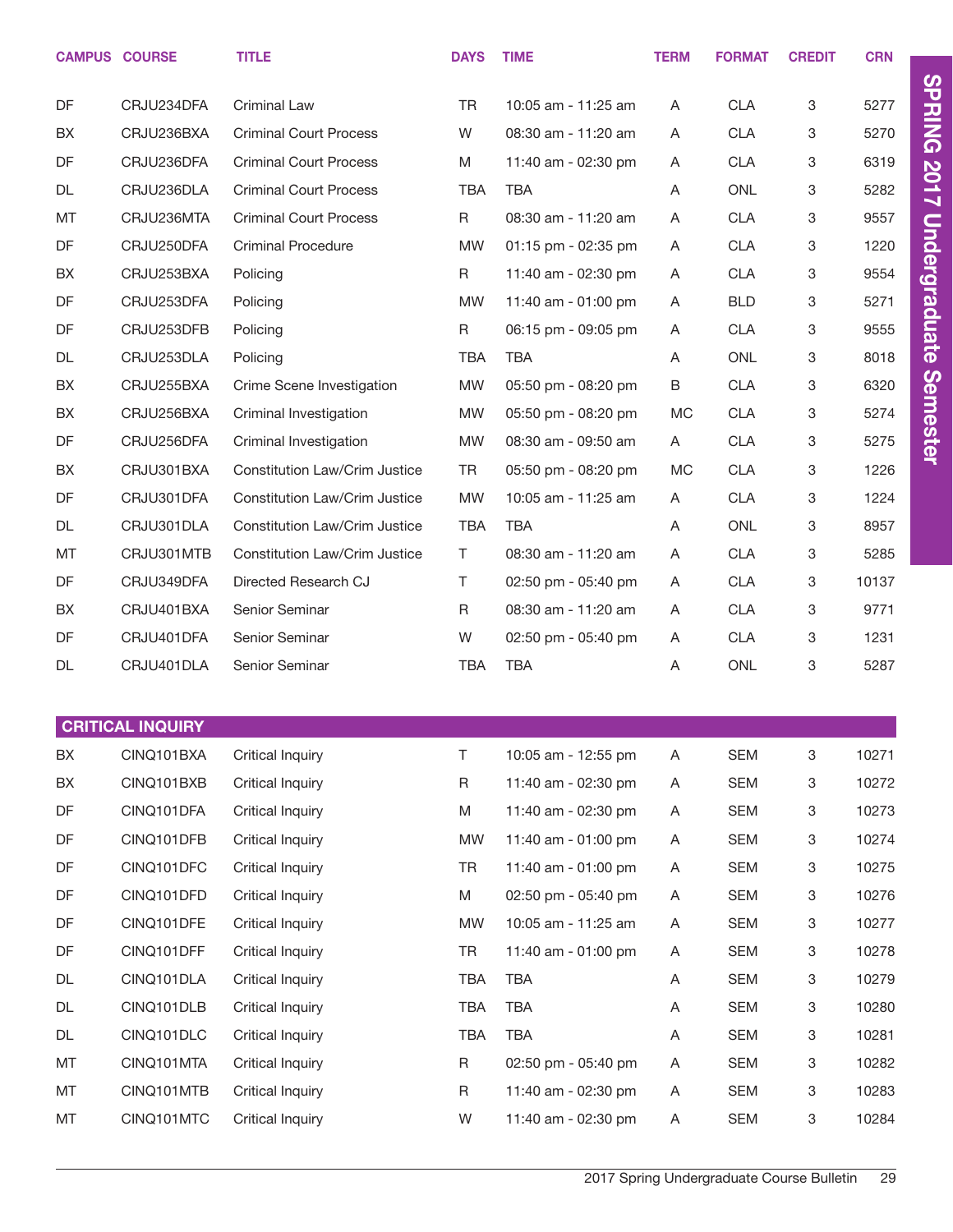|                  | <b>CAMPUS COURSE</b> | <b>TITLE</b>                              | <b>DAYS</b> | <b>TIME</b>         | <b>TERM</b> | <b>FORMAT</b> | <b>CREDIT</b> | <b>CRN</b> |
|------------------|----------------------|-------------------------------------------|-------------|---------------------|-------------|---------------|---------------|------------|
|                  |                      |                                           |             |                     |             |               |               |            |
|                  | <b>CYBERSECURITY</b> |                                           |             |                     |             |               |               |            |
| DF               | IASP230DFA           | Introduction to Cybersecurity             | M           | 06:15 pm - 09:05 pm | Α           | <b>CLA</b>    | 3             | 6361       |
| DL               | IASP230DLA           | Introduction to Cybersecurity             | <b>TBA</b>  | <b>TBA</b>          | Α           | <b>ONL</b>    | 3             | 9359       |
| BX               | IASP330BXA           | <b>Dster Recvry/Business Continut</b>     | W           | 06:15 pm - 09:05 pm | Α           | <b>CLA</b>    | 3             | 6362       |
| DL               | IASP330DLA           | <b>Dster Recvry/Business Continut</b>     | TBA         | TBA                 | Α           | <b>ONL</b>    | 3             | 9360       |
| DF               | IASP355DFA           | Testing & Ethical Hacking                 | T.          | 06:15 pm - 09:05 pm | Α           | <b>CLA</b>    | 3             | 10396      |
| DF               | IASP430DFA           | <b>Digital Forensics</b>                  | M           | 06:15 pm - 09:05 pm | Α           | <b>CLA</b>    | 3             | 10395      |
| DL               | IASP440DLA           | Audit/Compliance                          | <b>TBA</b>  | <b>TBA</b>          | Α           | ONL           | 3             | 9366       |
| DF               | IASP470DFA           | <b>System Security</b>                    | M           | 02:00 pm - 04:50 pm | Α           | <b>CLA</b>    | 3             | 6360       |
| DL               | IASP470DLA           | <b>System Security</b>                    | TBA         | <b>TBA</b>          | Α           | ONL           | 3             | 9362       |
|                  |                      |                                           |             |                     |             |               |               |            |
| <b>ECONOMICS</b> |                      |                                           |             |                     |             |               |               |            |
| DF               | ECON115DFA           | The Economy, Jobs & You                   | T           | 11:40 am - 02:30 pm | Α           | <b>CLA</b>    | 3             | 9479       |
| DL               | ECON115DLA           | The Economy, Jobs & You                   | TBA         | <b>TBA</b>          | Α           | ONL           | 3             | 10201      |
| MT               | ECON115MTA           | The Economy, Jobs & You                   | $\mathsf R$ | 08:30 am - 11:20 am | Α           | <b>CLA</b>    | 3             | 366        |
| BX               | ECON120BXA           | The World of Business                     | R           | 11:40 am - 02:30 pm | A           | <b>CLA</b>    | 3             | 10202      |
| DF               | ECON120DFA           | The World of Business                     | Т           | 02:50 pm - 05:40 pm | Α           | <b>CLA</b>    | 3             | 374        |
| MT               | ECON120MTA           | The World of Business                     | M           | 08:30 am - 11:20 am | A           | <b>CLA</b>    | 3             | 7143       |
| BX               | ECON125BXA           | Stat App/ Bus Decision Making             | R           | 11:40 am - 02:30 pm | Α           | <b>CLA</b>    | 3             | 5176       |
| DF               | ECON125DFA           | Stat App/ Bus Decision Making             | M           | 06:15 pm - 09:05 pm | A           | <b>CLA</b>    | 3             | 5175       |
| DF               | ECON125DFC           | Stat App/ Bus Decision Making             | M           | 08:30 am - 11:20 am | Α           | <b>CLA</b>    | 3             | 9880       |
| DL               | ECON125DLA           | Stat App/ Bus Decision Making             | <b>TBA</b>  | <b>TBA</b>          | A           | ONL           | 3             | 7150       |
| DL               | ECON125DLB           | Stat App/ Bus Decision Making             | TBA         | TBA                 | Α           | <b>ONL</b>    | 3             | 9738       |
| DF               | ECON200DFA           | <b>Managing Your Money</b>                | F           | 11:40 am - 02:30 pm | A           | <b>CLA</b>    | 3             | 7327       |
| DL               | ECON200DLA           | <b>Managing Your Money</b>                | TBA         | <b>TBA</b>          | A           | ONL           | 3             | 7328       |
| BX               | ECON210BXA           | Bus Report Writ & Presentation            | R           | 11:40 am - 02:30 pm | A           | <b>CLA</b>    | 3             | 10213      |
| DF               | ECON210DFA           | <b>Bus Report Writ &amp; Presentation</b> | R           | 02:50 pm - 05:40 pm | A           | <b>CLA</b>    | 3             | 5330       |
| DF               | ECON210DFB           | <b>Bus Report Writ &amp; Presentation</b> | W           | 02:50 pm - 05:40 pm | A           | <b>CLA</b>    | 3             | 10203      |
| DL               | ECON210DLA           | <b>Bus Report Writ &amp; Presentation</b> | TBA         | <b>TBA</b>          | A           | ONL           | 3             | 8620       |
| DL               | ECON210DLB           | <b>Bus Report Writ &amp; Presentation</b> | <b>TBA</b>  | <b>TBA</b>          | A           | ONL           | 3             | 9139       |
| МT               | ECON210MTA           | Bus Report Writ & Presentation            | T.          | 06:15 pm - 09:05 pm | A           | <b>CLA</b>    | 3             | 5332       |
| BX               | ECON220BXA           | Macro-Economics                           | W           | 06:15 pm - 09:05 pm | A           | <b>CLA</b>    | 3             | 10204      |
| BX               | ECON220BXB           | Macro-Economics                           | TR          | 05:50 pm - 08:20 pm | B           | <b>CLA</b>    | 3             | 385        |
| DF               | ECON220DFA           | Macro-Economics                           | M           | 11:40 am - 02:30 pm | A           | <b>CLA</b>    | 3             | 386        |
| DF               | ECON220DFB           | Macro-Economics                           | Τ           | 02:50 pm - 05:40 pm | A           | <b>CLA</b>    | 3             | 10197      |
| DL               | ECON220DLA           | Macro-Economics                           | TBA         | <b>TBA</b>          | A           | ONL           | 3             | 9723       |
| BX               | ECON221BXA           | Micro-Economics                           | TR          | 05:50 pm - 08:20 pm | MC          | <b>CLA</b>    | 3             | 389        |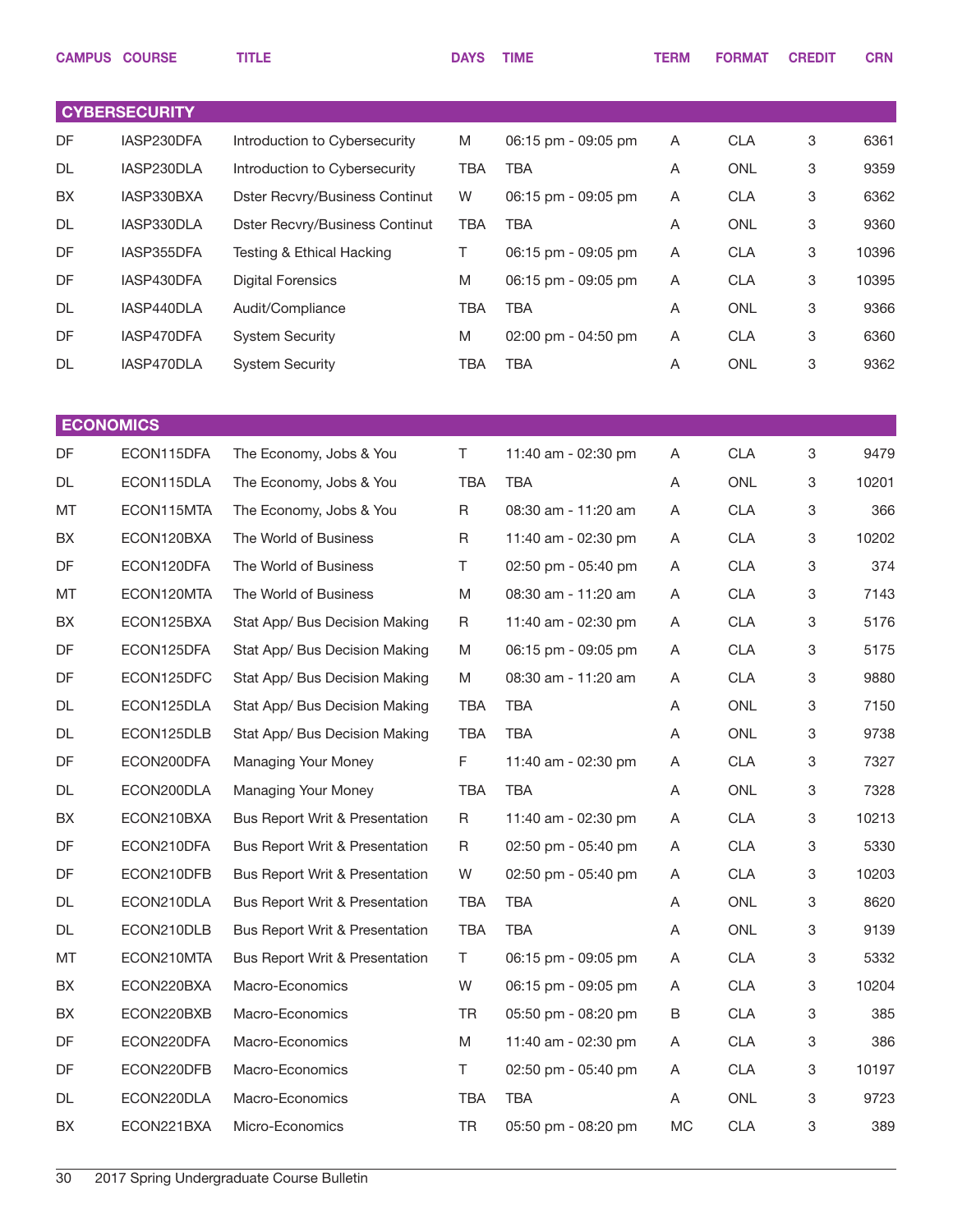|                | <b>CAMPUS COURSE</b> | <b>TITLE</b>                 | <b>DAYS</b> | <b>TIME</b>         | <b>TERM</b> | <b>FORMAT</b> | <b>CREDIT</b> | <b>CRN</b> |
|----------------|----------------------|------------------------------|-------------|---------------------|-------------|---------------|---------------|------------|
| DF             | ECON221DFA           | Micro-Economics              | W           | 11:40 am - 02:30 pm | Α           | <b>CLA</b>    | 3             | 10236      |
| DF             | ECON221DFB           | Micro-Economics              | W           | 11:40 am - 02:30 pm | Α           | <b>CLA</b>    | 3             | 390        |
| DL             | ECON221DLA           | Micro-Economics              | <b>TBA</b>  | <b>TBA</b>          | A           | <b>ONL</b>    | 3             | 391        |
| <b>DL</b>      | ECON221DLB           | Micro-Economics              | <b>TBA</b>  | <b>TBA</b>          | Α           | <b>ONL</b>    | 3             | 9739       |
| MT             | ECON221MTA           | Micro-Economics              | $\top$      | 02:50 pm - 05:40 pm | Α           | <b>CLA</b>    | 3             | 8783       |
| MT             | ECON221MTB           | Micro-Economics              | $\mathsf R$ | 11:40 am - 02:30 pm | Α           | <b>CLA</b>    | 3             | 10222      |
| MT             | ECON221MTC           | Micro-Economics              | $\mathsf R$ | 02:50 pm - 05:40 pm | A           | <b>CLA</b>    | 3             | 10223      |
| BX             | ECON230BXA           | Ethics: Corp Comm in Society | T           | 11:40 am - 02:30 pm | Α           | <b>CLA</b>    | 3             | 9480       |
| DF             | ECON230DFA           | Ethics: Corp Comm in Society | $\mathsf R$ | 08:30 am - 11:20 am | Α           | <b>CLA</b>    | 3             | 1171       |
| <b>DL</b>      | ECON230DLA           | Ethics: Corp Comm in Society | <b>TBA</b>  | <b>TBA</b>          | Α           | <b>ONL</b>    | 3             | 8628       |
| <b>DL</b>      | ECON230DLB           | Ethics: Corp Comm in Society | <b>TBA</b>  | <b>TBA</b>          | Α           | <b>ONL</b>    | 3             | 9032       |
| MT             | ECON230MTA           | Ethics: Corp Comm in Society | $\mathsf R$ | 11:40 am - 02:30 pm | Α           | <b>CLA</b>    | 3             | 6045       |
| DF             | ECON344DFA           | Money & Banking              | $\top$      | 08:30 am - 11:20 am | Α           | <b>CLA</b>    | 3             | 406        |
|                |                      |                              |             |                     |             |               |               |            |
| <b>ENGLISH</b> |                      |                              |             |                     |             |               |               |            |
| BX             | ENGL110BXA           | Elements of Exposition       | W           | 11:40 am - 02:30 pm | A           | <b>CLA</b>    | 3             | 10407      |
| DF             | ENGL110DFA           | Elements of Exposition       | W           | 02:50 pm - 05:40 pm | A           | <b>CLA</b>    | 3             | 10402      |
| DF             | ENGL110DFB           | Elements of Exposition       | $\mathsf R$ | 11:40 am - 02:30 pm | A           | <b>CLA</b>    | 3             | 10405      |
| <b>DL</b>      | ENGL110DLA           | Elements of Exposition       | <b>TBA</b>  | <b>TBA</b>          | A           | <b>CLA</b>    | 3             | 10409      |
| MT             | ENGL110MTA           | Elements of Exposition       | $\mathsf R$ | 11:40 am - 02:30 pm | A           | <b>CLA</b>    | 3             | 10411      |
| BX             | ENGL111BX1           | Written Engl/Lit Studies I   | M           | 11:40 am - 02:30 pm | A           | <b>CLA</b>    | 3             | 10408      |
| BX             | ENGL111BXA           | Written Engl/Lit Studies I   | Τ           | 08:30 am - 11:20 am | A           | <b>CLA</b>    | 3             | 283        |
| BX             | ENGL111BXB           | Written Engl/Lit Studies I   | W           | 11:40 am - 02:30 pm | A           | <b>CLA</b>    | 3             | 284        |
| BX             | ENGL111BXC           | Written Engl/Lit Studies I   | M           | 06:15 pm - 09:05 pm | A           | <b>CLA</b>    | 3             | 8630       |
| BX             | ENGL111BXD           | Written Engl/Lit Studies I   | S           | 08:30 am - 11:20 am | A           | <b>CLA</b>    | 3             | 8631       |
| DF             | ENGL111DF1           | Written Engl/Lit Studies I   | M           | 02:50 pm - 05:40 pm | A           | <b>CLA</b>    | 3             | 10404      |
| DF             | ENGL111DF2           | Written Engl/Lit Studies I   | $\top$      | 11:40 am - 02:30 pm | A           | <b>CLA</b>    | 3             | 10406      |
| DF             | ENGL111DFA           | Written Engl/Lit Studies I   | MW          | 08:30 am - 09:50 am | A           | <b>CLA</b>    | 3             | 290        |
| DF             | ENGL111DFB           | Written Engl/Lit Studies I   | TR          | 10:05 am - 11:25 am | A           | <b>CLA</b>    | 3             | 291        |
| DF             | ENGL111DFD           | Written Engl/Lit Studies I   | R           | 11:40 am - 02:30 pm | A           | <b>CLA</b>    | 3             | 293        |
| DF             | ENGL111DFE           | Written Engl/Lit Studies I   | Τ           | 08:30 am - 11:20 am | A           | <b>CLA</b>    | 3             | 8633       |
| DF             | ENGL111DFG           | Written Engl/Lit Studies I   | M           | 06:15 pm - 09:05 pm | A           | <b>CLA</b>    | 3             | 296        |
| DF             | ENGL111DFK           | Written Engl/Lit Studies I   | W           | 02:50 pm - 05:40 pm | A           | <b>CLA</b>    | 3             | 9804       |
| DF             | ENGL111DFN           | Written Engl/Lit Studies I   | M           | 08:30 am - 11:20 am | A           | <b>CLA</b>    | 3             | 10314      |
| DL             | ENGL111DL1           | Written Engl/Lit Studies I   | TBA         | TBA                 | A           | <b>CLA</b>    | 3             | 10410      |
| DL             | ENGL111DLA           | Written Engl/Lit Studies I   | <b>TBA</b>  | <b>TBA</b>          | A           | ONL           | 3             | 297        |
| DL             | ENGL111DLB           | Written Engl/Lit Studies I   | <b>TBA</b>  | TBA                 | A           | ONL           | 3             | 298        |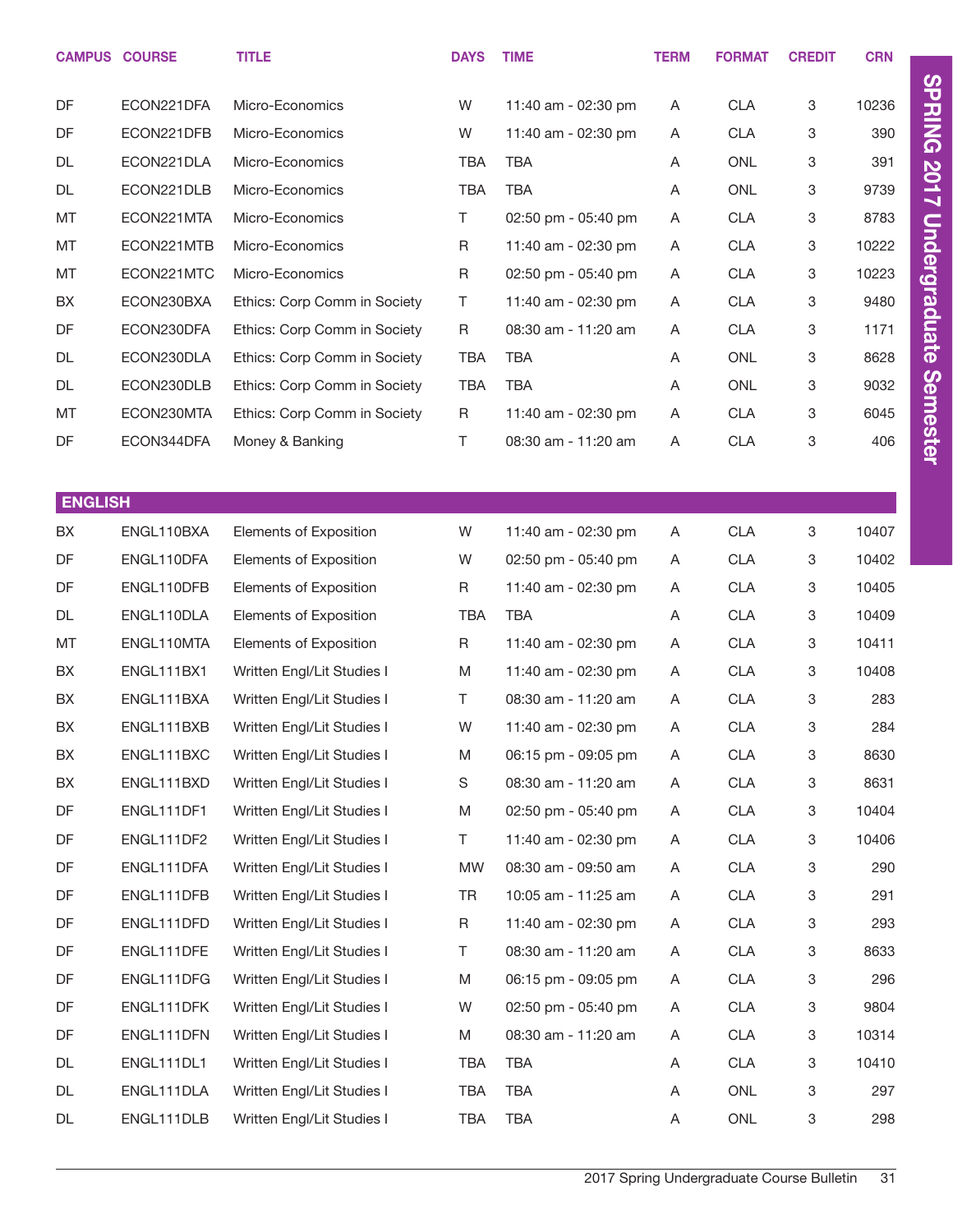|    | <b>CAMPUS COURSE</b>   | <b>TITLE</b>                  | <b>DAYS</b> | <b>TIME</b>         | <b>TERM</b> | <b>FORMAT</b> | <b>CREDIT</b> | <b>CRN</b> |
|----|------------------------|-------------------------------|-------------|---------------------|-------------|---------------|---------------|------------|
|    |                        |                               |             |                     |             |               |               |            |
|    | <b>ENGLISH (cont.)</b> |                               |             |                     |             |               |               |            |
| MT | ENGL111MT1             | Written Engl/Lit Studies I    | T.          | 11:40 am - 02:30 pm | A           | <b>CLA</b>    | 3             | 10412      |
| MT | ENGL111MTB             | Written Engl/Lit Studies I    | W           | 08:30 am - 11:20 am | A           | <b>CLA</b>    | 3             | 301        |
| MT | ENGL111MTC             | Written Engl/Lit Studies I    | R           | 02:50 pm - 05:40 pm | Α           | <b>CLA</b>    | 3             | 8890       |
| MT | ENGL111MTD             | Written Engl/Lit Studies I    | M           | 11:40 am - 02:30 pm | A           | <b>CLA</b>    | 3             | 4735       |
| BX | ENGL112BXA             | Written Engl & Lit Studies II | W           | 08:30 am - 11:20 am | Α           | <b>CLA</b>    | 3             | 306        |
| BX | ENGL112BXB             | Written Engl & Lit Studies II | F           | 08:30 am - 11:20 am | A           | <b>CLA</b>    | 3             | 307        |
| BX | ENGL112BXC             | Written Engl & Lit Studies II | S           | 08:30 am - 11:20 am | Α           | <b>CLA</b>    | 3             | 308        |
| BX | ENGL112BXF             | Written Engl & Lit Studies II | M           | 06:15 pm - 09:05 pm | A           | <b>CLA</b>    | 3             | 8636       |
| BX | ENGL112BXG             | Written Engl & Lit Studies II | R           | 11:40 am - 02:30 pm | Α           | <b>CLA</b>    | 3             | 4764       |
| BX | ENGL112BXH             | Written Engl & Lit Studies II | M           | 11:40 am - 02:30 pm | A           | <b>CLA</b>    | 3             | 8966       |
| BX | ENGL112BXI             | Written Engl & Lit Studies II | T.          | 11:40 am - 02:30 pm | Α           | <b>CLA</b>    | 3             | 10332      |
| BX | ENGL112BXJ             | Written Engl & Lit Studies II | W           | 11:40 am - 01:20 pm | A           | <b>CLA</b>    | 3             | 10333      |
| BX | ENGL112BXK             | Written Engl & Lit Studies II | W           | 02:50 pm - 05:40 pm | Α           | <b>CLA</b>    | 3             | 10334      |
| BX | ENGL112BXL             | Written Engl & Lit Studies II | R           | 02:50 pm - 05:40 pm | A           | <b>CLA</b>    | 3             | 10335      |
| DF | ENGL112DF1             | Written Engl & Lit Studies II | F           | 11:40 am - 02:30 pm | Α           | <b>CLA</b>    | 3             | 10327      |
| DF | ENGL112DF2             | Written Engl & Lit Studies II | MW          | 10:05 am - 11:25 am | A           | <b>CLA</b>    | 3             | 10328      |
| DF | ENGL112DF3             | Written Engl & Lit Studies II | T.          | 06:15 pm - 09:05 pm | Α           | <b>CLA</b>    | 3             | 10329      |
| DF | ENGL112DF4             | Written Engl & Lit Studies II | W           | 02:50 pm - 05:40 pm | A           | <b>CLA</b>    | 3             | 10330      |
| DF | ENGL112DF5             | Written Engl & Lit Studies II | R           | 10:05 am - 12:55 pm | Α           | <b>CLA</b>    | 3             | 10331      |
| DF | ENGL112DFA             | Written Engl & Lit Studies II | MW          | 11:40 am - 01:00 pm | A           | <b>CLA</b>    | 3             | 8645       |
| DF | ENGL112DFB             | Written Engl & Lit Studies II | W           | 01:15 pm - 04:05 pm | Α           | <b>CLA</b>    | 3             | 8647       |
| DF | ENGL112DFC             | Written Engl & Lit Studies II | <b>TR</b>   | 08:30 am - 09:50 am | Α           | <b>CLA</b>    | 3             | 313        |
| DF | ENGL112DFD             | Written Engl & Lit Studies II | MW          | 01:15 pm - 02:35 pm | A           | <b>CLA</b>    | 3             | 8637       |
| DF | ENGL112DFE             | Written Engl & Lit Studies II | TR          | 11:40 am - 01:00 pm | A           | <b>CLA</b>    | 3             | 315        |
| DF | ENGL112DFF             | Written Engl & Lit Studies II | MW          | 11:40 am - 01:00 pm | A           | <b>CLA</b>    | 3             | 316        |
| DF | ENGL112DFG             | Written Engl & Lit Studies II | R           | 06:15 pm - 09:05 pm | Α           | <b>CLA</b>    | 3             | 317        |
| DF | ENGL112DFH             | Written Engl & Lit Studies II | TR          | 10:05 am - 11:25 am | A           | <b>CLA</b>    | 3             | 5627       |
| DF | ENGL112DFJ             | Written Engl & Lit Studies II | TR          | 11:40 am - 01:00 pm | Α           | <b>CLA</b>    | 3             | 6683       |
| DF | ENGL112DFK             | Written Engl & Lit Studies II | TR          | 01:15 pm - 02:35 pm | A           | <b>CLA</b>    | 3             | 8638       |
| DF | ENGL112DFM             | Written Engl & Lit Studies II | T.          | 02:50 pm - 05:40 pm | A           | <b>CLA</b>    | 3             | 8639       |
| DF | ENGL112DFO             | Written Engl & Lit Studies II | F           | 08:30 am - 11:20 am | A           | <b>CLA</b>    | 3             | 10315      |
| DF | ENGL112DFP             | Written Engl & Lit Studies II | MW          | 04:20 pm - 05:40 pm | A           | <b>CLA</b>    | 3             | 10316      |
| DF | ENGL112DFQ             | Written Engl & Lit Studies II | TR          | 10:05 am - 11:25 am | A           | <b>CLA</b>    | 3             | 10317      |
| DF | ENGL112DFR             | Written Engl & Lit Studies II | MW          | 11:40 am - 01:00 pm | A           | <b>CLA</b>    | 3             | 10318      |
| DF | ENGL112DFS             | Written Engl & Lit Studies II | F.          | 10:05 am - 12:55 pm | A           | <b>CLA</b>    | 3             | 10319      |
| DF | ENGL112DFT             | Written Engl & Lit Studies II | MW          | 01:15 pm - 02:35 pm | A           | <b>CLA</b>    | 3             | 10320      |
|    |                        |                               |             |                     |             |               |               |            |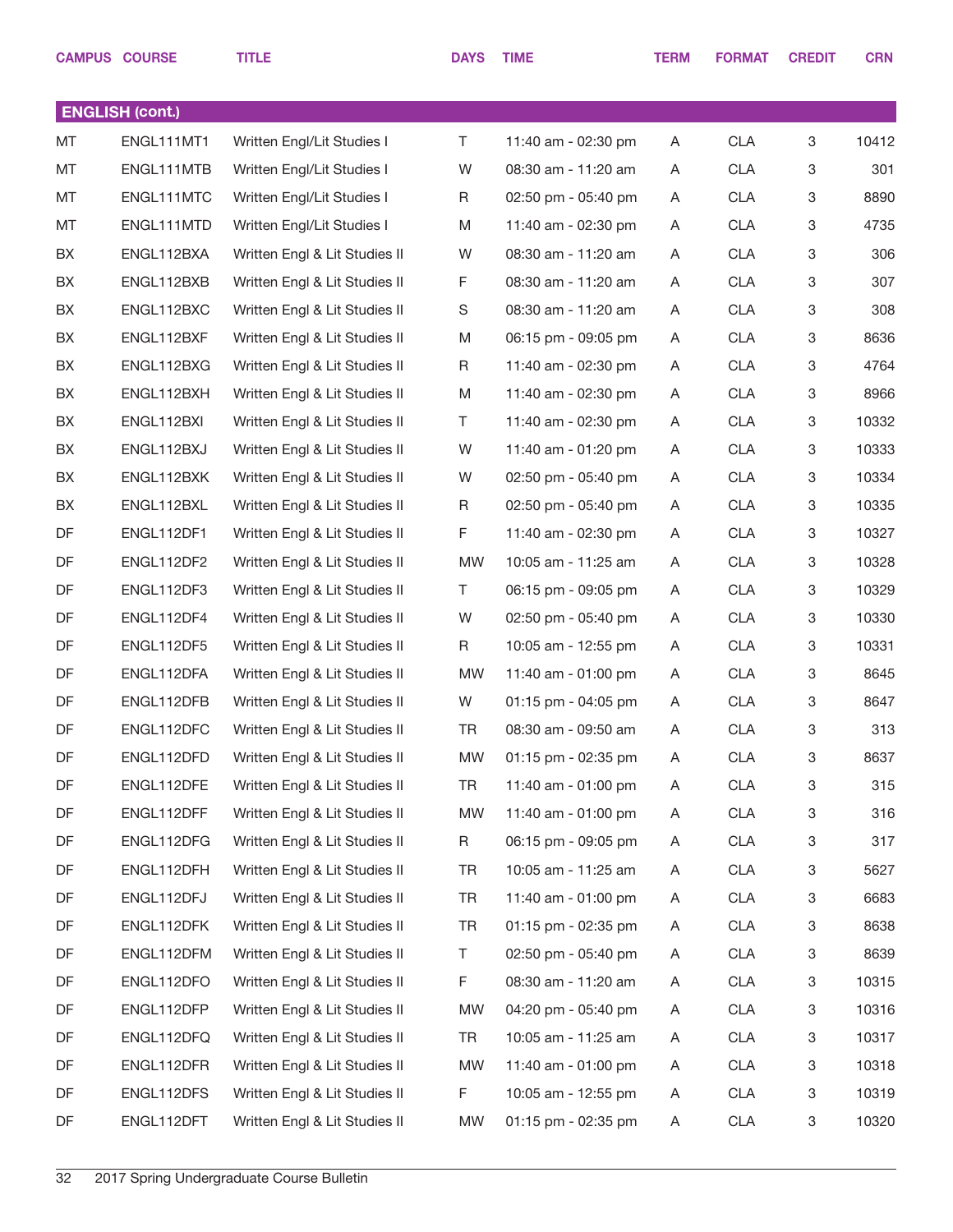|           | <b>CAMPUS COURSE</b> | <b>TITLE</b>                    | <b>DAYS</b> | <b>TIME</b>         | <b>TERM</b> | <b>FORMAT</b> | <b>CREDIT</b> | <b>CRN</b> |                      |
|-----------|----------------------|---------------------------------|-------------|---------------------|-------------|---------------|---------------|------------|----------------------|
| DF        | ENGL112DFU           | Written Engl & Lit Studies II   | WF          | 10:05 am - 11:25 am | Α           | <b>CLA</b>    | 3             | 10321      | <b>SPRING 2017</b>   |
| DF        | ENGL112DFV           | Written Engl & Lit Studies II   | W           | 08:30 am - 11:20 am | Α           | <b>CLA</b>    | 3             | 10322      |                      |
| DF        | ENGL112DFW           | Written Engl & Lit Studies II   | T           | 10:05 am - 12:55 pm | Α           | <b>CLA</b>    | 3             | 10323      |                      |
| DF        | ENGL112DFX           | Written Engl & Lit Studies II   | $\mathsf R$ | 02:30 pm - 05:40 pm | Α           | <b>CLA</b>    | 3             | 10324      |                      |
| DF        | ENGL112DFY           | Written Engl & Lit Studies II   | <b>TR</b>   | 02:50 pm - 04:10 pm | Α           | <b>CLA</b>    | 3             | 10325      |                      |
| DF        | ENGL112DFZ           | Written Engl & Lit Studies II   | W           | 10:05 am - 12:55 pm | Α           | <b>CLA</b>    | 3             | 10326      | <b>Undergraduate</b> |
| <b>DL</b> | ENGL112DLA           | Written Engl & Lit Studies II   | TBA         | <b>TBA</b>          | Α           | ONL           | 3             | 318        |                      |
| DL        | ENGL112DLB           | Written Engl & Lit Studies II   | <b>TBA</b>  | <b>TBA</b>          | Α           | ONL           | 3             | 319        |                      |
| <b>DL</b> | ENGL112DLC           |                                 | <b>TBA</b>  | <b>TBA</b>          |             | ONL           | 3             | 320        |                      |
|           |                      | Written Engl & Lit Studies II   |             |                     | Α           |               |               |            |                      |
| DL        | ENGL112DLD           | Written Engl & Lit Studies II   | <b>TBA</b>  | <b>TBA</b>          | Α           | <b>ONL</b>    | 3             | 10029      |                      |
| <b>DL</b> | ENGL112DLE           | Written Engl & Lit Studies II   | <b>TBA</b>  | <b>TBA</b>          | Α           | ONL           | 3             | 8484       | Semester             |
| DL        | ENGL112DLG           | Written Engl & Lit Studies II   | <b>TBA</b>  | <b>TBA</b>          | Α           | ONL           | 3             | 10340      |                      |
| MT        | ENGL112MTA           | Written Engl & Lit Studies II   | R           | 01:15 pm - 04:05 pm | Α           | <b>CLA</b>    | 3             | 8648       |                      |
| MT        | ENGL112MTB           | Written Engl & Lit Studies II   | F           | 08:30 am - 11:20 am | Α           | <b>CLA</b>    | 3             | 322        |                      |
| MT        | ENGL112MTC           | Written Engl & Lit Studies II   | Τ           | 11:40 am - 02:30 pm | A           | <b>CLA</b>    | 3             | 8651       |                      |
| MT        | ENGL112MTE           | Written Engl & Lit Studies II   | S           | 11:40 am - 02:30 pm | Α           | <b>CLA</b>    | 3             | 10336      |                      |
| MT        | ENGL112MTF           | Written Engl & Lit Studies II   | <b>MW</b>   | 11:40 am - 01:00 pm | Α           | <b>CLA</b>    | 3             | 10337      |                      |
| MT        | ENGL112MTG           | Written Engl & Lit Studies II   | W           | 08:30 am - 11:20 am | Α           | <b>CLA</b>    | 3             | 10338      |                      |
| MT        | ENGL112MTH           | Written Engl & Lit Studies II   | T           | 10:05 am - 12:55 pm | Α           | <b>CLA</b>    | 3             | 8303       |                      |
| MT        | ENGL112MTI           | Written Engl & Lit Studies II   | T.          | 02:50 pm - 05:40 pm | Α           | <b>CLA</b>    | 3             | 10339      |                      |
| BX        | ENGL200BXA           | Poetics: Intro Literary Texts   | T.          | 11:40 am - 02:30 pm | Α           | <b>CLA</b>    | 3             | 333        |                      |
| DL        | ENGL200DLA           | Poetics: Intro Literary Texts   | TBA         | <b>TBA</b>          | Α           | ONL           | 3             | 5170       |                      |
| DF        | ENGL202DFA           | <b>Business Writing</b>         | R           | 11:40 am - 02:30 pm | Α           | <b>CLA</b>    | 3             | 9444       |                      |
| DL        | ENGL202DLA           | <b>Business Writing</b>         | TBA         | <b>TBA</b>          | Α           | ONL           | $\mathbf 3$   | 8655       |                      |
| DL        | ENGL205DLA           | Survey English Lit I            | TBA         | <b>TBA</b>          | Α           | ONL           | 3             | 6134       |                      |
| BX        | ENGL206BXA           | Survey English Lit II           | R           | 11:40 am - 02:30 pm | A           | <b>CLA</b>    | 3             | 10311      |                      |
| DF        | ENGL206DFA           | Survey English Lit II           | T.          | 11:40 am - 02:30 pm | A           | <b>CLA</b>    | 3             | 8658       |                      |
| BX        | ENGL217BXB           | Creative Writing: Fiction       | M           | 02:50 pm - 05:40 pm | A           | CLA           | 3             | 8192       |                      |
| DF        | ENGL217DFA           | Creative Writing: Fiction       | T           | 11:40 am - 02:30 pm | A           | <b>CLA</b>    | 3             | 6120       |                      |
| DF        | ENGL217DFB           | Creative Writing: Fiction       | W           | 02:50 pm - 05:40 pm | A           | <b>CLA</b>    | 3             | 8659       |                      |
| DF        | ENGL217DFD           | Creative Writing: Fiction       | M           | 02:50 pm - 05:40 pm | A           | <b>CLA</b>    | 3             | 10346      |                      |
| DF        | ENGL217DFE           | Creative Writing: Fiction       | F           | 10:05 am - 12:55 pm | A           | <b>CLA</b>    | 3             | 10341      |                      |
| DL        | ENGL217DLA           | Creative Writing: Fiction       | TBA         | TBA                 | Α           | ONL           | 3             | 6135       |                      |
| DL        | ENGL217DLB           | Creative Writing: Fiction       | TBA         | TBA                 | Α           | ONL           | 3             | 6718       |                      |
| BX        | ENGL218BXA           | Creative Writing: Poetry        | R           | 10:05 am - 12:55 pm | A           | <b>CLA</b>    | 3             | 7950       |                      |
| DF        | ENGL218DFA           | Creative Writing: Poetry        | $\mathsf R$ | 11:40 am - 02:30 pm | A           | <b>CLA</b>    | 3             | 8665       |                      |
| DF        | ENGL218DFB           | <b>Creative Writing: Poetry</b> | Τ           | 08:30 am - 11:20 am | A           | <b>CLA</b>    | 3             | 8663       |                      |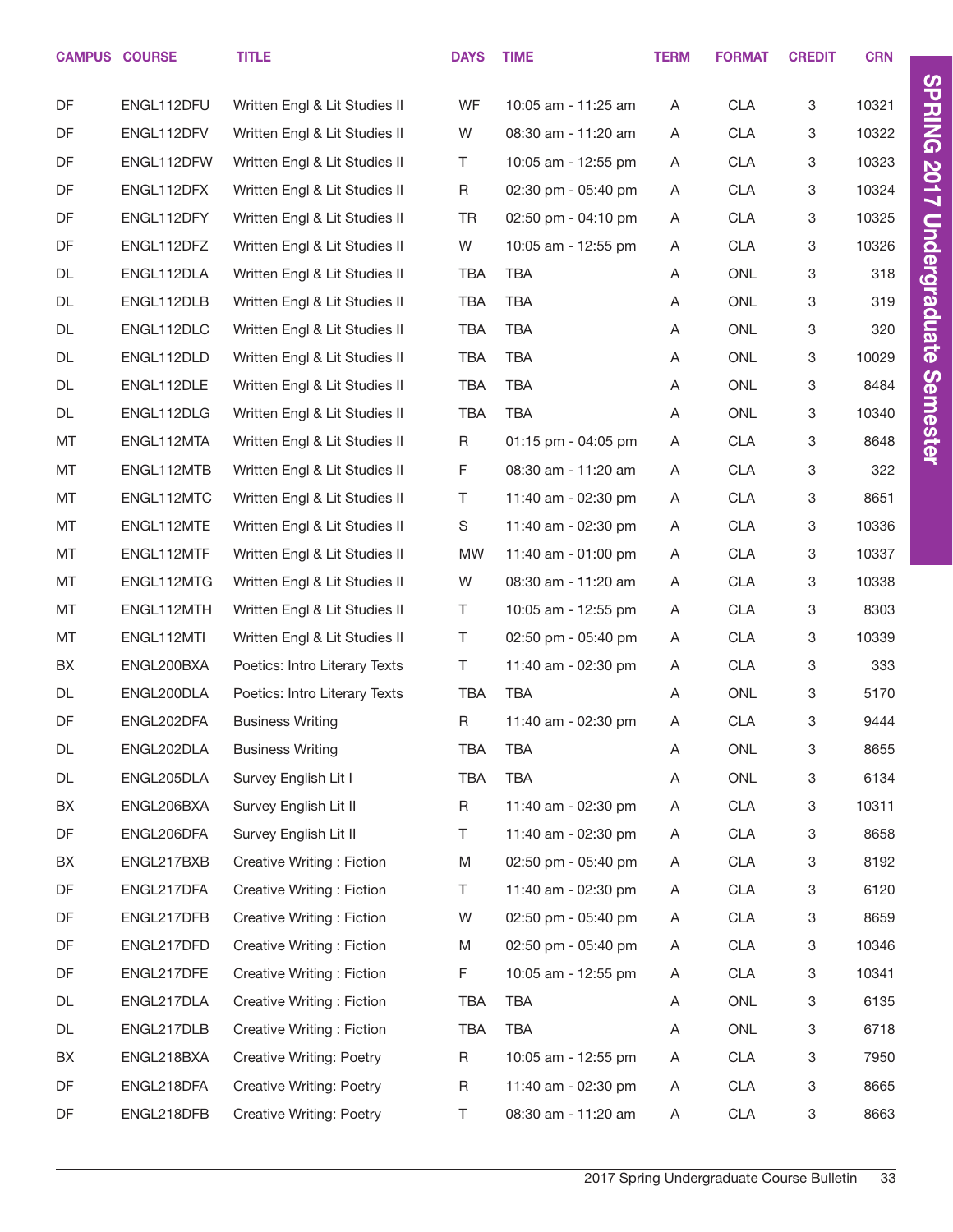|           | <b>CAMPUS COURSE</b>   | <b>TITLE</b>                    | <b>DAYS</b> | <b>TIME</b>           | <b>TERM</b> | <b>FORMAT</b> | <b>CREDIT</b> | <b>CRN</b> |
|-----------|------------------------|---------------------------------|-------------|-----------------------|-------------|---------------|---------------|------------|
|           |                        |                                 |             |                       |             |               |               |            |
|           | <b>ENGLISH (cont.)</b> |                                 |             |                       |             |               |               |            |
| <b>DF</b> | ENGL218DFD             | <b>Creative Writing: Poetry</b> | W           | 06:15 pm - 09:05 pm   | A           | <b>CLA</b>    | 3             | 10347      |
| DL        | ENGL218DLA             | <b>Creative Writing: Poetry</b> | <b>TBA</b>  | <b>TBA</b>            | Α           | <b>ONL</b>    | 3             | 7503       |
| DL        | ENGL218DLB             | <b>Creative Writing: Poetry</b> | <b>TBA</b>  | <b>TBA</b>            | A           | <b>ONL</b>    | 3             | 7698       |
| MT        | ENGL218MTA             | <b>Creative Writing: Poetry</b> | R           | 06:15 pm - 09:05 pm   | A           | <b>CLA</b>    | 3             | 9436       |
| DF        | ENGL219DFA             | Creative Writing: Nonfiction    | W           | 02:50 pm - 05:40 pm   | A           | <b>CLA</b>    | 3             | 10342      |
| MT        | ENGL219MTA             | Creative Writing: Nonfiction    | M           | $01:15$ pm - 04:05 pm | A           | <b>CLA</b>    | 3             | 10343      |
| BX        | ENGL220BXA             | The Short Story                 | R           | 11:40 am - 02:30 pm   | A           | <b>CLA</b>    | 3             | 7197       |
| DF        | ENGL220DFA             | The Short Story                 | T.          | 11:40 am - 02:30 pm   | A           | <b>CLA</b>    | 3             | 6131       |
| DF        | ENGL220DFC             | The Short Story                 | R           | 11:40 am - 02:30 pm   | A           | <b>CLA</b>    | 3             | 7501       |
| DF        | ENGL220DFD             | The Short Story                 | T.          | 02:50 pm - 05:40 pm   | A           | <b>CLA</b>    | 3             | 8194       |
| DF        | ENGL220DFE             | The Short Story                 | W           | 11:40 am - 02:30 pm   | A           | <b>CLA</b>    | 3             | 8667       |
| DF        | ENGL220DFF             | The Short Story                 | M           | 11:40 am - 02:30 pm   | A           | <b>CLA</b>    | 3             | 10348      |
| DL        | ENGL220DLA             | The Short Story                 | <b>TBA</b>  | <b>TBA</b>            | A           | <b>ONL</b>    | 3             | 6136       |
| DL        | ENGL220DLB             | The Short Story                 | <b>TBA</b>  | <b>TBA</b>            | A           | <b>ONL</b>    | 3             | 6719       |
| DL        | ENGL220DLC             | The Short Story                 | <b>TBA</b>  | <b>TBA</b>            | A           | <b>ONL</b>    | 3             | 7504       |
| DL        | ENGL220DLD             | The Short Story                 | <b>TBA</b>  | <b>TBA</b>            | A           | <b>ONL</b>    | 3             | 9119       |
| MT        | ENGL220MTA             | The Short Story                 | M           | 06:15 pm - 09:05 pm   | A           | <b>CLA</b>    | 3             | 7189       |
| DF        | ENGL234DFA             | Literature by Women             | R           | 02:50 pm - 05:40 pm   | A           | <b>CLA</b>    | 3             | 8115       |
| <b>DF</b> | ENGL239DFA             | American Studies I              | T.          | 11:40 am - 02:30 pm   | A           | <b>CLA</b>    | 3             | 10308      |
| BX        | ENGL240BXA             | Literature to Film              | M           | 06:15 pm - 09:05 pm   | A           | <b>CLA</b>    | 3             | 8891       |
| DF        | ENGL240DFA             | Literature to Film              | R           | 06:15 pm - 09:05 pm   | A           | <b>CLA</b>    | 3             | 6140       |
| <b>DF</b> | ENGL265DFA             | Introduction to Playwriting     | M           | 11:40 am - 02:30 pm   | Α           | <b>CLA</b>    | 3             | 8670       |
| BX        | ENGL267BXA             | Caribbean Literature            | T.          | 11:40 am - 02:30 pm   | A           | <b>CLA</b>    | 3             | 10309      |
| DL        | ENGL268DLA             | Harlem Renaissance              | <b>TBA</b>  | <b>TBA</b>            | Α           | ONL           | 3             | 9698       |
| BX        | ENGL275BXA             | Modern American Fiction         | W           | 11:40 am - 02:30 pm   | A           | <b>CLA</b>    | 3             | 10310      |
| BX        | ENGL281BXA             | Modern Drama                    | W           | 06:15 pm - 09:05 pm   | A           | <b>CLA</b>    | 3             | 10312      |
| MT        | ENGL295MTA             | Topics in Literature            | T.          | 11:40 am - 02:30 pm   | A           | <b>CLA</b>    | 3             | 10313      |
| DF        | ENGL304DFA             | Applied English Grammar         | M           | 11:40 am - 02:30 pm   | A           | <b>CLA</b>    | 3             | 10270      |
| DF        | ENGL315DFA             | Shakespeare                     | R           | 11:40 am - 02:30 pm   | A           | <b>CLA</b>    | 3             | 10344      |
| DL        | ENGL335DLA             | The Major English Romantics     | <b>TBA</b>  | <b>TBA</b>            | A           | ONL           | 3             | 9442       |
| DF        | ENGL370DFA             | American Realism                | M           | 02:50 pm - 05:40 pm   | A           | <b>CLA</b>    | 3             | 8669       |
| DF        | ENGL400DFA             | Seminar in Literary Research    | W           | 08:30 am - 11:20 am   | A           | <b>CLA</b>    | 3             | 10345      |
| DL        | ENGL400DLA             | Seminar in Literary Research    | TBA         | TBA                   | A           | ONL           | 3             | 8990       |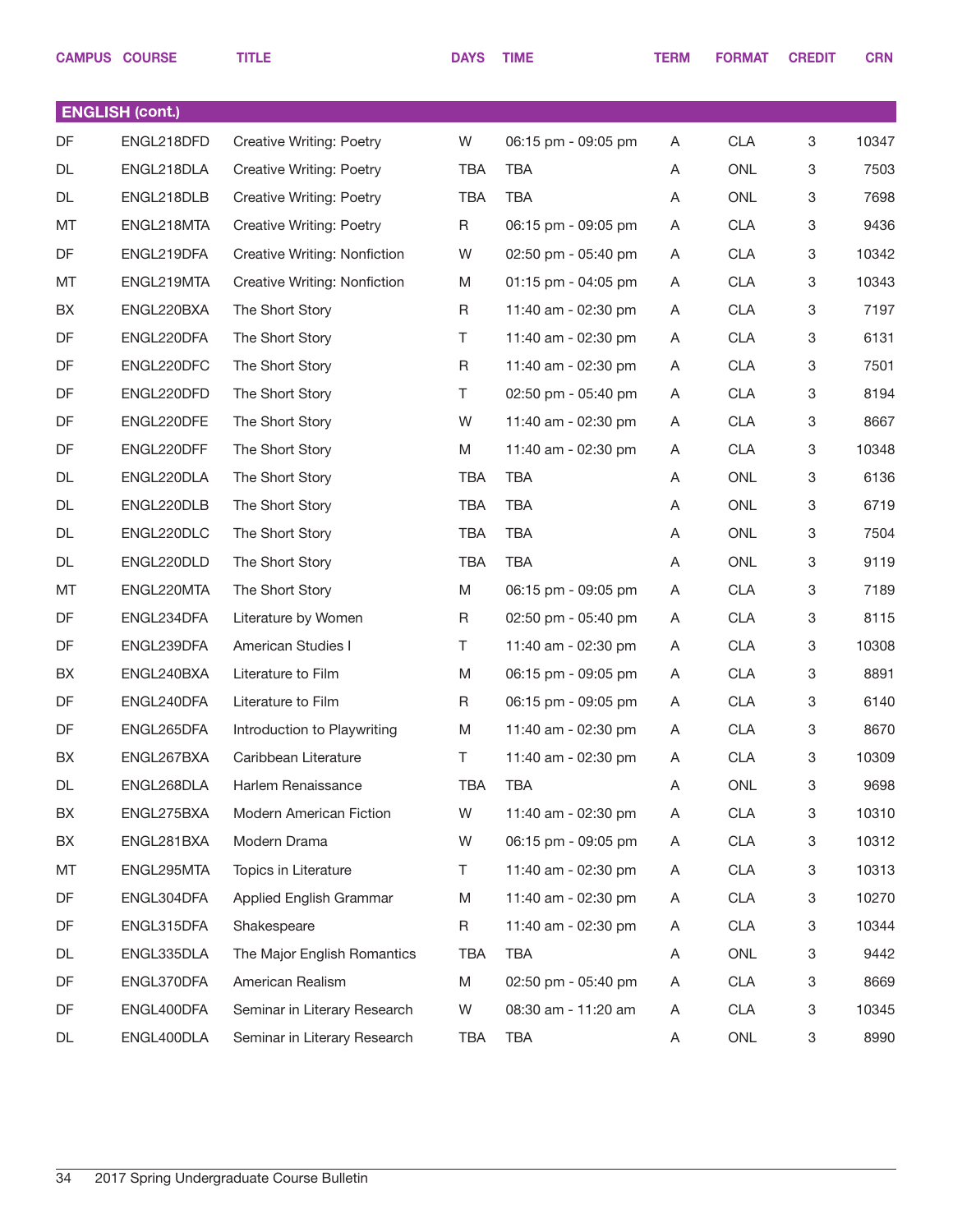|                | <b>CAMPUS COURSE</b>    | <b>TITLE</b>                        | <b>DAYS</b> | <b>TIME</b>         | <b>TERM</b> | <b>FORMAT</b>          | <b>CREDIT</b> | <b>CRN</b> |
|----------------|-------------------------|-------------------------------------|-------------|---------------------|-------------|------------------------|---------------|------------|
|                |                         |                                     |             |                     |             |                        |               |            |
|                | <b>ENTREPRENEURSHIP</b> |                                     |             |                     |             |                        |               |            |
| DF             | ENTR300DFA              | Intro to Entrepreneurship           | F           | 08:30 am - 11:20 am | A           | <b>CLA</b>             | 3             | 9496       |
| DF             | ENTR320DFA              | <b>Entrepreneurial Finance</b>      | R           | 08:30 am - 11:20 am | A           | <b>CLA</b>             | 3             | 10206      |
|                |                         |                                     |             |                     |             |                        |               |            |
|                | <b>EXERCISE SCIENCE</b> |                                     |             |                     |             |                        |               |            |
| DF             | EXSC105DFA              | Intro to Athletic Training          | M           | 08:30 am - 11:20 am | A           | <b>CLA</b>             | 3             | 8030       |
| DF             | EXSC110DFA              | Found Exercise Sci & Health         | T.          | 11:40 am - 02:30 pm | A           | <b>CLA</b>             | 3             | 5996       |
| DF             | EXSC209DFA              | Emerg Care & Personal Safety        | R           | 09:00 am - 11:00 am | A           | <b>CLA</b>             | 2             | 8031       |
| DF             | EXSC230DFA              | Motor Learning                      | M           | 11:40 am - 02:30 pm | A           | <b>CLA</b>             | 3             | 5998       |
| DF             | EXSC240DFA              | <b>Sports Nutrition</b>             | R           | 11:40 am - 02:30 pm | A           | <b>CLA</b>             | 3             | 8034       |
| DF             | EXSC250DFA              | Measure & Eval in Exercise Sci      | W           | 11:40 am - 02:30 pm | A           | <b>CLA</b>             | 3             | 9503       |
| DF             | EXSC295DFA              | <b>Research Exercise Science</b>    | F           | 11:40 am - 02:30 pm | A           | <b>CLA</b>             | 3             | 10156      |
| DF             | EXSC360DFA              | <b>Exercise Kinesiology</b>         | M           | 08:30 am - 11:20 am | A           | <b>CLA</b>             | 3             | 10157      |
| DF             | EXSC370DFA              | <b>Biomechanics</b>                 | W           | 08:30 am - 11:20 am | A           | <b>CLA</b>             | 3             | 9701       |
| DF             | EXSC460ADFA             | Exercise Physiology Lab             | R           | 08:30 am - 11:20 am | A           | LAB                    | 1             | 9601       |
| DF             | EXSC460ADFB             | Exercise Physiology Lab             | R           | 11:40 am - 02:30 pm | A           | LAB                    | 1             | 9602       |
| DF             | EXSC460DFA              | <b>Exercise Physiology</b>          | T.          | 08:30 am - 11:20 am | A           | <b>CLA</b>             | 3             | 9600       |
| DF             | EXSC492DFA              | <b>Exercise Prescription</b>        | T           | 11:40 am - 02:30 pm | A           | <b>CLA</b>             | 3             | 8681       |
| DF             | EXSC493DFA              | Resources Exer Physiologist         | Μ           | 11:40 am - 02:30 pm | A           | <b>CLA</b>             | 3             | 10196      |
| DF             | EXSC495DFA              | Exercise Science Internship         | TBA         | <b>TBA</b>          | A           | $\mathsf{I}\mathsf{T}$ | 3             | 8684       |
| DF             | EXSC496DFA              | Exercise Science Internship         | <b>TBA</b>  | <b>TBA</b>          | A           | IT                     | 3             | 9505       |
| DF             | EXSC497DFA              | <b>Exercise Science Internship</b>  | <b>TBA</b>  | <b>TBA</b>          | A           | $\mathsf{I}$           | 3             | 9506       |
|                |                         |                                     |             |                     |             |                        |               |            |
| <b>FINANCE</b> |                         |                                     |             |                     |             |                        |               |            |
| BX             | FINC235BXC              | <b>Financial Management</b>         | T.          | 08:30 am - 11:20 am | Α           | <b>CLA</b>             | 3             | 6040       |
| DF             | FINC235DFA              | <b>Financial Management</b>         | W           | 11:40 am - 02:30 pm | A           | <b>CLA</b>             | 3             | 5370       |
| DF             | FINC235DFB              | <b>Financial Management</b>         | W           | 02:50 pm - 05:40 pm | A           | <b>CLA</b>             | 3             | 8065       |
| DF             | FINC235DFC              | <b>Financial Management</b>         | W           | 08:30 am - 11:20 am | A           | <b>CLA</b>             | 3             | 8083       |
| DF             | FINC235DFD              | <b>Financial Management</b>         | T.          | 08:30 am - 11:20 am | A           | <b>CLA</b>             | 3             | 9490       |
| DL             | FINC235DLA              | <b>Financial Management</b>         | TBA         | <b>TBA</b>          | A           | <b>ONL</b>             | 3             | 5184       |
| MT             | FINC235MTA              | <b>Financial Management</b>         | T.          | 11:40 am - 02:30 pm | A           | <b>CLA</b>             | 3             | 10233      |
| DF             | FINC330DFA              | Corporate Finance                   | M           | 06:15 pm - 09:05 pm | A           | <b>CLA</b>             | 3             | 10232      |
| DF             | FINC345DFA              | <b>Financial Statement Analysis</b> | T.          | 11:40 am - 02:30 pm | A           | <b>CLA</b>             | 3             | 416        |
| DL             | FINC345DLA              | <b>Financial Statement Analysis</b> | TBA         | <b>TBA</b>          | A           | <b>ONL</b>             | 3             | 9721       |
| DF             | FINC442DFA              | Investment Management               | R           | 11:40 am - 02:30 pm | Α           | <b>CLA</b>             | 3             | 418        |
| DL             | FINC450DLA              | Applied Res Analysis Finance        | <b>TBA</b>  | <b>TBA</b>          | A           | ONL                    | 3             | 8686       |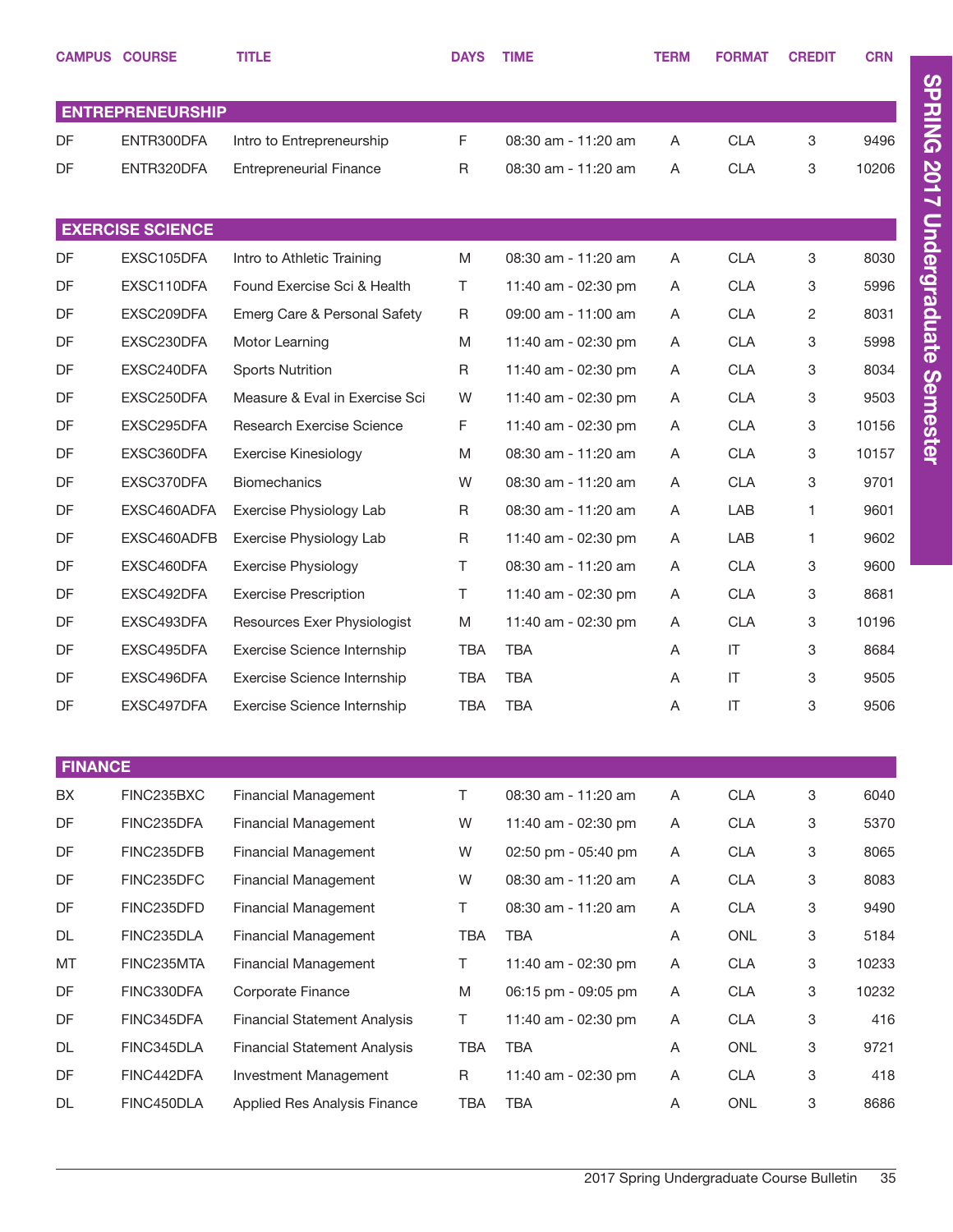|               | <b>CAMPUS COURSE</b>    | <b>TITLE</b>                          | <b>DAYS</b> | <b>TIME</b>         | <b>TERM</b> | <b>FORMAT</b> | <b>CREDIT</b> | <b>CRN</b> |
|---------------|-------------------------|---------------------------------------|-------------|---------------------|-------------|---------------|---------------|------------|
|               | <b>FOREIGN LANGUAGE</b> |                                       |             |                     |             |               |               |            |
| DL            | FORL295DLA              | Special Topics Comp Lit               | <b>TBA</b>  | <b>TBA</b>          | Α           | <b>ONL</b>    | 3             | 10376      |
| <b>FRENCH</b> |                         |                                       |             |                     |             |               |               |            |
| DF            | FREN115DFA              | French For Communication              | <b>MW</b>   | 10:05 am - 11:25 am | Α           | <b>CLA</b>    | 3             | 8689       |
| DF            | FREN115DFB              | French For Communication              | <b>MW</b>   | 01:15 pm - 02:35 pm | Α           | <b>CLA</b>    | 3             | 8838       |
| DL            | FREN115DLA              | French For Communication              | <b>TBA</b>  | <b>TBA</b>          | Α           | <b>ONL</b>    | 3             | 8839       |
| MT            | FREN115MTA              | French For Communication              | <b>TR</b>   | 11:40 am - 01:00 pm | Α           | <b>CLA</b>    | 3             | 8840       |
| DF            | FREN116DFA              | Communicating in French               | <b>MW</b>   | 11:40 am - 01:00 pm | Α           | <b>CLA</b>    | 3             | 8841       |
| DL            | FREN116DLA              | Communicating in French               | <b>TBA</b>  | <b>TBA</b>          | Α           | <b>ONL</b>    | 3             | 8842       |
| MT            | FREN116MTA              | Communicating in French               | <b>TR</b>   | 01:15 pm - 02:35 pm | Α           | <b>CLA</b>    | 3             | 8843       |
|               | <b>HEALTH SCIENCE</b>   |                                       |             |                     |             |               |               |            |
| DF            | HLSC102DFA              | Intro to Health Professions           | F           | 02:50 pm - 05:40 pm | A           | <b>CLA</b>    | 3             | 8041       |
| DF            | HLSC102DFB              | Intro to Health Professions           | <b>MW</b>   | 02:50 pm - 04:10 pm | Α           | <b>CLA</b>    | 3             | 8144       |
| DF            | HLSC102DFC              | Intro to Health Professions           | W           | 06:15 pm - 09:05 pm | Α           | <b>CLA</b>    | 3             | 8701       |
| DF            | HLSC102DFD              | Intro to Health Professions           | <b>MW</b>   | 04:20 pm - 05:40 pm | Α           | <b>CLA</b>    | 3             | 10019      |
| DF            | HLSC200DFB              | Issues in Personal Health             | <b>TR</b>   | 10:05 am - 11:25 am | Α           | <b>CLA</b>    | 3             | 9567       |
| DF            | HLSC205DFA              | Stnd Sfty Precaut/Hlth Care Pr        | F           | 08:30 am - 11:20 am | <b>MC</b>   | <b>CLA</b>    | 1             | 2406       |
| DF            | HLSC205DFB              | Stnd Sfty Precaut/Hlth Care Pr        | S           | 09:00 am - 11:50 am | MC          | <b>CLA</b>    | 1             | 2407       |
| DL            | HLSC205DLA              | Stnd Sfty Precaut/Hlth Care Pr        | <b>TBA</b>  | <b>TBA</b>          | <b>MC</b>   | <b>ONL</b>    | 1             | 4262       |
| DL            | HLSC205DLC              | Stnd Sfty Precaut/Hlth Care Pr        | <b>TBA</b>  | <b>TBA</b>          | B           | <b>ONL</b>    | 1             | 10168      |
| DF            | HLSC209DFA              | Emerg Care & Personal Safety          | $\mathsf R$ | 09:00 am - 11:00 am | A           | <b>CLA</b>    | 2             | 8032       |
| DF            | HLSC210DFA              | <b>Ovrview Occup Therapy Practice</b> | U           | 09:00 am - 12:00 pm | B           | <b>CLA</b>    | 1             | 1395       |
| DF            | HLSC210DFB              | Ovrview Occup Therapy Practice        | M           | 06:15 pm - 08:55 pm | МC          | <b>CLA</b>    | 1             | 6093       |
| BX            | HLSC215BXA              | Cultural Comp in Hithcare             | $\mathsf R$ | 06:15 pm - 09:05 pm | A           | <b>CLA</b>    | 3             | 9728       |
| DF            | HLSC215DFA              | Cultural Comp in Hithcare             | Τ           | 06:15 pm - 09:05 pm | Α           | <b>CLA</b>    | 3             | 8042       |
| DF            | HLSC215DFB              | Cultural Comp in Hithcare             | R           | 06:15 pm - 09:05 pm | Α           | <b>CLA</b>    | 3             | 8702       |
| DF            | HLSC225DFA              | Intro Hith Prof Lit/Sci Write         | Τ           | 05:50 pm - 08:05 pm | B           | <b>CLA</b>    | 1             | 1396       |
| DF            | HLSC225DFB              | Intro Hith Prof Lit/Sci Write         | R           | 05:50 pm - 08:05 pm | B           | <b>CLA</b>    | 1             | 1397       |
| DF            | HLSC250DFA              | Global Health                         | <b>MW</b>   | 10:05 am - 11:25 am | Α           | <b>CLA</b>    | 3             | 10231      |
| DF            | HLSC295DFA              | Topics in Health Science              | <b>TR</b>   | 11:40 am - 01:00 pm | Α           | <b>CLA</b>    | 3             | 9634       |
| DF            | HLSC302DFA              | Pathology for Rehabilitation          | U           | 09:00 am - 01:30 pm | Α           | <b>CLA</b>    | 3             | 1398       |
| DF            | HLSC314DFA              | <b>Clinical Kines/Applied Physics</b> | S           | 09:00 am - 03:00 pm | Α           | <b>CLA</b>    | 4             | 1399       |
| DF            | HLSC344DFA              | Group Process Health Profes           | W           | 06:15 pm - 09:05 pm | Α           | <b>CLA</b>    | 3             | 1400       |
| DF            | HLSC344DFB              | Group Process Health Profes           | Τ           | 06:15 pm - 09:05 pm | Α           | <b>CLA</b>    | 3             | 2819       |
| DF            | HLSC390DFA              | Epidemiology                          | M           | 08:30 am - 11:20 am | A           | <b>CLA</b>    | 3             | 10228      |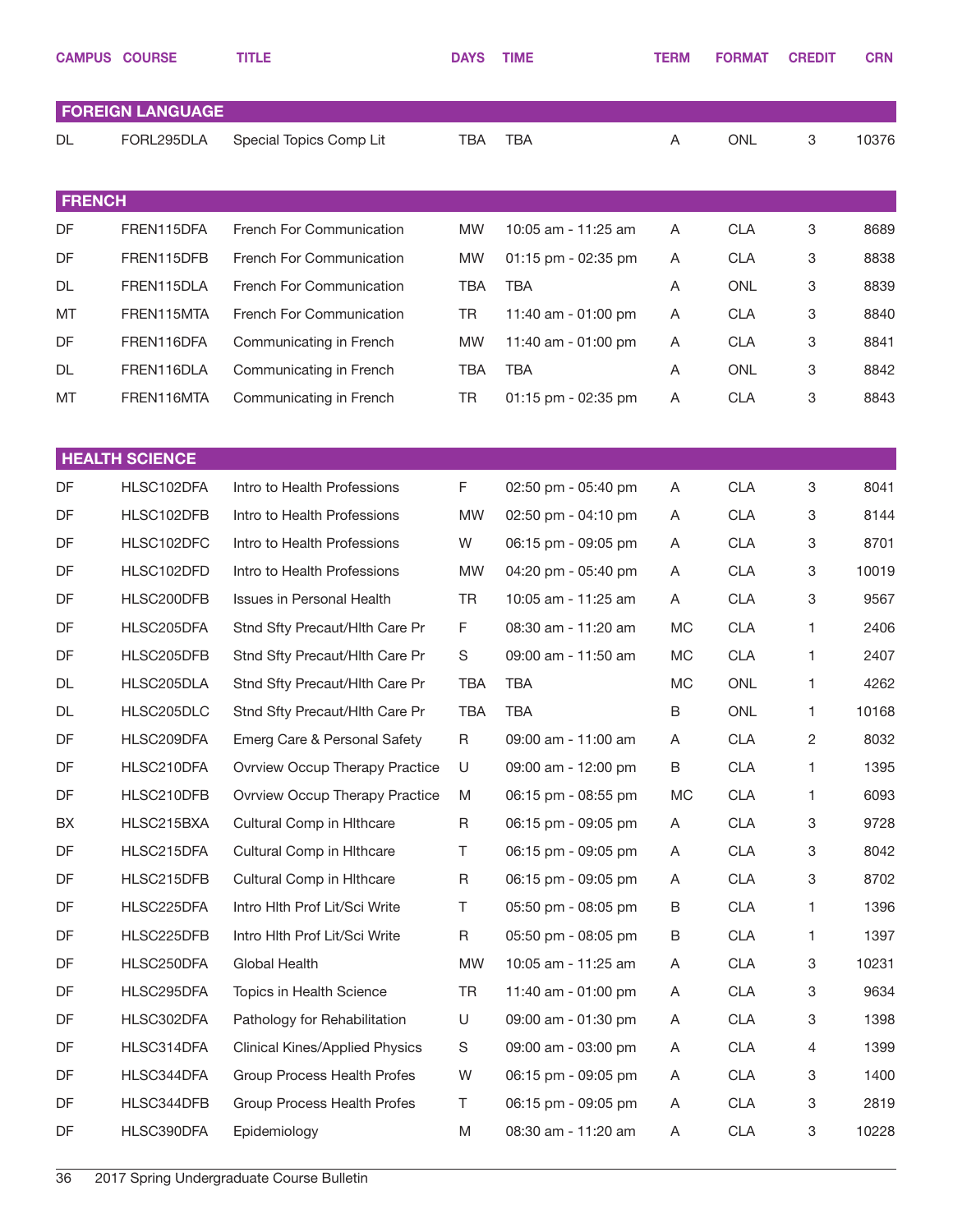|                | <b>CAMPUS COURSE</b> | <b>TITLE</b>                    | <b>DAYS</b> | <b>TIME</b>         | <b>TERM</b> | <b>FORMAT</b> | <b>CREDIT</b> | <b>CRN</b> |
|----------------|----------------------|---------------------------------|-------------|---------------------|-------------|---------------|---------------|------------|
| DF             | HLSC400DFA           | <b>Health Sciences Capstone</b> | W           | 06:15 pm - 09:05 pm | A           | CAP           | 3             | 10169      |
| DF             | HLSC402DFA           | <b>Scientific Writing</b>       | T.          | 05:50 pm - 08:05 pm | MC          | <b>CLA</b>    | 2             | 1401       |
| DF             | HLSC402DFB           | <b>Scientific Writing</b>       | R           | 05:50 pm - 08:05 pm | МC          | <b>CLA</b>    | 2             | 1402       |
| DF             | HLSC410DFB           | Applied Neurosci/Rehab Prof     | S           | 08:30 am - 03:30 pm | A           | <b>CLA</b>    | 4             | 2030       |
| DF             | HLSC410DFC           | Applied Neurosci/Rehab Prof     | T           | 05:30 pm - 09:30 pm | A           | <b>CLA</b>    | 4             | 4777       |
| DF             | HLSC420DFA           | Intro to Occupational Therapy   | M           | 02:50 pm - 05:40 pm | A           | <b>CLA</b>    | 3             | 8029       |
|                |                      |                                 |             |                     |             |               |               |            |
| <b>HISTORY</b> |                      |                                 |             |                     |             |               |               |            |
| BX             | HIST101BXA           | European History to 1500        | W           | 11:40 am - 02:30 pm | A           | CLA           | 3             | 509        |
| DF             | HIST101DFA           | European History to 1500        | T.          | 02:50 pm - 05:40 pm | A           | <b>CLA</b>    | 3             | 9464       |
| BX             | HIST102BXA           | European History Since 1500     | M           | 02:50 pm - 05:40 pm | A           | <b>CLA</b>    | 3             | 516        |
| DF             | HIST102DFA           | European History Since 1500     | M           | 06:15 pm - 09:05 pm | A           | <b>CLA</b>    | 3             | 519        |
| DF             | HIST102DFB           | European History Since 1500     | R           | 01:15 pm - 04:05 pm | A           | <b>CLA</b>    | 3             | 10392      |
| DF             | HIST102DFC           | European History Since 1500     | W           | 11:40 am - 02:30 pm | A           | <b>CLA</b>    | 3             | 10393      |
| DL             | HIST102DLA           | European History Since 1500     | <b>TBA</b>  | <b>TBA</b>          | A           | <b>ONL</b>    | 3             | 9457       |
| DL             | HIST102DLB           | European History Since 1500     | <b>TBA</b>  | <b>TBA</b>          | A           | <b>ONL</b>    | 3             | 9458       |
| MT             | HIST102MTA           | European History Since 1500     | T.          | 02:50 pm - 05:40 pm | A           | <b>CLA</b>    | 3             | 9685       |
| MT             | HIST102MTB           | European History Since 1500     | R           | 10:05 am - 12:55 pm | A           | <b>CLA</b>    | 3             | 10400      |
| MT             | HIST102MTC           | European History Since 1500     | S           | 10:05 am - 12:55 pm | A           | <b>CLA</b>    | 3             | 10401      |
| BX             | HIST105BXA           | American History Through 1877   | T.          | 11:40 am - 02:30 pm | A           | <b>CLA</b>    | 3             | 528        |
| DF             | HIST105DFA           | American History Through 1877   | R           | 11:40 am - 02:30 pm | A           | <b>CLA</b>    | 3             | 531        |
| DF             | HIST105DFB           | American History Through 1877   | T.          | 11:40 am - 02:30 pm | A           | <b>CLA</b>    | 3             | 9686       |
| DL             | HIST105DLA           | American History Through 1877   | TBA         | <b>TBA</b>          | Α           | ONL           | 3             | 532        |
| DL             | HIST105DLB           | American History Through 1877   | <b>TBA</b>  | TBA                 | Α           | ONL           | 3             | 533        |
| MT             | HIST105MTA           | American History Through 1877   | W           | 10:05 am - 12:55 pm | Α           | <b>CLA</b>    | 3             | 534        |
| BX             | HIST106BXA           | American History Since 1877     | Τ           | 11:40 am - 02:30 pm | A           | <b>CLA</b>    | 3             | 535        |
| BX             | HIST106BXB           | American History Since 1877     | W           | 06:15 pm - 09:05 pm | A           | <b>CLA</b>    | 3             | 536        |
| DF             | HIST106DFA           | American History Since 1877     | F           | 08:30 am - 11:20 am | A           | <b>CLA</b>    | 3             | 538        |
| DF             | HIST106DFB           | American History Since 1877     | R           | 02:50 pm - 05:40 pm | A           | <b>CLA</b>    | 3             | 539        |
| DF             | HIST106DFC           | American History Since 1877     | <b>MW</b>   | 10:05 am - 11:25 am | A           | <b>CLA</b>    | 3             | 9461       |
| DL             | HIST106DLA           | American History Since 1877     | TBA         | TBA                 | A           | ONL           | 3             | 540        |
| DL             | HIST106DLB           | American History Since 1877     | <b>TBA</b>  | TBA                 | Α           | ONL           | 3             | 3984       |
| MT             | HIST106MTA           | American History Since 1877     | R           | 11:40 am - 02:30 pm | A           | <b>CLA</b>    | 3             | 541        |
| MT             | HIST106MTC           | American History Since 1877     | M           | 08:30 am - 11:20 am | A           | <b>CLA</b>    | 3             | 9743       |
| DL             | HIST118DLA           | Introduction African History    | TBA         | TBA                 | A           | ONL           | 3             | 6459       |
| DF             | HIST119DFA           | Intro Latin American History    | W           | 10:05 am - 12:55 pm | Α           | <b>CLA</b>    | 3             | 10030      |
| DF             | HIST233DFA           | History of the Middle East      | W           | 11:40 am - 02:30 pm | A           | <b>CLA</b>    | 3             | 10383      |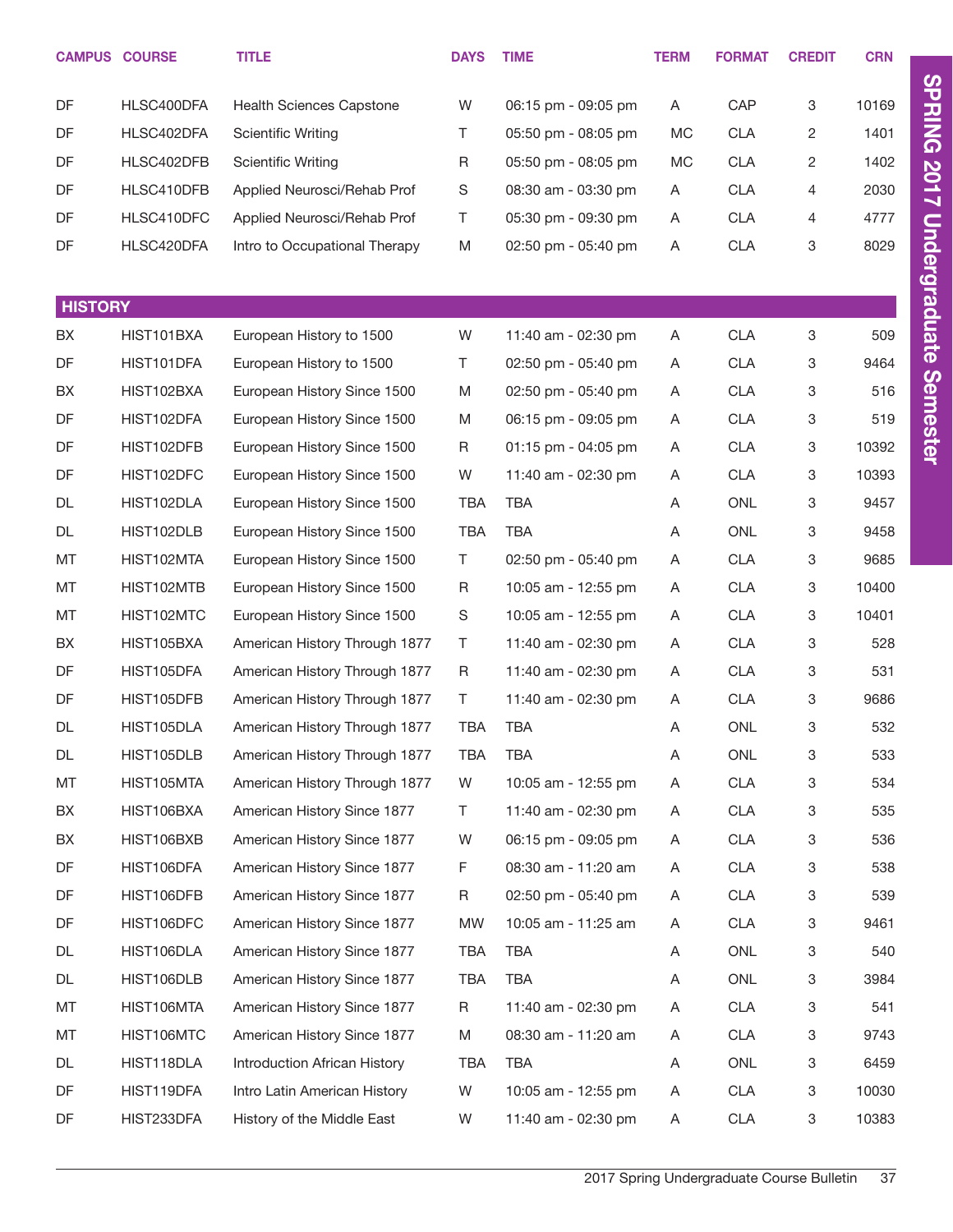|               | <b>CAMPUS COURSE</b>          | <b>TITLE</b>                   | <b>DAYS</b> | <b>TIME</b>         | <b>TERM</b> | <b>FORMAT</b> | <b>CREDIT</b> | <b>CRN</b> |
|---------------|-------------------------------|--------------------------------|-------------|---------------------|-------------|---------------|---------------|------------|
|               |                               |                                |             |                     |             |               |               |            |
|               | <b>HISTORY (cont.)</b>        |                                |             |                     |             |               |               |            |
| DF            | HIST295DFA                    | Topics in History              | R           | 02:50 pm - 05:40 pm | Α           | <b>CLA</b>    | 3             | 10385      |
| DF            | HIST295DFB                    | Topics in History              | R           | 10:05 am - 12:55 pm | Α           | <b>CLA</b>    | 3             | 10386      |
| DF            | HIST310DFA                    | The History of Central Europe  | Τ           | 11:40 am - 02:30 pm | Α           | <b>CLA</b>    | 3             | 10384      |
| DF            | HIST367DFA                    | American Foreign Policy        | W           | 06:15 pm - 09:05 pm | Α           | <b>CLA</b>    | 3             | 9610       |
| DF            | HIST495DFA                    | Senior Seminar in History      | M           | 02:50 pm - 05:40 pm | Α           | <b>CLA</b>    | 3             | 562        |
|               |                               |                                |             |                     |             |               |               |            |
| <b>HONORS</b> |                               |                                |             |                     |             |               |               |            |
| DF            | ARTT191DFA                    | Honors History of Art II       | <b>MW</b>   | 04:20 pm - 05:40 pm | Α           | <b>CLA</b>    | 3             | 10399      |
| DF            | ECON230DFC                    | Ethics: Corp Comm in Society   | W           | 08:30 am - 11:20 am | Α           | <b>CLA</b>    | 3             | 8224       |
| DF            | ENGL192DFA                    | Honors English II              | R           | 11:40 am - 02:30 pm | Α           | <b>CLA</b>    | 3             | 331        |
| DF            | ENGL192DFB                    | Honors English II              | M           | 11:40 am - 02:30 pm | A           | <b>CLA</b>    | 3             | 9709       |
| DF            | ENGL192DFC                    | Honors English II              | Τ           | 10:05 am - 12:55 pm | Α           | <b>CLA</b>    | 3             | 6657       |
| MT            | ENGL192MTA                    | Honors English II              | Τ           | 11:40 am - 02:30 pm | A           | <b>CLA</b>    | 3             | 6112       |
| DL            | HONR295DLA                    | Honors Project I               | <b>TBA</b>  | <b>TBA</b>          | Α           | ONL           | 3             | 9002       |
| BX            | JRSM301BXH                    | Junior Seminar                 | M           | 11:40 am - 02:30 pm | A           | <b>CLA</b>    | 3             | 7487       |
| DF            | JRSM301DFE                    | Junior Seminar                 | TR          | 02:50 pm - 04:10 pm | Α           | <b>CLA</b>    | 3             | 2516       |
| DF            | MATH192DFA                    | Honors Math                    | Τ           | 11:40 am - 02:30 pm | A           | <b>CLA</b>    | 3             | 8960       |
| BX            | PHIL190BXA                    | Honors Philosophy I            | F           | 10:05 am - 12:55 pm | Α           | <b>CLA</b>    | 3             | 9692       |
| DF            | PSYN195DFA                    | Honors Psychology              | Τ           | 02:50 pm - 05:40 pm | A           | <b>CLA</b>    | 3             | 7315       |
| DF            | RELG190DFA                    | Honors Religion                | Τ           | 02:50 pm - 05:40 pm | A           | <b>CLA</b>    | 3             | 9691       |
| BX            | SPCM190BXA                    | Honors Speech                  | M           | 02:50 pm - 05:40 pm | Α           | <b>CLA</b>    | 3             | 9008       |
| DF            | SPCM190DFA                    | Honors Speech                  | TR          | 01:15 pm - 02:35 pm | A           | <b>CLA</b>    | 3             | 4147       |
|               |                               |                                |             |                     |             |               |               |            |
|               | <b>INTERNATIONAL BUSINESS</b> |                                |             |                     |             |               |               |            |
| BX            | INBU250BXA                    | <b>International Business</b>  | M           | 11:40 am - 02:30 pm | A           | <b>CLA</b>    | 3             | 394        |
| DF            | INBU250DFA                    | <b>International Business</b>  | M           | 02:50 pm - 05:40 pm | A           | <b>CLA</b>    | 3             | 398        |
| DF            | INBU250DFB                    | <b>International Business</b>  | F           | 11:40 am - 02:30 pm | A           | <b>CLA</b>    | 3             | 10237      |
| DL            | INBU250DLA                    | <b>International Business</b>  | TBA         | <b>TBA</b>          | A           | ONL           | 3             | 400        |
| DL            | INBU250DLB                    | <b>International Business</b>  | TBA         | <b>TBA</b>          | A           | ONL           | 3             | 3596       |
| DL            | INBU375DLA                    | <b>International Marketing</b> | <b>TBA</b>  | <b>TBA</b>          | A           | ONL           | 3             | 434        |
| DL            | INBU375DLB                    | <b>International Marketing</b> | TBA         | <b>TBA</b>          | A           | ONL           | 3             | 9031       |
| DL            | INBU444DLA                    | International Management       | <b>TBA</b>  | <b>TBA</b>          | A           | ONL           | 3             | 438        |
| DL            | INBU444DLB                    | International Management       | TBA         | <b>TBA</b>          | A           | ONL           | 3             | 8217       |
| DL            | INBU447DLA                    | <b>International Finance</b>   | <b>TBA</b>  | TBA                 | A           | ONL           | 3             | 6444       |
| DL            | INBU450DLA                    | Applied Res Analysis-Int'l Bus | TBA         | <b>TBA</b>          | A           | ONL           | 3             | 8708       |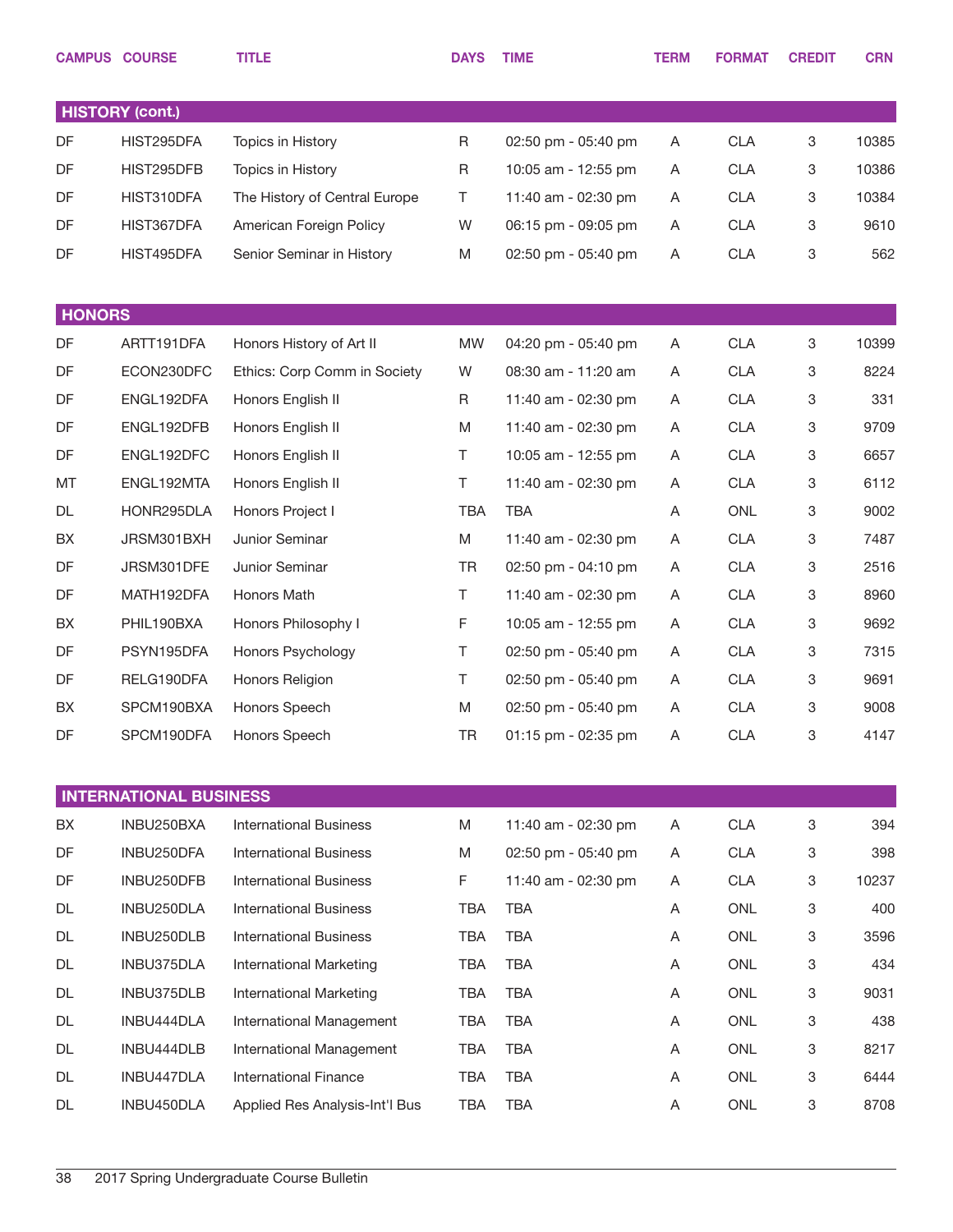|                | <b>CAMPUS COURSE</b>  | <b>TITLE</b>                          | <b>DAYS</b> | <b>TIME</b>         | <b>TERM</b> | <b>FORMAT</b> | <b>CREDIT</b> | <b>CRN</b> |
|----------------|-----------------------|---------------------------------------|-------------|---------------------|-------------|---------------|---------------|------------|
|                |                       |                                       |             |                     |             |               |               |            |
|                |                       | INTERNATIONAL RELATIONS AND DIPLOMACY |             |                     |             |               |               |            |
| MT             | IRDP110MTA            | <b>World Cultures</b>                 | W           | 11:40 am - 02:30 pm | Α           | <b>CLA</b>    | 3             | 6068       |
| DF             | IRDP252DFA            | Globalization                         | Τ           | 02:50 pm - 05:40 pm | A           | <b>CLA</b>    | 3             | 9525       |
| DF             | IRDP340DFA            | Art & Science Int'l Relations         | Τ           | 11:40 am - 02:30 pm | A           | <b>CLA</b>    | 3             | 6325       |
| DF             | IRDP373DFA            | Internatl Organiztns/Cse Std          | R           | 11:40 am - 02:30 pm | Α           | <b>CLA</b>    | 3             | 7335       |
| DF             | IRDP420DFA            | Risks, Crises and Conflict            | R           | 02:50 pm - 05:40 pm | A           | <b>CLA</b>    | 3             | 7281       |
| DF             | IRDP472DFA            | Capstone Project II                   | M           | 11:40 am - 02:30 pm | Α           | <b>CLA</b>    | 3             | 9527       |
|                |                       |                                       |             |                     |             |               |               |            |
| <b>ITALIAN</b> |                       |                                       |             |                     |             |               |               |            |
| BX             | ITAL115BXA            | Italian for Communication             | <b>MW</b>   | 10:05 am - 11:25 am | A           | <b>CLA</b>    | 3             | 8844       |
| DF             | ITAL115DFA            | Italian for Communication             | <b>MW</b>   | 10:05 am - 11:25 am | Α           | <b>CLA</b>    | 3             | 8845       |
| DF             | ITAL115DFB            | Italian for Communication             | <b>MW</b>   | 01:15 pm - 02:35 pm | A           | <b>CLA</b>    | 3             | 9413       |
| <b>DL</b>      | ITAL115DLA            | Italian for Communication             | <b>TBA</b>  | <b>TBA</b>          | Α           | ONL           | 3             | 8846       |
| DL             | ITAL115DLB            | Italian for Communication             | <b>TBA</b>  | TBA                 | Α           | <b>ONL</b>    | 3             | 9389       |
| MT             | ITAL115MTB            | Italian for Communication             | <b>TR</b>   | 10:05 am - 11:25 am | Α           | <b>CLA</b>    | 3             | 8848       |
| BX             | ITAL116BXA            | Communicating in Italian              | <b>MW</b>   | 11:40 am - 01:00 pm | A           | <b>CLA</b>    | 3             | 8713       |
| DF             | ITAL116DFA            | Communicating in Italian              | <b>MW</b>   | 11:40 am - 01:00 pm | Α           | <b>CLA</b>    | 3             | 8849       |
| DF             | ITAL116DFB            | Communicating in Italian              | W           | 06:15 pm - 09:05 pm | A           | <b>CLA</b>    | 3             | 8851       |
| <b>DL</b>      | ITAL116DLA            | Communicating in Italian              | <b>TBA</b>  | <b>TBA</b>          | A           | <b>ONL</b>    | 3             | 8853       |
| MT             | ITAL116MTA            | Communicating in Italian              | <b>TR</b>   | 11:40 am - 01:00 pm | Α           | <b>CLA</b>    | 3             | 8854       |
|                |                       |                                       |             |                     |             |               |               |            |
|                | <b>JUNIOR SEMINAR</b> |                                       |             |                     |             |               |               |            |
| BХ             | JRSM301BXA            | Junior Seminar                        | M           | 08:30 am - 11:20 am | Α           | <b>CLA</b>    | 3             | 1716       |
| BX             | JRSM301BXB            | Junior Seminar                        | $\mathbf S$ | 08:30 am - 11:20 am | Α           | <b>CLA</b>    | 3             | 1717       |
| BX             | JRSM301BXD            | Junior Seminar                        | Τ           | 08:30 am - 11:20 am | Α           | <b>CLA</b>    | 3             | 1719       |
| BX             | JRSM301BXF            | Junior Seminar                        | W           | 06:15 pm - 09:05 pm | Α           | <b>CLA</b>    | 3             | 3384       |
| BX             | JRSM301BXG            | Junior Seminar                        | T.          | 06:15 pm - 09:05 pm | Α           | <b>CLA</b>    | 3             | 7486       |
| BX             | JRSM301BXI            | Junior Seminar                        | Τ           | 06:15 pm - 09:05 pm | Α           | <b>CLA</b>    | 3             | 7559       |
| DF             | JRSM301DFA            | Junior Seminar                        | $\sf R$     | 01:15 pm - 04:05 pm | A           | <b>CLA</b>    | 3             | 8259       |
| DF             | JRSM301DFC            | Junior Seminar                        | Τ           | 02:50 pm - 05:40 pm | Α           | <b>CLA</b>    | 3             | 8309       |
| DF             | JRSM301DFD            | Junior Seminar                        | W           | 10:05 am - 12:55 pm | Α           | <b>CLA</b>    | 3             | 9114       |
| DF             | JRSM301DFF            | Junior Seminar                        | W           | 06:15 pm - 09:05 pm | A           | <b>CLA</b>    | 3             | 4144       |
| DF             | JRSM301DFG            | Junior Seminar                        | R           | 01:15 pm - 04:05 pm | Α           | <b>CLA</b>    | 3             | 7488       |
| DF             | JRSM301DFH            | Junior Seminar                        | M           | 02:50 pm - 05:40 pm | Α           | <b>CLA</b>    | 3             | 7489       |
| DF             | JRSM301DFI            | Junior Seminar                        | T           | 10:05 am - 12:55 pm | Α           | <b>CLA</b>    | 3             | 7510       |
| DF             | JRSM301DFJ            | Junior Seminar                        | W           | 06:15 pm - 09:05 pm | Α           | <b>CLA</b>    | 3             | 9803       |
| DF             | JRSM301DFK            | Junior Seminar                        | T           | 11:40 am - 02:30 pm | A           | <b>CLA</b>    | 3             | 7512       |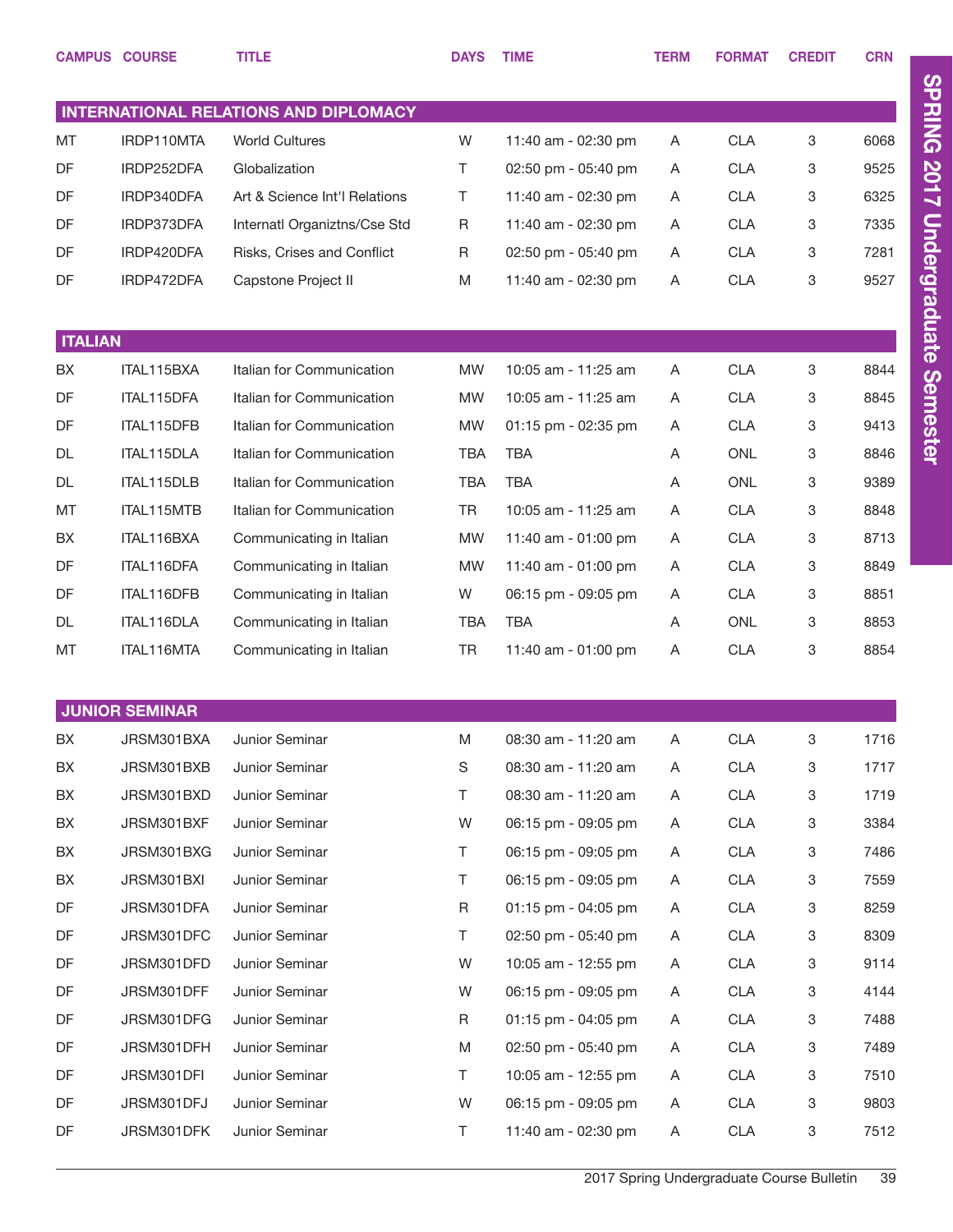|            | <b>CAMPUS COURSE</b>          | <b>TITLE</b>               | <b>DAYS</b> | <b>TIME</b>         | <b>TERM</b> | <b>FORMAT</b> | <b>CREDIT</b> | <b>CRN</b> |
|------------|-------------------------------|----------------------------|-------------|---------------------|-------------|---------------|---------------|------------|
|            |                               |                            |             |                     |             |               |               |            |
|            | <b>JUNIOR SEMINAR (cont.)</b> |                            |             |                     |             |               |               |            |
| <b>DL</b>  | JRSM301DLA                    | Junior Seminar             | <b>TBA</b>  | <b>TBA</b>          | Α           | <b>ONL</b>    | 3             | 8453       |
| <b>DL</b>  | JRSM301DLB                    | Junior Seminar             | <b>TBA</b>  | <b>TBA</b>          | Α           | <b>ONL</b>    | 3             | 9113       |
| DL         | JRSM301DLC                    | Junior Seminar             | <b>TBA</b>  | <b>TBA</b>          | Α           | <b>ONL</b>    | 3             | 9158       |
| DL         | JRSM301DLD                    | Junior Seminar             | <b>TBA</b>  | <b>TBA</b>          | Α           | <b>ONL</b>    | 3             | 9190       |
| DL         | JRSM301DLE                    | Junior Seminar             | <b>TBA</b>  | <b>TBA</b>          | Α           | <b>ONL</b>    | 3             | 9262       |
| DL         | JRSM301DLF                    | Junior Seminar             | <b>TBA</b>  | <b>TBA</b>          | Α           | <b>ONL</b>    | 3             | 7484       |
| DL         | JRSM301DLG                    | Junior Seminar             | <b>TBA</b>  | <b>TBA</b>          | Α           | <b>ONL</b>    | 3             | 7485       |
| DL         | JRSM301DLH                    | Junior Seminar             | <b>TBA</b>  | <b>TBA</b>          | Α           | <b>ONL</b>    | 3             | 7513       |
| DL         | JRSM301DLI                    | Junior Seminar             | <b>TBA</b>  | <b>TBA</b>          | Α           | ONL           | 3             | 7514       |
| DL         | JRSM301DLJ                    | Junior Seminar             | <b>TBA</b>  | <b>TBA</b>          | Α           | <b>ONL</b>    | 3             | 7557       |
| DL         | JRSM301DLK                    | Junior Seminar             | <b>TBA</b>  | <b>TBA</b>          | Α           | ONL           | 3             | 7558       |
| DL         | JRSM301DLL                    | Junior Seminar             | <b>TBA</b>  | <b>TBA</b>          | Α           | <b>ONL</b>    | 3             | 7607       |
| DL         | JRSM301DLM                    | Junior Seminar             | <b>TBA</b>  | <b>TBA</b>          | Α           | ONL           | 3             | 7686       |
| DL         | JRSM301DLN                    | Junior Seminar             | <b>TBA</b>  | <b>TBA</b>          | Α           | ONL           | 3             | 10054      |
| DL         | JRSM301DLO                    | Junior Seminar             | <b>TBA</b>  | <b>TBA</b>          | Α           | ONL           | 3             | 9303       |
| MT         | JRSM301MTC                    | Junior Seminar             | R           | 06:15 pm - 09:05 pm | Α           | <b>CLA</b>    | 3             | 3977       |
| MT         | JRSM301MTD                    | Junior Seminar             | W           | 06:15 pm - 09:05 pm | A           | <b>CLA</b>    | 3             | 7490       |
| MT         | JRSM301MTE                    | Junior Seminar             | M           | 06:15 pm - 09:05 pm | A           | <b>CLA</b>    | 3             | 7491       |
| YH         | JRSM301YHB                    | Junior Seminar             | W           | 11:40 am - 02:30 pm | A           | <b>CLA</b>    | 3             | 7515       |
|            |                               |                            |             |                     |             |               |               |            |
| <b>LAW</b> |                               |                            |             |                     |             |               |               |            |
| DF         | LAWS130DFA                    | Intro Legal Studies        | MW          | 10:05 am - 11:25 am | A           | CLA           | З             | 1238       |
| DL         | LAWS203DLA                    | Law of Evidence            | <b>TBA</b>  | <b>TBA</b>          | A           | ONL           | 3             | 5288       |
| DL         | LAWS205DLA                    | Aging & the Law            | <b>TBA</b>  | <b>TBA</b>          | Α           | ONL           | 3             | 976        |
| DF         | LAWS220DFA                    | The Art of Legal Reasoning | R           | 08:30 am - 11:20 am | Α           | <b>CLA</b>    | 3             | 1240       |
| DF         | LAWS234DFA                    | Criminal Law               | TR          | 10:05 am - 11:25 am | A           | <b>CLA</b>    | 3             | 5278       |
| DF         | LAWS250DFA                    | <b>Criminal Procedure</b>  | MW          | 01:15 pm - 02:35 pm | A           | <b>CLA</b>    | 3             | 1221       |
| BX         | LAWS255BXA                    | Managing Human Conflict I  | TR          | 05:50 pm - 08:20 pm | В           | <b>CLA</b>    | 3             | 1065       |
| BX         | LAWS255BXB                    | Managing Human Conflict I  | S           | 02:50 pm - 05:40 pm | A           | <b>CLA</b>    | 3             | 5298       |
| BX         | LAWS255BXC                    | Managing Human Conflict I  | M           | 11:40 am - 02:30 pm | A           | <b>CLA</b>    | 3             | 5293       |
| DF         | LAWS255DFA                    | Managing Human Conflict I  | <b>MW</b>   | 08:30 am - 09:50 am | A           | <b>CLA</b>    | 3             | 1071       |
| DF         | LAWS255DFB                    | Managing Human Conflict I  | W           | 11:40 am - 02:30 pm | A           | <b>CLA</b>    | 3             | 4078       |
| DF         | LAWS255DFC                    | Managing Human Conflict I  | W           | 06:15 pm - 09:05 pm | Α           | <b>CLA</b>    | 3             | 6328       |
| DL         | LAWS255DLA                    | Managing Human Conflict I  | <b>TBA</b>  | <b>TBA</b>          | A           | ONL           | 3             | 4073       |
| DL         | LAWS255DLB                    | Managing Human Conflict I  | <b>TBA</b>  | <b>TBA</b>          | Α           | ONL           | 3             | 7684       |
| МT         | LAWS255MTA                    | Managing Human Conflict I  | <b>MW</b>   | 05:50 pm - 08:20 pm | MC          | CLA           | 3             | 2065       |
|            |                               |                            |             |                     |             |               |               |            |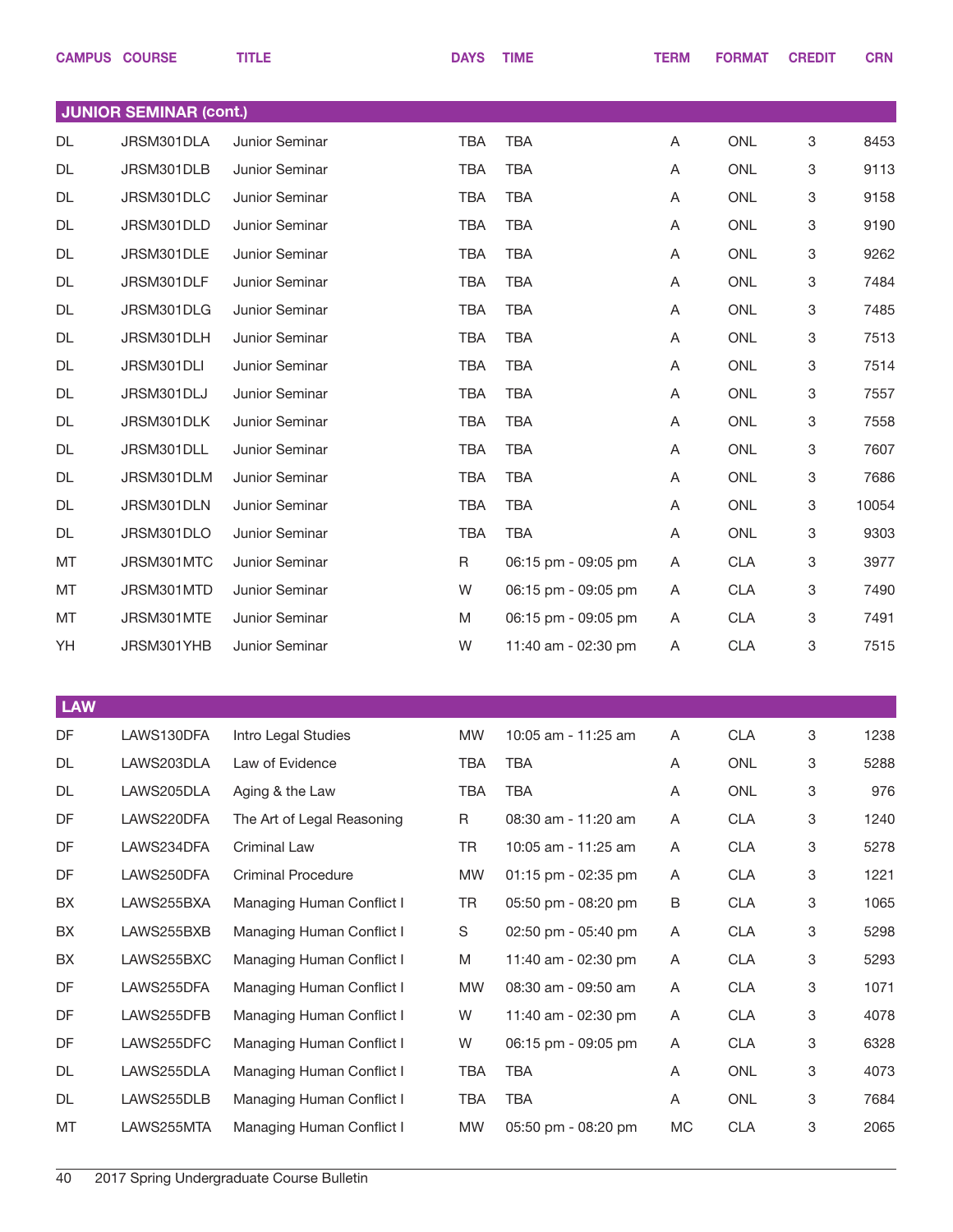|           | <b>CAMPUS COURSE</b> | <b>TITLE</b>                         | <b>DAYS</b> | <b>TIME</b>         | <b>TERM</b> | <b>FORMAT</b> | <b>CREDIT</b> | <b>CRN</b> |
|-----------|----------------------|--------------------------------------|-------------|---------------------|-------------|---------------|---------------|------------|
| BX        | LAWS256BXA           | Managing Human Conflict II           | T.          | 11:40 am - 02:30 pm | Α           | <b>CLA</b>    | 3             | 5643       |
| DF        | LAWS256DFA           | Managing Human Conflict II           | <b>MW</b>   | 08:30 am - 09:50 am | Α           | <b>CLA</b>    | 3             | 2921       |
| BX        | LAWS360BXA           | <b>Practicum Conflict Resolution</b> | <b>TBA</b>  | <b>TBA</b>          | Α           | <b>PRA</b>    | 3             | 1125       |
| DL        | LAWS361DLA           | Constitutional Law & Policy          | <b>TBA</b>  | <b>TBA</b>          | Α           | <b>ONL</b>    | 3             | 1249       |
|           |                      |                                      |             |                     |             |               |               |            |
|           | <b>MANAGEMENT</b>    |                                      |             |                     |             |               |               |            |
| BX        | MGMT225BXA           | Principles of Management             | $\mathsf R$ | 08:30 am - 11:20 am | Α           | <b>CLA</b>    | 3             | 2134       |
| BX        | MGMT225BXB           | Principles of Management             | W           | 11:40 am - 02:30 pm | Α           | <b>CLA</b>    | 3             | 10214      |
| DF        | MGMT225DFA           | Principles of Management             | W           | 08:30 am - 11:20 am | Α           | <b>CLA</b>    | 3             | 2136       |
| DF        | MGMT225DFB           | Principles of Management             | W           | 06:15 pm - 09:05 pm | Α           | <b>CLA</b>    | 3             | 2138       |
| DF        | MGMT225DFC           | Principles of Management             | T.          | 11:40 am - 02:30 pm | Α           | <b>CLA</b>    | 3             | 8996       |
| <b>DL</b> | MGMT225DLA           | Principles of Management             | <b>TBA</b>  | <b>TBA</b>          | Α           | <b>ONL</b>    | 3             | 2140       |
| MT        | MGMT225MTB           | Principles of Management             | T.          | 11:40 am - 02:30 pm | Α           | <b>CLA</b>    | 3             | 6766       |
| BX        | MGMT255BXA           | Info Systems for Mgmnt               | Τ           | 11:40 am - 02:30 pm | Α           | <b>CLA</b>    | 3             | 9495       |
| DF        | MGMT255DFA           | Info Systems for Mgmnt               | F           | 08:30 am - 11:20 am | Α           | <b>CLA</b>    | 3             | 5187       |
| DF        | MGMT255DFB           | Info Systems for Mgmnt               | W           | 06:15 pm - 09:05 pm | Α           | <b>CLA</b>    | 3             | 8745       |
| <b>DL</b> | MGMT255DLA           | Info Systems for Mgmnt               | <b>TBA</b>  | <b>TBA</b>          | Α           | <b>ONL</b>    | 3             | 5188       |
| MT        | MGMT255MTA           | Info Systems for Mgmnt               | <b>MW</b>   | 05:50 pm - 08:20 pm | MC          | <b>CLA</b>    | 3             | 6050       |
| BX        | MGMT295BXA           | Special Topics in Management         | R           | 08:30 am - 11:20 am | A           | <b>CLA</b>    | 3             | 10200      |
| DF        | MGMT295DFA           | Special Topics in Management         | Τ           | 11:40 am - 02:30 pm | Α           | <b>CLA</b>    | 3             | 9683       |
| DF        | MGMT295DFB           | Special Topics in Management         | M           | 06:15 pm - 09:05 pm | Α           | <b>CLA</b>    | 3             | 10198      |
| BX        | MGMT340BXA           | Organizational Behavior              | $\mathsf R$ | 08:30 am - 11:20 am | Α           | <b>CLA</b>    | 3             | 6036       |
| DF        | MGMT340DFA           | Organizational Behavior              | M           | 08:30 am - 11:20 am | Α           | <b>CLA</b>    | 3             | 6033       |
| DF        | MGMT340DFB           | Organizational Behavior              | M           | 06:15 pm - 09:05 pm | Α           | <b>CLA</b>    | 3             | 2128       |
| DF        | MGMT340DFC           | Organizational Behavior              | W           | 02:50 pm - 05:40 pm | Α           | <b>CLA</b>    | 3             | 9492       |
| DF        | MGMT340DFD           | Organizational Behavior              | Τ           | 11:40 am - 02:30 pm | Α           | <b>CLA</b>    | 3             | 10235      |
| DL        | MGMT340DLA           | Organizational Behavior              | <b>TBA</b>  | TBA                 | Α           | ONL           | 3             | 9749       |
| DL        | MGMT340DLB           | Organizational Behavior              | <b>TBA</b>  | <b>TBA</b>          | Α           | ONL           | 3             | 8216       |
| MT        | MGMT340MTA           | Organizational Behavior              | W           | 06:15 pm - 09:05 pm | Α           | <b>CLA</b>    | 3             | 10224      |
| BX        | MGMT345BXA           | Organizational & Indust Psych.       | W           | 08:30 am - 11:20 am | Α           | <b>CLA</b>    | 3             | 8256       |
| DL        | MGMT345DLA           | Organizational & Indust Psych.       | TBA         | TBA                 | A           | ONL           | 3             | 1121       |
| BX        | MGMT446BXA           | Human Resource Management            | M           | 02:50 pm - 05:40 pm | Α           | <b>CLA</b>    | 3             | 6037       |
| DL        | MGMT446DLA           | Human Resource Management            | TBA         | <b>TBA</b>          | Α           | ONL           | 3             | 10208      |
| BX        | MGMT450BXA           | App Res Analysis Management          | M           | 06:15 pm - 09:05 pm | Α           | <b>CLA</b>    | 3             | 9705       |
| DF        | MGMT450DFA           | App Res Analysis Management          | M           | 11:40 am - 02:30 pm | A           | <b>CLA</b>    | 3             | 8063       |
| BX        | MGMT460BXA           | <b>Strategic Management</b>          | W           | 11:40 am - 02:30 pm | Α           | <b>CLA</b>    | 3             | 8064       |
| DF        | MGMT460DFA           | Strategic Management                 | T           | 08:30 am - 11:20 am | A           | CLA           | 3             | 2126       |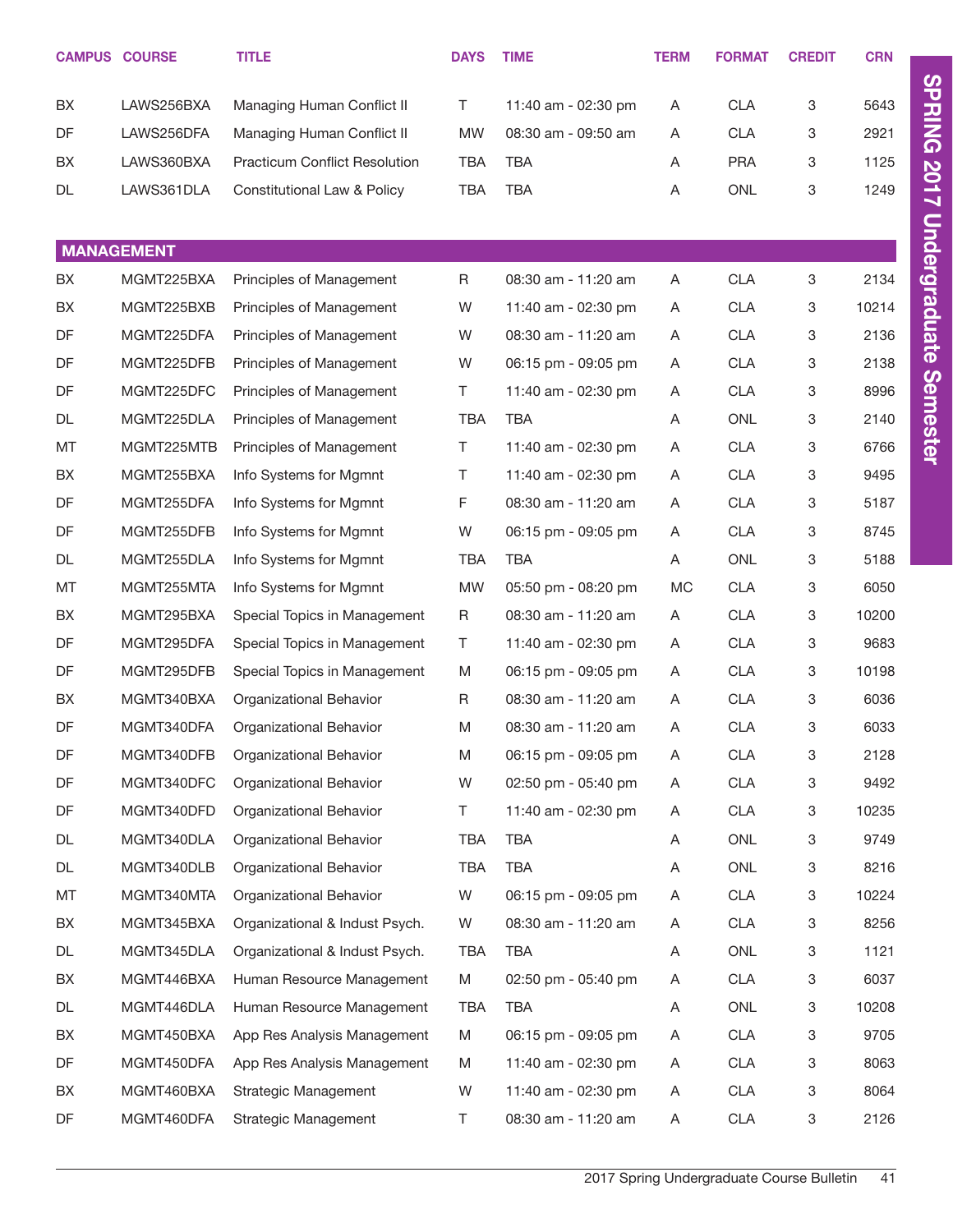|                  | <b>CAMPUS COURSE</b>      | <b>TITLE</b>                | <b>DAYS</b> | <b>TIME</b>         | <b>TERM</b> | <b>FORMAT</b> | <b>CREDIT</b> | <b>CRN</b> |
|------------------|---------------------------|-----------------------------|-------------|---------------------|-------------|---------------|---------------|------------|
|                  |                           |                             |             |                     |             |               |               |            |
|                  | <b>MANAGEMENT (cont.)</b> |                             |             |                     |             |               |               |            |
| DF               | MGMT460DFB                | Strategic Management        | Τ           | 02:50 pm - 05:40 pm | Α           | <b>CLA</b>    | 3             | 8257       |
| DF               | MGMT460DFC                | Strategic Management        | Τ           | 06:15 pm - 09:05 pm | Α           | <b>CLA</b>    | 3             | 10199      |
| DL               | MGMT460DLA                | Strategic Management        | TBA         | <b>TBA</b>          | A           | ONL           | 3             | 2127       |
| DL               | MGMT460DLB                | Strategic Management        | <b>TBA</b>  | TBA                 | Α           | <b>ONL</b>    | 3             | 8215       |
| DL               | MGMT460DLC                | Strategic Management        | <b>TBA</b>  | <b>TBA</b>          | Α           | ONL           | 3             | 9076       |
| <b>MARKETING</b> |                           |                             |             |                     |             |               |               |            |
| BX               | MKTG220BXA                | Principles of Marketing     | <b>MW</b>   | 05:50 pm - 08:20 pm | MC          | <b>CLA</b>    | 3             | 7141       |
| DF               | MKTG220DFA                | Principles of Marketing     | W           | 11:40 am - 02:30 pm | A           | <b>CLA</b>    | 3             | 2147       |
| DF               | MKTG220DFB                | Principles of Marketing     | M           | 11:40 am - 02:30 pm | Α           | <b>CLA</b>    | 3             | 9485       |
| DF               | MKTG220DFC                | Principles of Marketing     | W           | 08:30 am - 11:20 am | Α           | <b>CLA</b>    | 3             | 9486       |
| DF               | MKTG220DFE                | Principles of Marketing     | F           | 08:30 am - 11:20 am | Α           | <b>CLA</b>    | 3             | 9491       |
| DF               | MKTG220DFF                | Principles of Marketing     | Τ           | 11:40 am - 02:30 pm | A           | <b>CLA</b>    | 3             | 10216      |
| DF               | MKTG220DFG                | Principles of Marketing     | Τ           | 02:50 pm - 05:40 pm | Α           | <b>CLA</b>    | 3             | 10217      |
| DL               | MKTG220DLA                | Principles of Marketing     | <b>TBA</b>  | <b>TBA</b>          | Α           | ONL           | 3             | 2148       |
| MT               | MKTG220MTA                | Principles of Marketing     | Τ           | 11:40 am - 02:30 pm | Α           | <b>CLA</b>    | 3             | 7145       |
| MT               | MKTG220MTD                | Principles of Marketing     | M           | 02:50 pm - 05:40 pm | Α           | <b>CLA</b>    | 3             | 9489       |
| DF               | MKTG344DFA                | Advertising                 | W           | 08:30 am - 11:20 am | A           | <b>CLA</b>    | 3             | 4008       |
| DF               | MKTG345DFA                | Digital Marketing           | M           | 06:15 pm - 09:05 pm | A           | <b>CLA</b>    | 3             | 9477       |
| MT               | MKTG345MTA                | Digital Marketing           | R           | 06:15 pm - 09:05 pm | Α           | <b>CLA</b>    | 3             | 10215      |
| BX               | MKTG348BXA                | Sales Management            | W           | 11:40 am - 02:30 pm | A           | <b>CLA</b>    | 3             | 7139       |
| DF               | MKTG440DFA                | Marketing Research          | W           | 11:40 am - 02:30 pm | A           | <b>CLA</b>    | 3             | 10229      |
| DF               | MKTG440DFB                | <b>Marketing Research</b>   | R           | 11:40 am - 02:30 pm | A           | <b>CLA</b>    | 3             | 10230      |
| DF               | MKTG442DFA                | Marketing Management        | M           | 02:50 pm - 05:40 pm | A           | <b>CLA</b>    | 3             | 2120       |
| DL               | MKTG442DLA                | Marketing Management        | TBA         | <b>TBA</b>          | Α           | ONL           | 3             | 10225      |
| DF               | MKTG450DFA                | Applied Res Analysis in MKT | M           | 08:30 am - 11:20 am | Α           | <b>CLA</b>    | 3             | 8747       |
|                  |                           |                             |             |                     |             |               |               |            |
|                  | <b>MATHEMATICS</b>        |                             |             |                     |             |               |               |            |
| BX               | MATH115BXA                | Math for Liberal Arts       | <b>TF</b>   | 08:30 am - 10:30 am | Α           | <b>CLA</b>    | 3             | 1962       |
| BX               | MATH115BXB                | Math for Liberal Arts       | MR          | 11:40 am - 01:40 pm | A           | <b>CLA</b>    | 3             | 1963       |
| BX               | MATH115BXC                | Math for Liberal Arts       | WS          | 11:40 am - 01:40 pm | Α           | <b>CLA</b>    | 3             | 9374       |
| BX               | MATH115BXD                | Math for Liberal Arts       | TR          | 06:15 pm - 08:15 pm | Α           | <b>CLA</b>    | 3             | 10391      |
| DF               | MATH115DFA                | Math for Liberal Arts       | MR          | 08:30 am - 10:30 am | Α           | <b>CLA</b>    | 3             | 1969       |
| DF               | MATH115DFB                | Math for Liberal Arts       | TF.         | 08:30 am - 10:30 am | Α           | <b>CLA</b>    | 3             | 8203       |
| DF               | MATH115DFC                | Math for Liberal Arts       | WS          | 08:30 am - 10:30 am | A           | <b>CLA</b>    | 3             | 8140       |
| DF               | MATH115DFD                | Math for Liberal Arts       | MR          | 11:40 am - 01:40 pm | A           | <b>CLA</b>    | 3             | 9375       |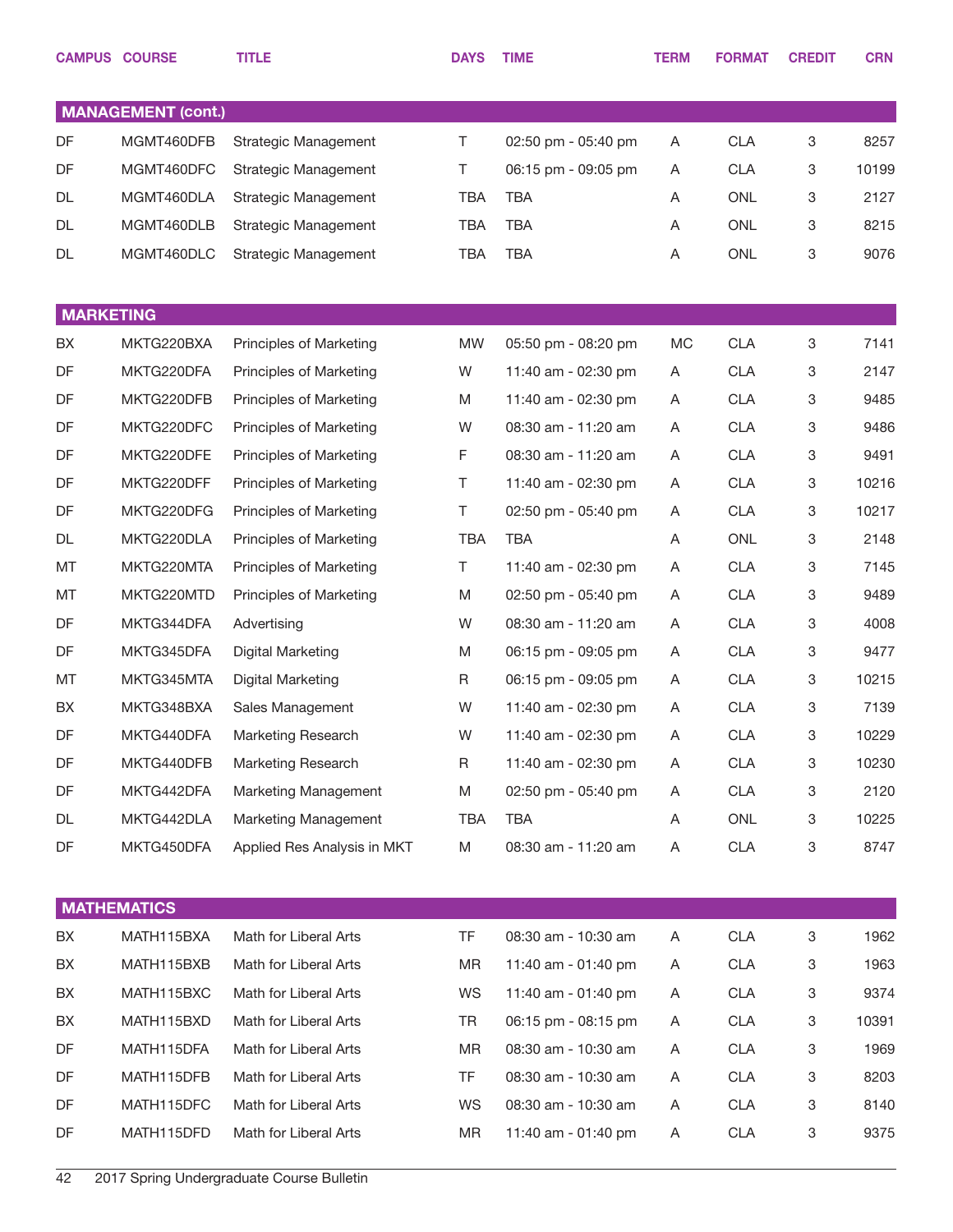|    | <b>CAMPUS COURSE</b> | <b>TITLE</b>                 | <b>DAYS</b> | <b>TIME</b>         | <b>TERM</b> | <b>FORMAT</b> | <b>CREDIT</b> | <b>CRN</b> |                      |
|----|----------------------|------------------------------|-------------|---------------------|-------------|---------------|---------------|------------|----------------------|
|    |                      |                              |             |                     |             |               |               |            | <b>SPRING 2017</b>   |
| DF | MATH115DFE           | Math for Liberal Arts        | TF          | 11:40 am - 01:40 pm | Α           | CLA           | 3             | 3973       |                      |
| DF | MATH115DFF           | Math for Liberal Arts        | WS          | 11:40 am - 01:40 pm | Α           | <b>CLA</b>    | 3             | 9819       |                      |
| DF | MATH115DFG           | Math for Liberal Arts        | <b>MR</b>   | 06:15 pm - 08:15 pm | Α           | <b>CLA</b>    | 3             | 10389      |                      |
| DL | MATH115DLA           | Math for Liberal Arts        | TBA         | <b>TBA</b>          | Α           | <b>ONL</b>    | 3             | 1971       |                      |
| DL | MATH115DLB           | Math for Liberal Arts        | <b>TBA</b>  | <b>TBA</b>          | Α           | ONL           | 3             | 2524       | <b>Undergraduate</b> |
| MT | MATH115MTA           | Math for Liberal Arts        | <b>MR</b>   | 08:30 am - 10:30 am | Α           | CLA           | 3             | 9740       |                      |
| MT | MATH115MTB           | Math for Liberal Arts        | TF          | 08:30 am - 10:30 am | A           | <b>CLA</b>    | 3             | 1973       |                      |
| MT | MATH115MTC           | Math for Liberal Arts        | TF          | 11:40 am - 01:40 pm | Α           | <b>CLA</b>    | 3             | 10390      |                      |
| MT | MATH115MTD           | Math for Liberal Arts        | MR          | 06:15 pm - 08:15 pm | A           | <b>CLA</b>    | 3             | 4661       |                      |
| BX | MATH116BXA           | College Algebra              | <b>MR</b>   | 08:30 am - 10:30 am | Α           | <b>CLA</b>    | 3             | 1977       |                      |
| BX | MATH116BXB           | College Algebra              | WS          | 08:30 am - 10:30 am | Α           | <b>CLA</b>    | 3             | 1978       | Semester             |
| BX | MATH116BXC           | College Algebra              | TF.         | 11:40 am - 01:40 pm | Α           | <b>CLA</b>    | 3             | 9376       |                      |
| BX | MATH116BXD           | College Algebra              | MW          | 02:50 pm - 04:50 pm | A           | <b>CLA</b>    | 3             | 9377       |                      |
| DF | MATH116DFA           | College Algebra              | <b>MR</b>   | 08:30 am - 10:30 am | Α           | <b>CLA</b>    | 3             | 1982       |                      |
| DF | MATH116DFB           | College Algebra              | TF          | 08:30 am - 10:30 am | A           | <b>CLA</b>    | 3             | 1983       |                      |
| DF | MATH116DFC           | College Algebra              | WS          | 08:30 am - 10:30 am | Α           | <b>CLA</b>    | 3             | 9140       |                      |
| DF | MATH116DFD           | College Algebra              | <b>MR</b>   | 11:40 am - 01:40 pm | Α           | <b>CLA</b>    | 3             | 1985       |                      |
| DF | MATH116DFE           | College Algebra              | TF.         | 11:40 am - 01:40 pm | Α           | <b>CLA</b>    | 3             | 3976       |                      |
| DF | MATH116DFG           | College Algebra              | <b>MR</b>   | 08:30 am - 10:30 am | Α           | <b>CLA</b>    | 3             | 9765       |                      |
| DF | MATH116DFH           | College Algebra              | TF          | 08:30 am - 10:30 am | Α           | <b>CLA</b>    | 3             | 6062       |                      |
| DF | MATH116DFI           | College Algebra              | TF          | 06:15 pm - 08:15 pm | A           | <b>CLA</b>    | 3             | 9766       |                      |
| DF | MATH116DFJ           | College Algebra              | MR          | 06:15 pm - 08:15 pm | Α           | <b>CLA</b>    | 3             | 9906       |                      |
| DL | MATH116DLA           | College Algebra              | <b>TBA</b>  | <b>TBA</b>          | Α           | ONL           | 3             | 1986       |                      |
| DL | MATH116DLB           | College Algebra              | <b>TBA</b>  | <b>TBA</b>          | Α           | <b>ONL</b>    | 3             | 1987       |                      |
| DL | MATH116DLC           | College Algebra              | TBA         | <b>TBA</b>          | A           | ONL           | 3             | 6063       |                      |
| DL | MATH116DLD           | College Algebra              | TBA         | TBA                 | Α           | ONL           | 3             | 9886       |                      |
| DL | MATH116DLE           | College Algebra              | TBA         | <b>TBA</b>          | Α           | ONL           | 3             | 9887       |                      |
| DL | MATH116DLF           | College Algebra              | TBA         | <b>TBA</b>          | Α           | ONL           | 3             | 10033      |                      |
| MT | MATH116MTA           | College Algebra              | MR          | 08:30 am - 10:30 am | Α           | CLA           | 3             | 6064       |                      |
| MT | MATH116MTB           | College Algebra              | TF          | 08:30 am - 10:30 am | Α           | <b>CLA</b>    | 3             | 7467       |                      |
| MT | MATH116MTC           | College Algebra              | MR          | 11:40 am - 01:40 pm | Α           | <b>CLA</b>    | 3             | 9378       |                      |
| MT | MATH116MTD           | College Algebra              | ΜR          | 06:15 pm - 08:15 pm | A           | <b>CLA</b>    | 3             | 9741       |                      |
| BX | MATH120BXA           | Intro Computers/App Software | F           | 11:40 am - 02:30 pm | Α           | <b>CLA</b>    | 3             | 1845       |                      |
| BX | MATH120BXB           | Intro Computers/App Software | M           | 08:30 am - 11:20 am | Α           | <b>CLA</b>    | 3             | 1847       |                      |
| BX | MATH120BXC           | Intro Computers/App Software | R           | 02:50 pm - 05:40 pm | Α           | <b>CLA</b>    | 3             | 1849       |                      |
| BX | MATH120BXE           | Intro Computers/App Software | T           | 08:30 am - 11:20 am | A           | <b>CLA</b>    | 3             | 2803       |                      |
| BX | MATH120BXH           | Intro Computers/App Software | MW          | 05:50 pm - 08:20 pm | $\sf B$     | <b>CLA</b>    | 3             | 1853       |                      |
| DF | MATH120DFA           | Intro Computers/App Software | <b>MW</b>   | 10:05 am - 11:25 am | Α           | <b>CLA</b>    | 3             | 1865       |                      |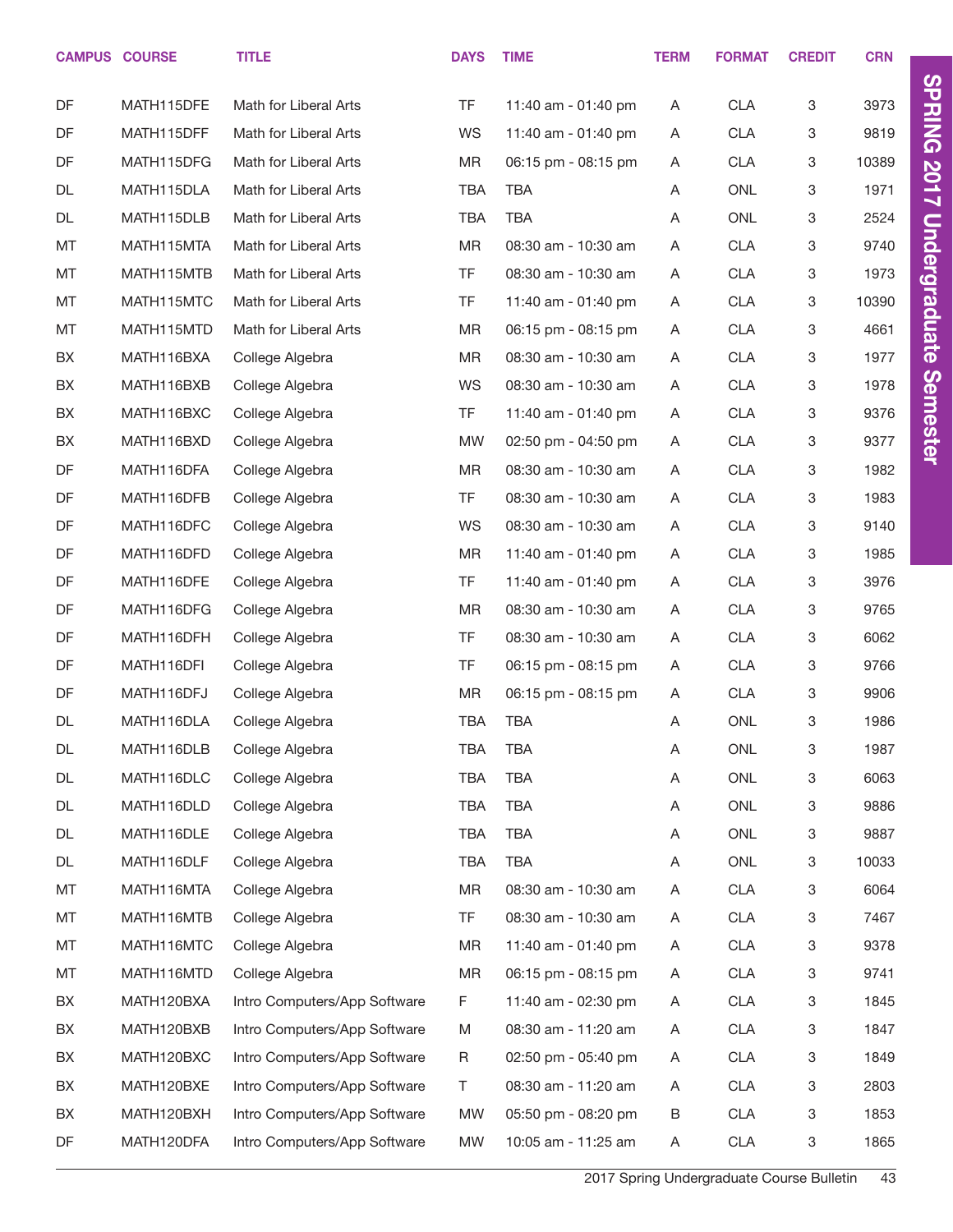|           | <b>CAMPUS COURSE</b>       | <b>TITLE</b>                 | <b>DAYS</b> | <b>TIME</b>         | <b>TERM</b> | <b>FORMAT</b> | <b>CREDIT</b>             | <b>CRN</b> |
|-----------|----------------------------|------------------------------|-------------|---------------------|-------------|---------------|---------------------------|------------|
|           |                            |                              |             |                     |             |               |                           |            |
|           | <b>MATHEMATICS (cont.)</b> |                              |             |                     |             |               |                           |            |
| DF        | MATH120DFB                 | Intro Computers/App Software | <b>MW</b>   | 11:40 am - 01:00 pm | Α           | <b>CLA</b>    | 3                         | 1867       |
| <b>DF</b> | MATH120DFC                 | Intro Computers/App Software | <b>MW</b>   | 02:50 pm - 04:10 pm | A           | <b>CLA</b>    | 3                         | 1869       |
| DF        | MATH120DFD                 | Intro Computers/App Software | F           | 08:30 am - 11:20 am | Α           | <b>CLA</b>    | 3                         | 1871       |
| DF        | MATH120DFE                 | Intro Computers/App Software | R           | 11:40 am - 02:30 pm | Α           | <b>CLA</b>    | $\ensuremath{\mathsf{3}}$ | 1873       |
| DF        | MATH120DFF                 | Intro Computers/App Software | F           | 11:40 am - 02:30 pm | Α           | <b>CLA</b>    | 3                         | 1875       |
| DF        | MATH120DFG                 | Intro Computers/App Software | W           | 06:15 pm - 09:05 pm | Α           | <b>CLA</b>    | $\ensuremath{\mathsf{3}}$ | 6776       |
| DF        | MATH120DFH                 | Intro Computers/App Software | R           | 06:15 pm - 09:05 pm | Α           | <b>CLA</b>    | $\ensuremath{\mathsf{3}}$ | 1878       |
| DF        | MATH120DFI                 | Intro Computers/App Software | R           | 08:30 am - 11:20 am | Α           | <b>CLA</b>    | $\ensuremath{\mathsf{3}}$ | 9833       |
| DF        | MATH120DFJ                 | Intro Computers/App Software | TR          | 08:30 am - 09:50 am | Α           | <b>CLA</b>    | $\ensuremath{\mathsf{3}}$ | 3604       |
| DF        | MATH120DFK                 | Intro Computers/App Software | <b>MW</b>   | 08:30 am - 09:50 am | Α           | <b>CLA</b>    | $\ensuremath{\mathsf{3}}$ | 4015       |
| DF        | MATH120DFP                 | Intro Computers/App Software | W           | 11:40 am - 02:30 pm | Α           | <b>CLA</b>    | $\ensuremath{\mathsf{3}}$ | 4663       |
| DF        | MATH120DFQ                 | Intro Computers/App Software | W           | 06:15 pm - 09:05 pm | Α           | <b>CLA</b>    | $\ensuremath{\mathsf{3}}$ | 7656       |
| DL        | MATH120DLA                 | Intro Computers/App Software | <b>TBA</b>  | <b>TBA</b>          | Α           | <b>ONL</b>    | 3                         | 1880       |
| DL        | MATH120DLB                 | Intro Computers/App Software | <b>TBA</b>  | <b>TBA</b>          | Α           | <b>ONL</b>    | $\ensuremath{\mathsf{3}}$ | 1882       |
| DL        | MATH120DLC                 | Intro Computers/App Software | <b>TBA</b>  | <b>TBA</b>          | Α           | <b>ONL</b>    | 3                         | 2807       |
| DL        | MATH120DLD                 | Intro Computers/App Software | <b>TBA</b>  | <b>TBA</b>          | Α           | <b>ONL</b>    | $\ensuremath{\mathsf{3}}$ | 6054       |
| DL        | MATH120DLE                 | Intro Computers/App Software | <b>TBA</b>  | <b>TBA</b>          | Α           | <b>ONL</b>    | $\ensuremath{\mathsf{3}}$ | 6743       |
| DL        | MATH120DLF                 | Intro Computers/App Software | <b>TBA</b>  | <b>TBA</b>          | Α           | <b>ONL</b>    | 3                         | 9831       |
| MT        | MATH120MTA                 | Intro Computers/App Software | M           | 08:30 am - 11:20 am | A           | <b>CLA</b>    | $\ensuremath{\mathsf{3}}$ | 1884       |
| MT        | MATH120MTB                 | Intro Computers/App Software | <b>MW</b>   | 11:40 am - 02:30 pm | MC          | <b>CLA</b>    | 3                         | 1886       |
| MT        | MATH120MTD                 | Intro Computers/App Software | F           | 08:30 am - 11:20 am | A           | <b>CLA</b>    | 3                         | 1890       |
| MT        | MATH120MTE                 | Intro Computers/App Software | R           | 11:40 am - 02:30 pm | Α           | <b>CLA</b>    | 3                         | 4037       |
| YH        | MATH120YHA                 | Intro Computers/App Software | W           | 08:30 am - 11:20 am | A           | <b>CLA</b>    | 3                         | 1896       |
| BX        | MATH122BXA                 | <b>Statistics</b>            | R           | 11:40 am - 02:30 pm | Α           | <b>CLA</b>    | 3                         | 377        |
| DF        | MATH122DFA                 | <b>Statistics</b>            | <b>MW</b>   | 11:40 am - 01:00 pm | Α           | <b>CLA</b>    | 3                         | 1992       |
| DL        | MATH122DLA                 | Statistics                   | TBA         | <b>TBA</b>          | Α           | ONL           | 3                         | 1996       |
| BX        | MATH131BXA                 | Foundations of Computing I   | <b>MW</b>   | 08:30 am - 10:30 am | Α           | <b>CLA</b>    | 3                         | 9355       |
| DF        | MATH131DFA                 | Foundations of Computing I   | TR          | 08:30 am - 10:30 am | Α           | <b>CLA</b>    | 3                         | 1900       |
| DL        | MATH131DLA                 | Foundations of Computing I   | TBA         | <b>TBA</b>          | Α           | ONL           | $\ensuremath{\mathsf{3}}$ | 1902       |
| BX        | MATH201BXA                 | Precalculus                  | <b>TR</b>   | 08:50 am - 11:10 am | Α           | <b>CLA</b>    | 3                         | 2000       |
| DF        | MATH201DFA                 | Precalculus                  | <b>MW</b>   | 01:15 pm - 03:35 pm | Α           | <b>CLA</b>    | 3                         | 2001       |
| DF        | MATH201DFB                 | Precalculus                  | <b>TR</b>   | 08:30 am - 10:50 am | Α           | <b>CLA</b>    | 3                         | 7411       |
| DL        | MATH201DLA                 | Precalculus                  | TBA         | <b>TBA</b>          | Α           | ONL           | 3                         | 2002       |
| DL        | MATH201DLB                 | Precalculus                  | <b>TBA</b>  | <b>TBA</b>          | Α           | ONL           | 3                         | 9735       |
| MT        | MATH201MTA                 | Precalculus                  | <b>TR</b>   | 06:15 pm - 08:35 pm | Α           | <b>CLA</b>    | 3                         | 6066       |
| DL        | MATH231DLA                 | Foundations in Computing II  | <b>TBA</b>  | <b>TBA</b>          | A           | ONL           | 3                         | 1910       |
|           |                            |                              |             |                     |             |               |                           |            |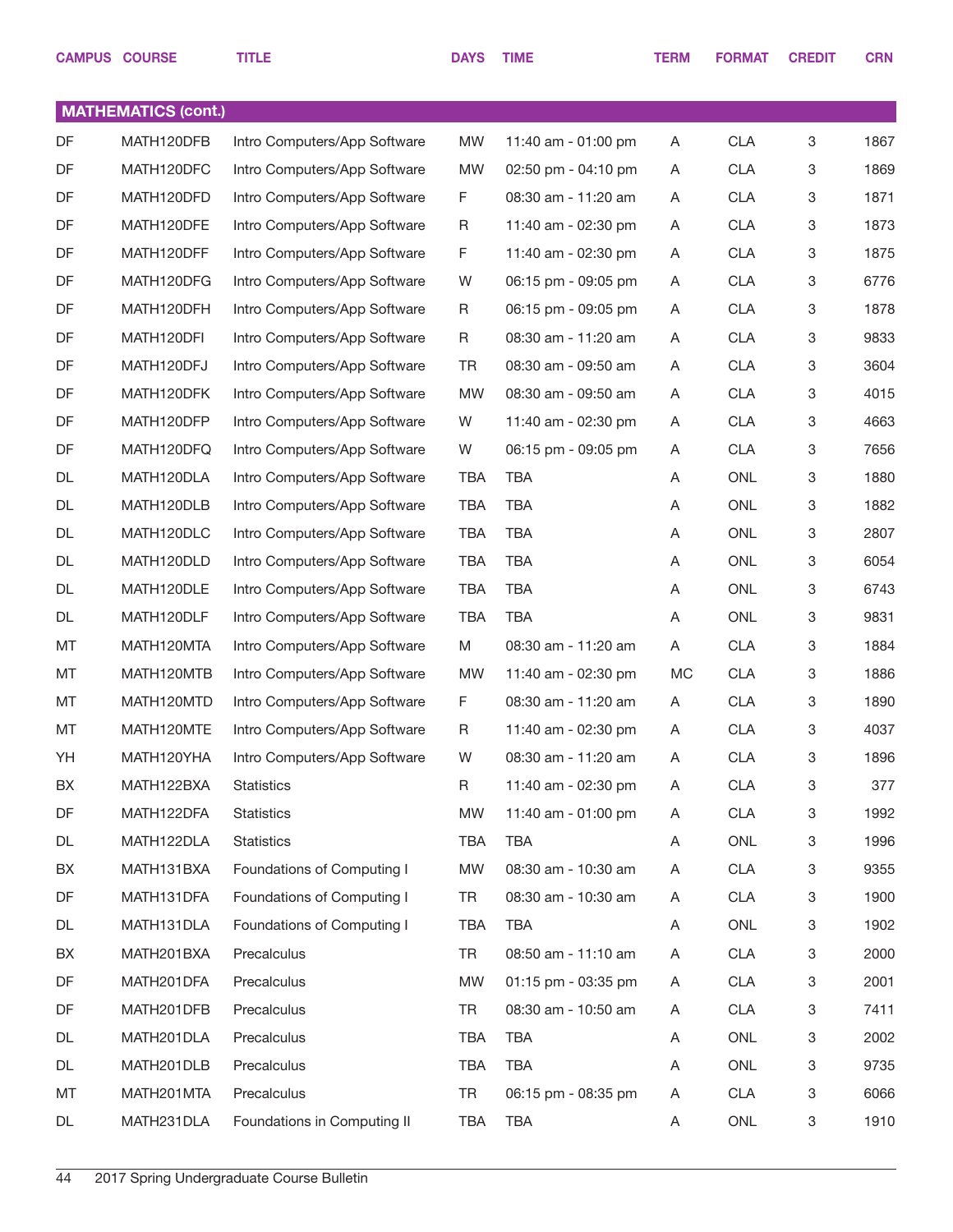|           | <b>CAMPUS COURSE</b> | <b>TITLE</b>                      | <b>DAYS</b> | <b>TIME</b>         | <b>TERM</b> | <b>FORMAT</b> | <b>CREDIT</b> | <b>CRN</b> |                      |
|-----------|----------------------|-----------------------------------|-------------|---------------------|-------------|---------------|---------------|------------|----------------------|
| DF        | MATH244DFA           | <b>Discrete Structures</b>        | R           | 10:05 am - 12:55 pm | Α           | <b>CLA</b>    | 3             | 7975       | <b>SPRING 2017</b>   |
| DL        | MATH244DLA           | <b>Discrete Structures</b>        | <b>TBA</b>  | <b>TBA</b>          | Α           | <b>ONL</b>    | 3             | 8714       |                      |
| DF        | MATH260DFA           | Calculus I                        | TR          | 02:50 pm - 04:50 pm | Α           | <b>CLA</b>    | 4             | 2504       |                      |
| DL        | MATH260DLA           | Calculus I                        | <b>TBA</b>  | <b>TBA</b>          | Α           | <b>ONL</b>    | 4             | 9381       |                      |
| DF        | MATH261DFA           | Calculus II                       | <b>MW</b>   | 02:50 pm - 04:50 pm | Α           | <b>CLA</b>    | 4             | 2003       |                      |
| DL        | MATH261DLA           | Calculus II                       | <b>TBA</b>  | <b>TBA</b>          | Α           | <b>ONL</b>    | 4             | 9382       |                      |
| DF        | MATH307DFA           | Number Theory                     | R           | 06:15 pm - 09:05 pm | Α           | <b>CLA</b>    | 3             | 2005       | <b>Undergraduate</b> |
| DL        | MATH307DLA           | Number Theory                     | <b>TBA</b>  | <b>TBA</b>          | Α           | <b>ONL</b>    | 3             | 9383       |                      |
| DF        | MATH329DFA           | <b>Numerical Analysis</b>         | T.          | 06:15 pm - 09:05 pm | Α           | <b>CLA</b>    | 3             | 2007       |                      |
| DF        | MATH351DFA           | Statistics: Theory/Application    | W           | 06:15 pm - 09:05 pm | Α           | <b>CLA</b>    | 3             | 10297      |                      |
| DL        | MATH351DLA           | Statistics: Theory/Application    | <b>TBA</b>  | <b>TBA</b>          | Α           | <b>ONL</b>    | 3             | 9385       | <b>Semester</b>      |
| DF        | MATH365DFA           | Algebraic Structures              | W           | 01:15 pm - 04:05 pm | Α           | <b>CLA</b>    | 3             | 2009       |                      |
| DL        | MATH395DLA           | Special Topics in Mathematics     | <b>TBA</b>  | <b>TBA</b>          | Α           | <b>ONL</b>    | 3             | 9387       |                      |
| DL        | MATH397DLB           | Independent Study in Math         | <b>TBA</b>  | <b>TBA</b>          | Α           | <b>ONL</b>    | 3             | 9380       |                      |
| DF        | MATH417DFA           | <b>Mathematical Modeling</b>      | M           | 06:15 pm - 09:05 pm | Α           | <b>CLA</b>    | 3             | 2012       |                      |
|           |                      |                                   |             |                     |             |               |               |            |                      |
|           | <b>MEDIA STUDIES</b> |                                   |             |                     |             |               |               |            |                      |
| DF        | MEDA115DFA           | <b>Fundamentals TV Production</b> | M           | 10:05 am - 12:55 pm | A           | <b>CLA</b>    | 3             | 124        |                      |
| DF        | MEDA120DFA           | TV Studio Production              | T           | 10:05 am - 12:55 pm | A           | <b>CLA</b>    | 3             | 125        |                      |
| DF        | MEDA130DFA           | News Reporting I                  | M           | 01:15 pm - 04:05 pm | A           | <b>CLA</b>    | 3             | 126        |                      |
| <b>DL</b> | MEDA134DLA           | The Feature Article I             | <b>TBA</b>  | <b>TBA</b>          | A           | <b>ONL</b>    | 3             | 6162       |                      |
| BX        | MEDA145BXA           | Media in America                  | W           | 06:15 pm - 09:05 pm | A           | <b>CLA</b>    | 3             | 9700       |                      |
| DF        | MEDA145DFA           | Media in America                  | T           | 06:15 pm - 09:05 pm | Α           | <b>CLA</b>    | 3             | 3939       |                      |
| DF        | MEDA145DFB           | Media in America                  | W           | 10:05 am - 12:55 pm | A           | <b>CLA</b>    | 3             | 6188       |                      |
| DF        | MEDA145DFC           | Media in America                  | W           | 01:15 pm - 04:05 pm | A           | <b>CLA</b>    | 3             | 6189       |                      |
| DF        | MEDA145DFE           | Media in America                  | R           | 01:15 pm - 04:05 pm | A           | <b>CLA</b>    | 3             | 7556       |                      |
| DF        | MEDA145DFF           | Media in America                  | T           | 10:05 am - 12:55 pm | A           | <b>CLA</b>    | 3             | 8073       |                      |
| DF        | MEDA145DFG           | Media in America                  | R           | 10:05 am - 12:55 pm | A           | <b>CLA</b>    | 3             | 9030       |                      |
| DF        | MEDA209DFA           | Film & Culture                    | T           | 01:15 pm - 04:05 pm | A           | <b>CLA</b>    | 3             | 9425       |                      |
| DF        | MEDA210DFA           | <b>Advanced Radio Production</b>  | M           | 01:15 pm - 04:05 pm | A           | <b>CLA</b>    | 3             | 10350      |                      |
| DF        | MEDA211DFA           | The Language of Film              | M           | 06:15 pm - 09:05 pm | A           | <b>CLA</b>    | 3             | 10351      |                      |
| DF        | MEDA212DFA           | Violnce/Freedm Hollywd Western    | W           | 06:15 pm - 09:05 pm | A           | <b>CLA</b>    | 3             | 9426       |                      |
| DF        | MEDA213DFA           | Hollywood's Gldn Age:1930-1950    | R           | 10:05 am - 12:55 pm | A           | <b>CLA</b>    | 3             | 9427       |                      |
| DF        | MEDA215DFA           | Video Editing Workshop            | T           | 10:05 am - 12:55 pm | A           | <b>CLA</b>    | 3             | 7326       |                      |
| DF        | MEDA220DFA           | Advanced TV Production            | F.          | 10:05 am - 12:55 pm | A           | <b>CLA</b>    | 3             | 10349      |                      |
| DF        | MEDA234DFA           | The Feature Article II            | T.          | 01:15 pm - 04:05 pm | A           | <b>CLA</b>    | 3             | 132        |                      |
| DF        | MEDA255DFA           | <b>Creative Advertising</b>       | W           | 10:05 am - 12:55 pm | A           | <b>CLA</b>    | 3             | 8904       |                      |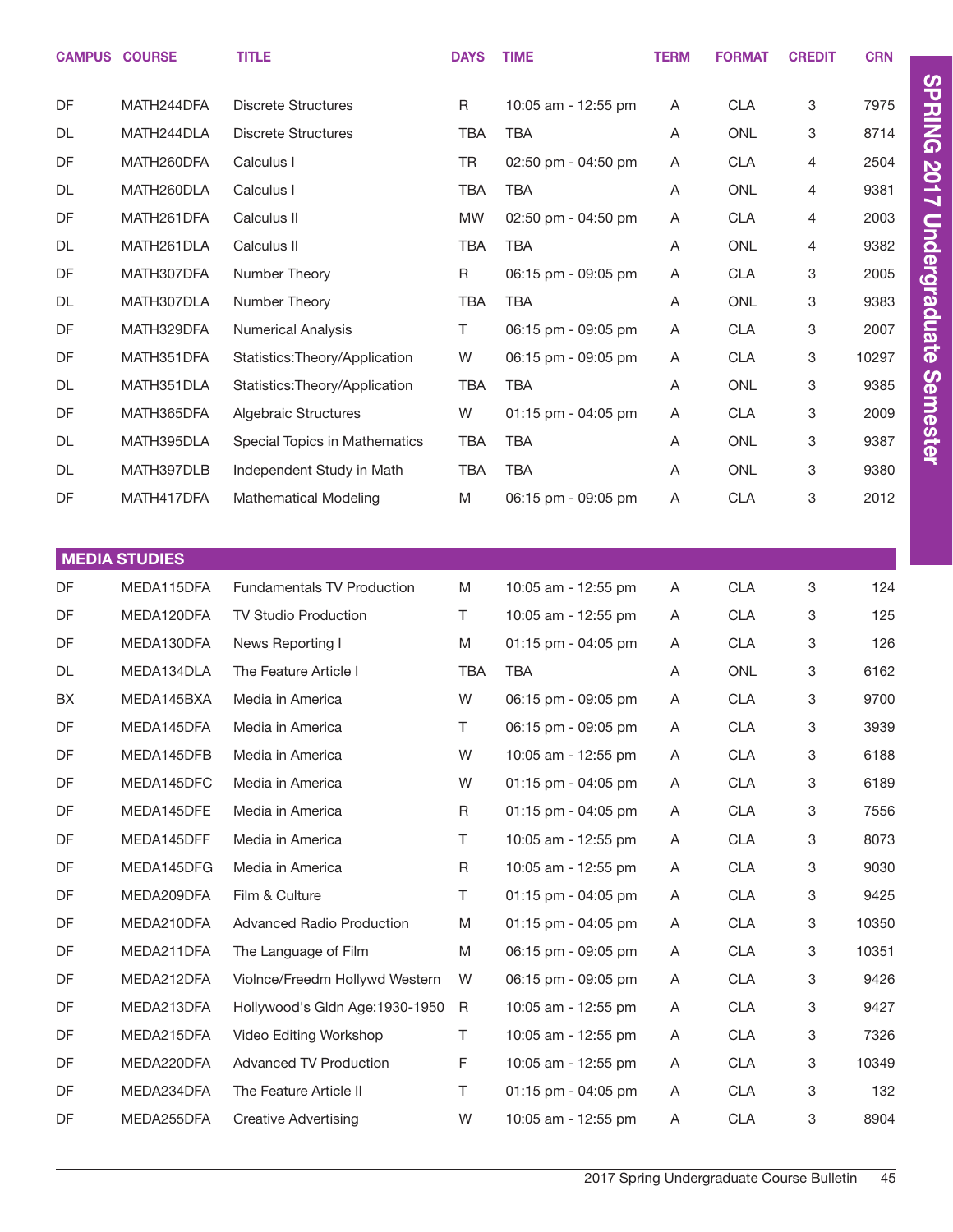|              | <b>CAMPUS COURSE</b>         | <b>TITLE</b>                          | <b>DAYS</b> | <b>TIME</b>         | <b>TERM</b> | <b>FORMAT</b> | <b>CREDIT</b> | <b>CRN</b> |
|--------------|------------------------------|---------------------------------------|-------------|---------------------|-------------|---------------|---------------|------------|
|              |                              |                                       |             |                     |             |               |               |            |
|              | <b>MEDIA STUDIES (cont.)</b> |                                       |             |                     |             |               |               |            |
| DF           | MEDA258DFA                   | Fundamentals Writing Film/TV          | R           | 01:15 pm - 04:05 pm | A           | <b>CLA</b>    | 3             | 10352      |
| DF           | MEDA263DFA                   | <b>Scene Study</b>                    | W           | 01:15 pm - 04:05 pm | A           | <b>CLA</b>    | 3             | 10354      |
| DF           | MEDA295DFA                   | Topics in Media Studies               | W           | 10:05 am - 12:55 pm | Α           | <b>CLA</b>    | 3             | 10356      |
| DF           | MEDA333DFA                   | Newspaper Publication Pract II        | R           | 01:15 pm - 04:05 pm | A           | <b>CLA</b>    | 3             | 6454       |
| DF           | MEDA386DFA                   | Seminar in Media Criticism            | Τ           | 01:15 pm - 04:05 pm | A           | <b>CLA</b>    | 3             | 10353      |
| DF           | MEDA387DFA                   | Problems American Journalism          | W           | 01:15 pm - 04:05 pm | A           | <b>CLA</b>    | 3             | 10357      |
| DF           | MEDA399DFA                   | Internship in Media Studies           | <b>TBA</b>  | <b>TBA</b>          | Α           | $\sf IT$      | 3             | 139        |
|              |                              |                                       |             |                     |             |               |               |            |
| <b>MUSIC</b> |                              |                                       |             |                     |             |               |               |            |
| DF           | MUSI103DFA                   | Theory & Musicianship I               | R           | 09:30 am - 01:00 pm | Α           | <b>CLA</b>    | 3             | 576        |
| DF           | MUSI103DFB                   | Theory & Musicianship I               | R           | 02:50 pm - 06:20 pm | A           | <b>CLA</b>    | 3             | 8895       |
| BX           | MUSI107BXA                   | Music Appreciation                    | R           | 11:40 am - 02:30 pm | Α           | <b>CLA</b>    | 3             | 579        |
| DF           | MUSI107DFA                   | <b>Music Appreciation</b>             | <b>MW</b>   | 11:40 am - 01:00 pm | A           | <b>CLA</b>    | 3             | 6114       |
| DF           | MUSI107DFB                   | Music Appreciation                    | <b>MW</b>   | 01:15 pm - 02:35 pm | Α           | <b>CLA</b>    | 3             | 10364      |
| DF           | MUSI107DFE                   | Music Appreciation                    | F           | 02:50 pm - 05:40 pm | A           | <b>CLA</b>    | 3             | 6115       |
| DL           | MUSI107DLA                   | Music Appreciation                    | <b>TBA</b>  | <b>TBA</b>          | Α           | <b>ONL</b>    | 3             | 587        |
| DL           | MUSI107DLB                   | <b>Music Appreciation</b>             | <b>TBA</b>  | <b>TBA</b>          | A           | ONL           | 3             | 588        |
| DL           | MUSI107DLC                   | Music Appreciation                    | <b>TBA</b>  | <b>TBA</b>          | Α           | <b>ONL</b>    | 3             | 2408       |
| MT           | MUSI107MTA                   | <b>Music Appreciation</b>             | M           | 11:40 am - 02:30 pm | A           | <b>CLA</b>    | 3             | 589        |
| DF           | MUSI201DFA                   | Theory & Musicianship III             | Τ           | 09:30 am - 01:00 pm | Α           | <b>CLA</b>    | 3             | 8752       |
| DF           | MUSI201DFB                   | Theory & Musicianship III             | T           | 02:50 pm - 06:20 pm | A           | <b>CLA</b>    | 3             | 5113       |
| DF           | MUSI203DFA                   | Theory & Musicianship IV              | R           | 02:50 pm - 06:20 pm | A           | <b>CLA</b>    | 3             | 9418       |
|              |                              |                                       |             |                     |             |               |               |            |
|              |                              | MUSIC INDUSTRY AND TECHNOLOGY         |             |                     |             |               |               |            |
| DF           | MTEC200DFA                   | Music Business II                     | M           | 02:50 pm - 05:40 pm | A           | <b>CLA</b>    | 3             | 563        |
| DF           | MTEC201DFA                   | Audio Production II                   | W           | 09:30 am - 01:00 pm | A           | <b>CLA</b>    | 3             | 564        |
| DF           | MTEC201DFB                   | Audio Production II                   | W           | 02:50 pm - 06:20 pm | A           | <b>CLA</b>    | 3             | 565        |
| DF           | MTEC210DFA                   | <b>Electronic Music Production II</b> | M           | 09:30 am - 01:00 pm | A           | <b>CLA</b>    | 3             | 566        |
| DF           | MTEC210DFB                   | <b>Electronic Music Production II</b> | M           | 02:50 pm - 05:40 pm | A           | <b>CLA</b>    | 3             | 5110       |
| DF           | MTEC225DFA                   | Sound Reinforcement                   | W           | 06:30 pm - 09:20 pm | A           | <b>CLA</b>    | 3             | 2893       |
| DF           | MTEC302DFA                   | Audio Production IV                   | M           | 09:30 am - 01:00 pm | A           | <b>CLA</b>    | 3             | 570        |
| DF           | MTEC302DFB                   | Audio Production IV                   | M           | 02:50 pm - 06:20 pm | A           | <b>CLA</b>    | 3             | 4659       |
| DF           | MTEC315DFA                   | <b>Electronic Music Production IV</b> | W           | 09:30 am - 01:00 pm | A           | <b>CLA</b>    | 3             | 7393       |
| DF           | MTEC315DFB                   | <b>Electronic Music Production IV</b> | W           | 02:50 pm - 06:20 pm | A           | <b>CLA</b>    | 3             | 572        |
| DF           | MTEC320DFA                   | Recording Studio Workshop II          | W           | 09:30 am - 01:00 pm | A           | <b>CLA</b>    | 3             | 8131       |
| DF           | MTEC320DFB                   | Recording Studio Workshop II          | W           | 02:50 pm - 06:20 pm | A           | <b>CLA</b>    | 3             | 8167       |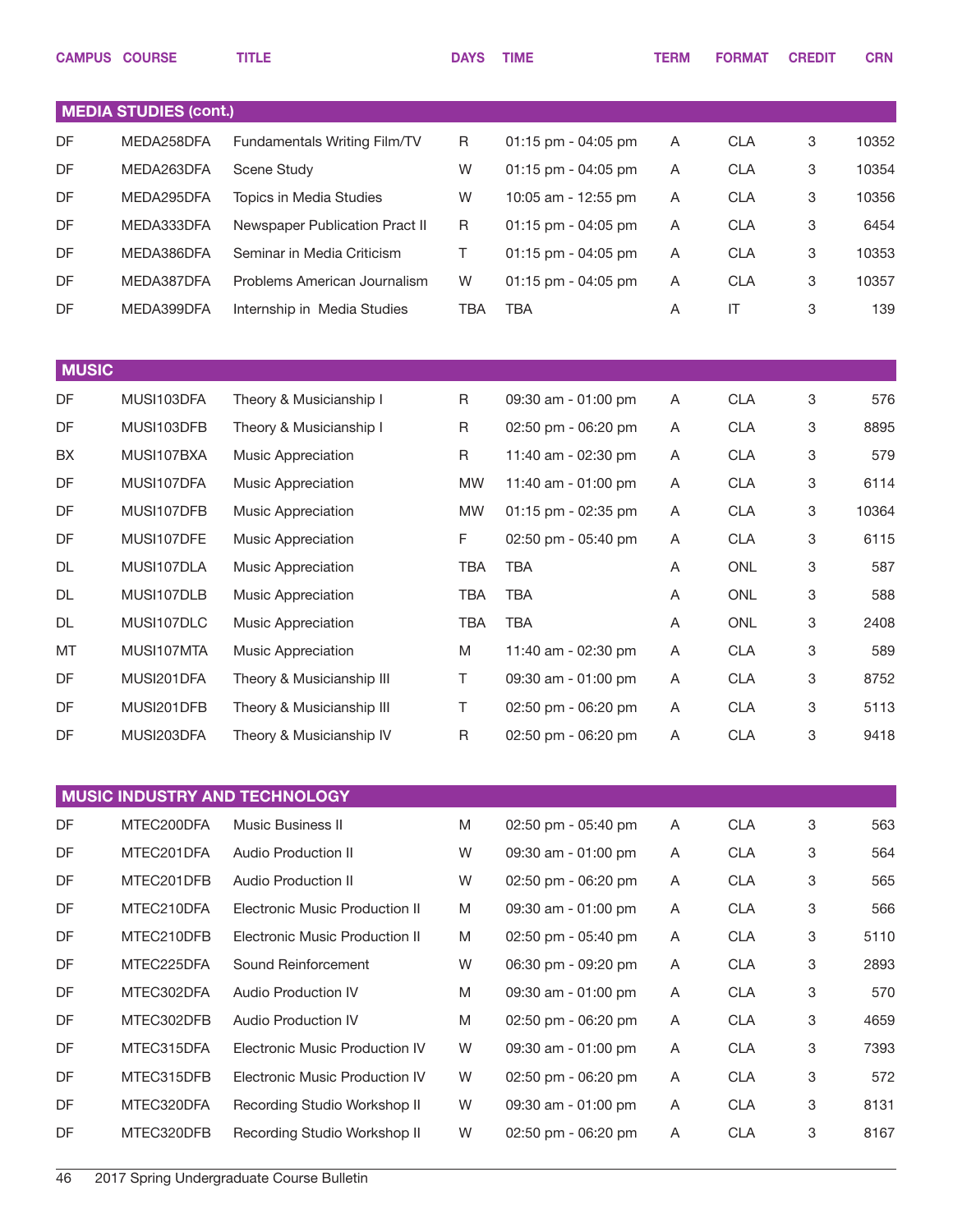|                | <b>CAMPUS COURSE</b>        | <b>TITLE</b>                          | <b>DAYS</b> | <b>TIME</b>           | <b>TERM</b> | <b>FORMAT</b>          | <b>CREDIT</b> | <b>CRN</b> |
|----------------|-----------------------------|---------------------------------------|-------------|-----------------------|-------------|------------------------|---------------|------------|
| DF             | MTEC335DFA                  | <b>Survey Music Production Styles</b> | Τ           | 09:30 am - 01:00 pm   | A           | <b>CLA</b>             | 3             | 575        |
| DF             | MTEC350DFA                  | Advanced Mixing & Editing             | R           | 09:30 am - 01:00 pm   | A           | <b>CLA</b>             | 3             | 8896       |
| DF             | MTEC399DFA                  | Internship Music Technology           | <b>TBA</b>  | <b>TBA</b>            | Α           | $\mathsf{I}\mathsf{T}$ | 3             | 9677       |
|                |                             |                                       |             |                       |             |                        |               |            |
| <b>NURSING</b> |                             |                                       |             |                       |             |                        |               |            |
| DF             | NURS200DFA                  | <b>Fundamentals of Nursing</b>        | <b>MW</b>   | 02:50 pm - 04:10 pm   | A           | <b>CLA</b>             | 6             | 10416      |
| DF             | NURS200DFB                  | <b>Fundamentals of Nursing</b>        | TR          | 02:50 pm - 04:10 pm   | A           | <b>CLA</b>             | 6             | 10417      |
| DF             | NURS220DFA                  | Pharmacology for Nurses               | <b>MW</b>   | 10:05 am - 12:35 pm   | A           | <b>CLA</b>             | 3             | 10414      |
| DF             | NURS220DFB                  | Pharmacology for Nurses               | <b>TR</b>   | 10:05 am - 12:35 pm   | Α           | <b>CLA</b>             | 3             | 10415      |
| DF             | NURS361DFA                  | Contmp Topics Prof Nursing            | T.          | 01:15 pm - 04:05 pm   | Α           | <b>CLA</b>             | 3             | 10177      |
| DF             | NURS361DFB                  | <b>Contmp Topics Prof Nursing</b>     | W           | $01:15$ pm - 04:05 pm | Α           | <b>CLA</b>             | 3             | 10178      |
| DL             | NURS361DLA                  | Contmp Topics Prof Nursing            | <b>TBA</b>  | <b>TBA</b>            | A           | <b>ONL</b>             | 3             | 2821       |
| DF             | NURS363DFA                  | Nurs Resrch Evdnc Bsd Prof Nur        | T.          | 02:50 pm - 05:40 pm   | A           | <b>CLA</b>             | 3             | 3070       |
| DL             | NURS363DLA                  | Nurs Resrch Evdnc Bsd Prof Nur        | <b>TBA</b>  | <b>TBA</b>            | Α           | <b>ONL</b>             | 3             | 5088       |
| JH             | NURS363JHA                  | Nurs Resrch Evdnc Bsd Prof Nur        | R           | 07:30 pm - 09:40 pm   | A           | <b>BLD</b>             | 3             | 9606       |
| DL             | NURS364DLA                  | <b>Nursing Informatics</b>            | <b>TBA</b>  | <b>TBA</b>            | Α           | <b>ONL</b>             | 3             | 5091       |
| JH             | NURS364JHA                  | Nursing Informatics                   | R           | 05:30 pm - 07:20 pm   | A           | <b>BLD</b>             | 3             | 9605       |
| DL             | NURS365DLA                  | Intro to Health Policy                | <b>TBA</b>  | <b>TBA</b>            | A           | <b>ONL</b>             | 3             | 1664       |
| DL             | NURS366DLA                  | Leadership & Management               | <b>TBA</b>  | <b>TBA</b>            | Α           | <b>ONL</b>             | 3             | 6100       |
| DF             | NURS367DFA                  | Path/Clinic Reasoning Nursing         | <b>MW</b>   | 01:15 pm - 02:35 pm   | Α           | <b>CLA</b>             | 3             | 10173      |
| DF             | NURS367DFB                  | Path/Clinic Reasoning Nursing         | <b>TR</b>   | 01:15 pm - 02:35 pm   | Α           | <b>CLA</b>             | 3             | 10174      |
| DL             | NURS367DLA                  | Path/Clinic Reasoning Nursing         | <b>TBA</b>  | <b>TBA</b>            | A           | <b>ONL</b>             | 3             | 6102       |
| DL             | NURS368DLA                  | Hith Assessment/Hith Promotion        | <b>TBA</b>  | <b>TBA</b>            | Α           | <b>ONL</b>             | 3             | 6103       |
| DF             | NURS371DFA                  | <b>Statistics for Nurses</b>          | R           | 11:40 am - 02:30 pm   | Α           | <b>CLA</b>             | 3             | 9603       |
| DL             | NURS371DLA                  | <b>Statistics for Nurses</b>          | <b>TBA</b>  | <b>TBA</b>            | Α           | ONL                    | 3             | 6106       |
| DF             | NURS401DFA                  | <b>Community Health Nursing</b>       | T.          | 06:15 pm - 09:35 pm   | Α           | <b>CLA</b>             | 6             | 8091       |
| DL             | NURS401DLA                  | <b>Community Health Nursing</b>       | <b>TBA</b>  | <b>TBA</b>            | Α           | ONL                    | 6             | 8092       |
|                |                             |                                       |             |                       |             |                        |               |            |
|                | <b>OCCUPATIONAL THERAPY</b> |                                       |             |                       |             |                        |               |            |
| DF             | OCTR206DFA                  | OT Practice Assist/Ther Mod II        | R           | 06:15 pm - 09:05 pm   | A           | CLA                    | 3             | 1624       |
| DF             | OCTR207DFA                  | OT Practice Assist/Synopsis           | M           | 06:15 pm - 09:05 pm   | A           | <b>BLD</b>             | 3             | 1625       |
| DF             | OCTR209ADFA                 | <b>OTA Clinical Hours</b>             | <b>TBA</b>  | <b>TBA</b>            | Α           | CL                     | 3             | 10167      |
| DF             | OCTR209DFA                  | OTP Assist: Advanced Clin Ed I        | TBA         | <b>TBA</b>            | Α           | <b>CL</b>              | 3             | 10166      |
| DF             | OCTR210ADFA                 | <b>OTA Clinical Hours</b>             | TBA         | TBA                   | Α           | <b>CL</b>              | 3             | 5096       |
| DF             | OCTR210DFA                  | OTP Assist: Advnced Clin Ed II        | <b>TBA</b>  | <b>TBA</b>            | Α           | CL                     | 3             | 1628       |
| DF             | OCTR214DFA                  | OT Pract Assist: Adult/Matur          | T.          | 05:00 pm - 09:00 pm   | Α           | <b>CLA</b>             | 7             | 1630       |
| DF             | OCTR218DFA                  | OT Practice Assistn/Inter Skls        | W           | 06:15 pm - 09:05 pm   | A           | <b>CLA</b>             | 3             | 1632       |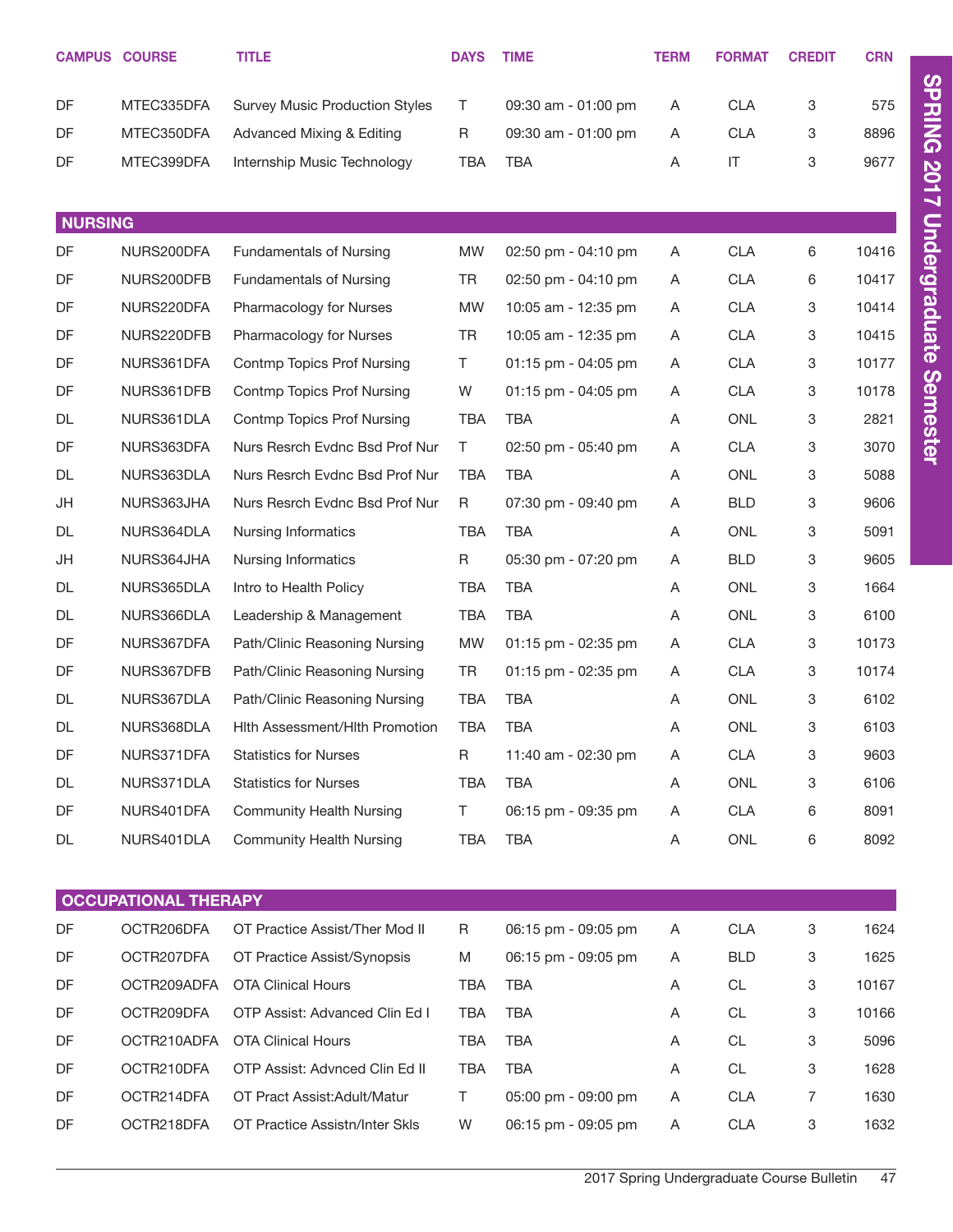|                   | <b>CAMPUS COURSE</b>             | <b>TITLE</b>                   | <b>DAYS</b> | <b>TIME</b>         | <b>TERM</b>    | <b>FORMAT</b> | <b>CREDIT</b> | <b>CRN</b> |
|-------------------|----------------------------------|--------------------------------|-------------|---------------------|----------------|---------------|---------------|------------|
|                   | <b>ORGANIZATIONAL MANAGEMENT</b> |                                |             |                     |                |               |               |            |
| DL                | BHSC280DLA                       | Philosophy & Social Sciences   | <b>TBA</b>  | <b>TBA</b>          | E <sub>3</sub> | <b>ONL</b>    | 3             | 10191      |
| <b>DL</b>         | ECON225DLA                       | Hist Mcro Econ Thry            | <b>TBA</b>  | <b>TBA</b>          | E <sub>2</sub> | <b>ONL</b>    | 3             | 1752       |
| DL                | ECON430DLA                       | The International Dimension    | <b>TBA</b>  | <b>TBA</b>          | E4             | <b>ONL</b>    | 3             | 1757       |
| DL                | FINC340DLA                       | Information Sources & Systems  | <b>TBA</b>  | <b>TBA</b>          | E4             | <b>ONL</b>    | 3             | 10195      |
| DL                | MGMT490DLA                       | Integrative Project Pt. I      | <b>TBA</b>  | <b>TBA</b>          | E <sub>3</sub> | <b>ONL</b>    | 3             | 10194      |
| DL                | MGMT495DLA                       | Integrative Project Pt. II     | <b>TBA</b>  | <b>TBA</b>          | E4             | <b>ONL</b>    | 3             | 9742       |
| DL                | MKTG445DLA                       | Market Assessment              | <b>TBA</b>  | <b>TBA</b>          | E <sub>3</sub> | <b>ONL</b>    | 3             | 1774       |
| DL                | PSYN250DLA                       | Psychology of Communication    | <b>TBA</b>  | <b>TBA</b>          | E <sub>2</sub> | <b>ONL</b>    | 3             | 10190      |
| DL                | PSYN280DLA                       | Philosophy & Social Sciences   | <b>TBA</b>  | <b>TBA</b>          | E <sub>3</sub> | <b>ONL</b>    | 3             | 10193      |
| DL                | PSYN310DLA                       | Career/Life Assessmnt & Ethics | <b>TBA</b>  | <b>TBA</b>          | E <sub>1</sub> | <b>ONL</b>    | 3             | 10188      |
| DL                | SOCL280DLA                       | Philosophy & Social Sciences   | <b>TBA</b>  | <b>TBA</b>          | E <sub>3</sub> | <b>ONL</b>    | 3             | 10192      |
| DL                | SOCL420DLA                       | Society/Social Change/Sci/Tech | <b>TBA</b>  | <b>TBA</b>          | E <sub>1</sub> | <b>ONL</b>    | 3             | 1805       |
| DL                | SPCM250DLA                       | Psychology of Communication    | <b>TBA</b>  | <b>TBA</b>          | E <sub>2</sub> | <b>ONL</b>    | 3             | 10189      |
|                   |                                  |                                |             |                     |                |               |               |            |
|                   | <b>PARALEGAL STUDIES</b>         |                                |             |                     |                |               |               |            |
| <b>DF</b>         | PARA201DFA                       | Family Law                     | <b>MW</b>   | 05:50 pm - 08:20 pm | B              | <b>CLA</b>    | 3             | 7292       |
| DF                | PARA300DFA                       | Legal Research/Writing II      | W           | 06:15 pm - 09:05 pm | A              | <b>CLA</b>    | 3             | 8760       |
| DF                | PARA400DFA                       | Law Office Management          | TR          | 05:50 pm - 08:20 pm | МC             | <b>CLA</b>    | 3             | 7298       |
| DF                | PARA410DFA                       | Advanced Seminar Para Studies  | M           | 06:15 pm - 09:05 pm | Α              | <b>SEM</b>    | 3             | 8761       |
|                   |                                  |                                |             |                     |                |               |               |            |
| <b>PHILOSOPHY</b> |                                  |                                |             |                     |                |               |               |            |
| BX                | PHIL110BXA                       | Introduction to Philosophy     | $\mathsf S$ | 11:40 am - 02:30 pm | Α              | <b>CLA</b>    | 3             | 8821       |
| DF                | PHIL110DFA                       | Introduction to Philosophy     | W           | 11:40 am - 02:30 pm | Α              | <b>CLA</b>    | 3             | 8823       |
| DF                | PHIL110DFC                       | Introduction to Philosophy     | $\top$      | 02:50 pm - 05:40 pm | Α              | <b>CLA</b>    | 3             | 9469       |
| DL                | PHIL110DLA                       | Introduction to Philosophy     | TBA         | <b>TBA</b>          | Α              | ONL           | 3             | 8825       |
| DL                | PHIL110DLB                       | Introduction to Philosophy     | <b>TBA</b>  | <b>TBA</b>          | Α              | ONL           | 3             | 8826       |
| DL                | PHIL110DLC                       | Introduction to Philosophy     | TBA         | <b>TBA</b>          | Α              | ONL           | 3             | 8827       |
| DL                | PHIL110DLD                       | Introduction to Philosophy     | <b>TBA</b>  | <b>TBA</b>          | Α              | ONL           | 3             | 9467       |
| MT                | PHIL110MTA                       | Introduction to Philosophy     | Τ           | 08:30 am - 11:20 am | Α              | <b>CLA</b>    | 3             | 8828       |
| BX                | PHIL112BXA                       | Logical Thinking               | W           | 02:50 pm - 05:40 pm | Α              | <b>CLA</b>    | 3             | 8830       |
| DF                | PHIL112DFA                       | Logical Thinking               | T.          | 11:40 am - 02:30 pm | Α              | <b>CLA</b>    | 3             | 9470       |
| MT                | PHIL112MTA                       | Logical Thinking               | TR          | 10:05 am - 11:25 am | Α              | <b>CLA</b>    | 3             | 10388      |
| DL                | PHIL207DLA                       | <b>Business Ethics</b>         | <b>TBA</b>  | <b>TBA</b>          | Α              | ONL           | 3             | 8832       |
| DF                | PHIL294DFA                       | Live Issues in Philosophy      | W           | 02:50 pm - 05:40 pm | Α              | <b>CLA</b>    | 3             | 10387      |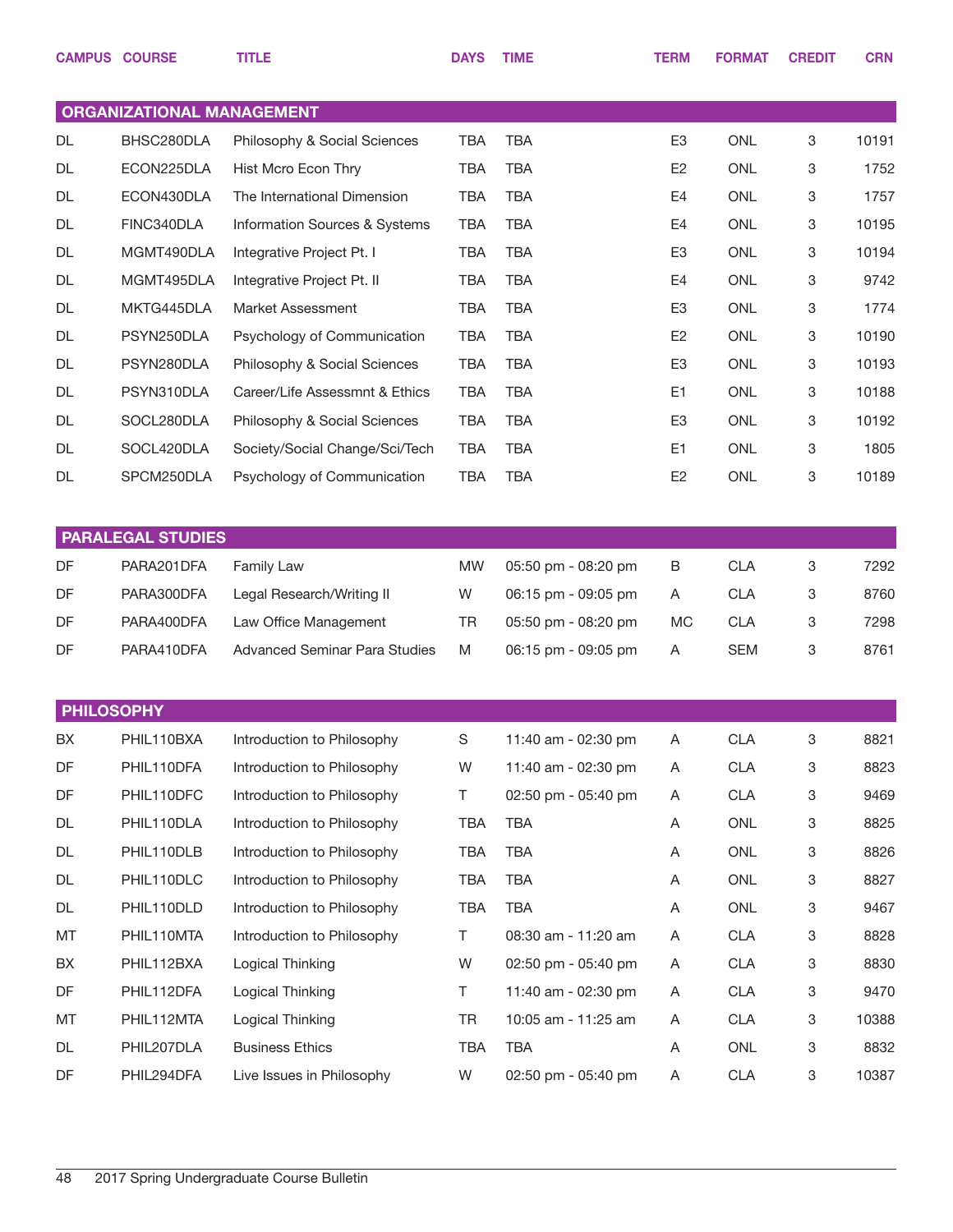|                | <b>CAMPUS COURSE</b>     | <b>TITLE</b>                         | <b>DAYS</b> | <b>TIME</b>         | <b>TERM</b> | <b>FORMAT</b> | <b>CREDIT</b> | <b>CRN</b> |
|----------------|--------------------------|--------------------------------------|-------------|---------------------|-------------|---------------|---------------|------------|
|                |                          |                                      |             |                     |             |               |               |            |
| <b>PHYSICS</b> |                          |                                      |             |                     |             |               |               |            |
| BX             | PHYS110BXA               | Introduction to Physics              | W           | 08:30 am - 11:20 am | Α           | <b>CLA</b>    | 3             | 9599       |
| DF             | PHYS110DFA               | Introduction to Physics              | M           | 06:15 pm - 09:05 pm | Α           | <b>CLA</b>    | 3             | 8179       |
| DL             | PHYS110DLA               | Introduction to Physics              | <b>TBA</b>  | <b>TBA</b>          | Α           | <b>ONL</b>    | 3             | 242        |
| DF             | PHYS120DFA               | Physics of the Human Body            | R           | 06:15 pm - 09:05 pm | Α           | <b>CLA</b>    | 3             | 8988       |
| DF             | PHYS160DFA               | Physics for Life Science I           | <b>TR</b>   | 06:15 pm - 09:05 pm | Α           | <b>CLA</b>    | 4             | 243        |
| DF             | PHYS160DFB               | Physics for Life Science I           | <b>TR</b>   | 02:50 pm - 05:40 pm | Α           | <b>CLA</b>    | 4             | 10153      |
| DF             | PHYS160DFC               | Physics for Life Science I           | <b>MW</b>   | 08:30 am - 11:20 am | Α           | <b>CLA</b>    | 4             | 9805       |
| DF             | PHYS161DFA               | Physics for Life Science II          | <b>MW</b>   | 02:50 pm - 05:40 pm | Α           | <b>CLA</b>    | 4             | 244        |
| DF             | PHYS161DFB               | Physics for Life Science II          | <b>MW</b>   | 06:15 pm - 09:05 pm | Α           | <b>CLA</b>    | 4             | 245        |
| DF             | PHYS161DFC               | Physics for Life Science II          | <b>TR</b>   | 11:40 am - 02:30 pm | Α           | <b>CLA</b>    | 4             | 8178       |
|                |                          |                                      |             |                     |             |               |               |            |
|                | <b>POLITICAL SCIENCE</b> |                                      |             |                     |             |               |               |            |
| BX             | POLS101BXA               | Political Power in America           | R           | 11:40 am - 02:30 pm | Α           | <b>CLA</b>    | 3             | 608        |
| BX             | POLS101BXB               | Political Power in America           | T           | 01:15 pm - 04:05 pm | A           | <b>CLA</b>    | 3             | 2985       |
| DF             | POLS101DFA               | Political Power in America           | M           | 11:40 am - 02:30 pm | Α           | <b>CLA</b>    | 3             | 611        |
| DF             | POLS101DFB               | Political Power in America           | <b>MW</b>   | 01:15 pm - 02:35 pm | Α           | <b>CLA</b>    | 3             | 9471       |
| DL             | POLS101DLA               | Political Power in America           | <b>TBA</b>  | TBA                 | Α           | <b>ONL</b>    | 3             | 614        |
| MT             | POLS101MTA               | Political Power in America           | M           | 11:40 am - 02:30 pm | Α           | <b>CLA</b>    | 3             | 9472       |
| MT             | POLS101MTD               | Political Power in America           | W           | 02:50 pm - 05:40 pm | Α           | <b>CLA</b>    | 3             | 2986       |
| BX             | POLS255BXA               | Managing Human Conflict I            | <b>TR</b>   | 05:50 pm - 08:20 pm | B           | <b>CLA</b>    | 3             | 9122       |
| BX             | POLS255BXB               | Managing Human Conflict I            | S           | 02:50 pm - 05:40 pm | Α           | <b>CLA</b>    | 3             | 9123       |
| BX             | POLS255BXC               | Managing Human Conflict I            | M           | 11:40 am - 02:30 pm | A           | <b>CLA</b>    | 3             | 8818       |
| DF             | POLS255DFA               | Managing Human Conflict I            | <b>MW</b>   | 08:30 am - 09:50 am | A           | <b>CLA</b>    | 3             | 9124       |
| DF             | POLS255DFB               | Managing Human Conflict I            | W           | 11:40 am - 02:30 pm | A           | <b>CLA</b>    | 3             | 9125       |
| DF             | POLS255DFC               | Managing Human Conflict I            | W           | 06:15 pm - 09:05 pm | A           | <b>CLA</b>    | 3             | 9896       |
| DL             | POLS255DLA               | Managing Human Conflict I            | TBA         | TBA                 | Α           | <b>ONL</b>    | 3             | 9126       |
| DL             | POLS255DLB               | Managing Human Conflict I            | <b>TBA</b>  | <b>TBA</b>          | Α           | <b>ONL</b>    | 3             | 9127       |
| МT             | POLS255MTA               | Managing Human Conflict I            | MW          | 05:50 pm - 08:20 pm | МC          | <b>CLA</b>    | 3             | 9128       |
| BX             | POLS256BXA               | Managing Human Conflict II           | Τ           | 11:40 am - 02:30 pm | A           | <b>CLA</b>    | 3             | 9181       |
| DF             | POLS256DFA               | Managing Human Conflict II           | <b>MW</b>   | 08:30 am - 09:50 am | A           | <b>CLA</b>    | 3             | 9129       |
| BX             | POLS301BXA               | Constitution Law/Crim Justice        | TR          | 05:50 pm - 08:20 pm | МC          | <b>CLA</b>    | 3             | 8922       |
| DF             | POLS301DFA               | Constitution Law/Crim Justice        | <b>MW</b>   | 10:05 am - 11:25 am | A           | <b>CLA</b>    | 3             | 8920       |
| DL             | POLS301DLA               | Constitution Law/Crim Justice        | <b>TBA</b>  | <b>TBA</b>          | A           | <b>ONL</b>    | 3             | 8955       |
| МT             | POLS301MTB               | Constitution Law/Crim Justice        | T.          | 08:30 am - 11:20 am | A           | <b>CLA</b>    | 3             | 8913       |
| DF             | POLS340DFA               | Art & Science Int'l Relations        | T.          | 11:40 am - 02:30 pm | A           | <b>CLA</b>    | 3             | 9498       |
| BX             | POLS360BXA               | <b>Practicum Conflict Resolution</b> | TBA         | TBA                 | A           | <b>PRA</b>    | 3             | 9130       |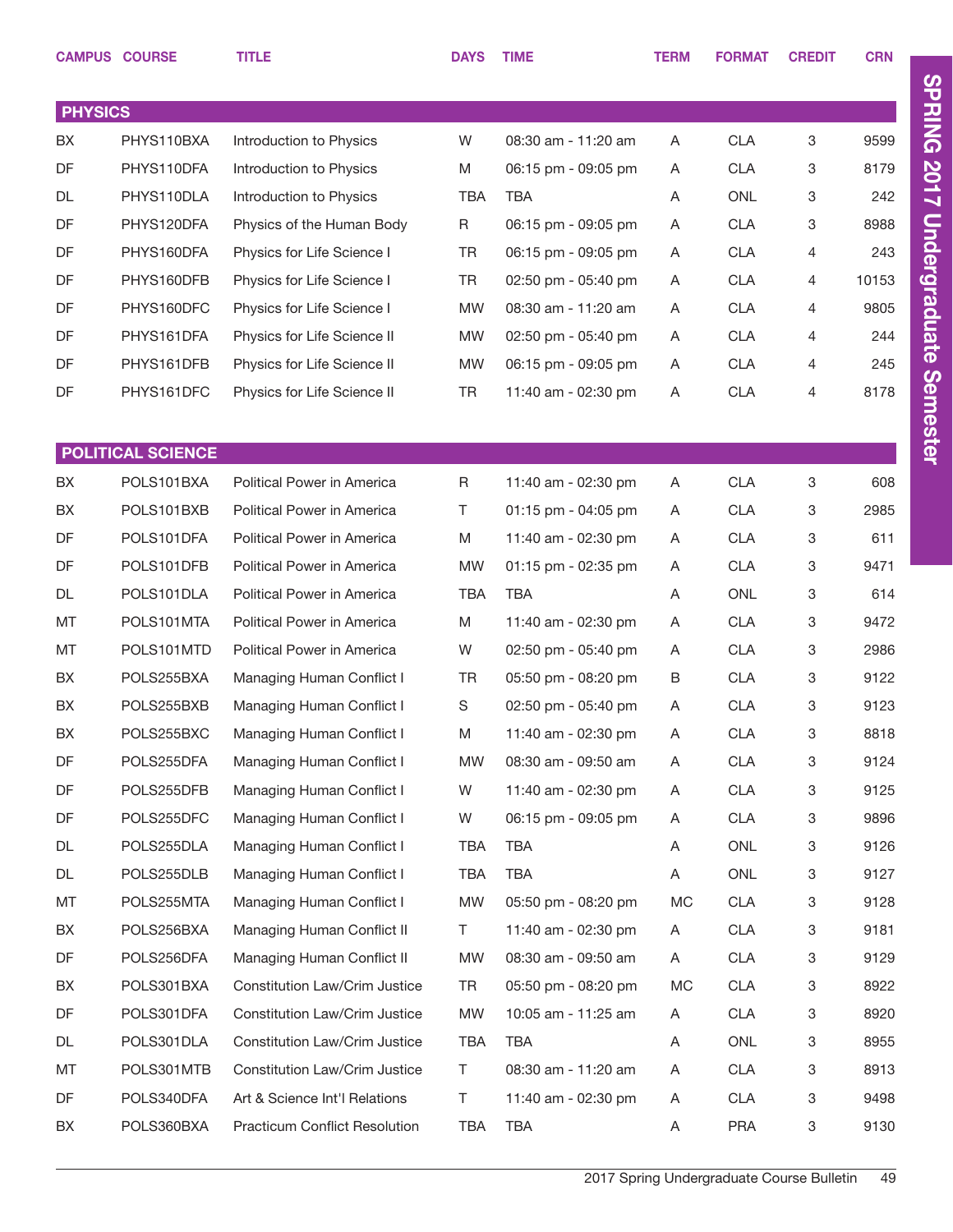|    | <b>CAMPUS COURSE</b>             | <b>TITLE</b>                   | <b>DAYS</b> | <b>TIME</b>         | <b>TERM</b> | <b>FORMAT</b> | <b>CREDIT</b> | <b>CRN</b> |
|----|----------------------------------|--------------------------------|-------------|---------------------|-------------|---------------|---------------|------------|
|    |                                  |                                |             |                     |             |               |               |            |
|    | <b>POLITICAL SCIENCE (cont.)</b> |                                |             |                     |             |               |               |            |
| DL | POLS361DLA                       | Constitutional Law & Policy    | <b>TBA</b>  | <b>TBA</b>          | A           | <b>ONL</b>    | 3             | 8919       |
| DF | POLS367DFA                       | American Foreign Policy        | W           | 06:15 pm - 09:05 pm | A           | <b>CLA</b>    | 3             | 9609       |
| DL | POLS370DLA                       | <b>International Relations</b> | <b>TBA</b>  | <b>TBA</b>          | Α           | ONL           | 3             | 9552       |
| DF | POLS373DFA                       | Internatl Organiztns/Cse Std   | R           | 11:40 am - 02:30 pm | A           | <b>CLA</b>    | 3             | 9098       |
|    |                                  |                                |             |                     |             |               |               |            |
|    | <b>PSYCHOLOGY</b>                |                                |             |                     |             |               |               |            |
| BX | PSYN101BXA                       | Introduction to Psychology     | M           | 11:40 am - 02:30 pm | Α           | <b>CLA</b>    | 3             | 930        |
| BX | PSYN101BXB                       | Introduction to Psychology     | M           | 02:50 pm - 05:40 pm | Α           | <b>CLA</b>    | 3             | 931        |
| BX | PSYN101BXC                       | Introduction to Psychology     | R           | 11:40 am - 02:30 pm | A           | <b>CLA</b>    | 3             | 8711       |
| BX | PSYN101BXD                       | Introduction to Psychology     | <b>TR</b>   | 08:30 pm - 11:00 pm | B           | <b>CLA</b>    | 3             | 10120      |
| BX | PSYN101BXE                       | Introduction to Psychology     | <b>MW</b>   | 05:50 pm - 08:20 pm | B           | <b>CLA</b>    | 3             | 10148      |
| BX | PSYN101BXK                       | Introduction to Psychology     | T.          | 11:40 am - 02:30 pm | Α           | <b>CLA</b>    | 3             | 6342       |
| DF | PSYN101DFA                       | Introduction to Psychology     | <b>MW</b>   | 11:40 am - 01:00 pm | A           | <b>CLA</b>    | 3             | 2902       |
| DF | PSYN101DFB                       | Introduction to Psychology     | <b>TR</b>   | 10:05 am - 11:25 am | Α           | <b>CLA</b>    | 3             | 938        |
| DF | PSYN101DFC                       | Introduction to Psychology     | <b>MW</b>   | 01:15 pm - 02:35 pm | Α           | <b>CLA</b>    | 3             | 9632       |
| DF | PSYN101DFE                       | Introduction to Psychology     | <b>TR</b>   | 11:40 am - 01:00 pm | Α           | <b>CLA</b>    | 3             | 941        |
| DF | PSYN101DFF                       | Introduction to Psychology     | <b>MW</b>   | 02:50 pm - 04:10 pm | Α           | <b>CLA</b>    | 3             | 942        |
| DF | PSYN101DFI                       | Introduction to Psychology     | T           | 06:15 pm - 09:05 pm | Α           | <b>CLA</b>    | 3             | 943        |
| DL | PSYN101DLA                       | Introduction to Psychology     | <b>TBA</b>  | <b>TBA</b>          | A           | <b>ONL</b>    | 3             | 944        |
| DL | PSYN101DLB                       | Introduction to Psychology     | <b>TBA</b>  | <b>TBA</b>          | Α           | ONL           | 3             | 8478       |
| MT | PSYN101MTA                       | Introduction to Psychology     | F           | 11:40 am - 02:30 pm | Α           | <b>CLA</b>    | 3             | 946        |
| МT | PSYN101MTB                       | Introduction to Psychology     | S           | 08:30 am - 11:20 am | Α           | <b>CLA</b>    | 3             | 947        |
| МT | PSYN101MTC                       | Introduction to Psychology     | <b>MW</b>   | 05:50 pm - 08:20 pm | MC          | <b>CLA</b>    | 3             | 948        |
| YH | PSYN101YHA                       | Introduction to Psychology     | W           | 08:30 am - 11:20 am | A           | <b>CLA</b>    | 3             | 10149      |
| BX | PSYN120BXC                       | Career & Life Planning         | M           | 08:30 am - 11:20 am | Α           | <b>CLA</b>    | 3             | 5195       |
| DF | PSYN120DFA                       | Career & Life Planning         | M           | 11:40 am - 01:00 pm | Α           | <b>BLD</b>    | 3             | 2904       |
| DF | PSYN120DFB                       | Career & Life Planning         | <b>TR</b>   | 01:15 pm - 02:35 pm | Α           | <b>CLA</b>    | 3             | 8715       |
| DL | PSYN120DLA                       | Career & Life Planning         | TBA         | <b>TBA</b>          | Α           | ONL           | 3             | 652        |
| DL | PSYN120DLB                       | Career & Life Planning         | TBA         | <b>TBA</b>          | Α           | ONL           | 3             | 7517       |
| МT | PSYN120MTB                       | Career & Life Planning         | MW          | 05:50 pm - 08:20 pm | МC          | <b>CLA</b>    | 3             | 5198       |
| BX | PSYN207BXA                       | Psychology of Learning         | S           | 08:30 am - 11:20 am | A           | <b>CLA</b>    | 3             | 969        |
| DF | PSYN207DFA                       | Psychology of Learning         | TR          | 08:30 am - 09:50 am | A           | <b>CLA</b>    | 3             | 2903       |
| DL | PSYN207DLA                       | Psychology of Learning         | TBA         | TBA                 | Α           | ONL           | 3             | 973        |
| MT | PSYN207MTA                       | Psychology of Learning         | R           | 08:30 am - 11:20 am | Α           | <b>CLA</b>    | 3             | 8019       |
| DF | PSYN209DFA                       | Intro to Forensic Psychology   | M           | 11:40 am - 02:30 pm | Α           | <b>CLA</b>    | 3             | 5226       |
| BX | PSYN210BXA                       | Modern Psych/Historical Perspc | T.          | 08:30 am - 11:20 am | A           | <b>CLA</b>    | 3             | 977        |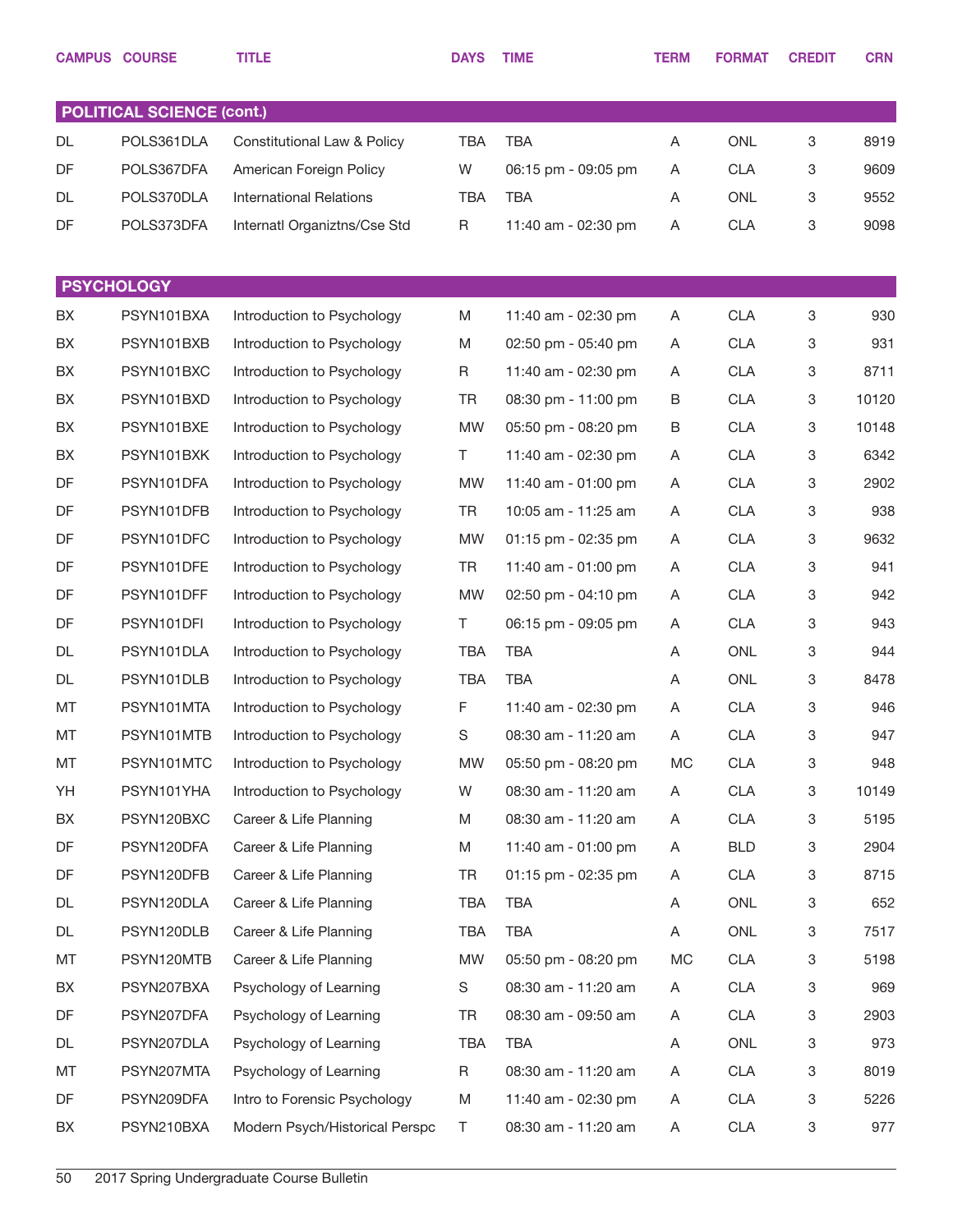|           | <b>CAMPUS COURSE</b> | <b>TITLE</b>                       | <b>DAYS</b> | <b>TIME</b>         | <b>TERM</b> | <b>FORMAT</b> | <b>CREDIT</b> | <b>CRN</b> |
|-----------|----------------------|------------------------------------|-------------|---------------------|-------------|---------------|---------------|------------|
| BX        | PSYN210BXD           | Modern Psych/Historical Perspc     | <b>TR</b>   | 05:50 pm - 08:20 pm | B           | <b>CLA</b>    | 3             | 979        |
| DF        | PSYN210DFA           | Modern Psych/Historical Perspc     | W           | 11:40 am - 02:30 pm | Α           | <b>CLA</b>    | 3             | 980        |
| DF        | PSYN210DFB           | Modern Psych/Historical Perspc     | R           | 06:15 pm - 09:05 pm | A           | <b>CLA</b>    | 3             | 7524       |
| DL        | PSYN210DLA           | Modern Psych/Historical Perspc     | <b>TBA</b>  | <b>TBA</b>          | A           | <b>ONL</b>    | 3             | 7585       |
| DL        | PSYN210DLB           | Modern Psych/Historical Perspc     | <b>TBA</b>  | <b>TBA</b>          | Α           | <b>ONL</b>    | 3             | 3570       |
| BX        | PSYN213BXA           | Psychology of Personality          | <b>TR</b>   | 08:30 pm - 09:45 pm | B           | <b>BLD</b>    | 3             | 985        |
| DF        | PSYN213DFA           | Psychology of Personality          | <b>MW</b>   | 10:05 am - 11:25 am | A           | <b>CLA</b>    | 3             | 2453       |
| DF        | PSYN213DFB           | Psychology of Personality          | R           | 06:15 pm - 07:35 pm | A           | <b>BLD</b>    | 3             | 5227       |
| DL        | PSYN213DLA           | Psychology of Personality          | TBA         | <b>TBA</b>          | A           | <b>ONL</b>    | 3             | 987        |
| MT        | PSYN213MTA           | Psychology of Personality          | T           | 11:40 am - 02:30 pm | Α           | <b>CLA</b>    | 3             | 8020       |
| DF        | PSYN214DFA           | OT Pract Assist: Adult/Matur       | T.          | 05:00 pm - 09:00 pm | Α           | <b>CLA</b>    | 7             | 8716       |
| DF        | PSYN218DFA           | OT Practice Assistn/Inter Skls     | W           | 06:15 pm - 09:05 pm | A           | <b>CLA</b>    | 3             | 8717       |
| BX        | PSYN219BXA           | Group Behavior                     | <b>MW</b>   | 08:30 pm - 11:00 pm | <b>MC</b>   | <b>CLA</b>    | 3             | 6347       |
| BX        | PSYN226BXB           | <b>Computers Soc/Behv Sciences</b> | R           | 08:30 am - 11:20 am | A           | <b>CLA</b>    | 3             | 674        |
| BX        | PSYN226BXF           | <b>Computers Soc/Behv Sciences</b> | <b>TR</b>   | 05:50 pm - 08:20 pm | <b>MC</b>   | <b>CLA</b>    | 3             | 686        |
| BX        | PSYN226BXI           | <b>Computers Soc/Behv Sciences</b> | <b>MW</b>   | 05:50 pm - 08:20 pm | B           | <b>CLA</b>    | 3             | 689        |
| BX        | PSYN226BXJ           | <b>Computers Soc/Behv Sciences</b> | T.          | 02:50 pm - 05:40 pm | A           | <b>CLA</b>    | 3             | 6290       |
| DF        | PSYN226DFA           | <b>Computers Soc/Behv Sciences</b> | $\top$      | 11:40 am - 01:00 pm | Α           | <b>BLD</b>    | 3             | 692        |
| DF        | PSYN226DFB           | <b>Computers Soc/Behv Sciences</b> | R           | 11:40 am - 01:00 pm | A           | <b>BLD</b>    | 3             | 695        |
| DF        | PSYN226DFC           | <b>Computers Soc/Behv Sciences</b> | <b>MW</b>   | 02:50 pm - 04:10 pm | A           | <b>CLA</b>    | 3             | 7242       |
| <b>DF</b> | PSYN226DFE           | <b>Computers Soc/Behv Sciences</b> | <b>TR</b>   | 01:15 pm - 02:35 pm | A           | <b>CLA</b>    | 3             | 7525       |
| DL        | PSYN226DLA           | <b>Computers Soc/Behv Sciences</b> | <b>TBA</b>  | <b>TBA</b>          | A           | <b>ONL</b>    | 3             | 701        |
| DL        | PSYN226DLB           | <b>Computers Soc/Behv Sciences</b> | <b>TBA</b>  | <b>TBA</b>          | Α           | ONL           | 3             | 704        |
| MT        | PSYN226MTA           | <b>Computers Soc/Behv Sciences</b> | F           | 11:40 am - 02:30 pm | Α           | CLA           | 3             | 7248       |
| MT        | PSYN226MTD           | <b>Computers Soc/Behv Sciences</b> | <b>TR</b>   | 05:50 pm - 08:20 pm | MC          | CLA           | 3             | 710        |
| DF        | PSYN230DFA           | Cognitive Psychology               | <b>TR</b>   | 11:40 am - 01:00 pm | A           | CLA           | 3             | 2908       |
| DL        | PSYN230DLA           | Cognitive Psychology               | <b>TBA</b>  | TBA                 | A           | ONL           | 3             | 998        |
| BX        | PSYN232BXA           | Health Psychology                  | M           | 02:50 pm - 05:40 pm | A           | CLA           | 3             | 999        |
| BX        | PSYN232BXB           | Health Psychology                  | <b>MW</b>   | 05:50 pm - 08:20 pm | B           | CLA           | 3             | 1000       |
| DF        | PSYN232DFA           | Health Psychology                  | <b>TR</b>   | 01:15 pm - 02:35 pm | Α           | CLA           | 3             | 8021       |
| BX        | PSYN233BXA           | Dvlpmntl Psych Across Lifespan     | F           | 08:30 am - 11:20 am | Α           | CLA           | 3             | 1004       |
| BX        | PSYN233BXD           | Dvlpmntl Psych Across Lifespan     | TR          | 08:30 pm - 09:45 pm | MC          | <b>BLD</b>    | 3             | 5230       |
| DF        | PSYN233DFA           | Dvlpmntl Psych Across Lifespan     | $\mathsf R$ | 07:50 pm - 09:10 pm | A           | <b>BLD</b>    | 3             | 1012       |
| DF        | PSYN233DFB           | Dvlpmntl Psych Across Lifespan     | F           | 08:30 am - 11:20 am | A           | <b>CLA</b>    | 3             | 2909       |
| DF        | PSYN233DFC           | Dvlpmntl Psych Across Lifespan     | <b>TR</b>   | 08:30 am - 09:50 am | Α           | CLA           | 3             | 9750       |
| DF        | PSYN233DFD           | Dvlpmntl Psych Across Lifespan     | F           | 08:30 am - 11:20 am | A           | <b>CLA</b>    | 3             | 9751       |
| DL        | PSYN233DLA           | Dvlpmntl Psych Across Lifespan     | <b>TBA</b>  | <b>TBA</b>          | A           | ONL           | 3             | 1014       |
| DL        | PSYN233DLB           | Dvlpmntl Psych Across Lifespan     | <b>TBA</b>  | TBA                 | Α           | ONL           | 3             | 7520       |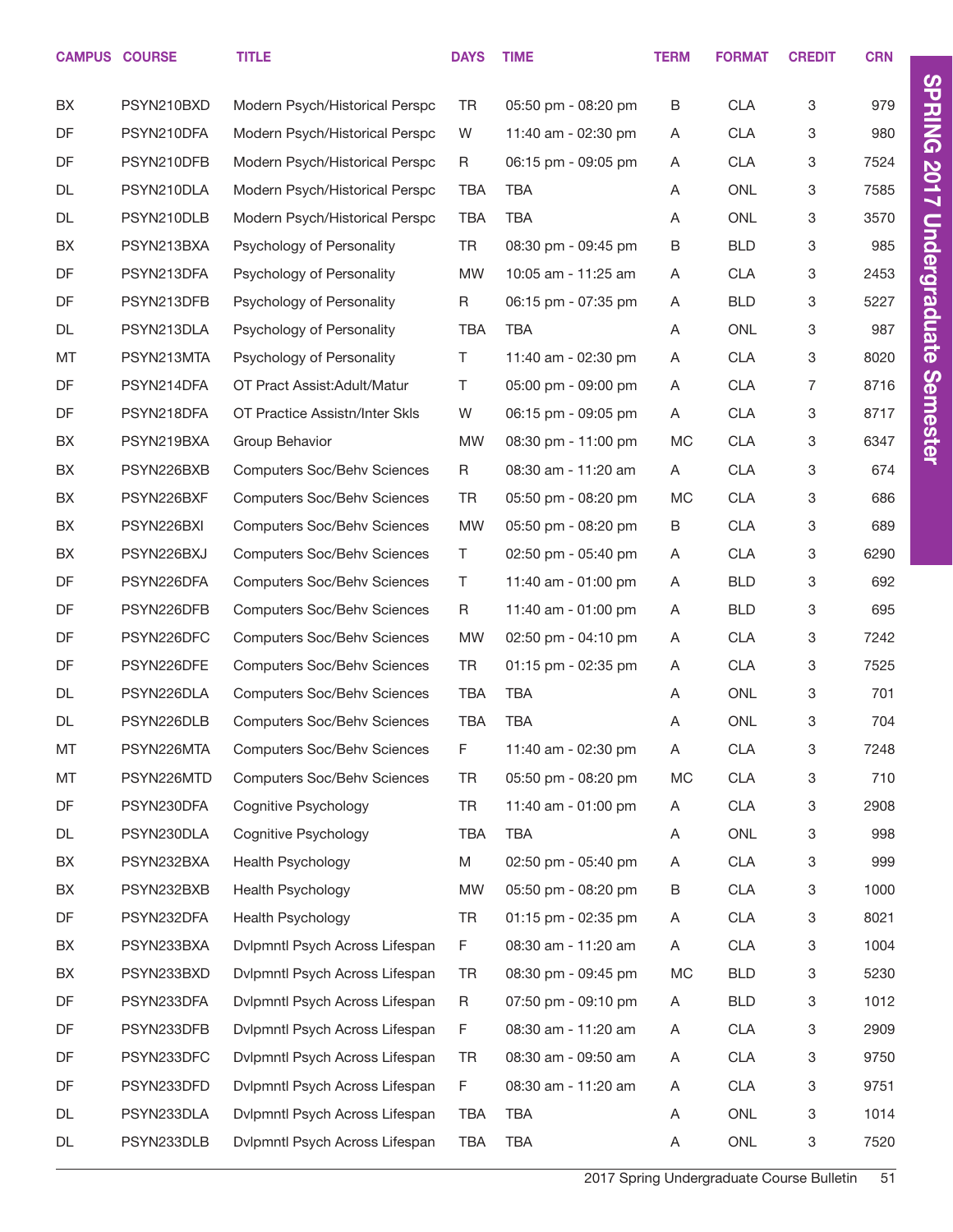|           | <b>CAMPUS COURSE</b>      | <b>TITLE</b>                   | <b>DAYS</b> | <b>TIME</b>         | <b>TERM</b> | <b>FORMAT</b> | <b>CREDIT</b> | <b>CRN</b> |
|-----------|---------------------------|--------------------------------|-------------|---------------------|-------------|---------------|---------------|------------|
|           |                           |                                |             |                     |             |               |               |            |
|           | <b>PSYCHOLOGY (cont.)</b> |                                |             |                     |             |               |               |            |
| DL        | PSYN233DLC                | Dvlpmntl Psych Across Lifespan | <b>TBA</b>  | <b>TBA</b>          | Α           | <b>ONL</b>    | 3             | 8290       |
| MT        | PSYN233MTA                | Dvlpmntl Psych Across Lifespan | M           | 11:40 am - 02:30 pm | A           | <b>CLA</b>    | 3             | 1016       |
| MT        | PSYN233MTB                | Dvlpmntl Psych Across Lifespan | <b>TR</b>   | 05:50 pm - 08:20 pm | B           | <b>CLA</b>    | 3             | 1018       |
| YH        | PSYN233YHA                | Dvlpmntl Psych Across Lifespan | R           | 08:30 am - 11:20 am | Α           | <b>CLA</b>    | 3             | 1020       |
| BX        | PSYN234BXA                | Perspectives on Parenting      | R           | 08:30 am - 11:20 am | Α           | <b>CLA</b>    | 3             | 5232       |
| DF        | PSYN234DFA                | Perspectives on Parenting      | <b>TR</b>   | 10:05 am - 11:25 am | Α           | <b>CLA</b>    | 3             | 4112       |
| DF        | PSYN234DFB                | Perspectives on Parenting      | R           | 06:15 pm - 09:05 pm | Α           | <b>CLA</b>    | 3             | 7301       |
| DL        | PSYN234DLA                | Perspectives on Parenting      | <b>TBA</b>  | <b>TBA</b>          | Α           | <b>ONL</b>    | 3             | 4118       |
| DL        | PSYN237DLA                | Human Sexual Behavior          | <b>TBA</b>  | <b>TBA</b>          | A           | <b>ONL</b>    | 3             | 1028       |
| MT        | PSYN237MTA                | Human Sexual Behavior          | <b>TR</b>   | 08:30 pm - 11:00 pm | <b>MC</b>   | <b>CLA</b>    | 3             | 5234       |
| BX        | PSYN238BXA                | <b>Gender Role Dynamics</b>    | M           | 11:40 am - 02:30 pm | A           | <b>CLA</b>    | 3             | 1034       |
| BX        | PSYN238BXB                | Gender Role Dynamics           | <b>MW</b>   | 05:50 pm - 08:20 pm | <b>MC</b>   | <b>CLA</b>    | 3             | 6349       |
| DF        | PSYN238DFA                | <b>Gender Role Dynamics</b>    | <b>TR</b>   | 02:50 pm - 04:10 pm | Α           | <b>CLA</b>    | 3             | 1037       |
| BX        | PSYN239BXA                | Adult Development and Aging    | W           | 11:40 am - 02:30 pm | Α           | <b>CLA</b>    | 3             | 5238       |
| <b>DL</b> | PSYN243DLA                | Psychological Tests & Mesurmnt | <b>TBA</b>  | <b>TBA</b>          | Α           | <b>ONL</b>    | 3             | 1045       |
| BX        | PSYN244BXA                | Social Psychology              | W           | 08:30 am - 11:20 am | Α           | <b>CLA</b>    | 3             | 722        |
| BX        | PSYN244BXC                | Social Psychology              | MW          | 05:50 pm - 08:20 pm | B           | <b>CLA</b>    | 3             | 5209       |
| DF        | PSYN244DFA                | Social Psychology              | <b>MW</b>   | 01:15 pm - 02:35 pm | Α           | <b>CLA</b>    | 3             | 737        |
| DF        | PSYN244DFB                | Social Psychology              | M           | 06:15 pm - 09:05 pm | Α           | <b>CLA</b>    | 3             | 740        |
| DL        | PSYN244DLA                | Social Psychology              | <b>TBA</b>  | <b>TBA</b>          | Α           | <b>ONL</b>    | 3             | 743        |
| DL        | PSYN244DLB                | Social Psychology              | <b>TBA</b>  | <b>TBA</b>          | Α           | <b>ONL</b>    | 3             | 7521       |
| MT        | PSYN244MTA                | Social Psychology              | F           | 08:30 am - 11:20 am | Α           | <b>CLA</b>    | 3             | 749        |
| MT        | PSYN244MTB                | Social Psychology              | <b>TR</b>   | 05:50 pm - 08:20 pm | MC          | <b>CLA</b>    | 3             | 752        |
| YH        | PSYN244YHA                | Social Psychology              | Τ           | 08:30 am - 11:20 am | Α           | <b>CLA</b>    | 3             | 758        |
| BX        | PSYN254BXA                | Child Psychology               | W           | 02:50 pm - 05:40 pm | A           | <b>CLA</b>    | 3             | 1049       |
| BX        | PSYN254BXC                | Child Psychology               | MW          | 08:30 pm - 09:45 pm | B           | <b>CLA</b>    | 3             | 1053       |
| DF        | PSYN254DFA                | Child Psychology               | R           | 08:30 am - 11:20 am | Α           | <b>CLA</b>    | 3             | 5241       |
| DL        | PSYN254DLA                | Child Psychology               | TBA         | <b>TBA</b>          | Α           | ONL           | 3             | 1059       |
| DL        | PSYN254DLB                | Child Psychology               | <b>TBA</b>  | <b>TBA</b>          | Α           | ONL           | 3             | 7581       |
| BX        | PSYN255BXA                | Managing Human Conflict I      | <b>TR</b>   | 05:50 pm - 08:20 pm | B           | <b>CLA</b>    | 3             | 1063       |
| BX        | PSYN255BXB                | Managing Human Conflict I      | S           | 02:50 pm - 05:40 pm | A           | <b>CLA</b>    | 3             | 5295       |
| BX        | PSYN255BXC                | Managing Human Conflict I      | M           | 11:40 am - 02:30 pm | Α           | <b>CLA</b>    | 3             | 5290       |
| DF        | PSYN255DFA                | Managing Human Conflict I      | MW          | 08:30 am - 09:50 am | Α           | <b>CLA</b>    | 3             | 1068       |
| DF        | PSYN255DFB                | Managing Human Conflict I      | W           | 11:40 am - 02:30 pm | Α           | <b>CLA</b>    | 3             | 4079       |
| DF        | PSYN255DFC                | Managing Human Conflict I      | W           | 06:15 pm - 09:05 pm | Α           | <b>CLA</b>    | 3             | 6329       |
| DL        | PSYN255DLA                | Managing Human Conflict I      | TBA         | <b>TBA</b>          | A           | ONL           | 3             | 4074       |
|           |                           |                                |             |                     |             |               |               |            |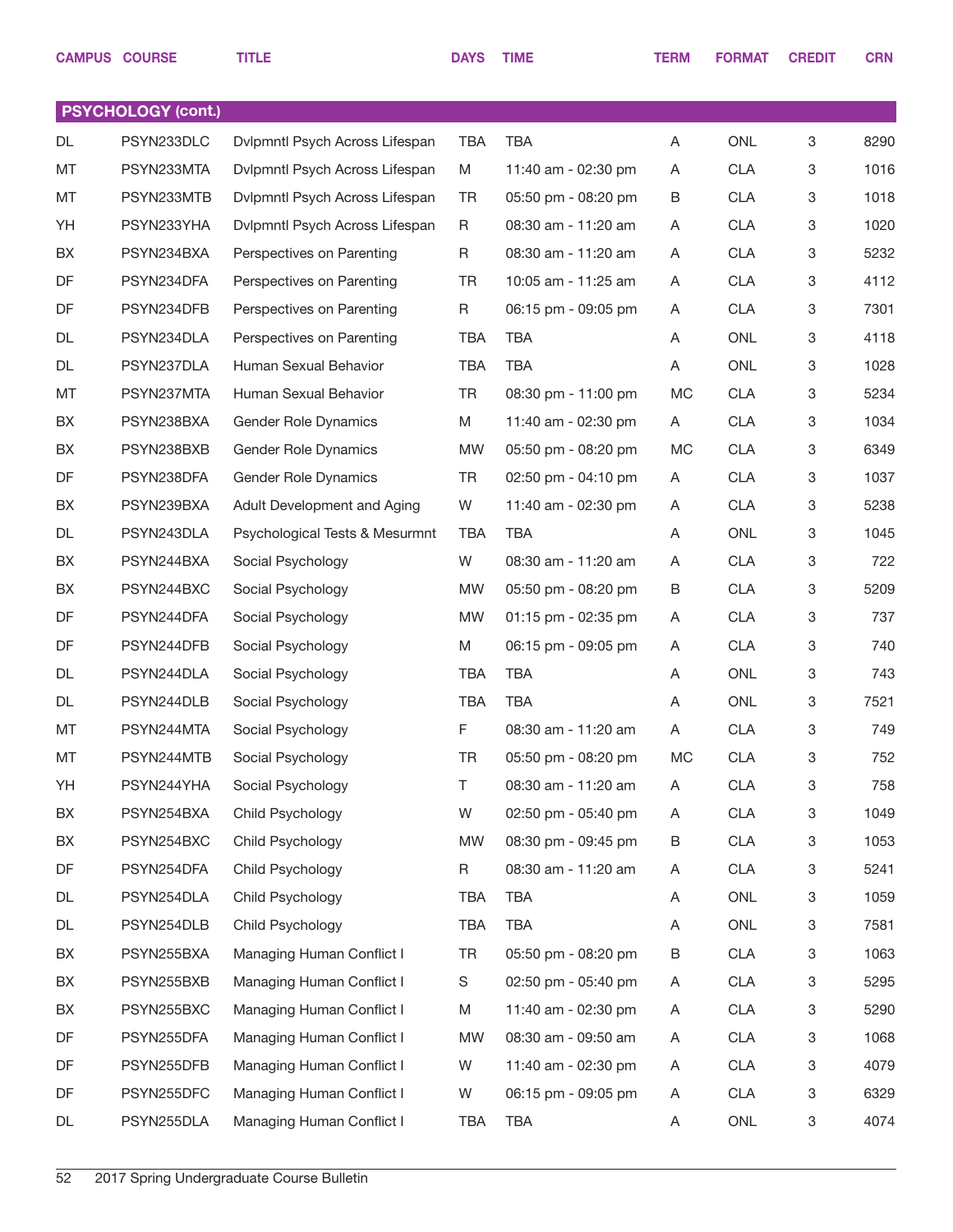|           | <b>CAMPUS COURSE</b> | <b>TITLE</b>                   | <b>DAYS</b> | <b>TIME</b>         | <b>TERM</b> | <b>FORMAT</b> | <b>CREDIT</b> | <b>CRN</b> |                      |
|-----------|----------------------|--------------------------------|-------------|---------------------|-------------|---------------|---------------|------------|----------------------|
| DL        | PSYN255DLB           | Managing Human Conflict I      | <b>TBA</b>  | <b>TBA</b>          | Α           | ONL           | 3             | 7683       | <b>SPRING 2017</b>   |
| MT        | PSYN255MTA           | Managing Human Conflict I      | <b>MW</b>   | 05:50 pm - 08:20 pm | <b>MC</b>   | <b>CLA</b>    | 3             | 2066       |                      |
| BX        | PSYN256BXA           | Managing Human Conflict II     | T.          | 11:40 am - 02:30 pm | Α           | <b>CLA</b>    | 3             | 5644       |                      |
| DF        | PSYN256DFA           | Managing Human Conflict II     | <b>MW</b>   | 08:30 am - 09:50 am | Α           | <b>CLA</b>    | 3             | 3057       |                      |
| BX        | PSYN257BXB           | Psych of the Exceptional Child | R           | 02:50 pm - 05:40 pm | Α           | <b>CLA</b>    | 3             | 6351       |                      |
| DL        | PSYN257DLA           | Psych of the Exceptional Child | <b>TBA</b>  | <b>TBA</b>          | Α           | <b>ONL</b>    | 3             | 1079       |                      |
| DL        | PSYN257DLB           | Psych of the Exceptional Child | <b>TBA</b>  | <b>TBA</b>          | Α           | ONL           | 3             | 1081       |                      |
| DL        | PSYN257DLC           | Psych of the Exceptional Child | <b>TBA</b>  | <b>TBA</b>          | Α           | <b>ONL</b>    | 3             | 4785       | <b>Undergraduate</b> |
| DL        | PSYN257DLD           | Psych of the Exceptional Child | <b>TBA</b>  | <b>TBA</b>          | Α           | <b>ONL</b>    | 3             | 8292       |                      |
| DL        | PSYN257DLE           | Psych of the Exceptional Child | <b>TBA</b>  | <b>TBA</b>          | Α           | <b>ONL</b>    | 3             | 7564       |                      |
| DL        | PSYN257DLF           | Psych of the Exceptional Child | <b>TBA</b>  | <b>TBA</b>          | Α           | ONL           | 3             | 8293       | <b>Semester</b>      |
| DL        | PSYN257DLG           | Psych of the Exceptional Child | <b>TBA</b>  | <b>TBA</b>          | Α           | <b>ONL</b>    | 3             | 8296       |                      |
| BX        | PSYN262BXA           | Alcohol, Drugs & Behavior      | W           | 02:50 pm - 05:40 pm | Α           | <b>CLA</b>    | 3             | 767        |                      |
| BX        | PSYN262BXD           | Alcohol, Drugs & Behavior      | <b>TR</b>   | 05:50 pm - 08:20 pm | <b>MC</b>   | <b>CLA</b>    | 3             | 779        |                      |
| <b>DF</b> | PSYN262DFA           | Alcohol, Drugs & Behavior      | F.          | 11:40 am - 02:30 pm | Α           | <b>CLA</b>    | 3             | 7257       |                      |
| MT        | PSYN262MTA           | Alcohol, Drugs & Behavior      | <b>MW</b>   | 05:50 pm - 08:20 pm | B           | <b>CLA</b>    | 3             | 4068       |                      |
| <b>DF</b> | PSYN263DFA           | Psychology of Adolescence      | W           | 11:40 am - 02:30 pm | Α           | <b>CLA</b>    | 3             | 7303       |                      |
| DF        | PSYN263DFB           | Psychology of Adolescence      | Τ           | 06:15 pm - 09:05 pm | Α           | <b>CLA</b>    | 3             | 7304       |                      |
| DL        | PSYN263DLA           | Psychology of Adolescence      | <b>TBA</b>  | <b>TBA</b>          | Α           | ONL           | 3             | 1089       |                      |
| BX        | PSYN295BXB           | Contemporary Issues            | S           | 11:40 am - 02:30 pm | Α           | <b>CLA</b>    | 3             | 795        |                      |
| BX        | PSYN295BXC           | Contemporary Issues            | <b>TR</b>   | 08:30 pm - 11:00 pm | <b>MC</b>   | <b>CLA</b>    | 3             | 800        |                      |
| BX        | PSYN295BXD           | Contemporary Issues            | <b>MW</b>   | 05:50 pm - 08:20 pm | <b>MC</b>   | <b>CLA</b>    | 3             | 1191       |                      |
| DF        | PSYN295DFB           | Contemporary Issues            | T           | 06:15 pm - 09:05 pm | Α           | <b>CLA</b>    | 3             | 9576       |                      |
| DF        | PSYN295DFC           | Contemporary Issues            | F           | 02:50 pm - 05:40 pm | Α           | <b>CLA</b>    | 3             | 10130      |                      |
| DF        | PSYN295DFD           | Contemporary Issues            | <b>MW</b>   | 08:30 am - 09:50 am | Α           | <b>CLA</b>    | 3             | 10144      |                      |
| DF        | PSYN295DFI           | Contemporary Issues            | T.          | 02:50 pm - 05:40 pm | Α           | <b>CLA</b>    | 3             | 8009       |                      |
| DL        | PSYN295DLA           | Contemporary Issues            | TBA         | TBA                 | Α           | ONL           | 3             | 8455       |                      |
| DL        | PSYN295DLB           | Contemporary Issues            | TBA         | <b>TBA</b>          | Α           | ONL           | 3             | 7587       |                      |
| DL        | PSYN295DLC           | Contemporary Issues            | TBA         | <b>TBA</b>          | Α           | ONL           | 3             | 2917       |                      |
| DL        | PSYN295DLD           | Contemporary Issues            | TBA         | <b>TBA</b>          | Α           | ONL           | 3             | 8459       |                      |
| DL        | PSYN295DLE           | Contemporary Issues            | TBA         | <b>TBA</b>          | Α           | ONL           | 3             | 9892       |                      |
| MT        | PSYN295MTC           | Contemporary Issues            | M           | 11:40 am - 02:30 pm | Α           | <b>CLA</b>    | 3             | 1195       |                      |
| MT        | PSYN295MTD           | Contemporary Issues            | MW          | 05:50 pm - 08:20 pm | B           | <b>CLA</b>    | 3             | 7268       |                      |
| YH        | PSYN295YHA           | Contemporary Issues            | <b>TR</b>   | 08:30 pm - 09:45 pm | МC          | <b>BLD</b>    | 3             | 3062       |                      |
| DF        | PSYN311DFA           | Psych Disords/Chldhd & Adolesc | Τ           | 08:30 am - 11:20 am | A           | <b>CLA</b>    | 3             | 7305       |                      |
| MT        | PSYN311MTA           | Psych Disords/Chidhd & Adolesc | <b>TR</b>   | 01:15 pm - 03:45 pm | MC          | <b>CLA</b>    | 3             | 8022       |                      |
| BX        | PSYN312BXA           | Abnormal Psychology            | Τ           | 11:40 am - 02:30 pm | A           | <b>CLA</b>    | 3             | 6356       |                      |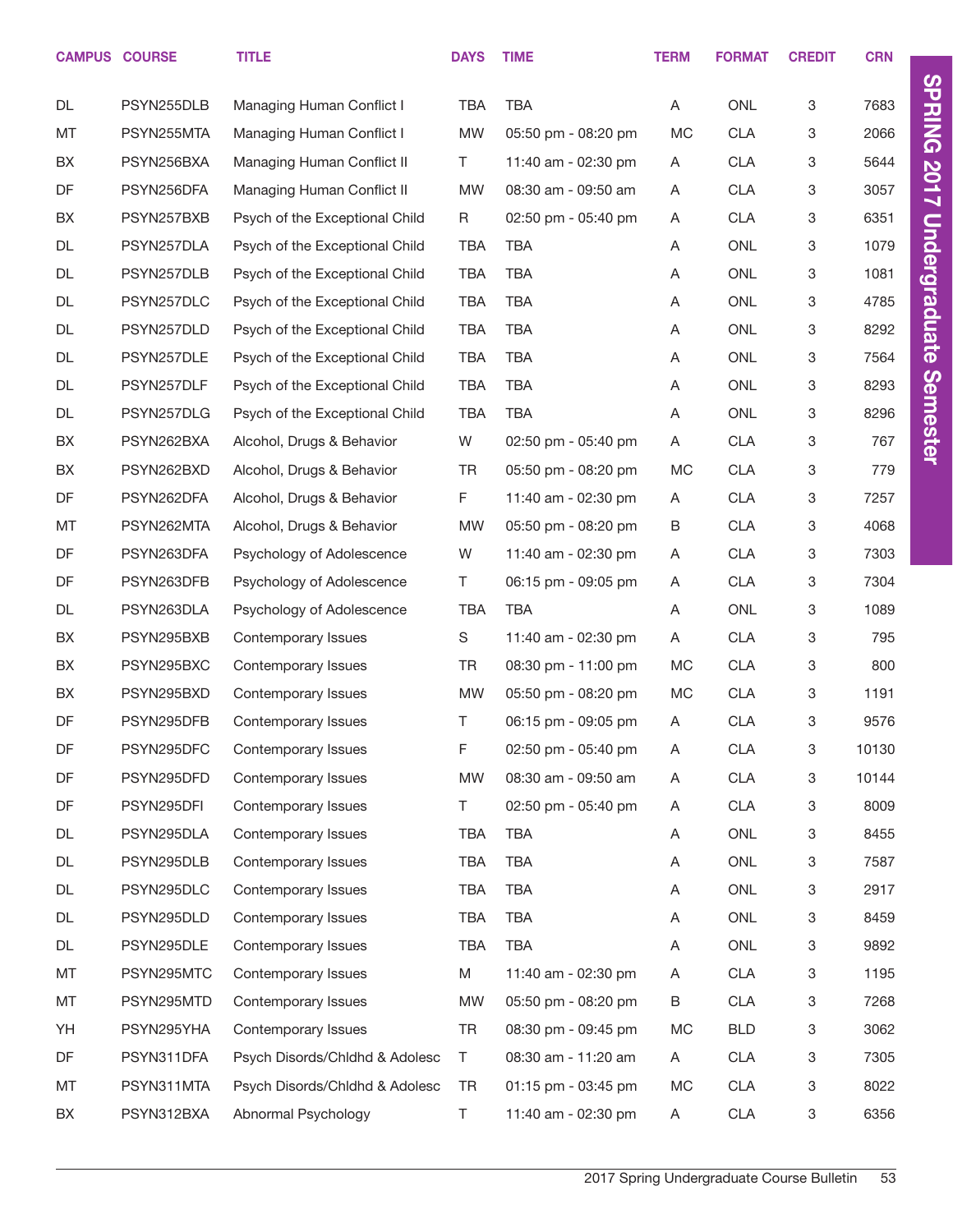|           | <b>CAMPUS COURSE</b>      | <b>TITLE</b>                         | <b>DAYS</b> | <b>TIME</b>         | <b>TERM</b> | <b>FORMAT</b> | <b>CREDIT</b> | <b>CRN</b> |
|-----------|---------------------------|--------------------------------------|-------------|---------------------|-------------|---------------|---------------|------------|
|           |                           |                                      |             |                     |             |               |               |            |
|           | <b>PSYCHOLOGY (cont.)</b> |                                      |             |                     |             |               |               |            |
| BX        | PSYN312BXD                | Abnormal Psychology                  | <b>TR</b>   | 05:50 pm - 08:20 pm | В           | <b>CLA</b>    | 3             | 5246       |
| DF        | PSYN312DFA                | Abnormal Psychology                  | <b>TR</b>   | 11:40 am - 01:00 pm | Α           | <b>CLA</b>    | 3             | 1103       |
| <b>DL</b> | PSYN312DLA                | Abnormal Psychology                  | <b>TBA</b>  | <b>TBA</b>          | Α           | <b>ONL</b>    | 3             | 1105       |
| DL        | PSYN312DLB                | Abnormal Psychology                  | <b>TBA</b>  | <b>TBA</b>          | Α           | <b>ONL</b>    | 3             | 8465       |
| MT        | PSYN312MTA                | Abnormal Psychology                  | <b>TR</b>   | 08:30 pm - 09:45 pm | В           | <b>BLD</b>    | 3             | 5247       |
| BX        | PSYN320BXA                | Psychobiology                        | F           | 08:30 am - 11:20 am | Α           | <b>CLA</b>    | 3             | 5249       |
| BX        | PSYN320BXB                | Psychobiology                        | W           | 06:15 pm - 09:05 pm | Α           | <b>CLA</b>    | 3             | 7306       |
| DF        | PSYN320DFA                | Psychobiology                        | M           | 11:40 am - 02:30 pm | Α           | <b>CLA</b>    | 3             | 1110       |
| DF        | PSYN320DFB                | Psychobiology                        | Τ           | 06:15 pm - 09:05 pm | Α           | <b>CLA</b>    | 3             | 6421       |
| DL        | PSYN320DLA                | Psychobiology                        | <b>TBA</b>  | <b>TBA</b>          | Α           | <b>ONL</b>    | 3             | 1112       |
| MT        | PSYN320MTA                | Psychobiology                        | S           | 11:40 am - 02:30 pm | Α           | <b>CLA</b>    | 3             | 1113       |
| DL        | PSYN340DLA                | Psychology of Crisis                 | <b>TBA</b>  | <b>TBA</b>          | Α           | <b>ONL</b>    | 3             | 1115       |
| DF        | PSYN349DFA                | Directed Research in Psych           | Τ           | 11:40 am - 02:30 pm | Α           | <b>CLA</b>    | 3             | 10125      |
| MT        | PSYN349MTA                | Directed Research in Psych           | F           | 08:30 am - 11:20 am | Α           | <b>CLA</b>    | 3             | 10140      |
| BX        | PSYN360BXA                | <b>Practicum Conflict Resolution</b> | <b>TBA</b>  | <b>TBA</b>          | Α           | <b>PRA</b>    | 3             | 1124       |
| BX        | PSYN370BXA                | <b>Stats Socl/Behv Sciences</b>      | R           | 11:40 am - 02:30 pm | Α           | <b>CLA</b>    | 3             | 7534       |
| BX        | PSYN370BXB                | <b>Stats Socl/Behv Sciences</b>      | W           | 08:30 am - 11:20 am | Α           | <b>CLA</b>    | 3             | 2928       |
| BX        | PSYN370BXC                | <b>Stats Socl/Behv Sciences</b>      | T.          | 06:15 pm - 09:05 pm | Α           | <b>CLA</b>    | 3             | 2932       |
| BX        | PSYN370BXD                | <b>Stats Socl/Behv Sciences</b>      | M           | 06:15 pm - 09:05 pm | Α           | <b>CLA</b>    | 3             | 5217       |
| DF        | PSYN370DFA                | <b>Stats Socl/Behv Sciences</b>      | <b>TR</b>   | 11:40 am - 01:00 pm | Α           | <b>CLA</b>    | 3             | 874        |
| DF        | PSYN370DFB                | <b>Stats Socl/Behv Sciences</b>      | W           | 06:15 pm - 09:05 pm | Α           | <b>CLA</b>    | 3             | 877        |
| DF        | PSYN370DFD                | <b>Stats Socl/Behv Sciences</b>      | <b>TR</b>   | 02:50 pm - 04:10 pm | Α           | <b>CLA</b>    | 3             | 8147       |
| DF        | PSYN370DFE                | <b>Stats Socl/Behv Sciences</b>      | M           | 02:50 pm - 05:40 pm | Α           | <b>CLA</b>    | 3             | 8722       |
| DL        | PSYN370DLA                | <b>Stats Socl/Behv Sciences</b>      | <b>TBA</b>  | <b>TBA</b>          | Α           | ONL           | 3             | 880        |
| МT        | PSYN370MTA                | <b>Stats Socl/Behv Sciences</b>      | M           | 08:30 am - 11:20 am | A           | <b>CLA</b>    | 3             | 10121      |
| MT        | PSYN370MTB                | <b>Stats Socl/Behv Sciences</b>      | S           | 08:30 am - 11:20 am | Α           | <b>CLA</b>    | 3             | 883        |
| BX        | PSYN372BXD                | Experimnt Psych I: Methodology       | W           | 11:40 am - 02:30 pm | A           | <b>CLA</b>    | 3             | 4139       |
| DF        | PSYN372DFB                | Experimnt Psych I: Methodology       | M           | 06:15 pm - 09:05 pm | Α           | <b>CLA</b>    | 3             | 7310       |
| DL        | PSYN372DLA                | Experimnt Psych I: Methodology       | <b>TBA</b>  | <b>TBA</b>          | Α           | ONL           | 3             | 1132       |
| MT        | PSYN372MTA                | Experimnt Psych I: Methodology       | W           | 08:30 am - 11:20 am | Α           | <b>CLA</b>    | 3             | 7311       |
| MT        | PSYN372MTB                | Experimnt Psych I: Methodology       | Τ           | 06:15 pm - 09:05 pm | A           | <b>CLA</b>    | 3             | 8723       |
| YH        | PSYN372YHA                | Experimnt Psych I:Methodology        | M           | 06:15 pm - 09:05 pm | Α           | <b>CLA</b>    | 3             | 10124      |
| BX        | PSYN399BXA                | Internship Soc/Beh Sciences          | F           | 11:40 am - 02:30 pm | A           | $\sf IT$      | 3             | 10141      |
| DL        | PSYN399DLA                | Internship Soc/Beh Sciences          | TBA         | <b>TBA</b>          | Α           | ONL           | 3             | 892        |
| DL        | PSYN399DLB                | Internship Soc/Beh Sciences          | <b>TBA</b>  | <b>TBA</b>          | Α           | ONL           | 3             | 9920       |
| BX        | PSYN426BXA                | <b>Classics Soc/Beh Sciences</b>     | R           | 11:40 am - 02:30 pm | Α           | CLA           | 3             | 898        |
|           |                           |                                      |             |                     |             |               |               |            |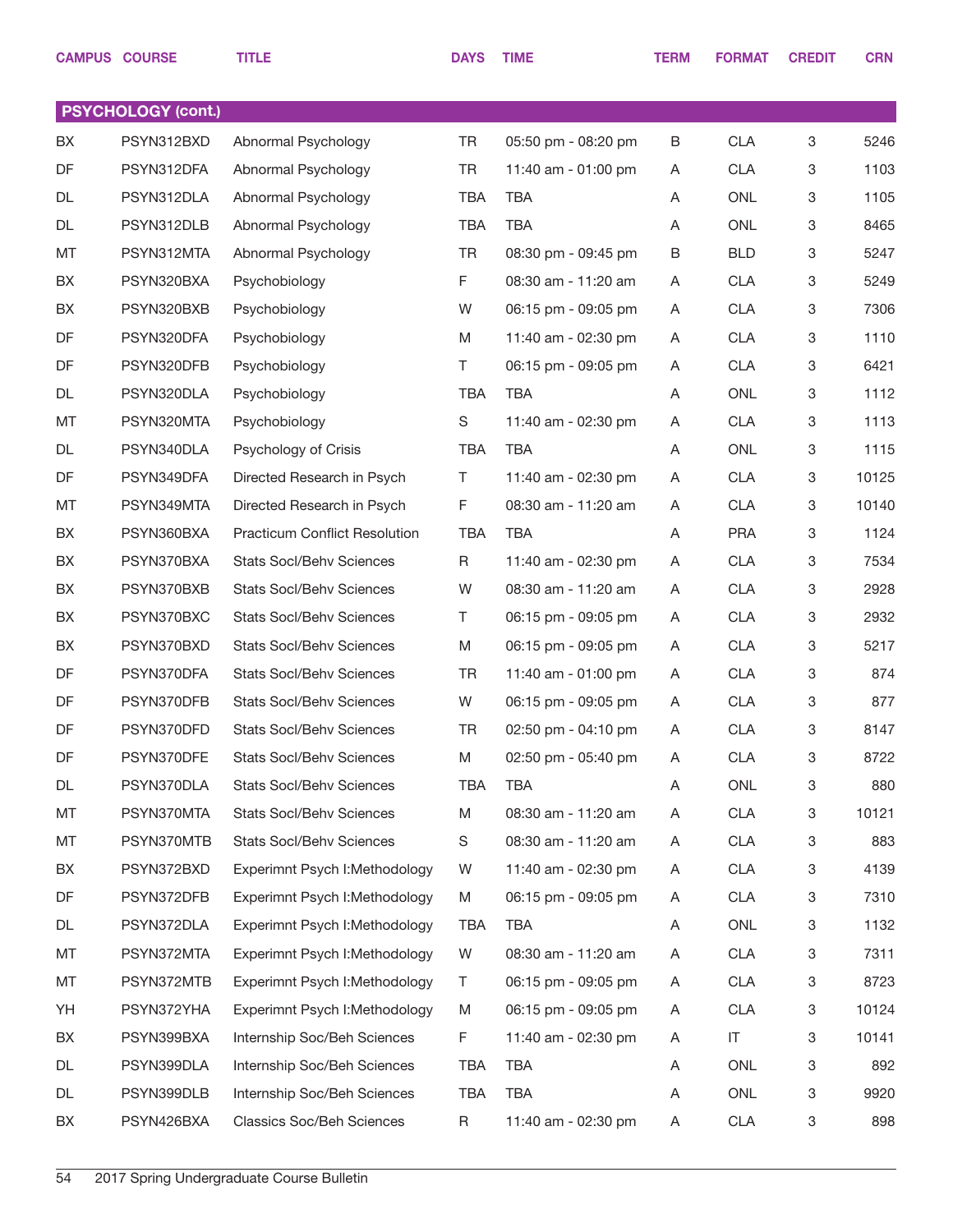|                 | <b>CAMPUS COURSE</b>     | <b>TITLE</b>                                               | <b>DAYS</b>     | <b>TIME</b>                                | <b>TERM</b> | <b>FORMAT</b>            | <b>CREDIT</b> | <b>CRN</b> |
|-----------------|--------------------------|------------------------------------------------------------|-----------------|--------------------------------------------|-------------|--------------------------|---------------|------------|
| BX              | PSYN426BXD               | <b>Classics Soc/Beh Sciences</b>                           | <b>MW</b>       | 05:50 pm - 08:20 pm                        | MC          | <b>CLA</b>               | 3             | 907        |
| DF              | PSYN426DFA               | <b>Classics Soc/Beh Sciences</b>                           | R               | 06:15 pm - 09:05 pm                        | A           | <b>CLA</b>               | 3             | 913        |
| DF              | PSYN426DFB               | <b>Classics Soc/Beh Sciences</b>                           | <b>TR</b>       | 10:05 am - 11:25 am                        | A           | <b>CLA</b>               | 3             | 916        |
| DF              | PSYN426DFC               | <b>Classics Soc/Beh Sciences</b>                           | <b>MW</b>       | 11:40 am - 01:00 pm                        | Α           | <b>CLA</b>               | 3             | 8150       |
| DL              | PSYN426DLA               | <b>Classics Soc/Beh Sciences</b>                           | <b>TBA</b>      | <b>TBA</b>                                 | Α           | <b>ONL</b>               | 3             | 919        |
| DL              | PSYN426DLB               | <b>Classics Soc/Beh Sciences</b>                           | <b>TBA</b>      | <b>TBA</b>                                 | Α           | <b>ONL</b>               | 3             | 922        |
| DL              | PSYN426DLC               | <b>Classics Soc/Beh Sciences</b>                           | <b>TBA</b>      | <b>TBA</b>                                 | Α           | <b>ONL</b>               | 3             | 8463       |
| MT              | PSYN426MTA               | <b>Classics Soc/Beh Sciences</b>                           | W               | 11:40 am - 02:30 pm                        | A           | <b>CLA</b>               | 3             | 925        |
| MT              | PSYN426MTC               | <b>Classics Soc/Beh Sciences</b>                           | <b>TR</b>       | 05:50 pm - 08:20 pm                        | <b>MC</b>   | <b>CLA</b>               | 3             | 928        |
|                 |                          |                                                            |                 |                                            |             |                          |               |            |
| <b>RELIGION</b> | RELG109BXA               |                                                            |                 |                                            |             |                          |               | 622        |
| BX<br>BX        | RELG109BXB               | Introduction to Religions                                  | W               | 11:40 am - 02:30 pm                        | A           | <b>CLA</b>               | 3             | 623        |
| BX              | RELG109BXC               | Introduction to Religions                                  | R<br>T.         | 02:50 pm - 05:40 pm                        | A           | <b>CLA</b>               | 3<br>3        | 9476       |
| BX              | RELG109BXD               | Introduction to Religions                                  | $\mathbb S$     | 10:05 am - 12:55 pm<br>08:30 am - 11:20 am | A           | <b>CLA</b><br><b>CLA</b> |               | 625        |
| DF              | RELG109DFA               | Introduction to Religions                                  | M               |                                            | A           |                          | 3             | 8725       |
| DF              | RELG109DFB               | Introduction to Religions                                  | T.              | 11:40 am - 02:30 pm                        | A           | <b>CLA</b>               | 3             | 627        |
| DF              | RELG109DFC               | Introduction to Religions                                  | W               | 02:50 pm - 05:40 pm                        | A           | <b>CLA</b>               | 3             | 628        |
|                 |                          | Introduction to Religions                                  |                 | 06:15 pm - 09:05 pm                        | A           | <b>CLA</b>               | 3             |            |
| DF              | RELG109DFD               | Introduction to Religions                                  | TR              | 11:40 am - 01:00 pm                        | A           | <b>CLA</b>               | 3             | 9473       |
| DL              | RELG109DLA<br>RELG109MTA | Introduction to Religions                                  | <b>TBA</b>      | <b>TBA</b>                                 | Α           | ONL                      | 3             | 629        |
| MT              |                          | Introduction to Religions                                  | M               | 11:40 am - 02:30 pm                        | A           | <b>CLA</b>               | 3             | 631        |
| YH              | RELG109YHA<br>RELG111BXA | Introduction to Religions                                  | M               | 11:40 am - 02:30 pm                        | A           | <b>CLA</b>               | 3             | 9475       |
| BX              |                          | Judaism, Christianty, Islam                                | M               | 11:40 am - 02:30 pm                        | Α           | <b>CLA</b>               | 3             | 634        |
| DF              | RELG111DFA               | Judaism, Christianty, Islam                                | W               | 02:50 pm - 05:40 pm                        | Α           | <b>CLA</b>               | 3             | 6759       |
| DF              | RELG111DFB               | Judaism, Christianty, Islam                                | TR              | 01:15 pm - 02:35 pm                        | A           | <b>CLA</b>               | 3             | 9474       |
| DL              | RELG111DLA<br>RELG111MTA | Judaism, Christianty, Islam<br>Judaism, Christianty, Islam | <b>TBA</b>      | <b>TBA</b>                                 | Α           | ONL<br><b>CLA</b>        | 3             | 638<br>639 |
| MT<br>DL        | RELG220DLA               | Myth Ritual Symbol in Religion                             | R<br><b>TBA</b> | 08:30 am - 11:20 am<br><b>TBA</b>          | Α<br>Α      | ONL                      | 3<br>3        | 6558       |
|                 |                          |                                                            |                 |                                            |             |                          |               |            |
| <b>SCIENCE</b>  |                          |                                                            |                 |                                            |             |                          |               |            |
| DF              | SINC110DFA               | The Principles of Science I                                | M               | 02:50 pm - 05:40 pm                        | A           | <b>CLA</b>               | 3             | 6566       |
| DF              | SINC162DFA               | Forensic Science II                                        | $\mathsf R$     | 02:50 pm - 05:40 pm                        | Α           | <b>CLA</b>               | 3             | 8726       |
|                 |                          |                                                            |                 |                                            |             |                          |               |            |
|                 | <b>SOCIAL WORK</b>       |                                                            |                 |                                            |             |                          |               |            |
| BX              | SOWK201BXA               | Introduction to Social Work                                | <b>TR</b>       | 05:50 pm - 08:20 pm                        | B           | <b>CLA</b>               | 3             | 7260       |
| DF              | SOWK201DFA               | Introduction to Social Work                                | R               | 11:40 am - 02:30 pm                        | A           | <b>CLA</b>               | 3             | 7262       |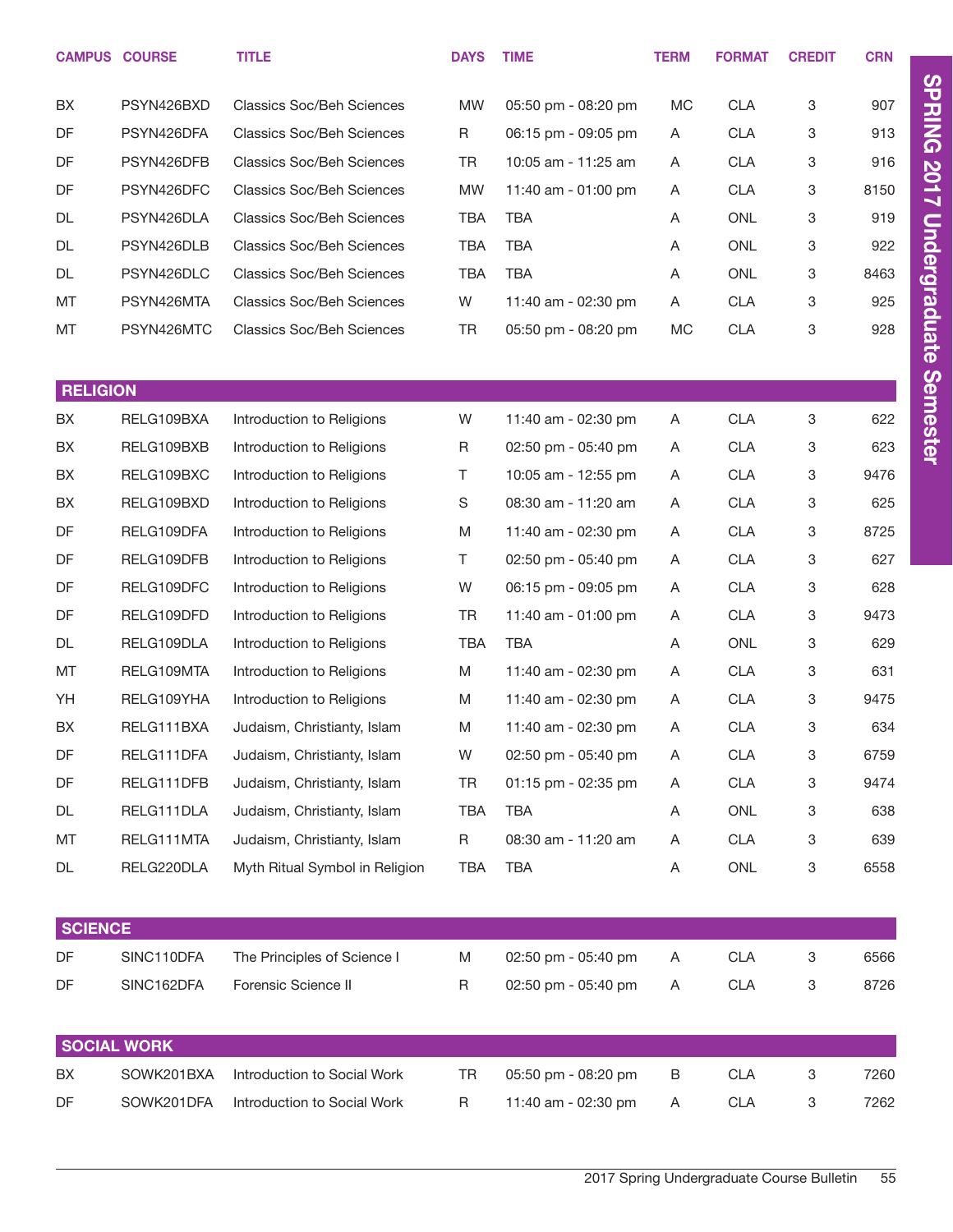|                  | <b>CAMPUS COURSE</b>       | <b>TITLE</b>                          | <b>DAYS</b> | <b>TIME</b>         | <b>TERM</b> | <b>FORMAT</b> | <b>CREDIT</b> | <b>CRN</b> |
|------------------|----------------------------|---------------------------------------|-------------|---------------------|-------------|---------------|---------------|------------|
|                  |                            |                                       |             |                     |             |               |               |            |
|                  | <b>SOCIAL WORK (cont.)</b> |                                       |             |                     |             |               |               |            |
| YH               | SOWK201YHA                 | Introduction to Social Work           | <b>TR</b>   | 05:50 pm - 08:20 pm | B           | <b>CLA</b>    | 3             | 10118      |
| BX               | SOWK295BXB                 | Contemporary Issues                   | S           | 11:40 am - 02:30 pm | A           | <b>CLA</b>    | 3             | 797        |
| BX               | SOWK295BXC                 | Contemporary Issues                   | TR          | 08:30 pm - 11:00 pm | MC          | <b>CLA</b>    | 3             | 801        |
| BX               | SOWK295BXD                 | Contemporary Issues                   | <b>MW</b>   | 05:50 pm - 08:20 pm | MC          | <b>CLA</b>    | 3             | 1192       |
| DF               | SOWK295DFB                 | Contemporary Issues                   | Τ           | 06:15 pm - 09:05 pm | A           | <b>CLA</b>    | 3             | 9578       |
| DF               | SOWK295DFC                 | Contemporary Issues                   | F           | 02:50 pm - 05:40 pm | A           | <b>CLA</b>    | 3             | 10132      |
| DF               | SOWK295DFD                 | Contemporary Issues                   | <b>MW</b>   | 08:30 am - 09:50 am | A           | <b>CLA</b>    | 3             | 10147      |
| DF               | SOWK295DFI                 | Contemporary Issues                   | Τ           | 02:50 pm - 05:40 pm | A           | <b>CLA</b>    | 3             | 8011       |
| DL               | SOWK295DLA                 | Contemporary Issues                   | <b>TBA</b>  | <b>TBA</b>          | A           | <b>ONL</b>    | 3             | 8457       |
| DL               | SOWK295DLB                 | Contemporary Issues                   | <b>TBA</b>  | <b>TBA</b>          | A           | <b>ONL</b>    | 3             | 7589       |
| DL               | SOWK295DLC                 | Contemporary Issues                   | <b>TBA</b>  | <b>TBA</b>          | A           | <b>ONL</b>    | 3             | 2970       |
| DL               | SOWK295DLD                 | Contemporary Issues                   | <b>TBA</b>  | <b>TBA</b>          | A           | <b>ONL</b>    | 3             | 8461       |
| DL               | SOWK295DLE                 | Contemporary Issues                   | <b>TBA</b>  | <b>TBA</b>          | A           | <b>ONL</b>    | 3             | 9910       |
| MT               | SOWK295MTC                 | Contemporary Issues                   | M           | 11:40 am - 02:30 pm | A           | <b>CLA</b>    | 3             | 1196       |
| MT               | SOWK295MTD                 | Contemporary Issues                   | <b>MW</b>   | 05:50 pm - 08:20 pm | B           | <b>CLA</b>    | 3             | 7270       |
| YH               | SOWK295YHA                 | Contemporary Issues                   | <b>TR</b>   | 08:30 pm - 09:45 pm | <b>MC</b>   | <b>BLD</b>    | 3             | 3065       |
| BX               | SOWK312BXA                 | Human Beh/Social Environmt II         | W           | 06:15 pm - 09:05 pm | A           | <b>CLA</b>    | 3             | 1180       |
| DF               | SOWK312DFA                 | Human Beh/Social Environmt II         | W           | 11:40 am - 02:30 pm | A           | <b>CLA</b>    | 3             | 1181       |
| BX               | SOWK314BXA                 | <b>Issues Diversity Socl Wk Pract</b> | M           | 06:15 pm - 09:05 pm | A           | <b>CLA</b>    | 3             | 1182       |
| DF               | SOWK314DFA                 | <b>Issues Diversity Socl Wk Pract</b> | M           | 11:40 am - 02:30 pm | A           | <b>CLA</b>    | 3             | 1183       |
| BX               | SOWK322BXA                 | Social Work Practice I                | R           | 06:15 pm - 09:05 pm | A           | <b>CLA</b>    | 3             | 1184       |
| DF               | SOWK322DFA                 | Social Work Practice I                | F           | 11:40 am - 02:30 pm | A           | <b>CLA</b>    | 3             | 1185       |
| BX               | SOWK424BXA                 | Social Work Practice III              | R           | 06:15 pm - 09:05 pm | A           | <b>CLA</b>    | 3             | 8023       |
| DF               | SOWK424DFA                 | Social Work Practice III              | W           | 06:15 pm - 09:05 pm | A           | CLA           | 3             | 1186       |
| BX               | SOWK426BXA                 | Influnce Comm/Organiz/Soc Polc        | Τ           | 06:15 pm - 09:05 pm | A           | <b>CLA</b>    | 3             | 8024       |
| DF               | SOWK426DFA                 | Influnce Comm/Organiz/Soc Polc        | F           | 11:40 am - 02:30 pm | A           | <b>CLA</b>    | 3             | 1187       |
| BX               | SOWK432BXA                 | Field Practicum II                    | TBA         | <b>TBA</b>          | A           | <b>CLA</b>    | 6             | 8025       |
| BX               | SOWK432BXB                 | Field Practicum II                    | TBA         | <b>TBA</b>          | A           | CLA           | 6             | 9543       |
| DF               | SOWK432DFA                 | Field Practicum II                    | TBA         | <b>TBA</b>          | A           | CLA           | 6             | 1188       |
| DF               | SOWK432DFB                 | Field Practicum II                    | TBA         | <b>TBA</b>          | A           | <b>CLA</b>    | 6             | 9545       |
|                  |                            |                                       |             |                     |             |               |               |            |
| <b>SOCIOLOGY</b> |                            |                                       |             |                     |             |               |               |            |
| BX               | SOCL101BXA                 | Introduction to Sociology             | M           | 11:40 am - 02:30 pm | Α           | <b>CLA</b>    | 3             | 1139       |
| BX               | SOCL101BXB                 | Introduction to Sociology             | Τ           | 08:30 am - 11:20 am | A           | <b>CLA</b>    | 3             | 1138       |
| BX               | SOCL101BXC                 | Introduction to Sociology             | R           | 02:50 pm - 05:40 pm | Α           | <b>CLA</b>    | 3             | 1140       |
| BX               | SOCL101BXI                 | Introduction to Sociology             | MW          | 05:50 pm - 08:20 pm | MC          | <b>CLA</b>    | 3             | 1144       |
|                  |                            |                                       |             |                     |             |               |               |            |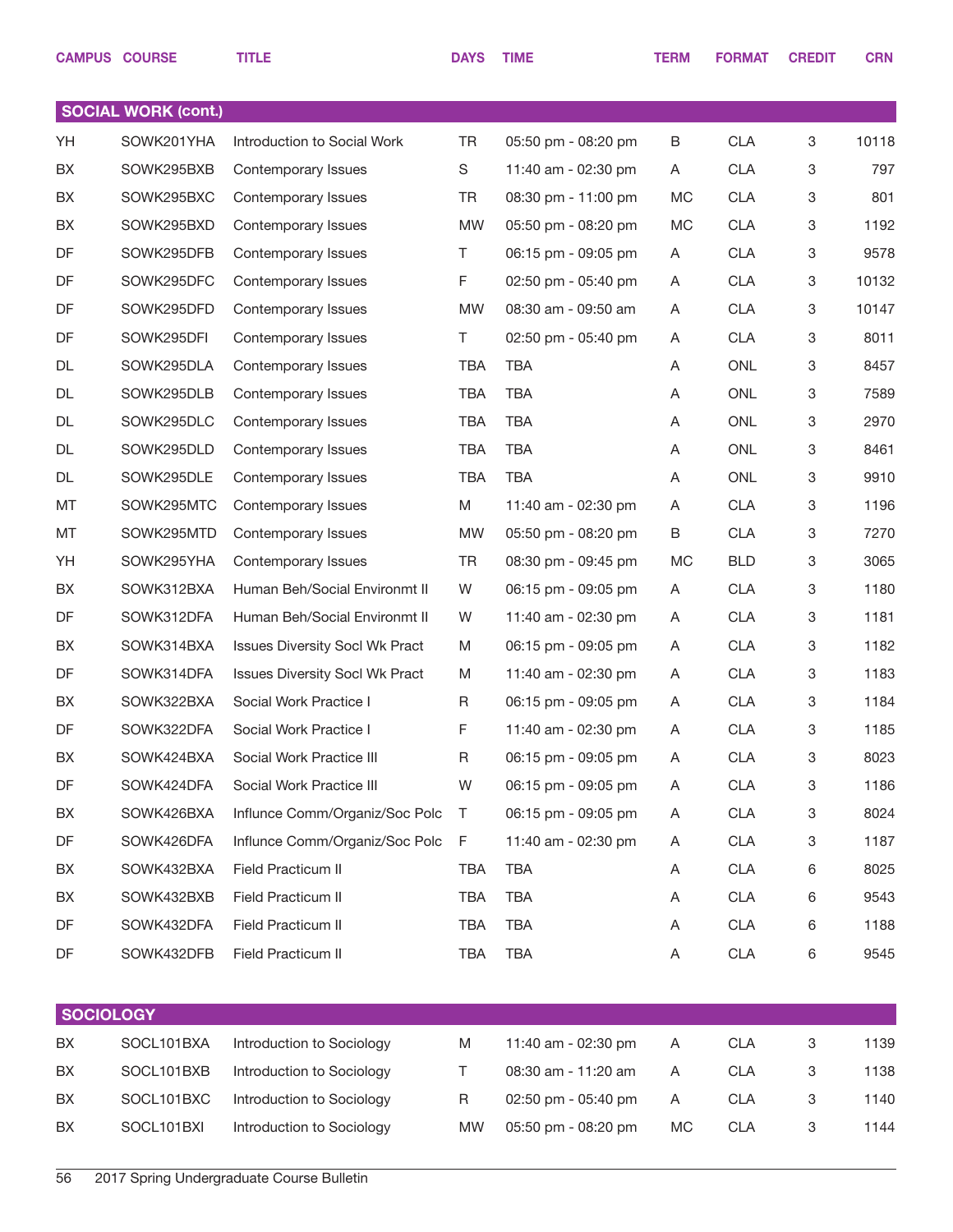|    | <b>CAMPUS COURSE</b> | <b>TITLE</b>                       | <b>DAYS</b> | <b>TIME</b>         | <b>TERM</b> | <b>FORMAT</b> | <b>CREDIT</b> | <b>CRN</b> |                      |
|----|----------------------|------------------------------------|-------------|---------------------|-------------|---------------|---------------|------------|----------------------|
| DF | SOCL101DFB           | Introduction to Sociology          | <b>MW</b>   | 10:05 am - 11:25 am | Α           | <b>CLA</b>    | 3             | 1146       | <b>SPRING</b>        |
| DF | SOCL101DFD           | Introduction to Sociology          | TR          | 11:40 am - 01:00 pm | A           | <b>CLA</b>    | 3             | 1148       |                      |
| DF | SOCL101DFG           | Introduction to Sociology          | R           | 06:15 pm - 09:05 pm | Α           | <b>CLA</b>    | 3             | 1149       |                      |
| DF | SOCL101DFH           | Introduction to Sociology          | <b>TR</b>   | 10:05 am - 11:25 am | Α           | <b>CLA</b>    | 3             | 6429       | 2017                 |
| DF | SOCL101DFI           | Introduction to Sociology          | F           | 11:40 am - 02:30 pm | A           | <b>CLA</b>    | 3             | 6430       |                      |
| DL | SOCL101DLA           | Introduction to Sociology          | TBA         | <b>TBA</b>          | A           | <b>ONL</b>    | 3             | 8477       |                      |
| DL | SOCL101DLB           | Introduction to Sociology          | <b>TBA</b>  | <b>TBA</b>          | A           | ONL           | 3             | 1151       |                      |
| MT | SOCL101MTA           | Introduction to Sociology          | $\mathsf R$ | 02:50 pm - 05:40 pm | Α           | <b>CLA</b>    | 3             | 1152       | <b>Undergraduate</b> |
| MT | SOCL101MTC           | Introduction to Sociology          | TR          | 05:50 pm - 08:20 pm | B           | <b>CLA</b>    | 3             | 1153       |                      |
| YH | SOCL101YHA           | Introduction to Sociology          | R           | 11:40 am - 02:30 pm | Α           | <b>CLA</b>    | 3             | 9581       |                      |
| MT | SOCL110MTA           | Diversity Politics & Tolerance     | W           | 11:40 am - 02:30 pm | A           | <b>CLA</b>    | 3             | 9497       |                      |
| BX | SOCL120BXC           | Career & Life Planning             | M           | 08:30 am - 11:20 am | Α           | <b>CLA</b>    | 3             | 5194       | <b>Semester</b>      |
| DF | SOCL120DFA           | Career & Life Planning             | M           | 11:40 am - 01:00 pm | A           | <b>BLD</b>    | 3             | 2906       |                      |
| DF | SOCL120DFB           | Career & Life Planning             | <b>TR</b>   | 01:15 pm - 02:35 pm | Α           | <b>CLA</b>    | 3             | 8746       |                      |
| DL | SOCL120DLA           | Career & Life Planning             | <b>TBA</b>  | <b>TBA</b>          | Α           | ONL           | 3             | 651        |                      |
| DL | SOCL120DLB           | Career & Life Planning             | <b>TBA</b>  | <b>TBA</b>          | Α           | <b>ONL</b>    | 3             | 7519       |                      |
| MT | SOCL120MTB           | Career & Life Planning             | MW          | 05:50 pm - 08:20 pm | <b>MC</b>   | <b>CLA</b>    | 3             | 5197       |                      |
| BX | SOCL202BXA           | Ethics & the Family                | W           | 11:40 am - 02:30 pm | A           | <b>CLA</b>    | 3             | 662        |                      |
| MT | SOCL202MTA           | Ethics & the Family                | <b>MW</b>   | 05:50 pm - 08:20 pm | MC.         | <b>CLA</b>    | 3             | 2965       |                      |
| DL | SOCL205DLA           | Aging & the Law                    | <b>TBA</b>  | <b>TBA</b>          | Α           | <b>ONL</b>    | 3             | 975        |                      |
| BX | SOCL212BXA           | Criminology                        | <b>MW</b>   | 05:50 pm - 08:20 pm | В           | <b>CLA</b>    | 3             | 1160       |                      |
| DF | SOCL212DFA           | Criminology                        | M           | 11:40 am - 01:00 pm | Α           | <b>BLD</b>    | 3             | 1162       |                      |
| DF | SOCL212DFB           | Criminology                        | W           | 08:30 am - 11:20 am | A           | <b>CLA</b>    | 3             | 6312       |                      |
| DF | SOCL212DFC           | Criminology                        | $\mathsf R$ | 06:15 pm - 09:05 pm | Α           | <b>CLA</b>    | 3             | 6314       |                      |
| MT | SOCL212MTA           | Criminology                        | W           | 11:40 am - 02:30 pm | A           | <b>CLA</b>    | 3             | 5273       |                      |
| BX | SOCL215BXA           | Juvenile Justice System            | T           | 08:30 am - 11:20 am | Α           | <b>CLA</b>    | 3             | 667        |                      |
| DF | SOCL215DFA           | Juvenile Justice System            | TR          | 11:40 am - 01:00 pm | A           | <b>CLA</b>    | 3             | 7405       |                      |
| DL | SOCL215DLA           | Juvenile Justice System            | TBA         | <b>TBA</b>          | Α           | ONL           | 3             | 9562       |                      |
| MT | SOCL215MTA           | Juvenile Justice System            | W           | 08:30 am - 11:20 am | Α           | <b>CLA</b>    | 3             | 7406       |                      |
| BX | SOCL222BXA           | The Family in Transition           | R           | 08:30 am - 11:20 am | A           | <b>CLA</b>    | 3             | 6390       |                      |
| DF | SOCL222DFA           | The Family in Transition           | W           | 11:40 am - 01:00 pm | A           | <b>BLD</b>    | 3             | 991        |                      |
| DL | SOCL222DLA           | The Family in Transition           | TBA         | <b>TBA</b>          | Α           | ONL           | 3             | 993        |                      |
| MT | SOCL222MTA           | The Family in Transition           | Τ           | 11:40 am - 02:30 pm | Α           | <b>CLA</b>    | 3             | 10126      |                      |
| BX | SOCL226BXB           | <b>Computers Soc/Behv Sciences</b> | R           | 08:30 am - 11:20 am | A           | <b>CLA</b>    | 3             | 675        |                      |
| BX | SOCL226BXF           | <b>Computers Soc/Behv Sciences</b> | TR          | 05:50 pm - 08:20 pm | МC          | <b>CLA</b>    | 3             | 687        |                      |
| BX | SOCL226BXI           | <b>Computers Soc/Behv Sciences</b> | MW          | 05:50 pm - 08:20 pm | B           | <b>CLA</b>    | 3             | 690        |                      |
| BX | SOCL226BXJ           | <b>Computers Soc/Behv Sciences</b> | Τ           | 02:50 pm - 05:40 pm | A           | <b>CLA</b>    | 3             | 6291       |                      |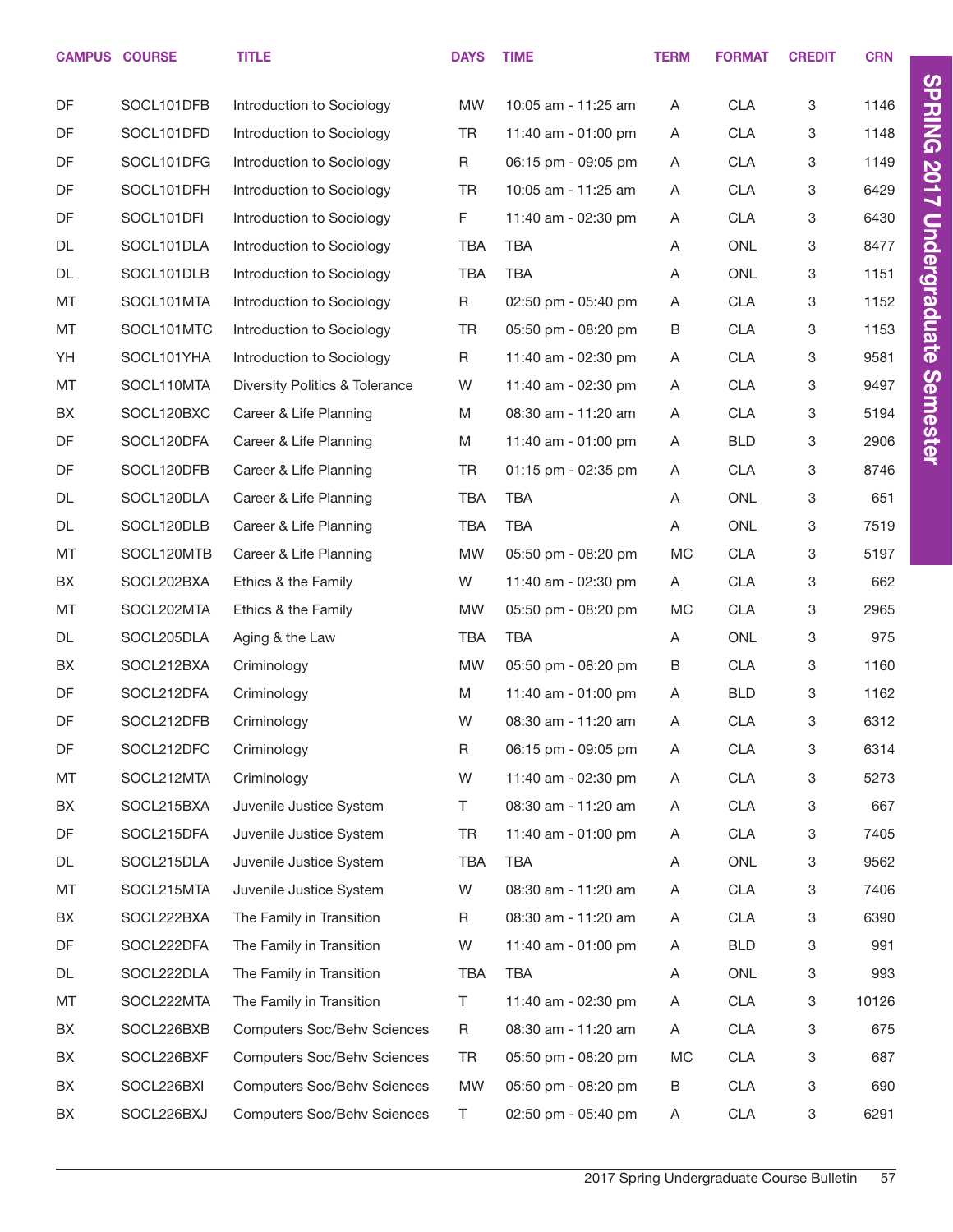|           | <b>CAMPUS COURSE</b> | <b>TITLE</b>                       | <b>DAYS</b> | <b>TIME</b>         | <b>TERM</b> | <b>FORMAT</b> | <b>CREDIT</b> | <b>CRN</b> |
|-----------|----------------------|------------------------------------|-------------|---------------------|-------------|---------------|---------------|------------|
|           |                      |                                    |             |                     |             |               |               |            |
|           | SOCIOLOGY (cont.)    |                                    |             |                     |             |               |               |            |
| DF        | SOCL226DFA           | <b>Computers Soc/Behv Sciences</b> | T           | 11:40 am - 01:00 pm | Α           | <b>BLD</b>    | 3             | 693        |
| <b>DF</b> | SOCL226DFB           | <b>Computers Soc/Behv Sciences</b> | R           | 11:40 am - 01:00 pm | A           | <b>BLD</b>    | 3             | 696        |
| DF        | SOCL226DFC           | <b>Computers Soc/Behv Sciences</b> | MW          | 02:50 pm - 04:10 pm | Α           | <b>CLA</b>    | 3             | 7243       |
| DF        | SOCL226DFE           | <b>Computers Soc/Behv Sciences</b> | TR          | 01:15 pm - 02:35 pm | A           | <b>CLA</b>    | 3             | 7527       |
| DL        | SOCL226DLA           | <b>Computers Soc/Behv Sciences</b> | <b>TBA</b>  | <b>TBA</b>          | Α           | <b>ONL</b>    | 3             | 702        |
| DL        | SOCL226DLB           | <b>Computers Soc/Behv Sciences</b> | <b>TBA</b>  | <b>TBA</b>          | Α           | <b>ONL</b>    | 3             | 705        |
| MT        | SOCL226MTA           | <b>Computers Soc/Behv Sciences</b> | F           | 11:40 am - 02:30 pm | Α           | <b>CLA</b>    | 3             | 7249       |
| MT        | SOCL226MTD           | <b>Computers Soc/Behv Sciences</b> | <b>TR</b>   | 05:50 pm - 08:20 pm | МC          | <b>CLA</b>    | 3             | 711        |
| BX        | SOCL234BXA           | Perspectives on Parenting          | R           | 08:30 am - 11:20 am | Α           | <b>CLA</b>    | 3             | 5233       |
| DF        | SOCL234DFA           | Perspectives on Parenting          | TR          | 10:05 am - 11:25 am | A           | <b>CLA</b>    | 3             | 4113       |
| DF        | SOCL234DFB           | Perspectives on Parenting          | R           | 06:15 pm - 09:05 pm | Α           | <b>CLA</b>    | 3             | 7314       |
| DL        | SOCL234DLA           | Perspectives on Parenting          | <b>TBA</b>  | <b>TBA</b>          | Α           | <b>ONL</b>    | 3             | 4119       |
| BX        | SOCL236BXA           | Social Deviance                    | T.          | 02:50 pm - 05:40 pm | Α           | <b>CLA</b>    | 3             | 10127      |
| YH        | SOCL236YHA           | Social Deviance                    | M           | 11:40 am - 02:30 pm | A           | <b>CLA</b>    | 3             | 10128      |
| DL        | SOCL237DLA           | Human Sexual Behavior              | <b>TBA</b>  | <b>TBA</b>          | Α           | <b>ONL</b>    | 3             | 1029       |
| MT        | SOCL237MTA           | Human Sexual Behavior              | TR          | 08:30 pm - 11:00 pm | MC          | <b>CLA</b>    | 3             | 5235       |
| BX        | SOCL238BXA           | Gender Role Dynamics               | M           | 11:40 am - 02:30 pm | Α           | <b>CLA</b>    | 3             | 1035       |
| BX        | SOCL238BXB           | Gender Role Dynamics               | MW          | 05:50 pm - 08:20 pm | МC          | <b>CLA</b>    | 3             | 6350       |
| DF        | SOCL238DFA           | Gender Role Dynamics               | TR          | 02:50 pm - 04:10 pm | A           | <b>CLA</b>    | 3             | 1038       |
| BX        | SOCL244BXA           | Social Psychology                  | W           | 08:30 am - 11:20 am | A           | <b>CLA</b>    | 3             | 723        |
| BX        | SOCL244BXC           | Social Psychology                  | MW          | 05:50 pm - 08:20 pm | B           | <b>CLA</b>    | 3             | 5210       |
| DF        | SOCL244DFA           | Social Psychology                  | <b>MW</b>   | 01:15 pm - 02:35 pm | Α           | <b>CLA</b>    | 3             | 738        |
| DF        | SOCL244DFB           | Social Psychology                  | M           | 06:15 pm - 09:05 pm | A           | <b>CLA</b>    | 3             | 741        |
| DL        | SOCL244DLA           | Social Psychology                  | TBA         | <b>TBA</b>          | Α           | ONL           | 3             | 744        |
| DL        | SOCL244DLB           | Social Psychology                  | <b>TBA</b>  | <b>TBA</b>          | Α           | ONL           | 3             | 7523       |
| MT        | SOCL244MTA           | Social Psychology                  | F           | 08:30 am - 11:20 am | Α           | <b>CLA</b>    | 3             | 750        |
| MT        | SOCL244MTB           | Social Psychology                  | TR          | 05:50 pm - 08:20 pm | МC          | <b>CLA</b>    | 3             | 753        |
| YH        | SOCL244YHA           | Social Psychology                  | T.          | 08:30 am - 11:20 am | A           | <b>CLA</b>    | 3             | 759        |
| BX        | SOCL249BXA           | Race, Culture & Ethnicity          | TR          | 05:50 pm - 08:20 pm | МC          | <b>CLA</b>    | 3             | 8576       |
| DF        | SOCL249DFA           | Race, Culture & Ethnicity          | TR          | 01:15 pm - 02:35 pm | A           | <b>CLA</b>    | 3             | 8143       |
| DF        | SOCL252DFA           | Globalization                      | T.          | 02:50 pm - 05:40 pm | A           | <b>CLA</b>    | 3             | 9526       |
| BX        | SOCL255BXA           | Managing Human Conflict I          | TR          | 05:50 pm - 08:20 pm | В           | <b>CLA</b>    | 3             | 1066       |
| BX        | SOCL255BXB           | Managing Human Conflict I          | S           | 02:50 pm - 05:40 pm | A           | <b>CLA</b>    | 3             | 5296       |
| BX        | SOCL255BXC           | Managing Human Conflict I          | M           | 11:40 am - 02:30 pm | Α           | <b>CLA</b>    | 3             | 5291       |
| DF        | SOCL255DFA           | Managing Human Conflict I          | MW          | 08:30 am - 09:50 am | A           | <b>CLA</b>    | 3             | 1069       |
| DF        | SOCL255DFB           | Managing Human Conflict I          | W           | 11:40 am - 02:30 pm | A           | <b>CLA</b>    | 3             | 4081       |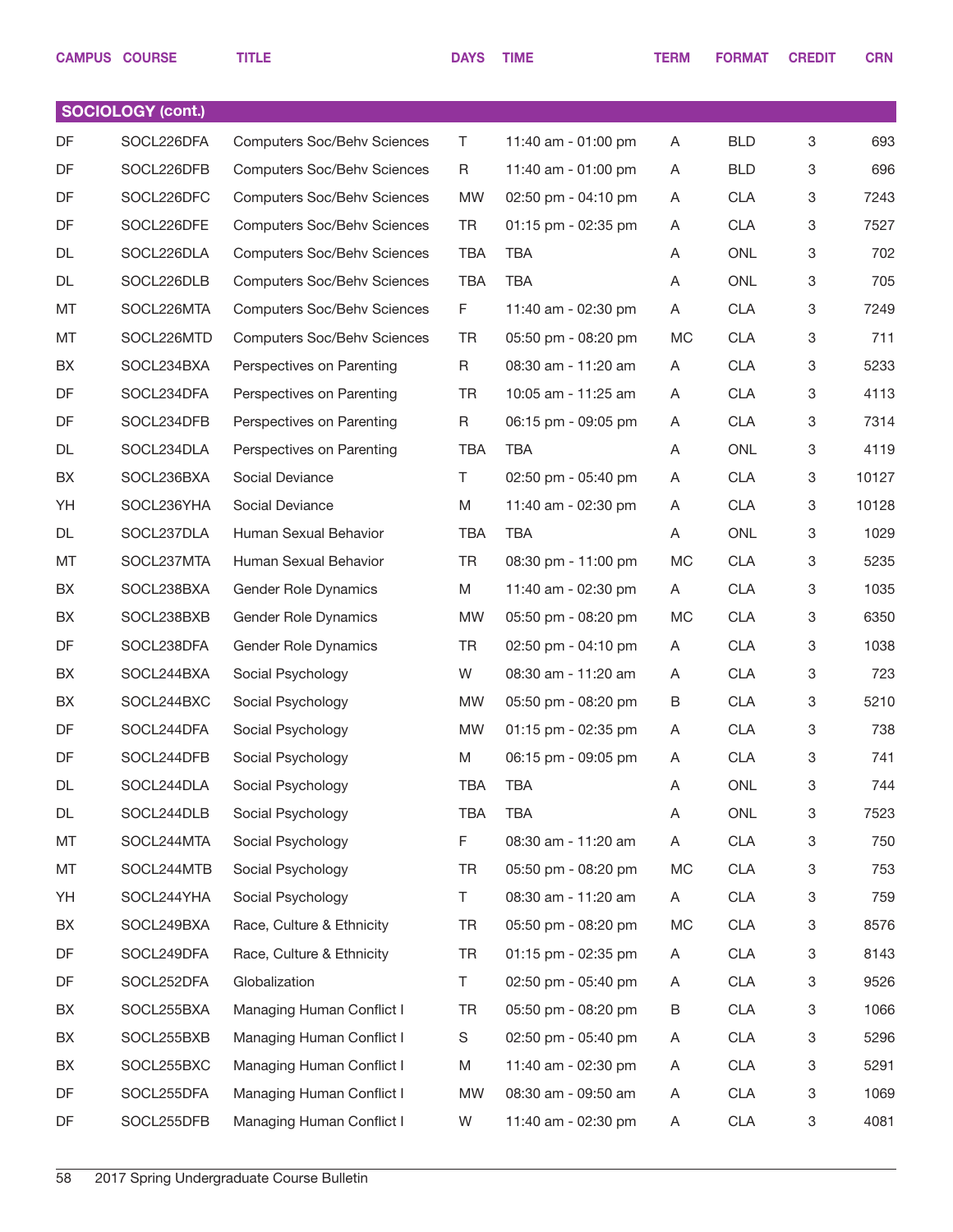|    | <b>CAMPUS COURSE</b> | <b>TITLE</b>                   | <b>DAYS</b> | <b>TIME</b>         | <b>TERM</b> | <b>FORMAT</b> | <b>CREDIT</b> | <b>CRN</b> |                      |
|----|----------------------|--------------------------------|-------------|---------------------|-------------|---------------|---------------|------------|----------------------|
| DF | SOCL255DFC           | Managing Human Conflict I      | W           | 06:15 pm - 09:05 pm | Α           | <b>CLA</b>    | 3             | 6331       | <b>SPRING 2017</b>   |
| DL | SOCL255DLA           | Managing Human Conflict I      | TBA         | <b>TBA</b>          | Α           | <b>ONL</b>    | 3             | 4076       |                      |
| DL | SOCL255DLB           | Managing Human Conflict I      | <b>TBA</b>  | <b>TBA</b>          | Α           | <b>ONL</b>    | 3             | 7685       |                      |
| MT | SOCL255MTA           | Managing Human Conflict I      | <b>MW</b>   | 05:50 pm - 08:20 pm | MC          | <b>CLA</b>    | 3             | 2067       |                      |
| BX | SOCL256BXA           | Managing Human Conflict II     | T.          | 11:40 am - 02:30 pm | A           | <b>CLA</b>    | 3             | 5645       |                      |
| DF | SOCL256DFA           | Managing Human Conflict II     | <b>MW</b>   | 08:30 am - 09:50 am | Α           | <b>CLA</b>    | 3             | 2923       |                      |
| BX | SOCL262BXA           | Alcohol, Drugs & Behavior      | W           | 02:50 pm - 05:40 pm | Α           | <b>CLA</b>    | 3             | 768        |                      |
| BX | SOCL262BXD           | Alcohol, Drugs & Behavior      | <b>TR</b>   | 05:50 pm - 08:20 pm | MC          | <b>CLA</b>    | 3             | 780        | <b>Undergraduate</b> |
| DF | SOCL262DFA           | Alcohol, Drugs & Behavior      | F           | 11:40 am - 02:30 pm | A           | <b>CLA</b>    | 3             | 7258       |                      |
| MT | SOCL262MTA           | Alcohol, Drugs & Behavior      | <b>MW</b>   | 05:50 pm - 08:20 pm | B           | <b>CLA</b>    | 3             | 4070       |                      |
| DF | SOCL271DFA           | Med Sociology: Hith Care Modrn | R           | 06:15 pm - 09:05 pm | Α           | <b>CLA</b>    | 3             | 2950       | <b>Semester</b>      |
| DL | SOCL271DLA           | Med Sociology: Hlth Care Modrn | <b>TBA</b>  | <b>TBA</b>          | Α           | <b>ONL</b>    | 3             | 793        |                      |
| DL | SOCL271DLB           | Med Sociology: Hith Care Modrn | <b>TBA</b>  | <b>TBA</b>          | Α           | <b>ONL</b>    | 3             | 7759       |                      |
| DL | SOCL271DLC           | Med Sociology: Hlth Care Modrn | <b>TBA</b>  | <b>TBA</b>          | Α           | <b>ONL</b>    | 3             | 6947       |                      |
| MT | SOCL271MTA           | Med Sociology: Hlth Care Modrn | T           | 08:30 am - 11:20 am | Α           | <b>CLA</b>    | 3             | 10139      |                      |
| BX | SOCL295BXB           | Contemporary Issues            | S           | 11:40 am - 02:30 pm | Α           | <b>CLA</b>    | 3             | 796        |                      |
| BX | SOCL295BXC           | Contemporary Issues            | <b>TR</b>   | 08:30 pm - 11:00 pm | MC          | <b>CLA</b>    | 3             | 799        |                      |
| BX | SOCL295BXD           | Contemporary Issues            | <b>MW</b>   | 05:50 pm - 08:20 pm | MC          | <b>CLA</b>    | 3             | 1189       |                      |
| DF | SOCL295DFB           | Contemporary Issues            | T           | 06:15 pm - 09:05 pm | A           | <b>CLA</b>    | 3             | 9572       |                      |
| DF | SOCL295DFC           | Contemporary Issues            | F           | 02:50 pm - 05:40 pm | Α           | <b>CLA</b>    | 3             | 10131      |                      |
| DF | SOCL295DFD           | Contemporary Issues            | <b>MW</b>   | 08:30 am - 07:50 pm | Α           | <b>CLA</b>    | 3             | 10145      |                      |
| DF | SOCL295DFI           | Contemporary Issues            | Τ           | 02:50 pm - 05:40 pm | Α           | <b>CLA</b>    | 3             | 8010       |                      |
| DL | SOCL295DLA           | Contemporary Issues            | <b>TBA</b>  | <b>TBA</b>          | Α           | <b>ONL</b>    | 3             | 8456       |                      |
| DL | SOCL295DLB           | Contemporary Issues            | <b>TBA</b>  | <b>TBA</b>          | Α           | ONL           | 3             | 7588       |                      |
| DL | SOCL295DLC           | Contemporary Issues            | <b>TBA</b>  | <b>TBA</b>          | Α           | ONL           | 3             | 2919       |                      |
| DL | SOCL295DLD           | Contemporary Issues            | <b>TBA</b>  | <b>TBA</b>          | Α           | ONL           | 3             | 8460       |                      |
| DL | SOCL295DLE           | Contemporary Issues            | <b>TBA</b>  | <b>TBA</b>          | Α           | ONL           | 3             | 9893       |                      |
| MT | SOCL295MTC           | Contemporary Issues            | M           | 11:40 am - 02:30 pm | Α           | <b>CLA</b>    | 3             | 1193       |                      |
| MT | SOCL295MTD           | Contemporary Issues            | MW          | 05:50 pm - 08:20 pm | $\sf B$     | <b>CLA</b>    | 3             | 7269       |                      |
| YH | SOCL295YHA           | Contemporary Issues            | <b>TR</b>   | 08:30 pm - 09:45 pm | MC          | <b>BLD</b>    | 3             | 3064       |                      |
| BX | SOCL308BXA           | Hith Care Organizat/Management | <b>MW</b>   | 05:50 pm - 08:20 pm | MC          | <b>CLA</b>    | 3             | 9530       |                      |
| DL | SOCL308DLA           | Hith Care Organizat/Management | <b>TBA</b>  | <b>TBA</b>          | A           | ONL           | 3             | 2967       |                      |
| BX | SOCL348BXB           | Methodology Soc/Beh Sciences   | M           | 11:40 am - 02:30 pm | Α           | <b>CLA</b>    | 3             | 849        |                      |
| BX | SOCL348BXC           | Methodology Soc/Beh Sciences   | R           | 06:15 pm - 09:05 pm | A           | <b>CLA</b>    | 3             | 7549       |                      |
| DF | SOCL348DFA           | Methodology Soc/Beh Sciences   | <b>MW</b>   | 10:05 am - 11:25 am | Α           | <b>CLA</b>    | 3             | 2443       |                      |
| DF | SOCL348DFB           | Methodology Soc/Beh Sciences   | <b>TR</b>   | 01:15 pm - 02:30 pm | A           | <b>CLA</b>    | 3             | 10134      |                      |
| DF | SOCL348DFC           | Methodology Soc/Beh Sciences   | $\top$      | 06:15 pm - 09:05 pm | Α           | <b>CLA</b>    | 3             | 8727       |                      |
| DL | SOCL348DLA           | Methodology Soc/Beh Sciences   | <b>TBA</b>  | <b>TBA</b>          | A           | ONL           | 3             | 857        |                      |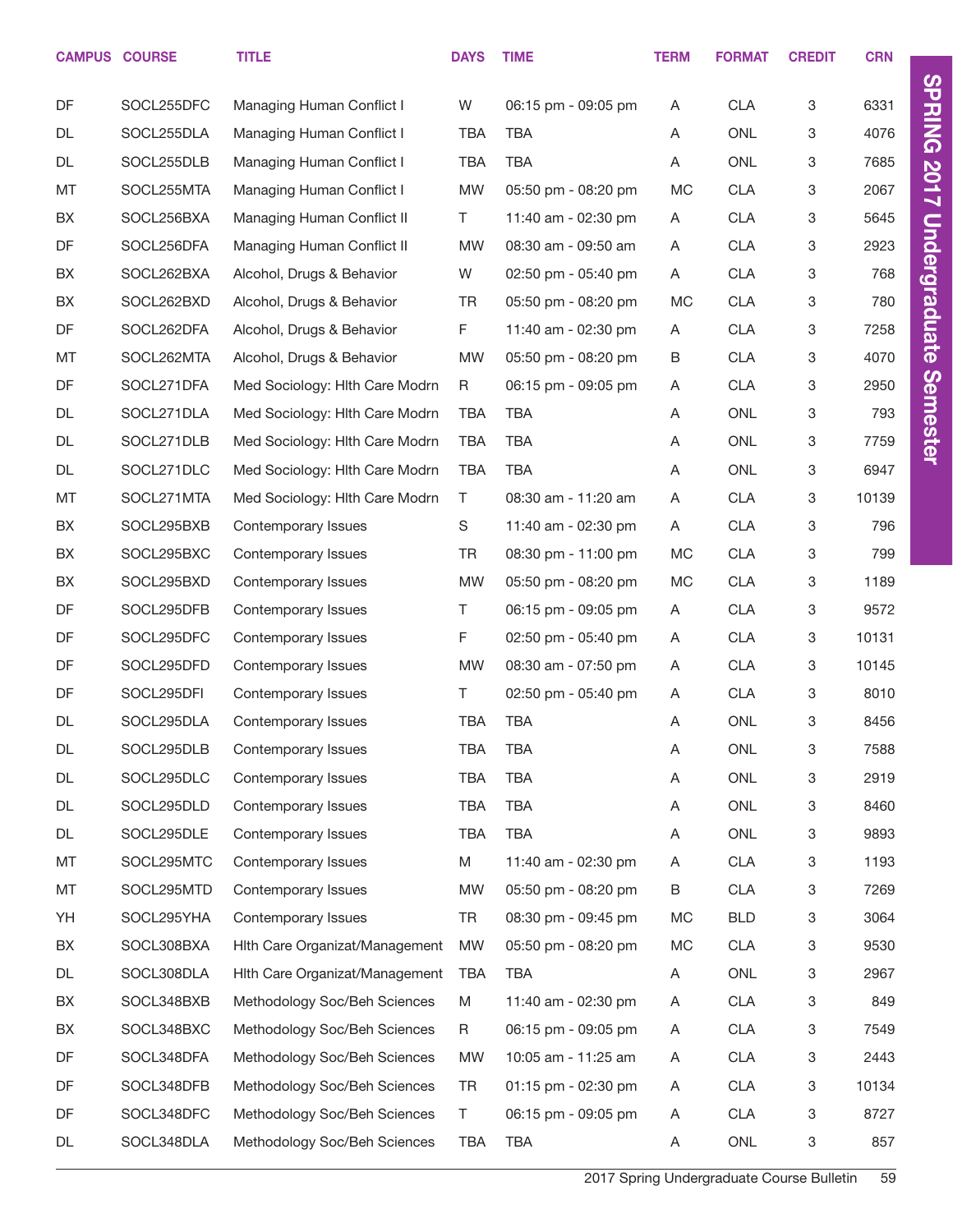|    | <b>CAMPUS COURSE</b>     | <b>TITLE</b>                         | <b>DAYS</b>  | <b>TIME</b>         | <b>TERM</b> | <b>FORMAT</b> | <b>CREDIT</b> | <b>CRN</b> |
|----|--------------------------|--------------------------------------|--------------|---------------------|-------------|---------------|---------------|------------|
|    |                          |                                      |              |                     |             |               |               |            |
|    | <b>SOCIOLOGY (cont.)</b> |                                      |              |                     |             |               |               |            |
| DL | SOCL348DLB               | Methodology Soc/Beh Sciences         | TBA          | <b>TBA</b>          | Α           | <b>ONL</b>    | 3             | 5691       |
| MT | SOCL348MTC               | Methodology Soc/Beh Sciences         | M            | 06:15 pm - 09:05 pm | A           | <b>CLA</b>    | 3             | 859        |
| YH | SOCL348YHA               | Methodology Soc/Beh Sciences         | W            | 11:40 am - 02:30 pm | Α           | <b>CLA</b>    | 3             | 10136      |
| BX | SOCL360BXA               | <b>Practicum Conflict Resolution</b> | TBA          | <b>TBA</b>          | A           | <b>PRA</b>    | 3             | 1126       |
| BX | SOCL366BXA               | <b>Medical Ethics</b>                | $\mathsf{R}$ | 11:40 am - 02:30 pm | Α           | <b>CLA</b>    | 3             | 8949       |
| DL | SOCL366DLA               | <b>Medical Ethics</b>                | TBA          | <b>TBA</b>          | Α           | <b>ONL</b>    | 3             | 863        |
| BX | SOCL370BXA               | <b>Stats Socl/Behv Sciences</b>      | R            | 11:40 am - 02:30 pm | Α           | <b>CLA</b>    | 3             | 7536       |
| BX | SOCL370BXB               | <b>Stats Socl/Behv Sciences</b>      | W            | 08:30 am - 11:20 am | A           | <b>CLA</b>    | 3             | 2930       |
| BX | SOCL370BXC               | <b>Stats Socl/Behy Sciences</b>      | T            | 06:15 pm - 09:05 pm | Α           | <b>CLA</b>    | 3             | 2934       |
| BX | SOCL370BXD               | <b>Stats Socl/Behy Sciences</b>      | M            | 06:15 pm - 09:05 pm | A           | <b>CLA</b>    | 3             | 5218       |
| DF | SOCL370DFA               | <b>Stats Socl/Behv Sciences</b>      | <b>TR</b>    | 11:40 am - 01:00 pm | Α           | <b>CLA</b>    | 3             | 875        |
| DF | SOCL370DFB               | <b>Stats Socl/Behv Sciences</b>      | W            | 06:15 pm - 09:05 pm | A           | <b>CLA</b>    | 3             | 878        |
| DF | SOCL370DFD               | <b>Stats Socl/Behy Sciences</b>      | <b>TR</b>    | 02:50 pm - 04:10 pm | Α           | <b>CLA</b>    | 3             | 8148       |
| DF | SOCL370DFE               | <b>Stats Socl/Behv Sciences</b>      | M            | 02:50 pm - 05:40 pm | A           | <b>CLA</b>    | 3             | 8740       |
| DL | SOCL370DLA               | <b>Stats Socl/Behv Sciences</b>      | TBA          | <b>TBA</b>          | Α           | <b>ONL</b>    | 3             | 881        |
| MT | SOCL370MTA               | <b>Stats Socl/Behv Sciences</b>      | M            | 08:30 am - 11:20 am | Α           | <b>CLA</b>    | 3             | 10122      |
| MT | SOCL370MTB               | <b>Stats Socl/Behv Sciences</b>      | $\mathsf S$  | 08:30 am - 11:20 am | Α           | <b>CLA</b>    | 3             | 884        |
| BX | SOCL399BXA               | Internship Soc/Beh Sciences          | F            | 11:40 am - 02:30 pm | A           | IT            | 3             | 10143      |
| DL | SOCL399DLA               | Internship Soc/Beh Sciences          | TBA          | <b>TBA</b>          | Α           | <b>ONL</b>    | 3             | 893        |
| DL | SOCL399DLB               | Internship Soc/Beh Sciences          | TBA          | <b>TBA</b>          | A           | <b>ONL</b>    | 3             | 9921       |
| BX | SOCL426BXA               | <b>Classics Socl/Beh Sciences</b>    | R            | 11:40 am - 02:30 pm | A           | <b>CLA</b>    | 3             | 899        |
| BX | SOCL426BXD               | <b>Classics Socl/Beh Sciences</b>    | <b>MW</b>    | 05:50 pm - 08:20 pm | MC          | <b>CLA</b>    | 3             | 908        |
| DF | SOCL426DFA               | <b>Classics Socl/Beh Sciences</b>    | R            | 06:15 pm - 09:05 pm | A           | <b>CLA</b>    | 3             | 914        |
| DF | SOCL426DFB               | <b>Classics Socl/Beh Sciences</b>    | TR           | 10:05 am - 11:25 am | A           | <b>CLA</b>    | 3             | 917        |
| DF | SOCL426DFC               | <b>Classics Socl/Beh Sciences</b>    | MW           | 11:40 am - 01:00 pm | A           | <b>CLA</b>    | 3             | 8152       |
| DL | SOCL426DLA               | <b>Classics Socl/Beh Sciences</b>    | TBA          | TBA                 | A           | ONL           | 3             | 920        |
| DL | SOCL426DLB               | <b>Classics Socl/Beh Sciences</b>    | TBA          | TBA                 | A           | ONL           | 3             | 923        |
| DL | SOCL426DLC               | <b>Classics Socl/Beh Sciences</b>    | TBA          | <b>TBA</b>          | A           | ONL           | 3             | 8464       |
| МT | SOCL426MTA               | <b>Classics Socl/Beh Sciences</b>    | W            | 11:40 am - 02:30 pm | A           | CLA           | 3             | 926        |
| МT | SOCL426MTC               | <b>Classics Socl/Beh Sciences</b>    | TR           | 05:50 pm - 08:20 pm | МC          | CLA           | 3             | 929        |
|    |                          |                                      |              |                     |             |               |               |            |

|           | <b>SPANISH</b> |                           |              |                     |   |            |  |      |  |  |
|-----------|----------------|---------------------------|--------------|---------------------|---|------------|--|------|--|--|
| BX.       | SPAN115BXA     | Spanish for Communication | <b>TR</b>    | 10:05 am - 11:20 am | A | CLA        |  | 8732 |  |  |
| <b>BX</b> | SPAN115BXC     | Spanish for Communication | MW.          | 11:40 am - 01:00 pm | A | CLA        |  | 8857 |  |  |
| BX        | SPAN115BXD     | Spanish for Communication | <sub>S</sub> | 08:30 am - 11:20 am | A | <b>CLA</b> |  | 8858 |  |  |
| <b>BX</b> | SPAN115BXE     | Spanish for Communication | TR.          | 11:40 am - 01:00 pm | A | <b>CLA</b> |  | 9390 |  |  |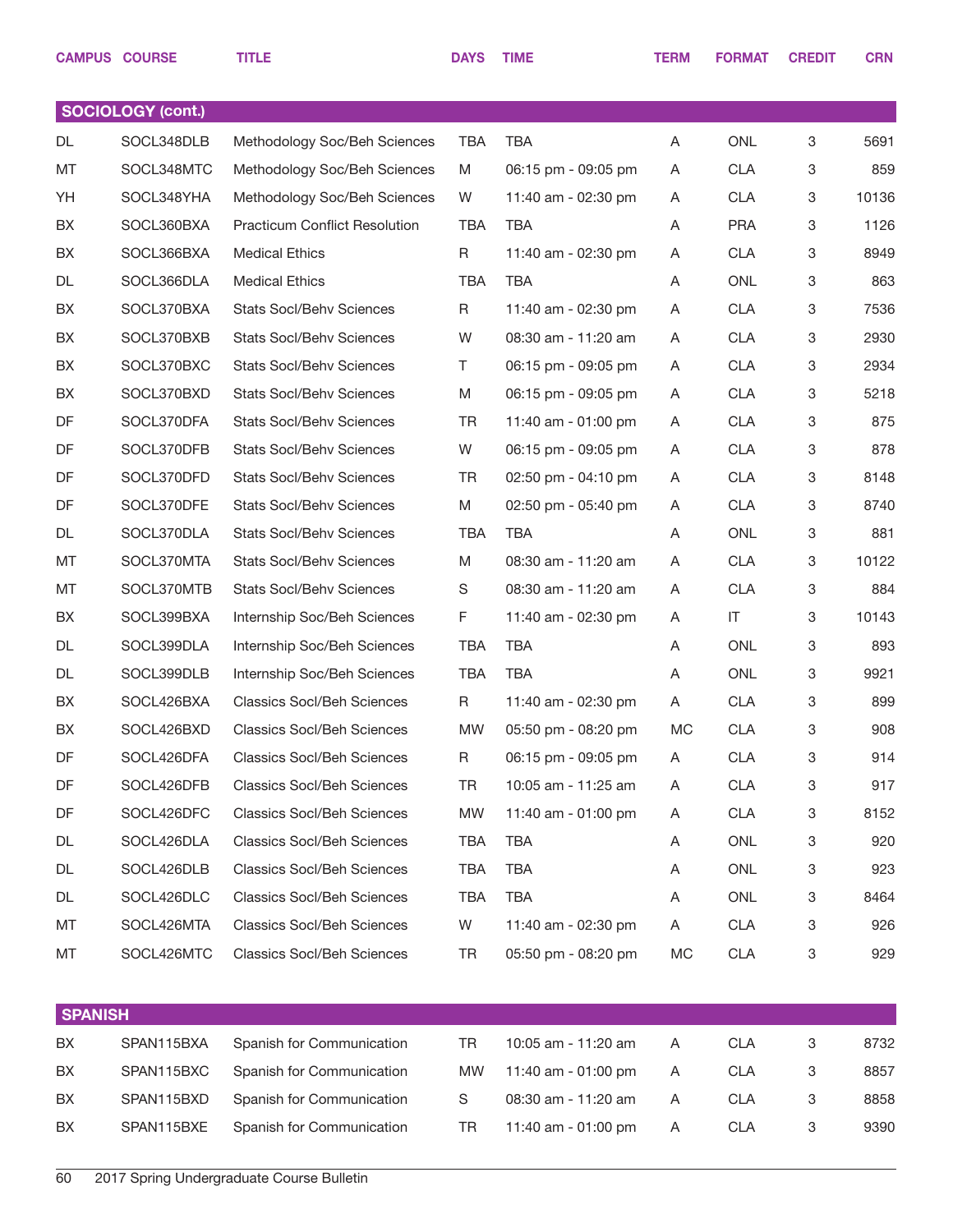|    | <b>CAMPUS COURSE</b> | <b>TITLE</b>              | <b>DAYS</b> | <b>TIME</b>         | <b>TERM</b> | <b>FORMAT</b> | <b>CREDIT</b> | <b>CRN</b> |
|----|----------------------|---------------------------|-------------|---------------------|-------------|---------------|---------------|------------|
| BX | SPAN115BXF           | Spanish for Communication | TR          | 05:50 pm - 08:20 pm | B           | <b>CLA</b>    | 3             | 9391       |
| BX | SPAN115BXG           | Spanish for Communication | <b>MW</b>   | 05:50 pm - 08:20 pm | <b>MC</b>   | <b>CLA</b>    | 3             | 9392       |
| DF | SPAN115DFA           | Spanish for Communication | <b>MW</b>   | 11:40 am - 01:00 pm | A           | <b>CLA</b>    | 3             | 8860       |
| DF | SPAN115DFB           | Spanish for Communication | <b>MW</b>   | 10:05 am - 11:20 am | A           | <b>CLA</b>    | 3             | 8861       |
| DF | SPAN115DFC           | Spanish for Communication | <b>MW</b>   | 01:15 pm - 02:35 pm | A           | <b>CLA</b>    | 3             | 8862       |
| DF | SPAN115DFD           | Spanish for Communication | TR          | 10:05 am - 11:25 am | A           | <b>CLA</b>    | 3             | 8863       |
| DF | SPAN115DFE           | Spanish for Communication | <b>TR</b>   | 11:40 am - 01:00 pm | A           | <b>CLA</b>    | 3             | 8864       |
| DF | SPAN115DFF           | Spanish for Communication | <b>MW</b>   | 10:05 am - 11:25 am | A           | <b>CLA</b>    | 3             | 9394       |
| DF | SPAN115DFH           | Spanish for Communication | R           | 08:30 am - 11:20 am | A           | <b>CLA</b>    | 3             | 8867       |
| DL | SPAN115DLA           | Spanish for Communication | TBA         | <b>TBA</b>          | Α           | <b>ONL</b>    | 3             | 8868       |
| DL | SPAN115DLB           | Spanish for Communication | <b>TBA</b>  | <b>TBA</b>          | Α           | <b>ONL</b>    | 3             | 8870       |
| DL | SPAN115DLC           | Spanish for Communication | <b>TBA</b>  | <b>TBA</b>          | Α           | <b>ONL</b>    | 3             | 8871       |
| DL | SPAN115DLD           | Spanish for Communication | <b>TBA</b>  | <b>TBA</b>          | A           | <b>ONL</b>    | 3             | 8872       |
| MT | SPAN115MTA           | Spanish for Communication | M           | 06:15 pm - 09:05 pm | Α           | <b>CLA</b>    | 3             | 8730       |
| MT | SPAN115MTB           | Spanish for Communication | TR          | 10:05 am - 11:25 am | A           | <b>CLA</b>    | 3             | 8873       |
| MT | SPAN115MTD           | Spanish for Communication | <b>TR</b>   | 11:40 am - 01:00 pm | Α           | <b>CLA</b>    | 3             | 8875       |
| MT | SPAN115MTE           | Spanish for Communication | <b>MW</b>   | 10:05 am - 11:25 am | A           | <b>CLA</b>    | 3             | 9398       |
| MT | SPAN115MTF           | Spanish for Communication | <b>MW</b>   | 11:40 am - 01:00 pm | Α           | <b>CLA</b>    | 3             | 9399       |
| BX | SPAN116BXA           | Communicating in Spanish  | <b>TR</b>   | 11:40 am - 01:00 pm | A           | <b>CLA</b>    | 3             | 8733       |
| BX | SPAN116BXB           | Communicating in Spanish  | F           | 11:40 am - 02:30 pm | A           | <b>CLA</b>    | 3             | 8876       |
| BX | SPAN116BXC           | Communicating in Spanish  | <b>TR</b>   | 08:30 pm - 11:00 pm | <b>MC</b>   | <b>CLA</b>    | 3             | 8877       |
| BX | SPAN116BXD           | Communicating in Spanish  | <b>MW</b>   | 01:15 pm - 02:35 pm | A           | <b>CLA</b>    | 3             | 8878       |
| BX | SPAN116BXE           | Communicating in Spanish  | F           | 08:30 am - 11:20 am | A           | <b>CLA</b>    | 3             | 8879       |
| BX | SPAN116BXG           | Communicating in Spanish  | W           | 06:15 pm - 09:05 pm | Α           | <b>CLA</b>    | 3             | 8882       |
| BX | SPAN116BXH           | Communicating in Spanish  | TR          | 05:50 pm - 08:20 pm | МC          | <b>CLA</b>    | 3             | 9393       |
| DF | SPAN116DFA           | Communicating in Spanish  | <b>MW</b>   | 10:05 am - 11:25 am | A           | <b>CLA</b>    | 3             | 8883       |
| DF | SPAN116DFB           | Communicating in Spanish  | TR          | 01:15 pm - 02:35 pm | A           | <b>CLA</b>    | 3             | 8884       |
| DF | SPAN116DFC           | Communicating in Spanish  | <b>MW</b>   | 10:05 am - 11:25 am | A           | <b>CLA</b>    | 3             | 8885       |
| DF | SPAN116DFD           | Communicating in Spanish  | F           | 11:40 am - 02:30 pm | A           | <b>CLA</b>    | 3             | 9727       |
| DF | SPAN116DFF           | Communicating in Spanish  | TR          | 01:15 pm - 02:35 pm | A           | <b>CLA</b>    | 3             | 6171       |
| DF | SPAN116DFG           | Communicating in Spanish  | F.          | 08:30 am - 11:20 am | A           | <b>CLA</b>    | 3             | 6553       |
| DF | SPAN116DFH           | Communicating in Spanish  | <b>MW</b>   | 10:05 am - 11:25 am | A           | <b>CLA</b>    | 3             | 6751       |
| DF | SPAN116DFI           | Communicating in Spanish  | <b>MW</b>   | 11:40 am - 01:00 pm | A           | <b>CLA</b>    | 3             | 6752       |
| DL | SPAN116DLA           | Communicating in Spanish  | TBA         | TBA                 | A           | ONL           | 3             | 3936       |
| DL | SPAN116DLB           | Communicating in Spanish  | TBA         | TBA                 | Α           | ONL           | 3             | 3937       |
| DL | SPAN116DLC           | Communicating in Spanish  | TBA         | TBA                 | Α           | ONL           | 3             | 5310       |
| DL | SPAN116DLD           | Communicating in Spanish  | <b>TBA</b>  | <b>TBA</b>          | A           | ONL           | 3             | 7621       |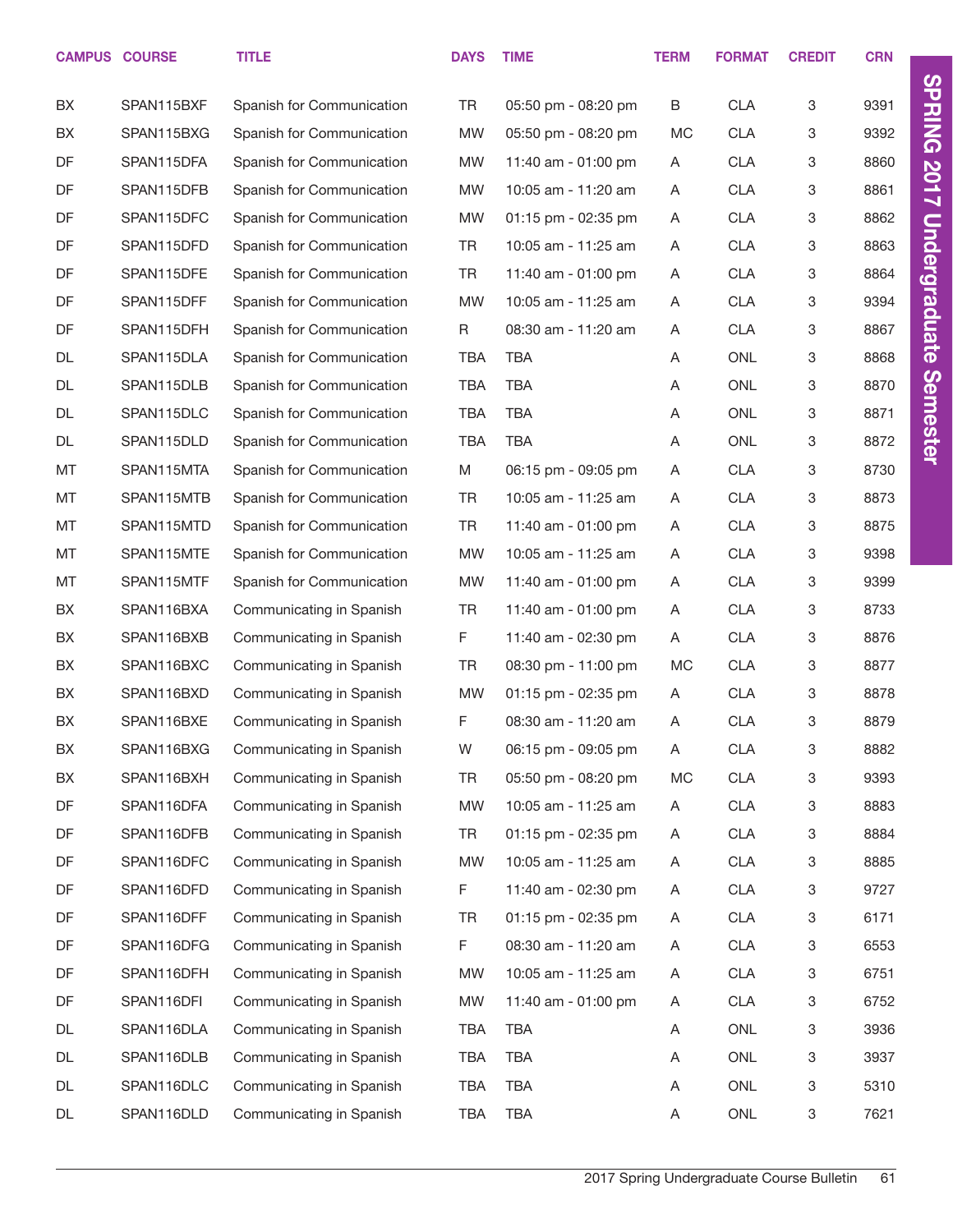|               | <b>CAMPUS COURSE</b>   | <b>TITLE</b>                       | <b>DAYS</b> | <b>TIME</b>         | <b>TERM</b> | <b>FORMAT</b> | <b>CREDIT</b> | <b>CRN</b> |
|---------------|------------------------|------------------------------------|-------------|---------------------|-------------|---------------|---------------|------------|
|               | <b>SPANISH (cont.)</b> |                                    |             |                     |             |               |               |            |
| MT            | SPAN116MTA             | Communicating in Spanish           | TR          | 05:50 pm - 08:20 pm | MC          | <b>CLA</b>    | 3             | 3945       |
| MT            | SPAN116MTB             | Communicating in Spanish           | TR          | 01:15 pm - 02:35 pm | Α           | <b>CLA</b>    | 3             | 5309       |
| BX            | SPAN121BXA             | Spanish for Heritage Speakers      | TR          | 01:15 pm - 02:30 pm | Α           | <b>CLA</b>    | 3             | 8734       |
| DF            | SPAN121DFB             | Spanish for Heritage Speakers      | T           | 06:15 pm - 09:05 pm | Α           | <b>CLA</b>    | 3             | 9397       |
| DL            | SPAN121DLA             | Spanish for Heritage Speakers      | <b>TBA</b>  | <b>TBA</b>          | Α           | <b>ONL</b>    | 3             | 10366      |
| DL            | SPAN121DLB             | Spanish for Heritage Speakers      | <b>TBA</b>  | <b>TBA</b>          | Α           | <b>ONL</b>    | 3             | 10367      |
| MT            | SPAN121MTA             | Spanish for Heritage Speakers      | M           | 06:15 pm - 09:05 pm | A           | <b>CLA</b>    | 3             | 7977       |
| DL            | SPAN235DLA             | Spanish Culture                    | <b>TBA</b>  | <b>TBA</b>          | Α           | <b>ONL</b>    | 3             | 10371      |
| BX            | SPAN241BXA             | Main Crnts Puerto Rican Civil      | W           | 06:15 pm - 09:05 pm | A           | <b>CLA</b>    | 3             | 10374      |
| DL            | SPAN265DLA             | Reading & Composition              | <b>TBA</b>  | <b>TBA</b>          | Α           | <b>ONL</b>    | 3             | 10373      |
| DF            | SPAN295DFA             | Topics in Lit & Linguistics        | MW          | 10:05 am - 11:25 am | Α           | <b>CLA</b>    | 3             | 10368      |
| DF            | SPAN305DFA             | Cervantes & His World              | <b>MW</b>   | 11:40 am - 01:00 pm | Α           | <b>CLA</b>    | 3             | 10369      |
| DL            | SPAN346DLA             | "Modernismo"Spain/Span-America TBA |             | <b>TBA</b>          | Α           | <b>ONL</b>    | 3             | 10372      |
| DF            | SPAN347DFA             | The Generation of 1898             | <b>MW</b>   | 01:15 pm - 02:35 pm | Α           | <b>CLA</b>    | 3             | 10370      |
|               |                        |                                    |             |                     |             |               |               |            |
| <b>SPEECH</b> |                        |                                    |             |                     |             |               |               |            |
| BX            | SPCM110BXA             | <b>Oral Communications</b>         | <b>MW</b>   | 01:15 pm - 02:35 pm | Α           | <b>CLA</b>    | 3             | 2786       |
| BX            | SPCM110BXB             | <b>Oral Communications</b>         | <b>MW</b>   | 02:50 pm - 04:10 pm | A           | <b>CLA</b>    | 3             | 4340       |
| BX            | SPCM110BXC             | Oral Communications                | TR          | 11:40 am - 01:00 pm | A           | <b>CLA</b>    | 3             | 2787       |
| BX            | SPCM110BXD             | <b>Oral Communications</b>         | F           | 11:40 am - 02:30 pm | A           | <b>CLA</b>    | 3             | 1819       |
| BX            | SPCM110BXE             | <b>Oral Communications</b>         | S           | 11:40 am - 02:30 pm | A           | <b>CLA</b>    | 3             | 1820       |
| BX            | SPCM110BXG             | <b>Oral Communications</b>         | <b>TR</b>   | 05:50 pm - 08:20 pm | В           | <b>CLA</b>    | 3             | 2788       |
| BX            | SPCM110BXI             | <b>Oral Communications</b>         | TR          | 10:05 am - 11:25 am | A           | <b>CLA</b>    | 3             | 6933       |
| DF            | SPCM110DFA             | <b>Oral Communications</b>         | MW          | 11:40 am - 01:00 pm | A           | <b>CLA</b>    | 3             | 4341       |
| DF            | SPCM110DFB             | <b>Oral Communications</b>         | <b>MW</b>   | 01:15 pm - 02:35 pm | A           | <b>CLA</b>    | 3             | 6071       |
| DF            | SPCM110DFC             | <b>Oral Communications</b>         | <b>TR</b>   | 01:15 pm - 02:35 pm | A           | <b>CLA</b>    | 3             | 4342       |
| DF            | SPCM110DFD             | <b>Oral Communications</b>         | TR          | 11:40 am - 01:00 pm | A           | <b>CLA</b>    | 3             | 1826       |
| DF            | SPCM110DFE             | <b>Oral Communications</b>         | R           | 06:15 pm - 09:05 pm | A           | <b>CLA</b>    | 3             | 4343       |
| DF            | SPCM110DFF             | <b>Oral Communications</b>         | S           | 08:30 am - 11:20 am | A           | <b>CLA</b>    | 3             | 4344       |
| DF            | SPCM110DFG             | <b>Oral Communications</b>         | MW          | 02:50 pm - 04:10 pm | A           | <b>CLA</b>    | 3             | 3902       |
| DF            | SPCM110DFH             | <b>Oral Communications</b>         | F.          | 02:50 pm - 05:40 pm | A           | <b>CLA</b>    | 3             | 5633       |
| DF            | SPCM110DFI             | <b>Oral Communications</b>         | F           | 11:40 am - 02:30 pm | A           | <b>CLA</b>    | 3             | 5734       |
| DF            | SPCM110DFK             | <b>Oral Communications</b>         | W           | 02:50 pm - 05:40 pm | A           | <b>CLA</b>    | 3             | 9170       |
| DL            | SPCM110DLA             | <b>Oral Communications</b>         | <b>TBA</b>  | <b>TBA</b>          | A           | ONL           | 3             | 1829       |
| MT            | SPCM110MTA             | <b>Oral Communications</b>         | S           | 11:40 am - 02:30 pm | A           | <b>CLA</b>    | 3             | 4345       |
| MT            | SPCM110MTB             | <b>Oral Communications</b>         | F           | 08:30 am - 11:20 am | Α           | <b>CLA</b>    | 3             | 1831       |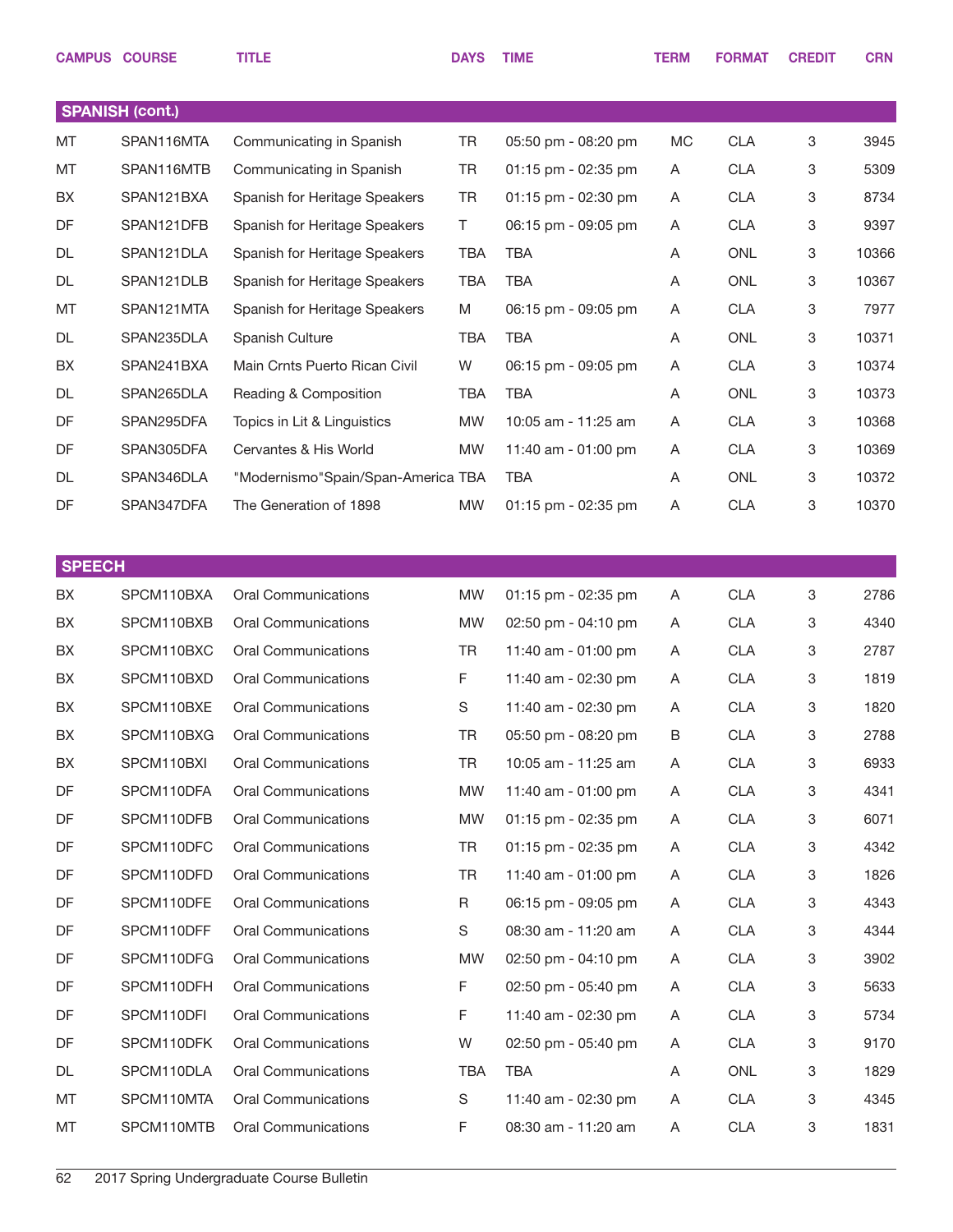|           | <b>CAMPUS COURSE</b>         | <b>TITLE</b>                   | <b>DAYS</b> | <b>TIME</b>         | <b>TERM</b> | <b>FORMAT</b> | <b>CREDIT</b> | <b>CRN</b> |
|-----------|------------------------------|--------------------------------|-------------|---------------------|-------------|---------------|---------------|------------|
| MT        | SPCM110MTC                   | <b>Oral Communications</b>     | R           | 11:40 am - 02:30 pm | A           | <b>CLA</b>    | 3             | 3903       |
| MT        | SPCM110MTD                   | <b>Oral Communications</b>     | F           | 11:40 am - 02:30 pm | A           | <b>CLA</b>    | 3             | 3905       |
| MT        | SPCM110MTE                   | <b>Oral Communications</b>     | TR          | 05:50 pm - 08:20 pm | <b>MC</b>   | <b>CLA</b>    | 3             | 3907       |
| YH        | SPCM110YHA                   | <b>Oral Communications</b>     | M           | 11:40 am - 02:30 pm | A           | <b>CLA</b>    | 3             | 1834       |
| BX        | SPCM144BXA                   | <b>Understanding Movies</b>    | <b>MW</b>   | 05:50 pm - 08:20 pm | <b>MC</b>   | <b>CLA</b>    | 3             | 6073       |
| DF        | SPCM144DFA                   | <b>Understanding Movies</b>    | M           | 11:40 am - 02:30 pm | Α           | <b>CLA</b>    | 3             | 1835       |
| DF        | SPCM144DFB                   | <b>Understanding Movies</b>    | W           | 11:40 am - 02:30 pm | A           | <b>CLA</b>    | 3             | 6710       |
| DF        | SPCM144DFC                   | <b>Understanding Movies</b>    | F           | 10:05 am - 12:55 pm | A           | <b>CLA</b>    | 3             | 6833       |
| DF        | SPCM144DFD                   | <b>Understanding Movies</b>    | T           | 06:15 pm - 09:05 pm | A           | <b>CLA</b>    | 3             | 10378      |
| DF        | SPCM144DFE                   | <b>Understanding Movies</b>    | W           | 02:50 pm - 05:40 pm | Α           | <b>CLA</b>    | 3             | 9087       |
| DF        | SPCM144DFF                   | <b>Understanding Movies</b>    | M           | 11:40 am - 02:30 pm | A           | <b>CLA</b>    | 3             | 9732       |
| MT        | SPCM144MTA                   | <b>Understanding Movies</b>    | <b>TR</b>   | 05:50 pm - 08:20 pm | B           | <b>CLA</b>    | 3             | 6076       |
| MT        | SPCM144MTB                   | <b>Understanding Movies</b>    | W           | 06:15 pm - 09:05 pm | A           | <b>CLA</b>    | 3             | 8211       |
| DF        | SPCM263DFA                   | <b>Scene Study</b>             | W           | 01:15 pm - 04:05 pm | A           | <b>CLA</b>    | 3             | 10355      |
| DF        | SPCM265DFA                   | Introduction to Playwriting    | M           | 11:40 am - 02:30 pm | A           | <b>CLA</b>    | 3             | 8916       |
|           |                              |                                |             |                     |             |               |               |            |
|           | <b>SPORTS MANAGEMENT</b>     |                                |             |                     |             |               |               |            |
| <b>DL</b> | SPMG300DLA                   | Foundations Sport Management   | <b>TBA</b>  | <b>TBA</b>          | Α           | <b>ONL</b>    | 3             | 3043       |
| <b>DL</b> | SPMG330DLA                   | Sport Marketing                | <b>TBA</b>  | <b>TBA</b>          | Α           | <b>ONL</b>    | 3             | 10227      |
| DF        | SPMG430DFA                   | Sport Facility & Event Mgmt    | R           | 06:15 pm - 09:05 pm | A           | <b>CLA</b>    | 3             | 4014       |
| DL        | SPMG432DLA                   | Sport Finance & Administration | TBA         | <b>TBA</b>          | Α           | <b>ONL</b>    | 3             | 7152       |
| DF        | SPMG434DFA                   | Sport & Society                | Τ           | 11:40 am - 02:30 pm | A           | <b>CLA</b>    | 3             | 9494       |
| DL        | SPMG450DLA                   | App Res Analysis Sports Mgt    | <b>TBA</b>  | <b>TBA</b>          | Α           | <b>ONL</b>    | 3             | 10226      |
|           |                              |                                |             |                     |             |               |               |            |
|           | <b>VETERINARY TECHNOLOGY</b> |                                |             |                     |             |               |               |            |
| DF        | VETC101DFA                   | Intro Veterinary Science       | M           | 02:50 pm - 05:40 pm | Α           | <b>CLA</b>    | 3             | 146        |
| DF        | VETC101DFB                   | Intro Veterinary Science       | Τ           | 06:15 pm - 09:05 pm | A           | <b>CLA</b>    | 3             | 5103       |
| DF        | VETC140DFA                   | Veterinary Management          | T.          | 06:15 pm - 09:05 pm | A           | <b>CLA</b>    | 3             | 147        |
| DF        | VETC140DFB                   | Veterinary Management          | R           | 02:50 pm - 05:40 pm | A           | <b>CLA</b>    | 3             | 5682       |
| DF        | VETC220DFA                   | Pharmacology & Toxicology      | <b>TR</b>   | 11:40 am - 01:30 pm | A           | <b>CLA</b>    | 4             | 148        |
| DF        | VETC220DFB                   | Pharmacology & Toxicology      | <b>TR</b>   | 06:15 pm - 08:05 pm | A           | <b>CLA</b>    | 4             | 5422       |
| DF        | VETC224ADFA                  | Clinical Lab Tech Lab          | W           | 06:15 pm - 09:05 pm | A           | LAB           | 1.            | 7450       |
| DF        | VETC224ADFB                  | Clinical Lab Tech Lab          | T.          | 08:30 am - 11:20 am | A           | LAB           | 1.            | 7394       |
| DF        | VETC224DFA                   | Clinical Lab Tech Lecture      | M           | 10:05 am - 11:55 am | A           | <b>CLA</b>    | 4             | 3808       |
| DF        | VETC224DFA                   | Clinical Lab Tech Lecture      | M           | 01:15 pm - 03:05 pm | A           | <b>CLA</b>    | 4             | 3808       |
| DF        | VETC225DFA                   | Animal Handling & Restraint    | M           | 06:15 pm - 09:05 pm | A           | <b>CLA</b>    | 3             | 6094       |
| DF        | VETC225DFB                   | Animal Handling & Restraint    | T.          | 02:50 pm - 05:40 pm | A           | <b>CLA</b>    | 3             | 4417       |

2017 Spring Undergraduate Course Bulletin 63

SPRING 2017 Undergraduate Semester